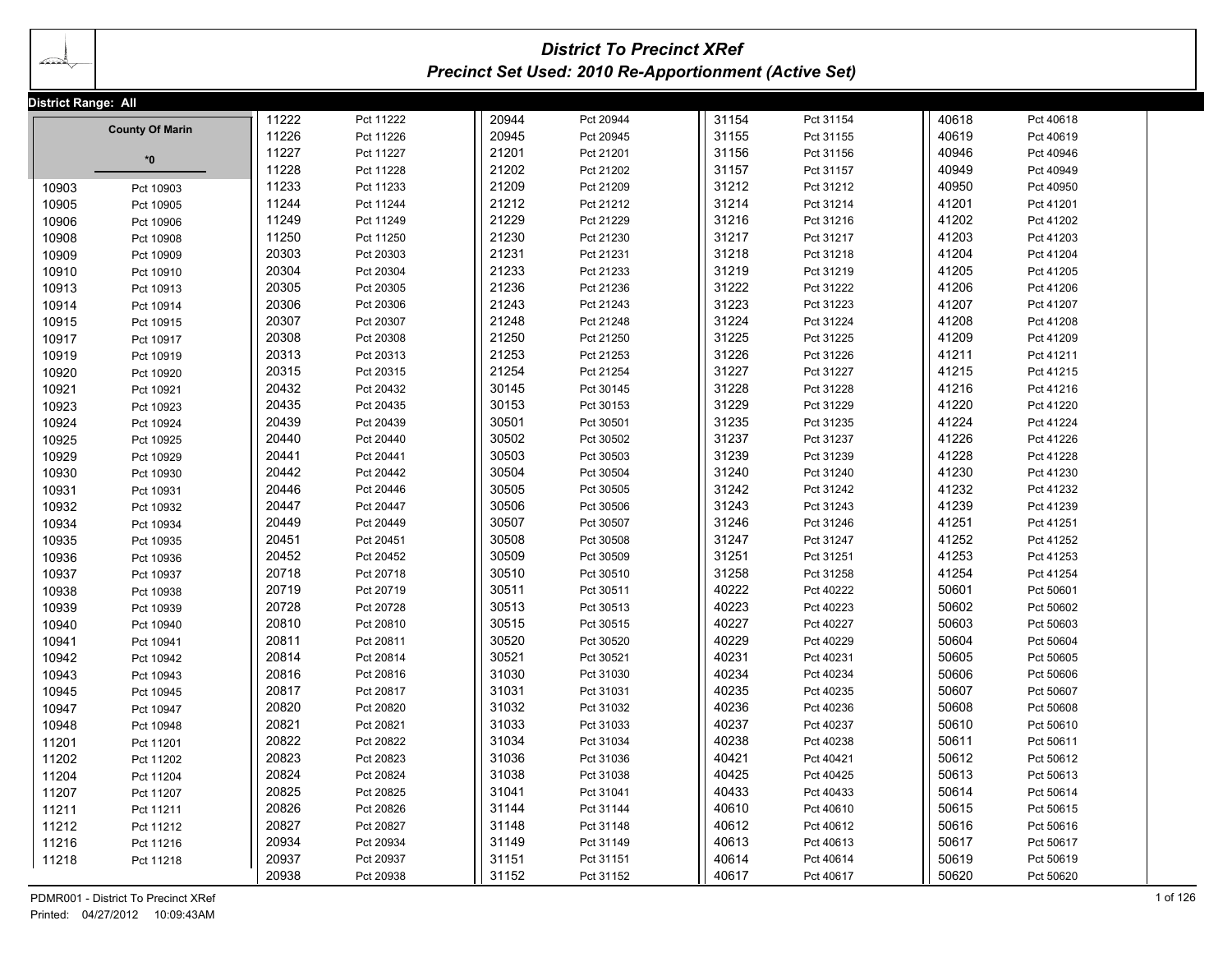| <b>District Range: All</b> |     |                     |
|----------------------------|-----|---------------------|
| 50624                      |     | Pct 50624           |
| 50625                      |     | Pct 50625           |
| 50626                      |     | Pct 50626           |
| 50627                      |     | Pct 50627           |
| 50628                      |     | Pct 50628           |
| 50629                      |     | Pct 50629           |
| 50630                      |     | Pct 50630           |
| 50631                      |     | Pct 50631           |
| 50633                      |     | Pct 50633           |
| 50635                      |     | Pct 50635           |
| 50636                      |     | Pct 50636           |
| 50637                      |     | Pct 50637           |
| 50638                      |     | Pct 50638           |
| 50639                      |     | Pct 50639           |
| 50640                      |     | Pct 50640           |
| 50641                      |     | Pct 50641           |
| 51209                      |     | Pct 51209           |
| 51218                      |     | Pct 51218           |
| 51221                      |     | Pct 51221           |
| 51222                      |     | Pct 51222           |
| 51223                      |     | Pct 51223           |
| 51232                      |     | Pct 51232           |
| 51234                      |     | Pct 51234           |
|                            | 248 | Precincts           |
|                            |     |                     |
|                            |     | 0 Portion Precincts |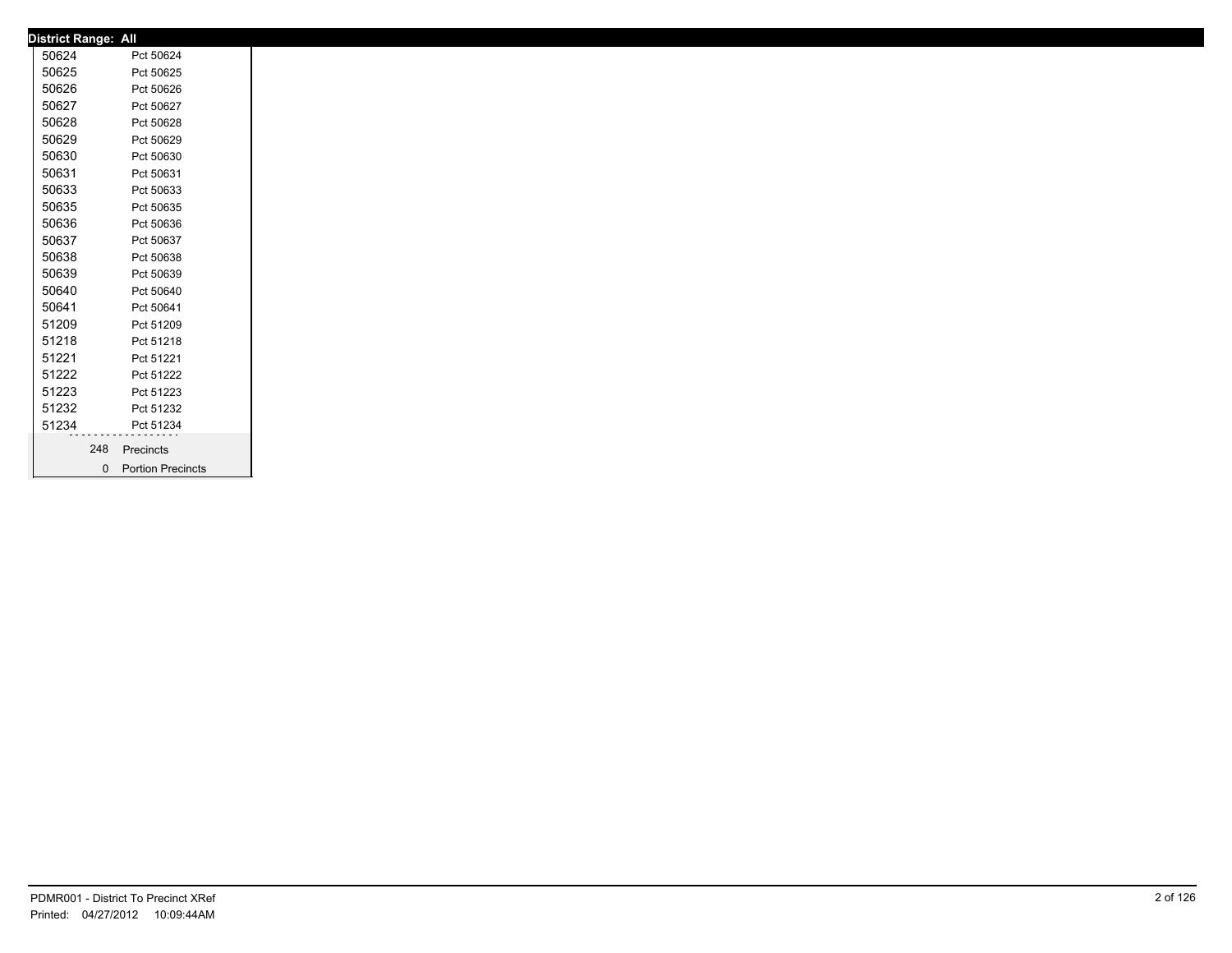| <b>District Range: All</b> |                            |       |           |  |       |           |  |       |           |       |           |  |
|----------------------------|----------------------------|-------|-----------|--|-------|-----------|--|-------|-----------|-------|-----------|--|
|                            |                            | 11233 | Pct 11233 |  | 21230 | Pct 21230 |  | 31222 | Pct 31222 | 41209 | Pct 41209 |  |
|                            | 2nd Congressional District | 11244 | Pct 11244 |  | 21231 | Pct 21231 |  | 31223 | Pct 31223 | 41211 | Pct 41211 |  |
|                            | *102                       | 11249 | Pct 11249 |  | 21233 | Pct 21233 |  | 31224 | Pct 31224 | 41215 | Pct 41215 |  |
|                            |                            | 11250 | Pct 11250 |  | 21236 | Pct 21236 |  | 31225 | Pct 31225 | 41216 | Pct 41216 |  |
| 10903                      | Pct 10903                  | 20303 | Pct 20303 |  | 21243 | Pct 21243 |  | 31226 | Pct 31226 | 41220 | Pct 41220 |  |
| 10905                      | Pct 10905                  | 20304 | Pct 20304 |  | 21248 | Pct 21248 |  | 31227 | Pct 31227 | 41224 | Pct 41224 |  |
| 10906                      | Pct 10906                  | 20305 | Pct 20305 |  | 21250 | Pct 21250 |  | 31228 | Pct 31228 | 41226 | Pct 41226 |  |
| 10908                      | Pct 10908                  | 20306 | Pct 20306 |  | 21253 | Pct 21253 |  | 31229 | Pct 31229 | 41228 | Pct 41228 |  |
| 10909                      | Pct 10909                  | 20307 | Pct 20307 |  | 21254 | Pct 21254 |  | 31235 | Pct 31235 | 41230 | Pct 41230 |  |
| 10910                      | Pct 10910                  | 20308 | Pct 20308 |  | 30145 | Pct 30145 |  | 31237 | Pct 31237 | 41232 | Pct 41232 |  |
| 10913                      | Pct 10913                  | 20313 | Pct 20313 |  | 30153 | Pct 30153 |  | 31239 | Pct 31239 | 41239 | Pct 41239 |  |
| 10914                      | Pct 10914                  | 20315 | Pct 20315 |  | 30501 | Pct 30501 |  | 31240 | Pct 31240 | 41251 | Pct 41251 |  |
| 10915                      | Pct 10915                  | 20432 | Pct 20432 |  | 30502 | Pct 30502 |  | 31242 | Pct 31242 | 41252 | Pct 41252 |  |
| 10917                      | Pct 10917                  | 20435 | Pct 20435 |  | 30503 | Pct 30503 |  | 31243 | Pct 31243 | 41253 | Pct 41253 |  |
| 10919                      | Pct 10919                  | 20439 | Pct 20439 |  | 30504 | Pct 30504 |  | 31246 | Pct 31246 | 41254 | Pct 41254 |  |
| 10920                      | Pct 10920                  | 20440 | Pct 20440 |  | 30505 | Pct 30505 |  | 31247 | Pct 31247 | 50601 | Pct 50601 |  |
| 10921                      | Pct 10921                  | 20441 | Pct 20441 |  | 30506 | Pct 30506 |  | 31251 | Pct 31251 | 50602 | Pct 50602 |  |
| 10923                      | Pct 10923                  | 20442 | Pct 20442 |  | 30507 | Pct 30507 |  | 31258 | Pct 31258 | 50603 | Pct 50603 |  |
| 10924                      | Pct 10924                  | 20446 | Pct 20446 |  | 30508 | Pct 30508 |  | 40222 | Pct 40222 | 50604 | Pct 50604 |  |
| 10925                      | Pct 10925                  | 20447 | Pct 20447 |  | 30509 | Pct 30509 |  | 40223 | Pct 40223 | 50605 | Pct 50605 |  |
| 10929                      | Pct 10929                  | 20449 | Pct 20449 |  | 30510 | Pct 30510 |  | 40227 | Pct 40227 | 50606 | Pct 50606 |  |
| 10930                      | Pct 10930                  | 20451 | Pct 20451 |  | 30511 | Pct 30511 |  | 40229 | Pct 40229 | 50607 | Pct 50607 |  |
| 10931                      | Pct 10931                  | 20452 | Pct 20452 |  | 30513 | Pct 30513 |  | 40231 | Pct 40231 | 50608 | Pct 50608 |  |
| 10932                      | Pct 10932                  | 20718 | Pct 20718 |  | 30515 | Pct 30515 |  | 40234 | Pct 40234 | 50610 | Pct 50610 |  |
| 10934                      | Pct 10934                  | 20719 | Pct 20719 |  | 30520 | Pct 30520 |  | 40235 | Pct 40235 | 50611 | Pct 50611 |  |
| 10935                      | Pct 10935                  | 20728 | Pct 20728 |  | 30521 | Pct 30521 |  | 40236 | Pct 40236 | 50612 | Pct 50612 |  |
| 10936                      | Pct 10936                  | 20810 | Pct 20810 |  | 31030 | Pct 31030 |  | 40237 | Pct 40237 | 50613 | Pct 50613 |  |
| 10937                      | Pct 10937                  | 20811 | Pct 20811 |  | 31031 | Pct 31031 |  | 40238 | Pct 40238 | 50614 | Pct 50614 |  |
| 10938                      | Pct 10938                  | 20814 | Pct 20814 |  | 31032 | Pct 31032 |  | 40421 | Pct 40421 | 50615 | Pct 50615 |  |
| 10939                      | Pct 10939                  | 20816 | Pct 20816 |  | 31033 | Pct 31033 |  | 40425 | Pct 40425 | 50616 | Pct 50616 |  |
| 10940                      | Pct 10940                  | 20817 | Pct 20817 |  | 31034 | Pct 31034 |  | 40433 | Pct 40433 | 50617 | Pct 50617 |  |
| 10941                      | Pct 10941                  | 20820 | Pct 20820 |  | 31036 | Pct 31036 |  | 40610 | Pct 40610 | 50619 | Pct 50619 |  |
| 10942                      | Pct 10942                  | 20821 | Pct 20821 |  | 31038 | Pct 31038 |  | 40612 | Pct 40612 | 50620 | Pct 50620 |  |
| 10943                      | Pct 10943                  | 20822 | Pct 20822 |  | 31041 | Pct 31041 |  | 40613 | Pct 40613 | 50624 | Pct 50624 |  |
| 10945                      | Pct 10945                  | 20823 | Pct 20823 |  | 31144 | Pct 31144 |  | 40614 | Pct 40614 | 50625 | Pct 50625 |  |
| 10947                      | Pct 10947                  | 20824 | Pct 20824 |  | 31148 | Pct 31148 |  | 40617 | Pct 40617 | 50626 | Pct 50626 |  |
| 10948                      | Pct 10948                  | 20825 | Pct 20825 |  | 31149 | Pct 31149 |  | 40618 | Pct 40618 | 50627 | Pct 50627 |  |
| 11201                      | Pct 11201                  | 20826 | Pct 20826 |  | 31151 | Pct 31151 |  | 40619 | Pct 40619 | 50628 | Pct 50628 |  |
| 11202                      | Pct 11202                  | 20827 | Pct 20827 |  | 31152 | Pct 31152 |  | 40946 | Pct 40946 | 50629 | Pct 50629 |  |
| 11204                      | Pct 11204                  | 20934 | Pct 20934 |  | 31154 | Pct 31154 |  | 40949 | Pct 40949 | 50630 | Pct 50630 |  |
| 11207                      | Pct 11207                  | 20937 | Pct 20937 |  | 31155 | Pct 31155 |  | 40950 | Pct 40950 | 50631 | Pct 50631 |  |
| 11211                      | Pct 11211                  | 20938 | Pct 20938 |  | 31156 | Pct 31156 |  | 41201 | Pct 41201 | 50633 | Pct 50633 |  |
| 11212                      | Pct 11212                  | 20944 | Pct 20944 |  | 31157 | Pct 31157 |  | 41202 | Pct 41202 | 50635 | Pct 50635 |  |
| 11216                      | Pct 11216                  | 20945 | Pct 20945 |  | 31212 | Pct 31212 |  | 41203 | Pct 41203 | 50636 | Pct 50636 |  |
| 11218                      | Pct 11218                  | 21201 | Pct 21201 |  | 31214 | Pct 31214 |  | 41204 | Pct 41204 | 50637 | Pct 50637 |  |
| 11222                      | Pct 11222                  | 21202 | Pct 21202 |  | 31216 | Pct 31216 |  | 41205 | Pct 41205 | 50638 | Pct 50638 |  |
| 11226                      | Pct 11226                  | 21209 | Pct 21209 |  | 31217 | Pct 31217 |  | 41206 | Pct 41206 | 50639 | Pct 50639 |  |
| 11227                      | Pct 11227                  | 21212 | Pct 21212 |  | 31218 | Pct 31218 |  | 41207 | Pct 41207 | 50640 | Pct 50640 |  |
| 11228                      | Pct 11228                  | 21229 | Pct 21229 |  | 31219 | Pct 31219 |  | 41208 | Pct 41208 | 50641 | Pct 50641 |  |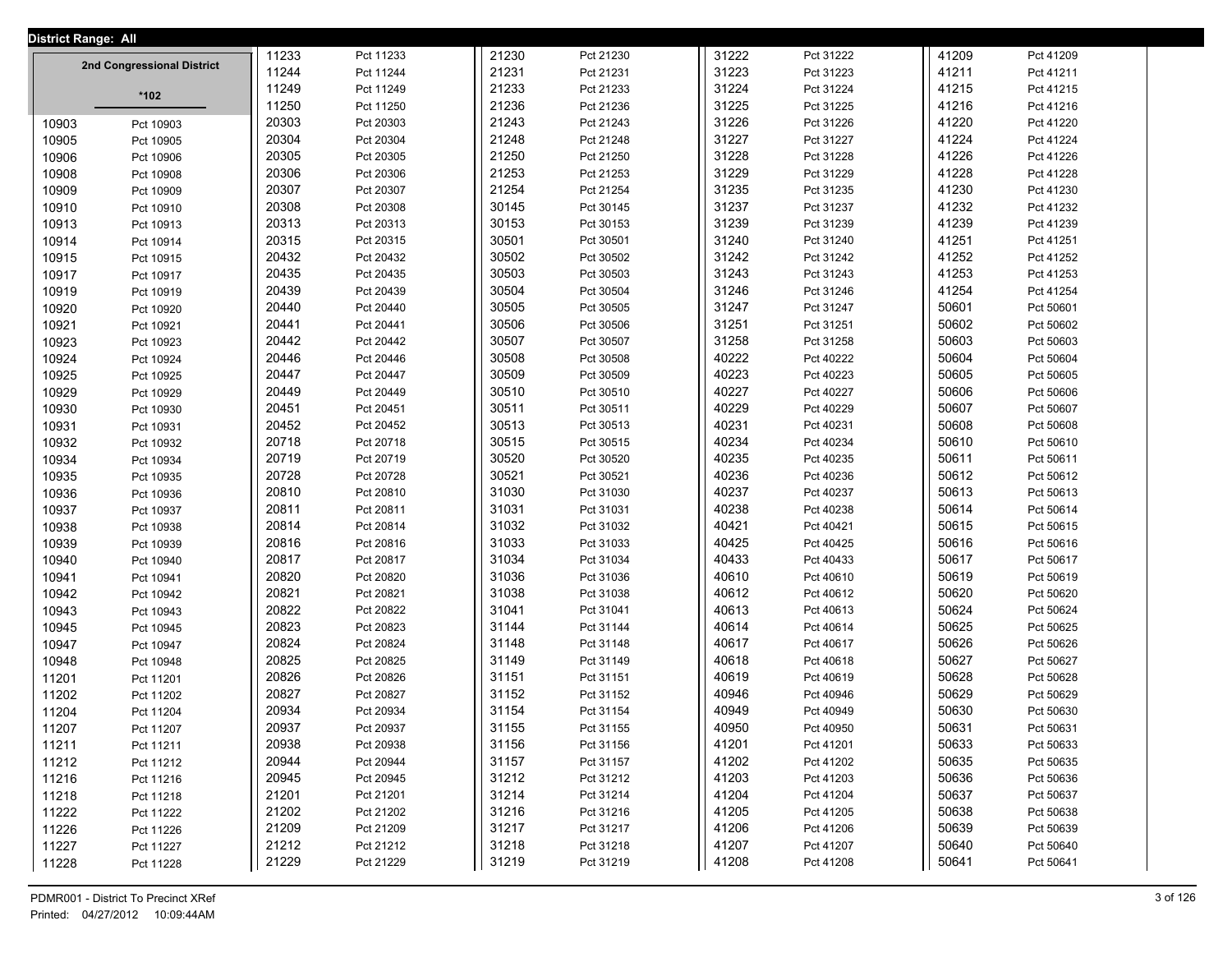| <b>District Range: All</b> |                     |  |
|----------------------------|---------------------|--|
| 51209                      | Pct 51209           |  |
| 51218                      | Pct 51218           |  |
| 51221                      | Pct 51221           |  |
| 51222                      | Pct 51222           |  |
| 51223                      | Pct 51223           |  |
| 51232                      | Pct 51232           |  |
| 51234                      | Pct 51234           |  |
|                            | 248 Precincts       |  |
|                            |                     |  |
|                            | 0 Portion Precincts |  |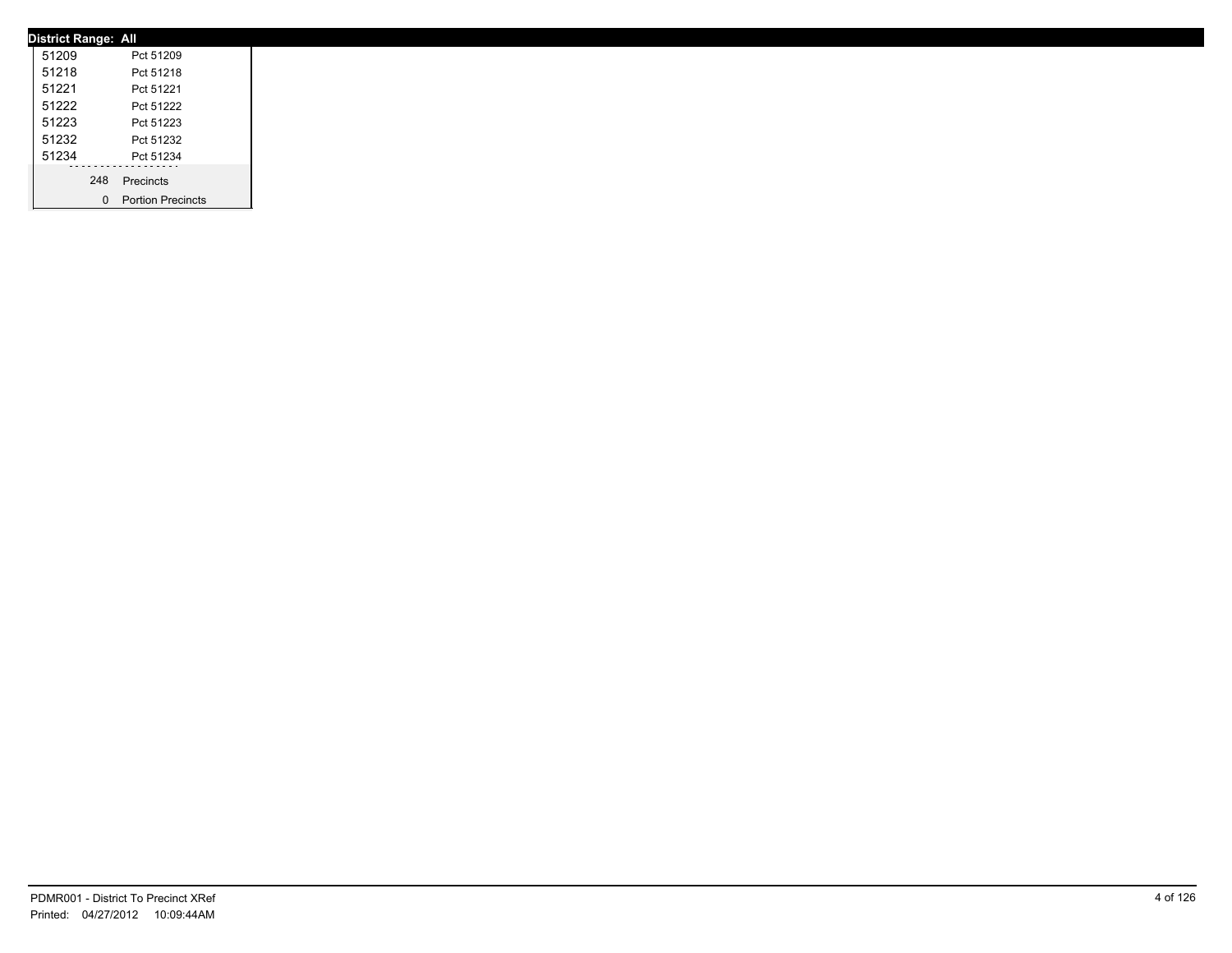| <b>District Range: All</b> |                               |       |           |       |           |       |           |       |           |  |
|----------------------------|-------------------------------|-------|-----------|-------|-----------|-------|-----------|-------|-----------|--|
|                            | 2nd State Senatorial District | 11233 | Pct 11233 | 21230 | Pct 21230 | 31222 | Pct 31222 | 41209 | Pct 41209 |  |
|                            |                               | 11244 | Pct 11244 | 21231 | Pct 21231 | 31223 | Pct 31223 | 41211 | Pct 41211 |  |
|                            | $*202$                        | 11249 | Pct 11249 | 21233 | Pct 21233 | 31224 | Pct 31224 | 41215 | Pct 41215 |  |
|                            |                               | 11250 | Pct 11250 | 21236 | Pct 21236 | 31225 | Pct 31225 | 41216 | Pct 41216 |  |
| 10903                      | Pct 10903                     | 20303 | Pct 20303 | 21243 | Pct 21243 | 31226 | Pct 31226 | 41220 | Pct 41220 |  |
| 10905                      | Pct 10905                     | 20304 | Pct 20304 | 21248 | Pct 21248 | 31227 | Pct 31227 | 41224 | Pct 41224 |  |
| 10906                      | Pct 10906                     | 20305 | Pct 20305 | 21250 | Pct 21250 | 31228 | Pct 31228 | 41226 | Pct 41226 |  |
| 10908                      | Pct 10908                     | 20306 | Pct 20306 | 21253 | Pct 21253 | 31229 | Pct 31229 | 41228 | Pct 41228 |  |
| 10909                      | Pct 10909                     | 20307 | Pct 20307 | 21254 | Pct 21254 | 31235 | Pct 31235 | 41230 | Pct 41230 |  |
| 10910                      | Pct 10910                     | 20308 | Pct 20308 | 30145 | Pct 30145 | 31237 | Pct 31237 | 41232 | Pct 41232 |  |
| 10913                      | Pct 10913                     | 20313 | Pct 20313 | 30153 | Pct 30153 | 31239 | Pct 31239 | 41239 | Pct 41239 |  |
| 10914                      | Pct 10914                     | 20315 | Pct 20315 | 30501 | Pct 30501 | 31240 | Pct 31240 | 41251 | Pct 41251 |  |
| 10915                      | Pct 10915                     | 20432 | Pct 20432 | 30502 | Pct 30502 | 31242 | Pct 31242 | 41252 | Pct 41252 |  |
| 10917                      | Pct 10917                     | 20435 | Pct 20435 | 30503 | Pct 30503 | 31243 | Pct 31243 | 41253 | Pct 41253 |  |
| 10919                      | Pct 10919                     | 20439 | Pct 20439 | 30504 | Pct 30504 | 31246 | Pct 31246 | 41254 | Pct 41254 |  |
| 10920                      | Pct 10920                     | 20440 | Pct 20440 | 30505 | Pct 30505 | 31247 | Pct 31247 | 50601 | Pct 50601 |  |
| 10921                      | Pct 10921                     | 20441 | Pct 20441 | 30506 | Pct 30506 | 31251 | Pct 31251 | 50602 | Pct 50602 |  |
| 10923                      | Pct 10923                     | 20442 | Pct 20442 | 30507 | Pct 30507 | 31258 | Pct 31258 | 50603 | Pct 50603 |  |
| 10924                      | Pct 10924                     | 20446 | Pct 20446 | 30508 | Pct 30508 | 40222 | Pct 40222 | 50604 | Pct 50604 |  |
| 10925                      | Pct 10925                     | 20447 | Pct 20447 | 30509 | Pct 30509 | 40223 | Pct 40223 | 50605 | Pct 50605 |  |
| 10929                      | Pct 10929                     | 20449 | Pct 20449 | 30510 | Pct 30510 | 40227 | Pct 40227 | 50606 | Pct 50606 |  |
| 10930                      | Pct 10930                     | 20451 | Pct 20451 | 30511 | Pct 30511 | 40229 | Pct 40229 | 50607 | Pct 50607 |  |
| 10931                      | Pct 10931                     | 20452 | Pct 20452 | 30513 | Pct 30513 | 40231 | Pct 40231 | 50608 | Pct 50608 |  |
| 10932                      | Pct 10932                     | 20718 | Pct 20718 | 30515 | Pct 30515 | 40234 | Pct 40234 | 50610 | Pct 50610 |  |
| 10934                      | Pct 10934                     | 20719 | Pct 20719 | 30520 | Pct 30520 | 40235 | Pct 40235 | 50611 | Pct 50611 |  |
| 10935                      | Pct 10935                     | 20728 | Pct 20728 | 30521 | Pct 30521 | 40236 | Pct 40236 | 50612 | Pct 50612 |  |
| 10936                      | Pct 10936                     | 20810 | Pct 20810 | 31030 | Pct 31030 | 40237 | Pct 40237 | 50613 | Pct 50613 |  |
| 10937                      | Pct 10937                     | 20811 | Pct 20811 | 31031 | Pct 31031 | 40238 | Pct 40238 | 50614 | Pct 50614 |  |
| 10938                      | Pct 10938                     | 20814 | Pct 20814 | 31032 | Pct 31032 | 40421 | Pct 40421 | 50615 | Pct 50615 |  |
| 10939                      | Pct 10939                     | 20816 | Pct 20816 | 31033 | Pct 31033 | 40425 | Pct 40425 | 50616 | Pct 50616 |  |
| 10940                      | Pct 10940                     | 20817 | Pct 20817 | 31034 | Pct 31034 | 40433 | Pct 40433 | 50617 | Pct 50617 |  |
| 10941                      | Pct 10941                     | 20820 | Pct 20820 | 31036 | Pct 31036 | 40610 | Pct 40610 | 50619 | Pct 50619 |  |
| 10942                      | Pct 10942                     | 20821 | Pct 20821 | 31038 | Pct 31038 | 40612 | Pct 40612 | 50620 | Pct 50620 |  |
| 10943                      | Pct 10943                     | 20822 | Pct 20822 | 31041 | Pct 31041 | 40613 | Pct 40613 | 50624 | Pct 50624 |  |
| 10945                      | Pct 10945                     | 20823 | Pct 20823 | 31144 | Pct 31144 | 40614 | Pct 40614 | 50625 | Pct 50625 |  |
| 10947                      | Pct 10947                     | 20824 | Pct 20824 | 31148 | Pct 31148 | 40617 | Pct 40617 | 50626 | Pct 50626 |  |
| 10948                      | Pct 10948                     | 20825 | Pct 20825 | 31149 | Pct 31149 | 40618 | Pct 40618 | 50627 | Pct 50627 |  |
| 11201                      | Pct 11201                     | 20826 | Pct 20826 | 31151 | Pct 31151 | 40619 | Pct 40619 | 50628 | Pct 50628 |  |
| 11202                      | Pct 11202                     | 20827 | Pct 20827 | 31152 | Pct 31152 | 40946 | Pct 40946 | 50629 | Pct 50629 |  |
| 11204                      | Pct 11204                     | 20934 | Pct 20934 | 31154 | Pct 31154 | 40949 | Pct 40949 | 50630 | Pct 50630 |  |
| 11207                      | Pct 11207                     | 20937 | Pct 20937 | 31155 | Pct 31155 | 40950 | Pct 40950 | 50631 | Pct 50631 |  |
| 11211                      | Pct 11211                     | 20938 | Pct 20938 | 31156 | Pct 31156 | 41201 | Pct 41201 | 50633 | Pct 50633 |  |
| 11212                      | Pct 11212                     | 20944 | Pct 20944 | 31157 | Pct 31157 | 41202 | Pct 41202 | 50635 | Pct 50635 |  |
| 11216                      | Pct 11216                     | 20945 | Pct 20945 | 31212 | Pct 31212 | 41203 | Pct 41203 | 50636 | Pct 50636 |  |
| 11218                      | Pct 11218                     | 21201 | Pct 21201 | 31214 | Pct 31214 | 41204 | Pct 41204 | 50637 | Pct 50637 |  |
| 11222                      | Pct 11222                     | 21202 | Pct 21202 | 31216 | Pct 31216 | 41205 | Pct 41205 | 50638 | Pct 50638 |  |
| 11226                      | Pct 11226                     | 21209 | Pct 21209 | 31217 | Pct 31217 | 41206 | Pct 41206 | 50639 | Pct 50639 |  |
| 11227                      | Pct 11227                     | 21212 | Pct 21212 | 31218 | Pct 31218 | 41207 | Pct 41207 | 50640 | Pct 50640 |  |
| 11228                      | Pct 11228                     | 21229 | Pct 21229 | 31219 | Pct 31219 | 41208 | Pct 41208 | 50641 | Pct 50641 |  |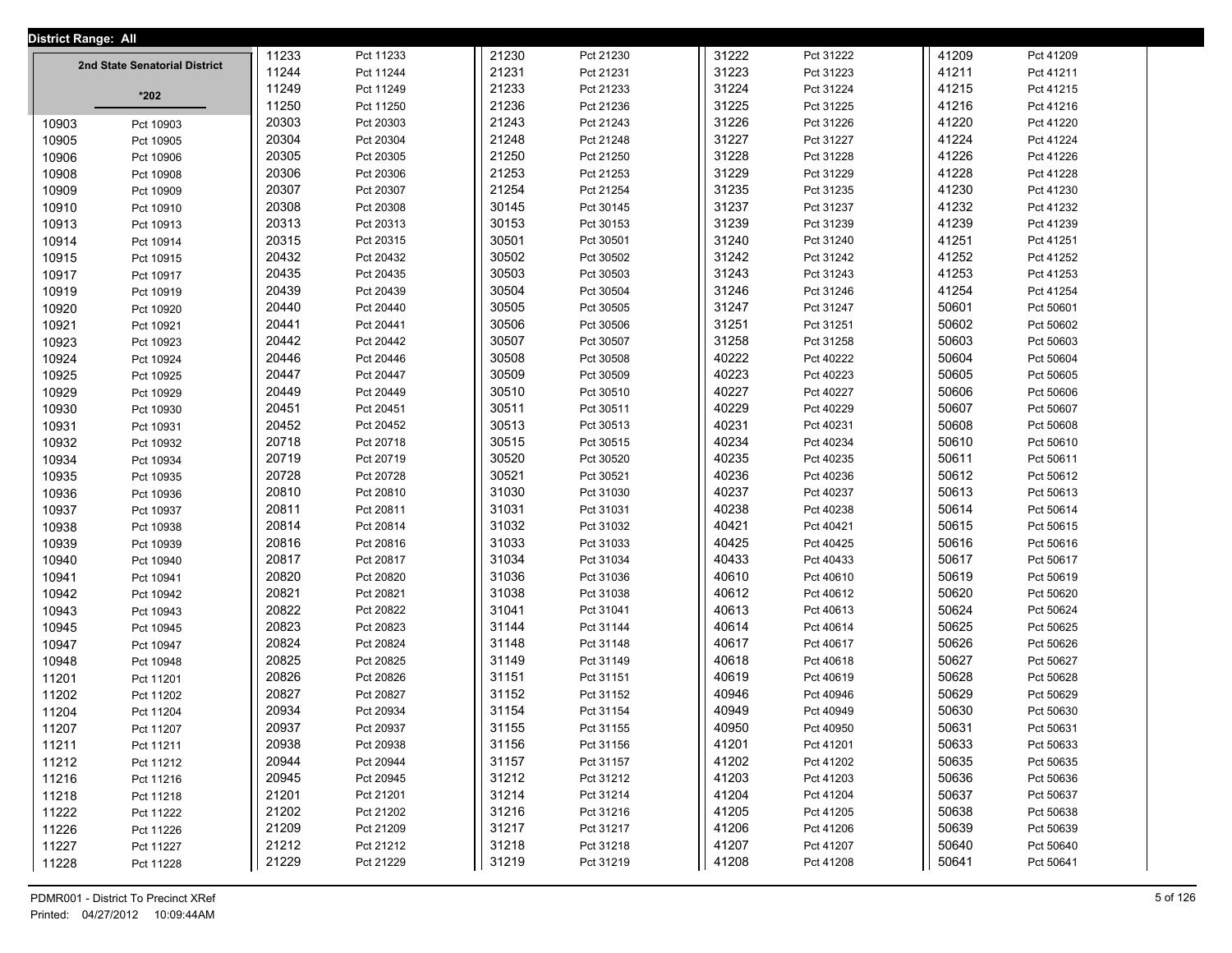| <b>District Range: All</b> |                     |
|----------------------------|---------------------|
| 51209                      | Pct 51209           |
| 51218                      | Pct 51218           |
| 51221                      | Pct 51221           |
| 51222                      | Pct 51222           |
| 51223                      | Pct 51223           |
| 51232                      | Pct 51232           |
| 51234                      | Pct 51234           |
|                            | 248 Precincts       |
|                            |                     |
|                            | 0 Portion Precincts |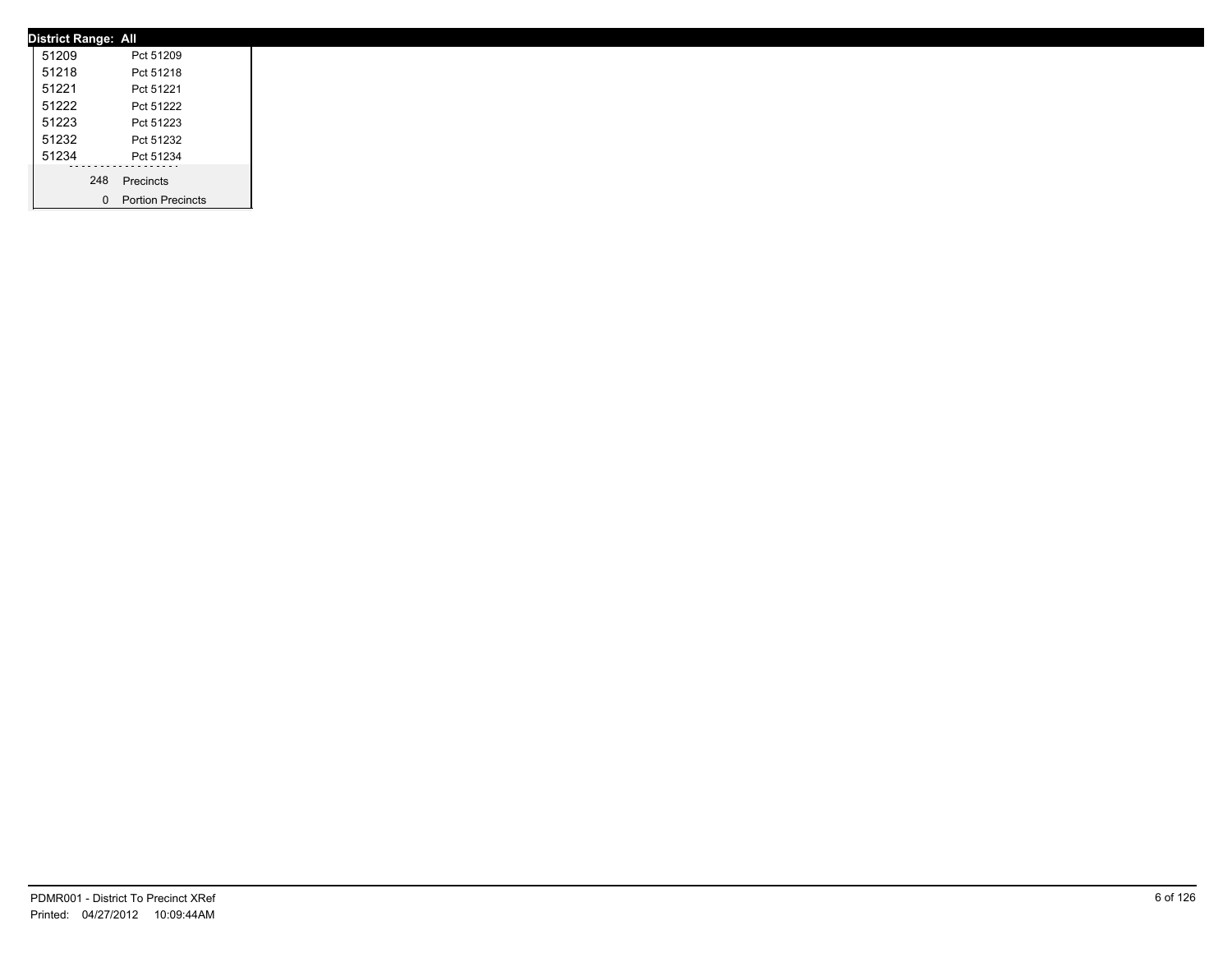| District Range: All |                        |       |           |       |           |       |           |       |           |  |
|---------------------|------------------------|-------|-----------|-------|-----------|-------|-----------|-------|-----------|--|
|                     |                        | 11233 | Pct 11233 | 21230 | Pct 21230 | 31222 | Pct 31222 | 41209 | Pct 41209 |  |
|                     | 10th Assembly District | 11244 | Pct 11244 | 21231 | Pct 21231 | 31223 | Pct 31223 | 41211 | Pct 41211 |  |
|                     | $*310$                 | 11249 | Pct 11249 | 21233 | Pct 21233 | 31224 | Pct 31224 | 41215 | Pct 41215 |  |
|                     |                        | 11250 | Pct 11250 | 21236 | Pct 21236 | 31225 | Pct 31225 | 41216 | Pct 41216 |  |
| 10903               | Pct 10903              | 20303 | Pct 20303 | 21243 | Pct 21243 | 31226 | Pct 31226 | 41220 | Pct 41220 |  |
| 10905               | Pct 10905              | 20304 | Pct 20304 | 21248 | Pct 21248 | 31227 | Pct 31227 | 41224 | Pct 41224 |  |
| 10906               | Pct 10906              | 20305 | Pct 20305 | 21250 | Pct 21250 | 31228 | Pct 31228 | 41226 | Pct 41226 |  |
| 10908               | Pct 10908              | 20306 | Pct 20306 | 21253 | Pct 21253 | 31229 | Pct 31229 | 41228 | Pct 41228 |  |
| 10909               | Pct 10909              | 20307 | Pct 20307 | 21254 | Pct 21254 | 31235 | Pct 31235 | 41230 | Pct 41230 |  |
| 10910               | Pct 10910              | 20308 | Pct 20308 | 30145 | Pct 30145 | 31237 | Pct 31237 | 41232 | Pct 41232 |  |
| 10913               | Pct 10913              | 20313 | Pct 20313 | 30153 | Pct 30153 | 31239 | Pct 31239 | 41239 | Pct 41239 |  |
| 10914               | Pct 10914              | 20315 | Pct 20315 | 30501 | Pct 30501 | 31240 | Pct 31240 | 41251 | Pct 41251 |  |
| 10915               | Pct 10915              | 20432 | Pct 20432 | 30502 | Pct 30502 | 31242 | Pct 31242 | 41252 | Pct 41252 |  |
| 10917               | Pct 10917              | 20435 | Pct 20435 | 30503 | Pct 30503 | 31243 | Pct 31243 | 41253 | Pct 41253 |  |
| 10919               | Pct 10919              | 20439 | Pct 20439 | 30504 | Pct 30504 | 31246 | Pct 31246 | 41254 | Pct 41254 |  |
| 10920               | Pct 10920              | 20440 | Pct 20440 | 30505 | Pct 30505 | 31247 | Pct 31247 | 50601 | Pct 50601 |  |
| 10921               | Pct 10921              | 20441 | Pct 20441 | 30506 | Pct 30506 | 31251 | Pct 31251 | 50602 | Pct 50602 |  |
| 10923               | Pct 10923              | 20442 | Pct 20442 | 30507 | Pct 30507 | 31258 | Pct 31258 | 50603 | Pct 50603 |  |
| 10924               | Pct 10924              | 20446 | Pct 20446 | 30508 | Pct 30508 | 40222 | Pct 40222 | 50604 | Pct 50604 |  |
| 10925               | Pct 10925              | 20447 | Pct 20447 | 30509 | Pct 30509 | 40223 | Pct 40223 | 50605 | Pct 50605 |  |
| 10929               | Pct 10929              | 20449 | Pct 20449 | 30510 | Pct 30510 | 40227 | Pct 40227 | 50606 | Pct 50606 |  |
| 10930               | Pct 10930              | 20451 | Pct 20451 | 30511 | Pct 30511 | 40229 | Pct 40229 | 50607 | Pct 50607 |  |
| 10931               | Pct 10931              | 20452 | Pct 20452 | 30513 | Pct 30513 | 40231 | Pct 40231 | 50608 | Pct 50608 |  |
| 10932               | Pct 10932              | 20718 | Pct 20718 | 30515 | Pct 30515 | 40234 | Pct 40234 | 50610 | Pct 50610 |  |
| 10934               | Pct 10934              | 20719 | Pct 20719 | 30520 | Pct 30520 | 40235 | Pct 40235 | 50611 | Pct 50611 |  |
| 10935               | Pct 10935              | 20728 | Pct 20728 | 30521 | Pct 30521 | 40236 | Pct 40236 | 50612 | Pct 50612 |  |
| 10936               | Pct 10936              | 20810 | Pct 20810 | 31030 | Pct 31030 | 40237 | Pct 40237 | 50613 | Pct 50613 |  |
| 10937               | Pct 10937              | 20811 | Pct 20811 | 31031 | Pct 31031 | 40238 | Pct 40238 | 50614 | Pct 50614 |  |
| 10938               | Pct 10938              | 20814 | Pct 20814 | 31032 | Pct 31032 | 40421 | Pct 40421 | 50615 | Pct 50615 |  |
| 10939               | Pct 10939              | 20816 | Pct 20816 | 31033 | Pct 31033 | 40425 | Pct 40425 | 50616 | Pct 50616 |  |
| 10940               | Pct 10940              | 20817 | Pct 20817 | 31034 | Pct 31034 | 40433 | Pct 40433 | 50617 | Pct 50617 |  |
| 10941               | Pct 10941              | 20820 | Pct 20820 | 31036 | Pct 31036 | 40610 | Pct 40610 | 50619 | Pct 50619 |  |
| 10942               | Pct 10942              | 20821 | Pct 20821 | 31038 | Pct 31038 | 40612 | Pct 40612 | 50620 | Pct 50620 |  |
| 10943               | Pct 10943              | 20822 | Pct 20822 | 31041 | Pct 31041 | 40613 | Pct 40613 | 50624 | Pct 50624 |  |
| 10945               | Pct 10945              | 20823 | Pct 20823 | 31144 | Pct 31144 | 40614 | Pct 40614 | 50625 | Pct 50625 |  |
| 10947               | Pct 10947              | 20824 | Pct 20824 | 31148 | Pct 31148 | 40617 | Pct 40617 | 50626 | Pct 50626 |  |
| 10948               | Pct 10948              | 20825 | Pct 20825 | 31149 | Pct 31149 | 40618 | Pct 40618 | 50627 | Pct 50627 |  |
| 11201               | Pct 11201              | 20826 | Pct 20826 | 31151 | Pct 31151 | 40619 | Pct 40619 | 50628 | Pct 50628 |  |
| 11202               | Pct 11202              | 20827 | Pct 20827 | 31152 | Pct 31152 | 40946 | Pct 40946 | 50629 | Pct 50629 |  |
| 11204               | Pct 11204              | 20934 | Pct 20934 | 31154 | Pct 31154 | 40949 | Pct 40949 | 50630 | Pct 50630 |  |
| 11207               | Pct 11207              | 20937 | Pct 20937 | 31155 | Pct 31155 | 40950 | Pct 40950 | 50631 | Pct 50631 |  |
| 11211               | Pct 11211              | 20938 | Pct 20938 | 31156 | Pct 31156 | 41201 | Pct 41201 | 50633 | Pct 50633 |  |
| 11212               | Pct 11212              | 20944 | Pct 20944 | 31157 | Pct 31157 | 41202 | Pct 41202 | 50635 | Pct 50635 |  |
| 11216               | Pct 11216              | 20945 | Pct 20945 | 31212 | Pct 31212 | 41203 | Pct 41203 | 50636 | Pct 50636 |  |
| 11218               | Pct 11218              | 21201 | Pct 21201 | 31214 | Pct 31214 | 41204 | Pct 41204 | 50637 | Pct 50637 |  |
| 11222               | Pct 11222              | 21202 | Pct 21202 | 31216 | Pct 31216 | 41205 | Pct 41205 | 50638 | Pct 50638 |  |
| 11226               | Pct 11226              | 21209 | Pct 21209 | 31217 | Pct 31217 | 41206 | Pct 41206 | 50639 | Pct 50639 |  |
| 11227               | Pct 11227              | 21212 | Pct 21212 | 31218 | Pct 31218 | 41207 | Pct 41207 | 50640 | Pct 50640 |  |
| 11228               | Pct 11228              | 21229 | Pct 21229 | 31219 | Pct 31219 | 41208 | Pct 41208 | 50641 | Pct 50641 |  |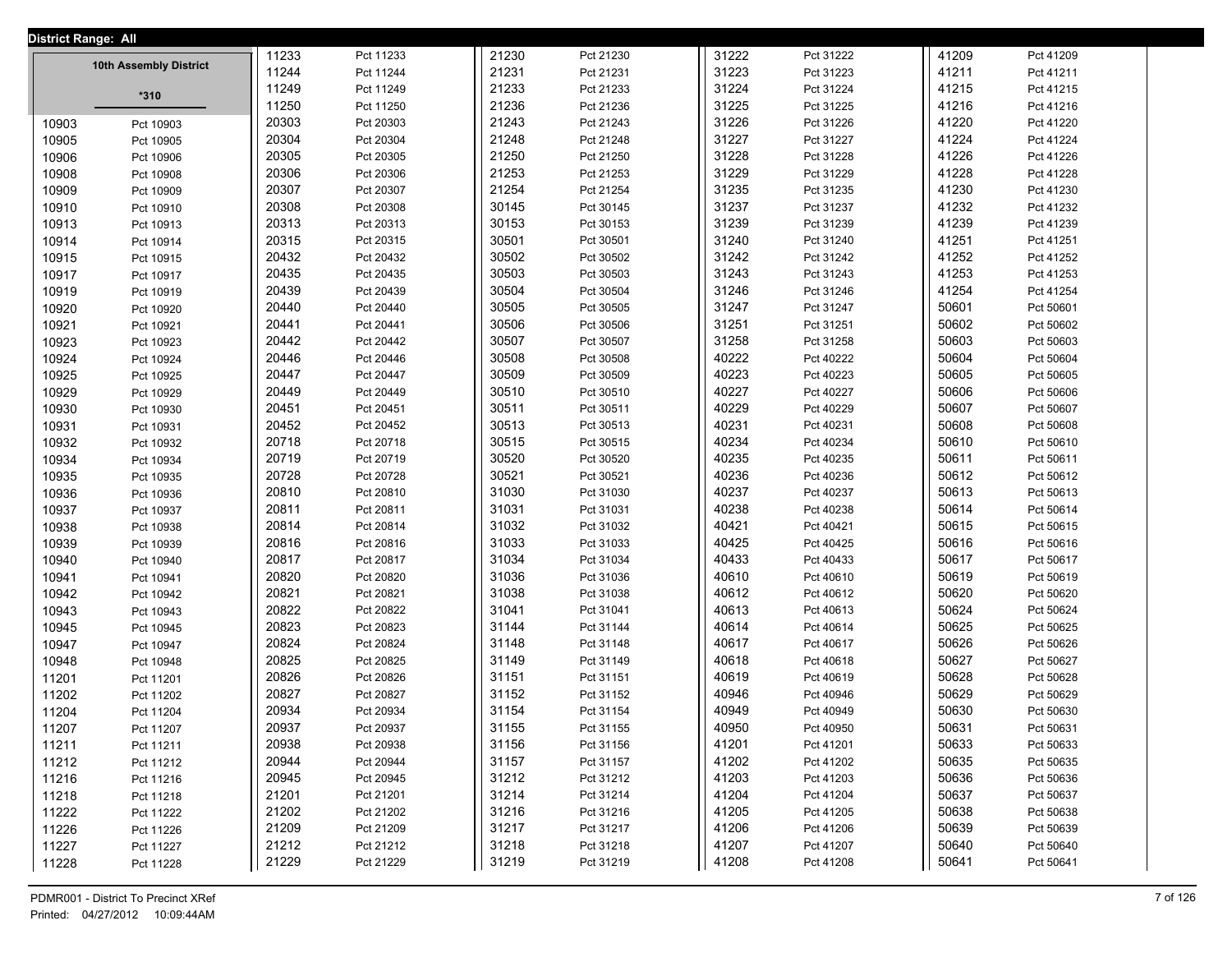| <b>District Range: All</b> |                     |
|----------------------------|---------------------|
| 51209                      | Pct 51209           |
| 51218                      | Pct 51218           |
| 51221                      | Pct 51221           |
| 51222                      | Pct 51222           |
| 51223                      | Pct 51223           |
| 51232                      | Pct 51232           |
| 51234                      | Pct 51234           |
|                            | 248 Precincts       |
|                            |                     |
|                            | 0 Portion Precincts |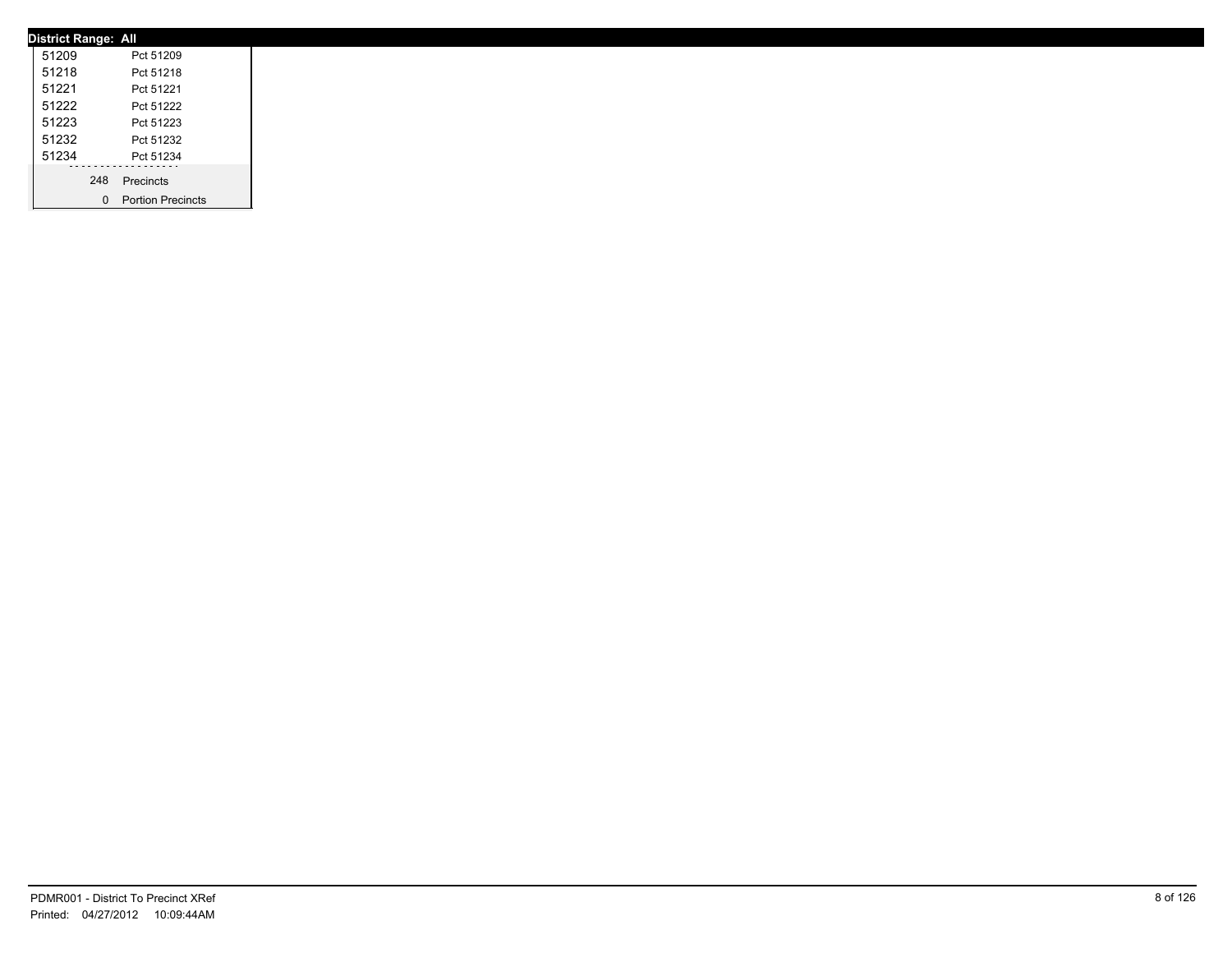|       | <u>District Range. All</u>        | 11233 |    | Pct 11233           |
|-------|-----------------------------------|-------|----|---------------------|
|       | <b>1st Supervisorial District</b> | 11244 |    | Pct 11244           |
|       |                                   | 11249 |    | Pct 11249           |
|       | $*401$                            | 11250 |    |                     |
|       |                                   |       |    | Pct 11250           |
| 10903 | Pct 10903                         |       | 49 | Precincts           |
| 10905 | Pct 10905                         |       |    | 0 Portion Precincts |
| 10906 | Pct 10906                         |       |    |                     |
| 10908 | Pct 10908                         |       |    |                     |
| 10909 | Pct 10909                         |       |    |                     |
| 10910 | Pct 10910                         |       |    |                     |
| 10913 | Pct 10913                         |       |    |                     |
| 10914 | Pct 10914                         |       |    |                     |
| 10915 | Pct 10915                         |       |    |                     |
| 10917 | Pct 10917                         |       |    |                     |
| 10919 | Pct 10919                         |       |    |                     |
| 10920 | Pct 10920                         |       |    |                     |
| 10921 | Pct 10921                         |       |    |                     |
| 10923 | Pct 10923                         |       |    |                     |
| 10924 | Pct 10924                         |       |    |                     |
| 10925 | Pct 10925                         |       |    |                     |
| 10929 | Pct 10929                         |       |    |                     |
| 10930 | Pct 10930                         |       |    |                     |
| 10931 | Pct 10931                         |       |    |                     |
| 10932 | Pct 10932                         |       |    |                     |
| 10934 | Pct 10934                         |       |    |                     |
| 10935 | Pct 10935                         |       |    |                     |
| 10936 | Pct 10936                         |       |    |                     |
| 10937 | Pct 10937                         |       |    |                     |
| 10938 |                                   |       |    |                     |
|       | Pct 10938                         |       |    |                     |
| 10939 | Pct 10939                         |       |    |                     |
| 10940 | Pct 10940                         |       |    |                     |
| 10941 | Pct 10941                         |       |    |                     |
| 10942 | Pct 10942                         |       |    |                     |
| 10943 | Pct 10943                         |       |    |                     |
| 10945 | Pct 10945                         |       |    |                     |
| 10947 | Pct 10947                         |       |    |                     |
| 10948 | Pct 10948                         |       |    |                     |
| 11201 | Pct 11201                         |       |    |                     |
| 11202 | Pct 11202                         |       |    |                     |
| 11204 | Pct 11204                         |       |    |                     |
| 11207 | Pct 11207                         |       |    |                     |
| 11211 | Pct 11211                         |       |    |                     |
| 11212 | Pct 11212                         |       |    |                     |
| 11216 | Pct 11216                         |       |    |                     |
|       |                                   |       |    |                     |
| 11218 | Pct 11218                         |       |    |                     |
| 11222 | Pct 11222                         |       |    |                     |
| 11226 | Pct 11226                         |       |    |                     |
| 11227 | Pct 11227                         |       |    |                     |
| 11228 | Pct 11228                         |       |    |                     |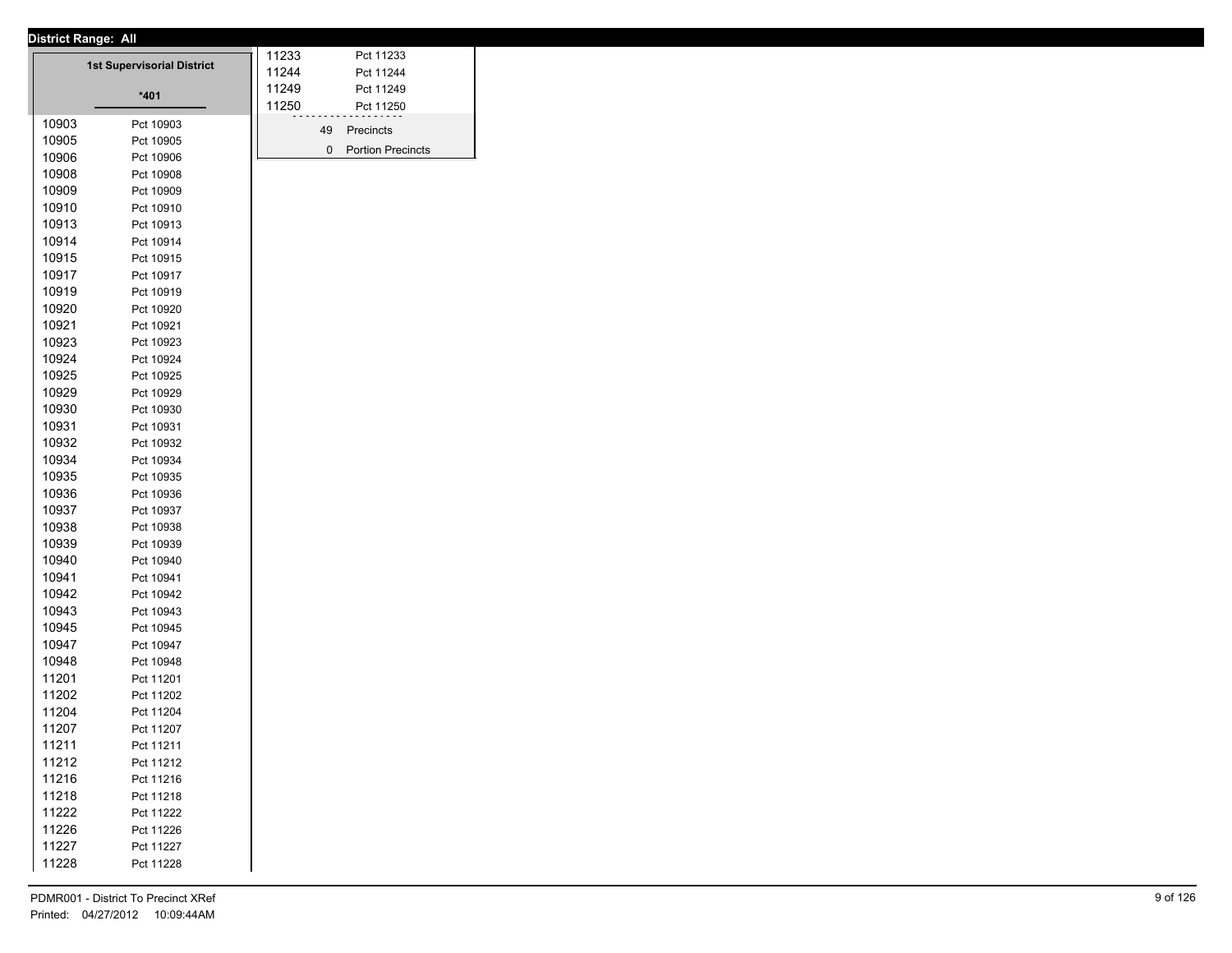|                | District Range: All        |                |    |                          |
|----------------|----------------------------|----------------|----|--------------------------|
|                | 2nd Supervisorial District | 21230<br>21231 |    | Pct 21230<br>Pct 21231   |
|                | *402                       | 21233          |    | Pct 21233                |
|                |                            | 21236          |    | Pct 21236                |
| 20303          | Pct 20303                  | 21243          |    | Pct 21243                |
| 20304          | Pct 20304                  | 21248          |    | Pct 21248                |
| 20305          | Pct 20305                  | 21250          |    | Pct 21250                |
| 20306          | Pct 20306                  | 21253          |    | Pct 21253                |
| 20307          | Pct 20307                  | 21254          |    | Pct 21254                |
| 20308          | Pct 20308                  |                |    |                          |
| 20313          | Pct 20313                  |                | 54 | Precincts                |
| 20315          | Pct 20315                  |                | 0  | <b>Portion Precincts</b> |
| 20432          | Pct 20432                  |                |    |                          |
| 20435          | Pct 20435                  |                |    |                          |
| 20439          | Pct 20439                  |                |    |                          |
| 20440          | Pct 20440                  |                |    |                          |
| 20441          | Pct 20441                  |                |    |                          |
| 20442          | Pct 20442                  |                |    |                          |
| 20446          | Pct 20446                  |                |    |                          |
| 20447          | Pct 20447                  |                |    |                          |
| 20449          | Pct 20449                  |                |    |                          |
| 20451          | Pct 20451                  |                |    |                          |
| 20452          | Pct 20452                  |                |    |                          |
| 20718          | Pct 20718                  |                |    |                          |
| 20719          | Pct 20719                  |                |    |                          |
| 20728          | Pct 20728                  |                |    |                          |
| 20810          | Pct 20810                  |                |    |                          |
| 20811          | Pct 20811                  |                |    |                          |
| 20814          | Pct 20814                  |                |    |                          |
| 20816          | Pct 20816                  |                |    |                          |
| 20817          | Pct 20817                  |                |    |                          |
| 20820          | Pct 20820                  |                |    |                          |
| 20821          | Pct 20821                  |                |    |                          |
| 20822          | Pct 20822                  |                |    |                          |
| 20823          | Pct 20823                  |                |    |                          |
| 20824          | Pct 20824                  |                |    |                          |
| 20825          | Pct 20825                  |                |    |                          |
| 20826          | Pct 20826                  |                |    |                          |
| 20827          | Pct 20827                  |                |    |                          |
|                | Pct 20934                  |                |    |                          |
| 20934<br>20937 |                            |                |    |                          |
|                | Pct 20937                  |                |    |                          |
| 20938          | Pct 20938                  |                |    |                          |
| 20944          | Pct 20944                  |                |    |                          |
| 20945          | Pct 20945                  |                |    |                          |
| 21201          | Pct 21201                  |                |    |                          |
| 21202          | Pct 21202                  |                |    |                          |
| 21209          | Pct 21209                  |                |    |                          |
| 21212          | Pct 21212                  |                |    |                          |
| 21229          | Pct 21229                  |                |    |                          |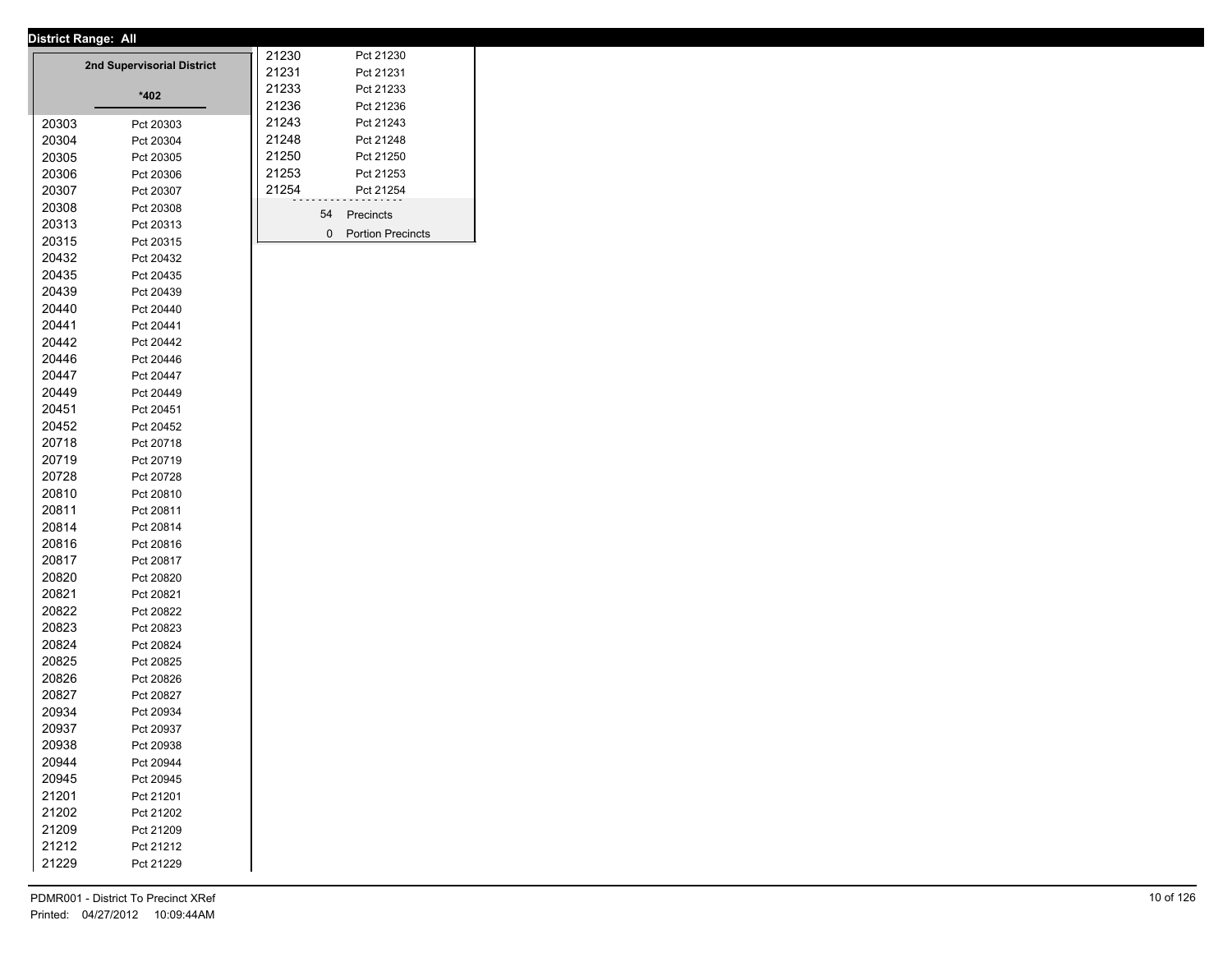| Pct 31227<br>3rd Supervisorial District<br>31228<br>Pct 31228<br>31229<br>Pct 31229<br>*403<br>31235<br>Pct 31235<br>31237<br>Pct 31237<br>30145<br>Pct 30145<br>31239<br>Pct 31239<br>30153<br>Pct 30153<br>31240<br>Pct 31240<br>30501<br>Pct 30501<br>31242<br>Pct 31242<br>30502<br>Pct 30502<br>31243<br>Pct 31243<br>30503<br>Pct 30503<br>31246<br>Pct 31246<br>30504<br>Pct 30504<br>31247<br>Pct 31247<br>30505<br>Pct 30505<br>31251<br>Pct 31251<br>30506<br>Pct 30506<br>31258<br>Pct 31258<br>30507<br>Pct 30507<br>30508<br>Pct 30508<br>58<br>Precincts<br>30509<br>Pct 30509<br>$\mathbf{0}$<br><b>Portion Precincts</b><br>30510<br>Pct 30510<br>30511<br>Pct 30511<br>30513<br>Pct 30513<br>30515<br>Pct 30515<br>30520<br>Pct 30520<br>30521<br>Pct 30521<br>31030<br>Pct 31030<br>31031<br>Pct 31031<br>31032<br>Pct 31032<br>31033<br>Pct 31033<br>31034<br>Pct 31034<br>31036<br>Pct 31036<br>31038<br>Pct 31038<br>31041<br>Pct 31041<br>31144<br>Pct 31144<br>31148<br>Pct 31148<br>31149<br>Pct 31149<br>31151<br>Pct 31151<br>31152<br>Pct 31152<br>31154<br>Pct 31154<br>31155<br>Pct 31155<br>31156<br>Pct 31156<br>31157<br>Pct 31157<br>31212<br>Pct 31212<br>31214<br>Pct 31214<br>31216<br>Pct 31216<br>31217<br>Pct 31217<br>31218<br>Pct 31218<br>31219<br>Pct 31219<br>31222<br>Pct 31222<br>31223<br>Pct 31223<br>31224<br>Pct 31224<br>31225<br>Pct 31225<br>31226<br>Pct 31226 |  | District Range: All |       |  |
|----------------------------------------------------------------------------------------------------------------------------------------------------------------------------------------------------------------------------------------------------------------------------------------------------------------------------------------------------------------------------------------------------------------------------------------------------------------------------------------------------------------------------------------------------------------------------------------------------------------------------------------------------------------------------------------------------------------------------------------------------------------------------------------------------------------------------------------------------------------------------------------------------------------------------------------------------------------------------------------------------------------------------------------------------------------------------------------------------------------------------------------------------------------------------------------------------------------------------------------------------------------------------------------------------------------------------------------------------------------------------------------------------------------------|--|---------------------|-------|--|
|                                                                                                                                                                                                                                                                                                                                                                                                                                                                                                                                                                                                                                                                                                                                                                                                                                                                                                                                                                                                                                                                                                                                                                                                                                                                                                                                                                                                                      |  |                     | 31227 |  |
|                                                                                                                                                                                                                                                                                                                                                                                                                                                                                                                                                                                                                                                                                                                                                                                                                                                                                                                                                                                                                                                                                                                                                                                                                                                                                                                                                                                                                      |  |                     |       |  |
|                                                                                                                                                                                                                                                                                                                                                                                                                                                                                                                                                                                                                                                                                                                                                                                                                                                                                                                                                                                                                                                                                                                                                                                                                                                                                                                                                                                                                      |  |                     |       |  |
|                                                                                                                                                                                                                                                                                                                                                                                                                                                                                                                                                                                                                                                                                                                                                                                                                                                                                                                                                                                                                                                                                                                                                                                                                                                                                                                                                                                                                      |  |                     |       |  |
|                                                                                                                                                                                                                                                                                                                                                                                                                                                                                                                                                                                                                                                                                                                                                                                                                                                                                                                                                                                                                                                                                                                                                                                                                                                                                                                                                                                                                      |  |                     |       |  |
|                                                                                                                                                                                                                                                                                                                                                                                                                                                                                                                                                                                                                                                                                                                                                                                                                                                                                                                                                                                                                                                                                                                                                                                                                                                                                                                                                                                                                      |  |                     |       |  |
|                                                                                                                                                                                                                                                                                                                                                                                                                                                                                                                                                                                                                                                                                                                                                                                                                                                                                                                                                                                                                                                                                                                                                                                                                                                                                                                                                                                                                      |  |                     |       |  |
|                                                                                                                                                                                                                                                                                                                                                                                                                                                                                                                                                                                                                                                                                                                                                                                                                                                                                                                                                                                                                                                                                                                                                                                                                                                                                                                                                                                                                      |  |                     |       |  |
|                                                                                                                                                                                                                                                                                                                                                                                                                                                                                                                                                                                                                                                                                                                                                                                                                                                                                                                                                                                                                                                                                                                                                                                                                                                                                                                                                                                                                      |  |                     |       |  |
|                                                                                                                                                                                                                                                                                                                                                                                                                                                                                                                                                                                                                                                                                                                                                                                                                                                                                                                                                                                                                                                                                                                                                                                                                                                                                                                                                                                                                      |  |                     |       |  |
|                                                                                                                                                                                                                                                                                                                                                                                                                                                                                                                                                                                                                                                                                                                                                                                                                                                                                                                                                                                                                                                                                                                                                                                                                                                                                                                                                                                                                      |  |                     |       |  |
|                                                                                                                                                                                                                                                                                                                                                                                                                                                                                                                                                                                                                                                                                                                                                                                                                                                                                                                                                                                                                                                                                                                                                                                                                                                                                                                                                                                                                      |  |                     |       |  |
|                                                                                                                                                                                                                                                                                                                                                                                                                                                                                                                                                                                                                                                                                                                                                                                                                                                                                                                                                                                                                                                                                                                                                                                                                                                                                                                                                                                                                      |  |                     |       |  |
|                                                                                                                                                                                                                                                                                                                                                                                                                                                                                                                                                                                                                                                                                                                                                                                                                                                                                                                                                                                                                                                                                                                                                                                                                                                                                                                                                                                                                      |  |                     |       |  |
|                                                                                                                                                                                                                                                                                                                                                                                                                                                                                                                                                                                                                                                                                                                                                                                                                                                                                                                                                                                                                                                                                                                                                                                                                                                                                                                                                                                                                      |  |                     |       |  |
|                                                                                                                                                                                                                                                                                                                                                                                                                                                                                                                                                                                                                                                                                                                                                                                                                                                                                                                                                                                                                                                                                                                                                                                                                                                                                                                                                                                                                      |  |                     |       |  |
|                                                                                                                                                                                                                                                                                                                                                                                                                                                                                                                                                                                                                                                                                                                                                                                                                                                                                                                                                                                                                                                                                                                                                                                                                                                                                                                                                                                                                      |  |                     |       |  |
|                                                                                                                                                                                                                                                                                                                                                                                                                                                                                                                                                                                                                                                                                                                                                                                                                                                                                                                                                                                                                                                                                                                                                                                                                                                                                                                                                                                                                      |  |                     |       |  |
|                                                                                                                                                                                                                                                                                                                                                                                                                                                                                                                                                                                                                                                                                                                                                                                                                                                                                                                                                                                                                                                                                                                                                                                                                                                                                                                                                                                                                      |  |                     |       |  |
|                                                                                                                                                                                                                                                                                                                                                                                                                                                                                                                                                                                                                                                                                                                                                                                                                                                                                                                                                                                                                                                                                                                                                                                                                                                                                                                                                                                                                      |  |                     |       |  |
|                                                                                                                                                                                                                                                                                                                                                                                                                                                                                                                                                                                                                                                                                                                                                                                                                                                                                                                                                                                                                                                                                                                                                                                                                                                                                                                                                                                                                      |  |                     |       |  |
|                                                                                                                                                                                                                                                                                                                                                                                                                                                                                                                                                                                                                                                                                                                                                                                                                                                                                                                                                                                                                                                                                                                                                                                                                                                                                                                                                                                                                      |  |                     |       |  |
|                                                                                                                                                                                                                                                                                                                                                                                                                                                                                                                                                                                                                                                                                                                                                                                                                                                                                                                                                                                                                                                                                                                                                                                                                                                                                                                                                                                                                      |  |                     |       |  |
|                                                                                                                                                                                                                                                                                                                                                                                                                                                                                                                                                                                                                                                                                                                                                                                                                                                                                                                                                                                                                                                                                                                                                                                                                                                                                                                                                                                                                      |  |                     |       |  |
|                                                                                                                                                                                                                                                                                                                                                                                                                                                                                                                                                                                                                                                                                                                                                                                                                                                                                                                                                                                                                                                                                                                                                                                                                                                                                                                                                                                                                      |  |                     |       |  |
|                                                                                                                                                                                                                                                                                                                                                                                                                                                                                                                                                                                                                                                                                                                                                                                                                                                                                                                                                                                                                                                                                                                                                                                                                                                                                                                                                                                                                      |  |                     |       |  |
|                                                                                                                                                                                                                                                                                                                                                                                                                                                                                                                                                                                                                                                                                                                                                                                                                                                                                                                                                                                                                                                                                                                                                                                                                                                                                                                                                                                                                      |  |                     |       |  |
|                                                                                                                                                                                                                                                                                                                                                                                                                                                                                                                                                                                                                                                                                                                                                                                                                                                                                                                                                                                                                                                                                                                                                                                                                                                                                                                                                                                                                      |  |                     |       |  |
|                                                                                                                                                                                                                                                                                                                                                                                                                                                                                                                                                                                                                                                                                                                                                                                                                                                                                                                                                                                                                                                                                                                                                                                                                                                                                                                                                                                                                      |  |                     |       |  |
|                                                                                                                                                                                                                                                                                                                                                                                                                                                                                                                                                                                                                                                                                                                                                                                                                                                                                                                                                                                                                                                                                                                                                                                                                                                                                                                                                                                                                      |  |                     |       |  |
|                                                                                                                                                                                                                                                                                                                                                                                                                                                                                                                                                                                                                                                                                                                                                                                                                                                                                                                                                                                                                                                                                                                                                                                                                                                                                                                                                                                                                      |  |                     |       |  |
|                                                                                                                                                                                                                                                                                                                                                                                                                                                                                                                                                                                                                                                                                                                                                                                                                                                                                                                                                                                                                                                                                                                                                                                                                                                                                                                                                                                                                      |  |                     |       |  |
|                                                                                                                                                                                                                                                                                                                                                                                                                                                                                                                                                                                                                                                                                                                                                                                                                                                                                                                                                                                                                                                                                                                                                                                                                                                                                                                                                                                                                      |  |                     |       |  |
|                                                                                                                                                                                                                                                                                                                                                                                                                                                                                                                                                                                                                                                                                                                                                                                                                                                                                                                                                                                                                                                                                                                                                                                                                                                                                                                                                                                                                      |  |                     |       |  |
|                                                                                                                                                                                                                                                                                                                                                                                                                                                                                                                                                                                                                                                                                                                                                                                                                                                                                                                                                                                                                                                                                                                                                                                                                                                                                                                                                                                                                      |  |                     |       |  |
|                                                                                                                                                                                                                                                                                                                                                                                                                                                                                                                                                                                                                                                                                                                                                                                                                                                                                                                                                                                                                                                                                                                                                                                                                                                                                                                                                                                                                      |  |                     |       |  |
|                                                                                                                                                                                                                                                                                                                                                                                                                                                                                                                                                                                                                                                                                                                                                                                                                                                                                                                                                                                                                                                                                                                                                                                                                                                                                                                                                                                                                      |  |                     |       |  |
|                                                                                                                                                                                                                                                                                                                                                                                                                                                                                                                                                                                                                                                                                                                                                                                                                                                                                                                                                                                                                                                                                                                                                                                                                                                                                                                                                                                                                      |  |                     |       |  |
|                                                                                                                                                                                                                                                                                                                                                                                                                                                                                                                                                                                                                                                                                                                                                                                                                                                                                                                                                                                                                                                                                                                                                                                                                                                                                                                                                                                                                      |  |                     |       |  |
|                                                                                                                                                                                                                                                                                                                                                                                                                                                                                                                                                                                                                                                                                                                                                                                                                                                                                                                                                                                                                                                                                                                                                                                                                                                                                                                                                                                                                      |  |                     |       |  |
|                                                                                                                                                                                                                                                                                                                                                                                                                                                                                                                                                                                                                                                                                                                                                                                                                                                                                                                                                                                                                                                                                                                                                                                                                                                                                                                                                                                                                      |  |                     |       |  |
|                                                                                                                                                                                                                                                                                                                                                                                                                                                                                                                                                                                                                                                                                                                                                                                                                                                                                                                                                                                                                                                                                                                                                                                                                                                                                                                                                                                                                      |  |                     |       |  |
|                                                                                                                                                                                                                                                                                                                                                                                                                                                                                                                                                                                                                                                                                                                                                                                                                                                                                                                                                                                                                                                                                                                                                                                                                                                                                                                                                                                                                      |  |                     |       |  |
|                                                                                                                                                                                                                                                                                                                                                                                                                                                                                                                                                                                                                                                                                                                                                                                                                                                                                                                                                                                                                                                                                                                                                                                                                                                                                                                                                                                                                      |  |                     |       |  |
|                                                                                                                                                                                                                                                                                                                                                                                                                                                                                                                                                                                                                                                                                                                                                                                                                                                                                                                                                                                                                                                                                                                                                                                                                                                                                                                                                                                                                      |  |                     |       |  |
|                                                                                                                                                                                                                                                                                                                                                                                                                                                                                                                                                                                                                                                                                                                                                                                                                                                                                                                                                                                                                                                                                                                                                                                                                                                                                                                                                                                                                      |  |                     |       |  |
|                                                                                                                                                                                                                                                                                                                                                                                                                                                                                                                                                                                                                                                                                                                                                                                                                                                                                                                                                                                                                                                                                                                                                                                                                                                                                                                                                                                                                      |  |                     |       |  |
|                                                                                                                                                                                                                                                                                                                                                                                                                                                                                                                                                                                                                                                                                                                                                                                                                                                                                                                                                                                                                                                                                                                                                                                                                                                                                                                                                                                                                      |  |                     |       |  |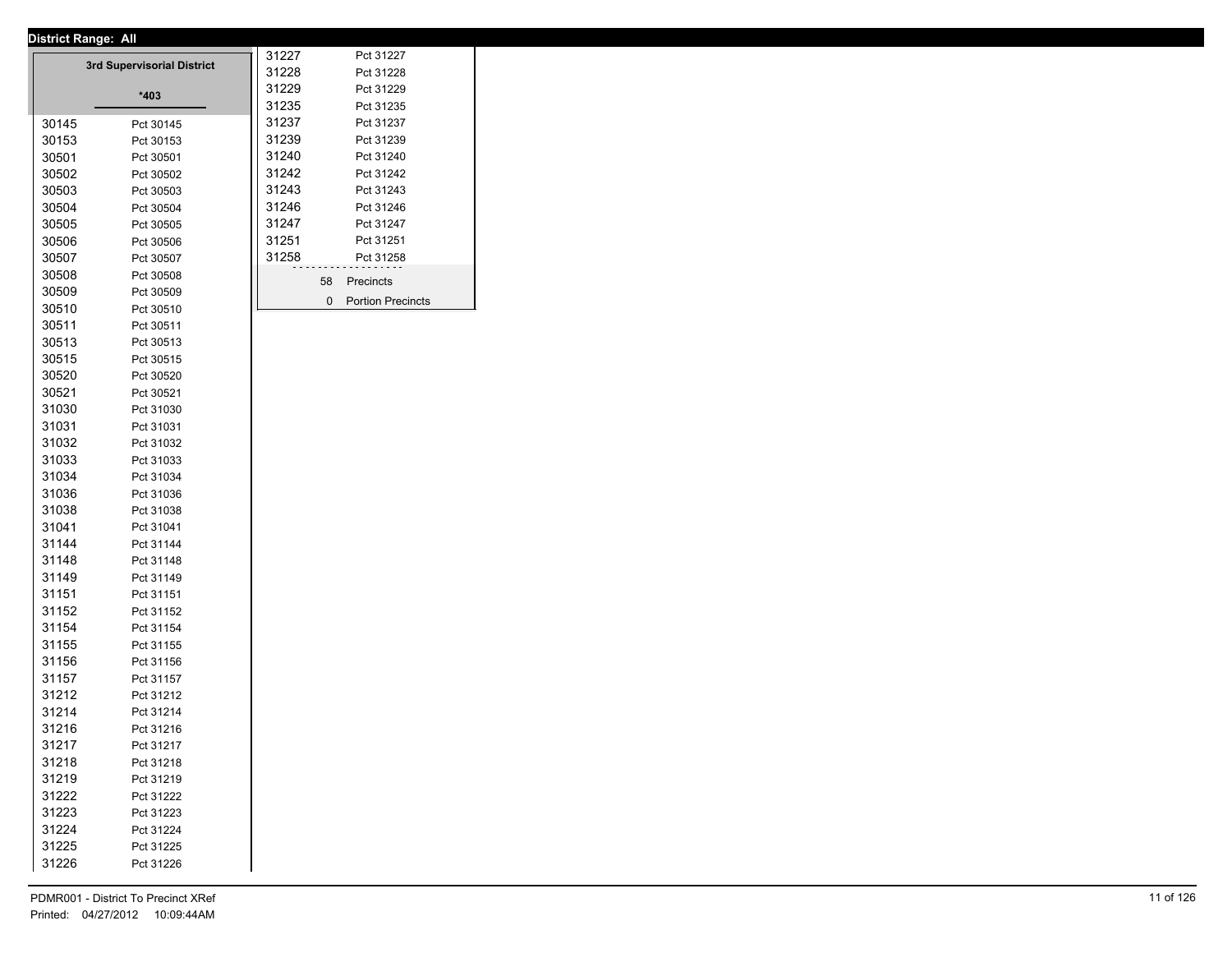|       | District Range: All        |       |                     |
|-------|----------------------------|-------|---------------------|
|       | 4th Supervisorial District | 41254 | Pct 41254           |
|       |                            |       | 46 Precincts        |
|       | $*404$                     |       | 0 Portion Precincts |
| 40222 | Pct 40222                  |       |                     |
| 40223 | Pct 40223                  |       |                     |
| 40227 | Pct 40227                  |       |                     |
| 40229 | Pct 40229                  |       |                     |
| 40231 | Pct 40231                  |       |                     |
| 40234 | Pct 40234                  |       |                     |
| 40235 | Pct 40235                  |       |                     |
| 40236 | Pct 40236                  |       |                     |
| 40237 | Pct 40237                  |       |                     |
| 40238 | Pct 40238                  |       |                     |
| 40421 | Pct 40421                  |       |                     |
| 40425 | Pct 40425                  |       |                     |
| 40433 | Pct 40433                  |       |                     |
| 40610 | Pct 40610                  |       |                     |
| 40612 | Pct 40612                  |       |                     |
| 40613 | Pct 40613                  |       |                     |
| 40614 | Pct 40614                  |       |                     |
| 40617 | Pct 40617                  |       |                     |
| 40618 | Pct 40618                  |       |                     |
| 40619 | Pct 40619                  |       |                     |
| 40946 | Pct 40946                  |       |                     |
| 40949 | Pct 40949                  |       |                     |
| 40950 | Pct 40950                  |       |                     |
| 41201 | Pct 41201                  |       |                     |
| 41202 | Pct 41202                  |       |                     |
| 41203 | Pct 41203                  |       |                     |
| 41204 | Pct 41204                  |       |                     |
| 41205 | Pct 41205                  |       |                     |
| 41206 | Pct 41206                  |       |                     |
| 41207 | Pct 41207                  |       |                     |
| 41208 | Pct 41208                  |       |                     |
| 41209 | Pct 41209                  |       |                     |
| 41211 | Pct 41211                  |       |                     |
| 41215 | Pct 41215                  |       |                     |
| 41216 | Pct 41216                  |       |                     |
| 41220 | Pct 41220                  |       |                     |
| 41224 | Pct 41224                  |       |                     |
| 41226 | Pct 41226                  |       |                     |
| 41228 | Pct 41228                  |       |                     |
| 41230 | Pct 41230                  |       |                     |
| 41232 | Pct 41232                  |       |                     |
| 41239 | Pct 41239                  |       |                     |
| 41251 | Pct 41251                  |       |                     |
| 41252 |                            |       |                     |
| 41253 | Pct 41252                  |       |                     |
|       | Pct 41253                  |       |                     |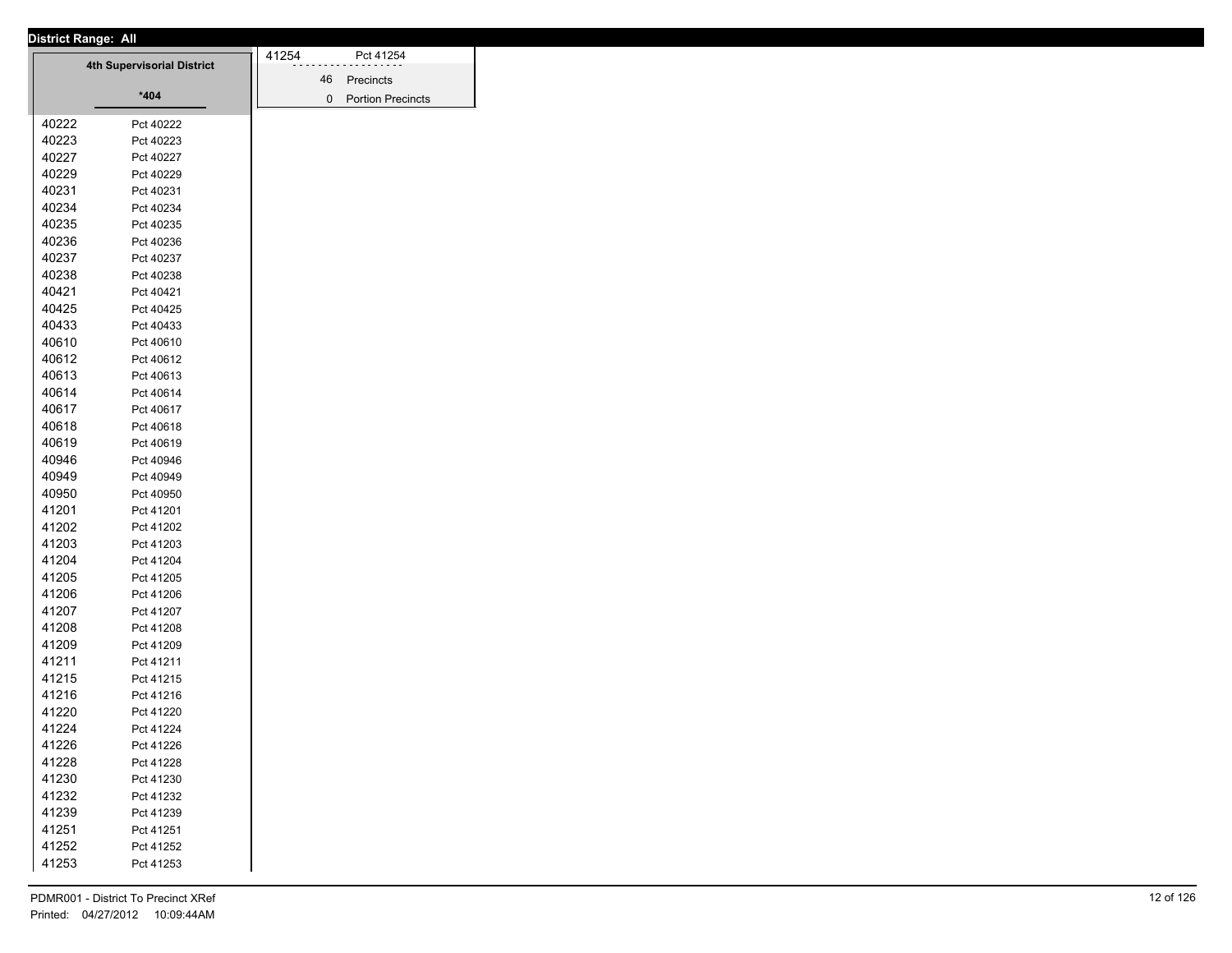|  |                | <b>District Range: All</b>              |
|--|----------------|-----------------------------------------|
|  |                | 5th Supervisorial District              |
|  |                |                                         |
|  |                | $*405$                                  |
|  | 50601          | Pct 50601                               |
|  | 50602          | Pct 50602                               |
|  | 50603          | Pct 50603                               |
|  | 50604          | Pct 50604                               |
|  | 50605          | Pct 50605                               |
|  | 50606          | Pct 50606                               |
|  | 50607          | Pct 50607                               |
|  | 50608          | Pct 50608                               |
|  | 50610          | Pct 50610                               |
|  | 50611          | Pct 50611                               |
|  | 50612          | Pct 50612                               |
|  | 50613          | Pct 50613                               |
|  | 50614          | Pct 50614                               |
|  | 50615          | Pct 50615                               |
|  | 50616          | Pct 50616                               |
|  | 50617          | Pct 50617                               |
|  | 50619          | Pct 50619                               |
|  | 50620          | Pct 50620                               |
|  | 50624          | Pct 50624                               |
|  | 50625          | Pct 50625                               |
|  | 50626          | Pct 50626                               |
|  | 50627<br>50628 | Pct 50627                               |
|  | 50629          | Pct 50628                               |
|  | 50630          | Pct 50629                               |
|  | 50631          | Pct 50630                               |
|  | 50633          | Pct 50631<br>Pct 50633                  |
|  | 50635          | Pct 50635                               |
|  | 50636          | Pct 50636                               |
|  | 50637          | Pct 50637                               |
|  | 50638          | Pct 50638                               |
|  | 50639          | Pct 50639                               |
|  | 50640          | Pct 50640                               |
|  | 50641          | Pct 50641                               |
|  | 51209          | Pct 51209                               |
|  | 51218          | Pct 51218                               |
|  | 51221          | Pct 51221                               |
|  | 51222          | Pct 51222                               |
|  | 51223          | Pct 51223                               |
|  | 51232          | Pct 51232                               |
|  | 51234          | Pct 51234                               |
|  |                | Precincts<br>41                         |
|  |                | $\mathbf 0$<br><b>Portion Precincts</b> |
|  |                |                                         |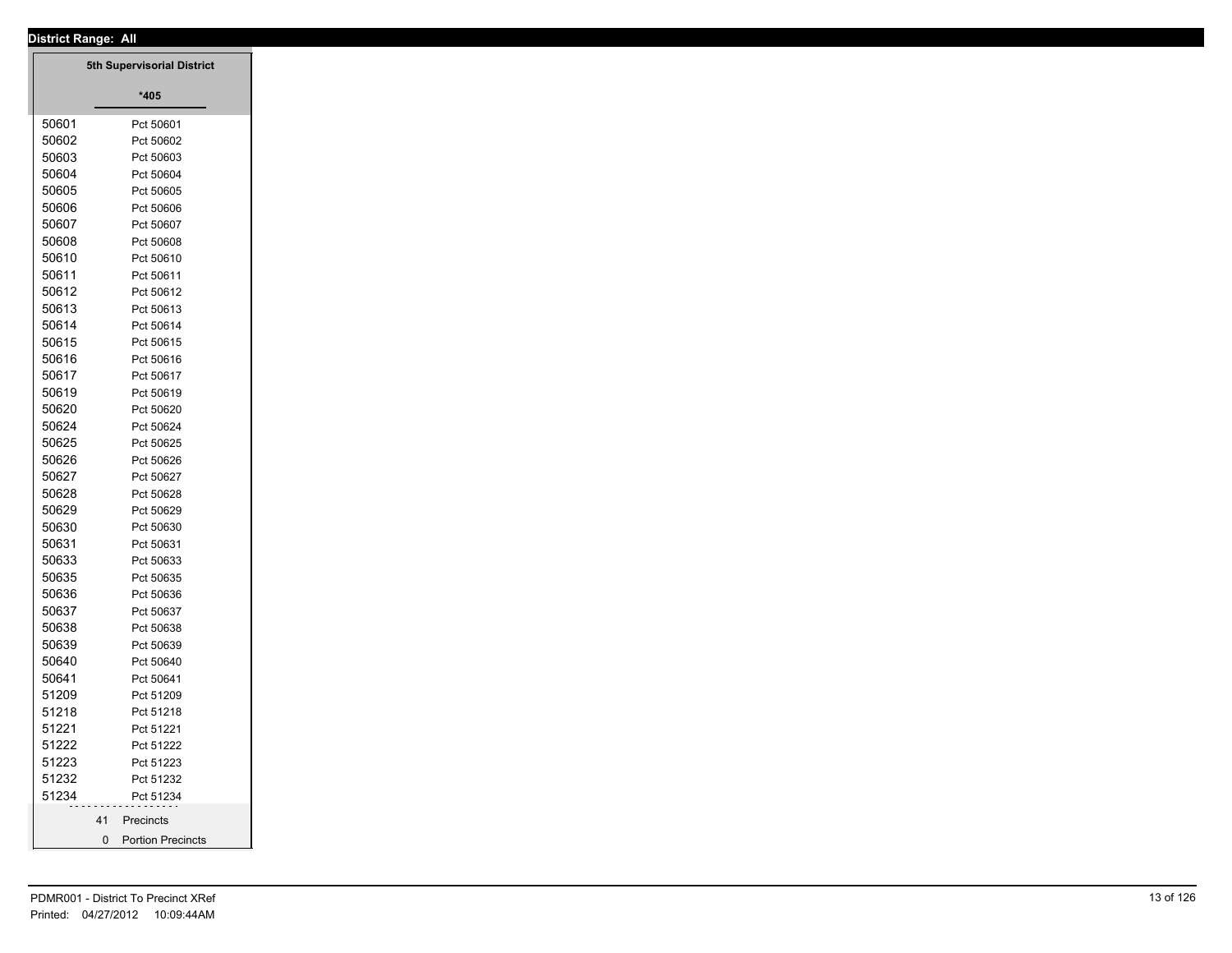|       | Town Of San Anselmo  |
|-------|----------------------|
|       | $*501$               |
| 20810 | Pct 20810            |
| 20811 | Pct 20811            |
| 20814 | Pct 20814            |
| 20816 | Pct 20816            |
| 20817 | Pct 20817            |
| 20820 | Pct 20820            |
| 20821 | Pct 20821            |
| 20822 | Pct 20822            |
| 20823 | Pct 20823            |
| 20824 | Pct 20824            |
| 20825 | Pct 20825            |
| 20826 | Pct 20826            |
| 20827 | Pct 20827            |
|       | .<br>13<br>Precincts |
|       |                      |
|       | 0 Portion Precincts  |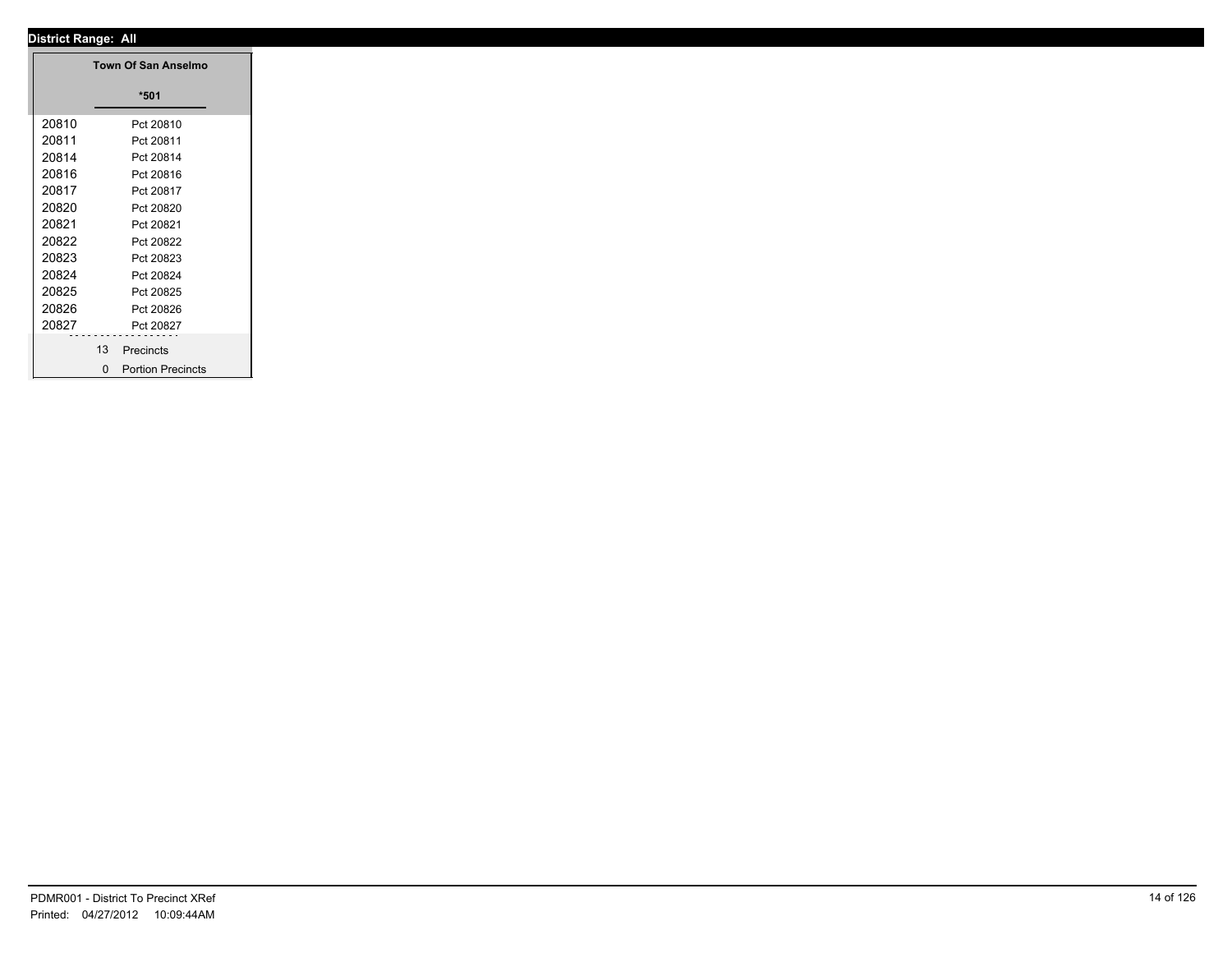|       | <b>City Of Belvedere</b> |
|-------|--------------------------|
|       | $*502$                   |
| 30145 | Pct 30145                |
| 30153 | Pct 30153                |
|       | 2 Precincts              |
|       | 0 Portion Precincts      |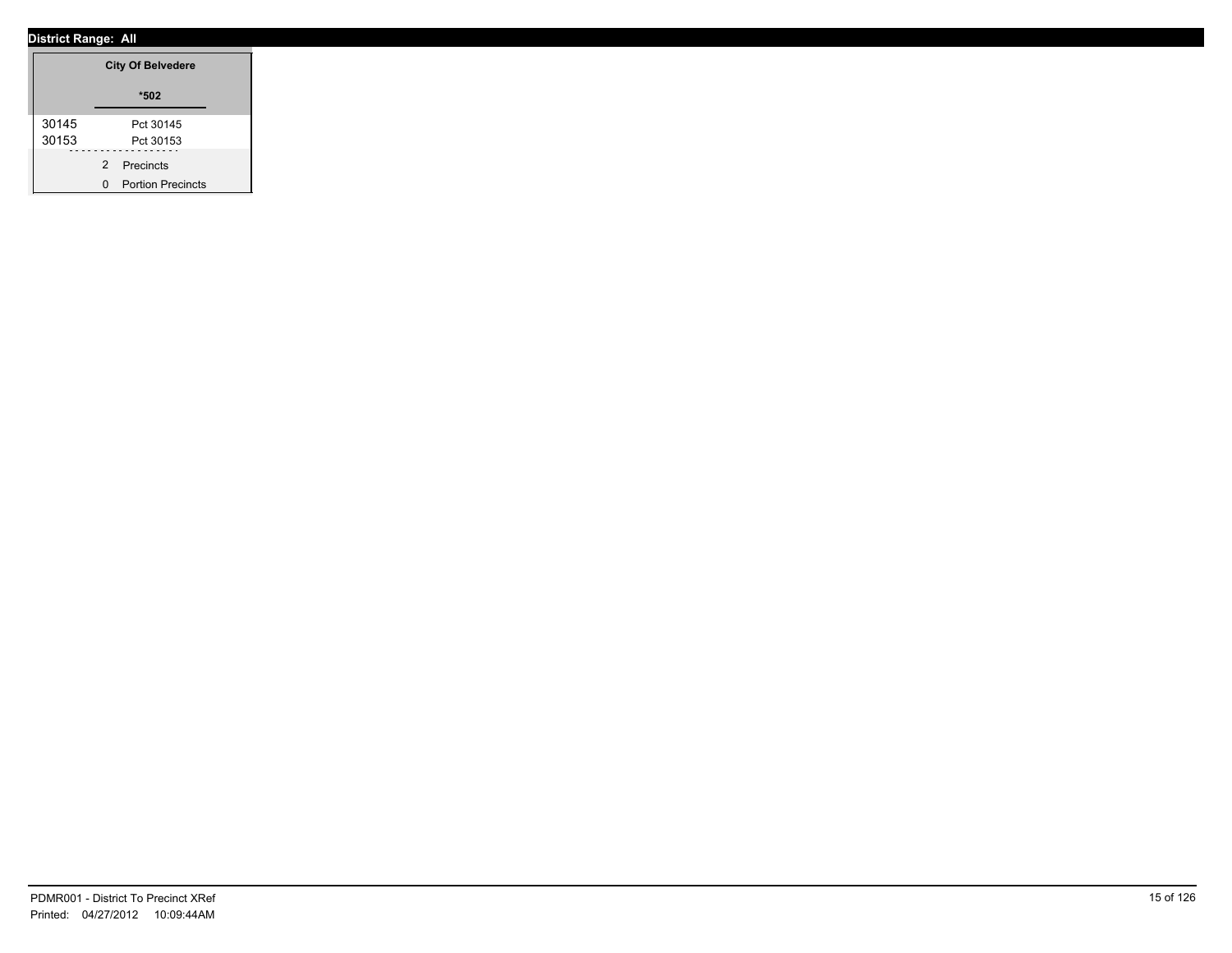|       |                 | <b>Town Of Corte Madera</b> |
|-------|-----------------|-----------------------------|
|       |                 | $*503$                      |
| 40222 |                 | Pct 40222                   |
| 40223 |                 | Pct 40223                   |
| 40227 |                 | Pct 40227                   |
| 40229 |                 | Pct 40229                   |
| 40231 |                 | Pct 40231                   |
| 40234 |                 | Pct 40234                   |
| 40235 |                 | Pct 40235                   |
| 40236 |                 | Pct 40236                   |
| 40237 |                 | Pct 40237                   |
| 40238 |                 | Pct 40238                   |
|       | 10 <sup>1</sup> | .<br>Precincts              |
|       |                 |                             |
|       |                 | 0 Portion Precincts         |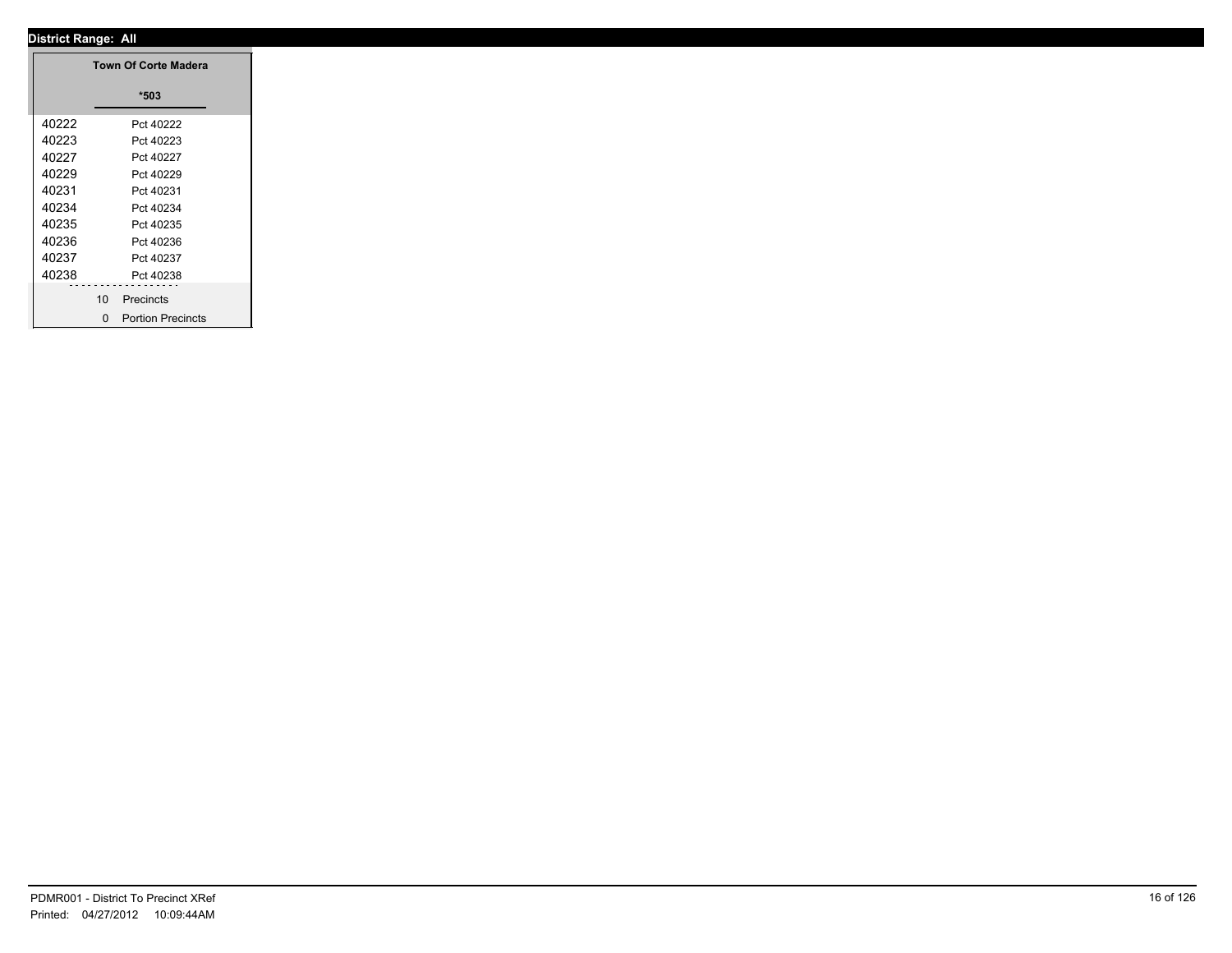|       | <b>Town Of Fairfax</b> |
|-------|------------------------|
|       | $*504$                 |
| 20303 | Pct 20303              |
| 20304 | Pct 20304              |
| 20305 | Pct 20305              |
| 20306 | Pct 20306              |
| 20307 | Pct 20307              |
| 20308 | Pct 20308              |
| 20313 | Pct 20313              |
| 20315 | Pct 20315              |
|       |                        |
|       | 8 Precincts            |
|       | 0 Portion Precincts    |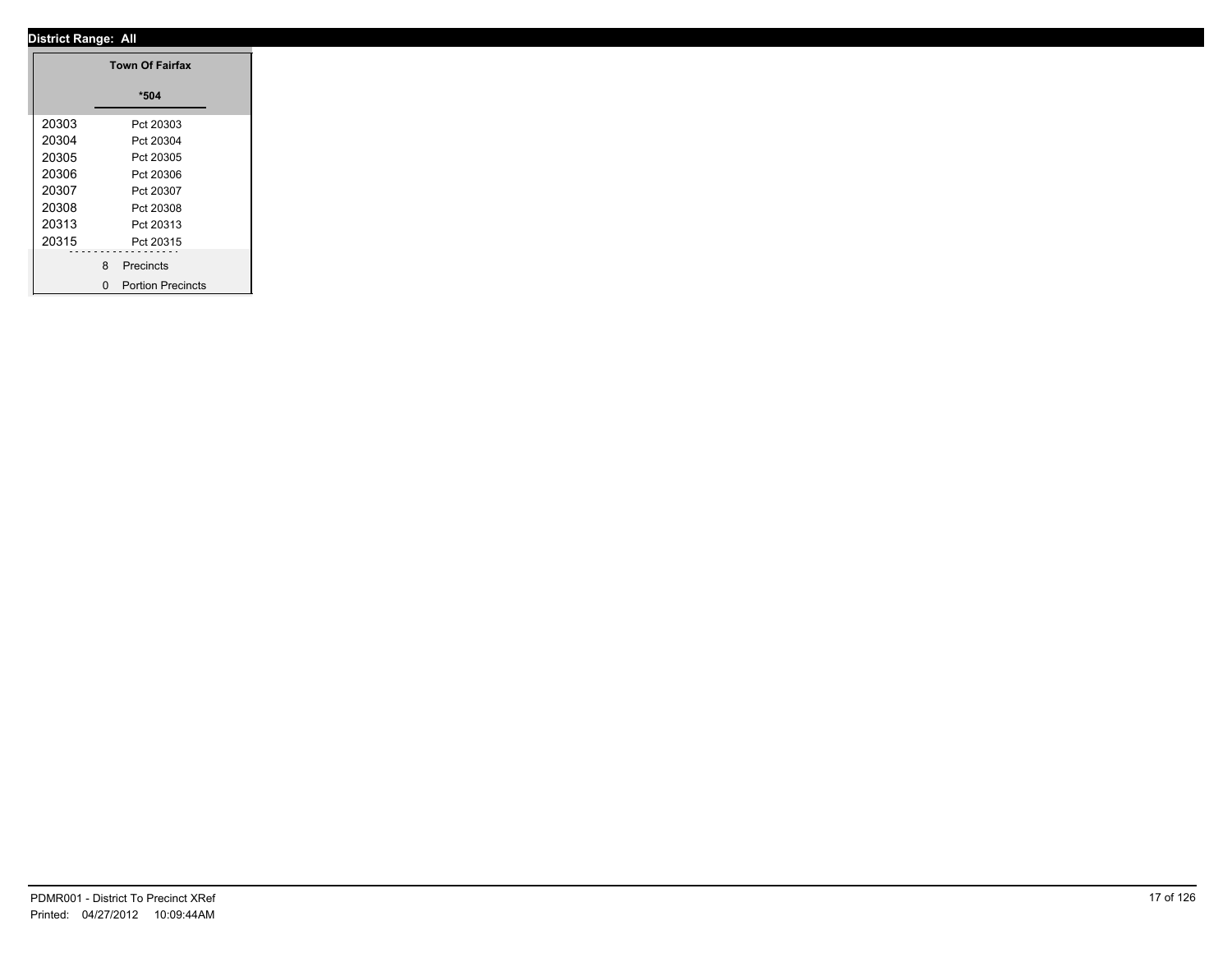|       | <b>City Of Larkspur</b> |
|-------|-------------------------|
|       | $*505$                  |
| 20432 | Pct 20432               |
| 20435 | Pct 20435               |
| 20439 | Pct 20439               |
| 20440 | Pct 20440               |
| 20441 | Pct 20441               |
| 20442 | Pct 20442               |
| 20446 | Pct 20446               |
| 20447 | Pct 20447               |
| 20449 | Pct 20449               |
| 20451 | Pct 20451               |
| 20452 | Pct 20452               |
| 40421 | Pct 40421               |
| 40425 | Pct 40425               |
| 40433 | Pct 40433               |
|       | 14<br>Precincts         |
|       | 0 Portion Precincts     |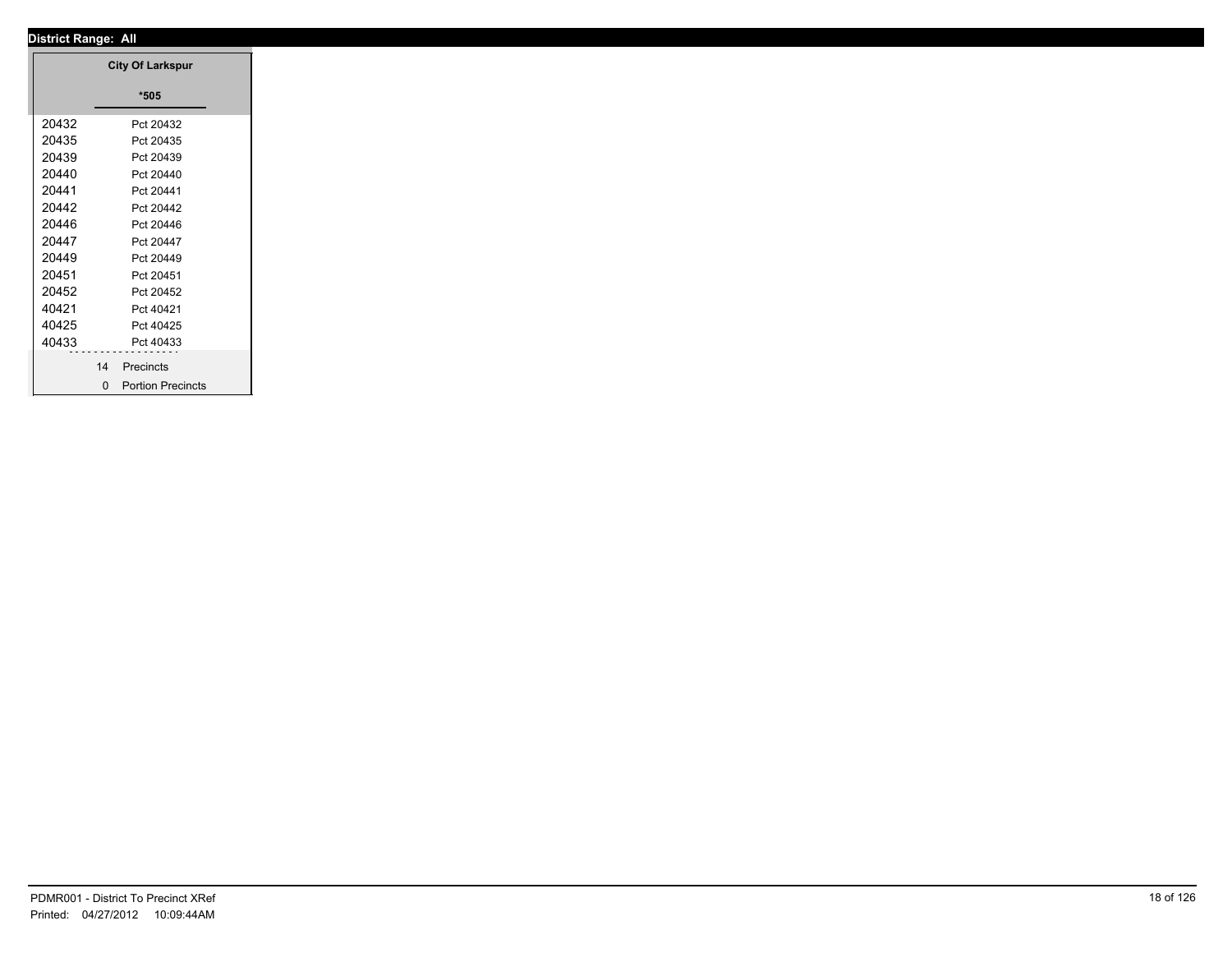|       |    | <b>City Of Mill Valley</b> |
|-------|----|----------------------------|
|       |    | $*506$                     |
|       |    |                            |
| 30501 |    | Pct 30501                  |
| 30502 |    | Pct 30502                  |
| 30503 |    | Pct 30503                  |
| 30504 |    | Pct 30504                  |
| 30505 |    | Pct 30505                  |
| 30506 |    | Pct 30506                  |
| 30507 |    | Pct 30507                  |
| 30508 |    | Pct 30508                  |
| 30509 |    | Pct 30509                  |
| 30510 |    | Pct 30510                  |
| 30511 |    | Pct 30511                  |
| 30513 |    | Pct 30513                  |
| 30515 |    | Pct 30515                  |
| 30520 |    | Pct 30520                  |
| 30521 | .  | Pct 30521                  |
|       | 15 | Precincts                  |
|       |    | 0 Portion Precincts        |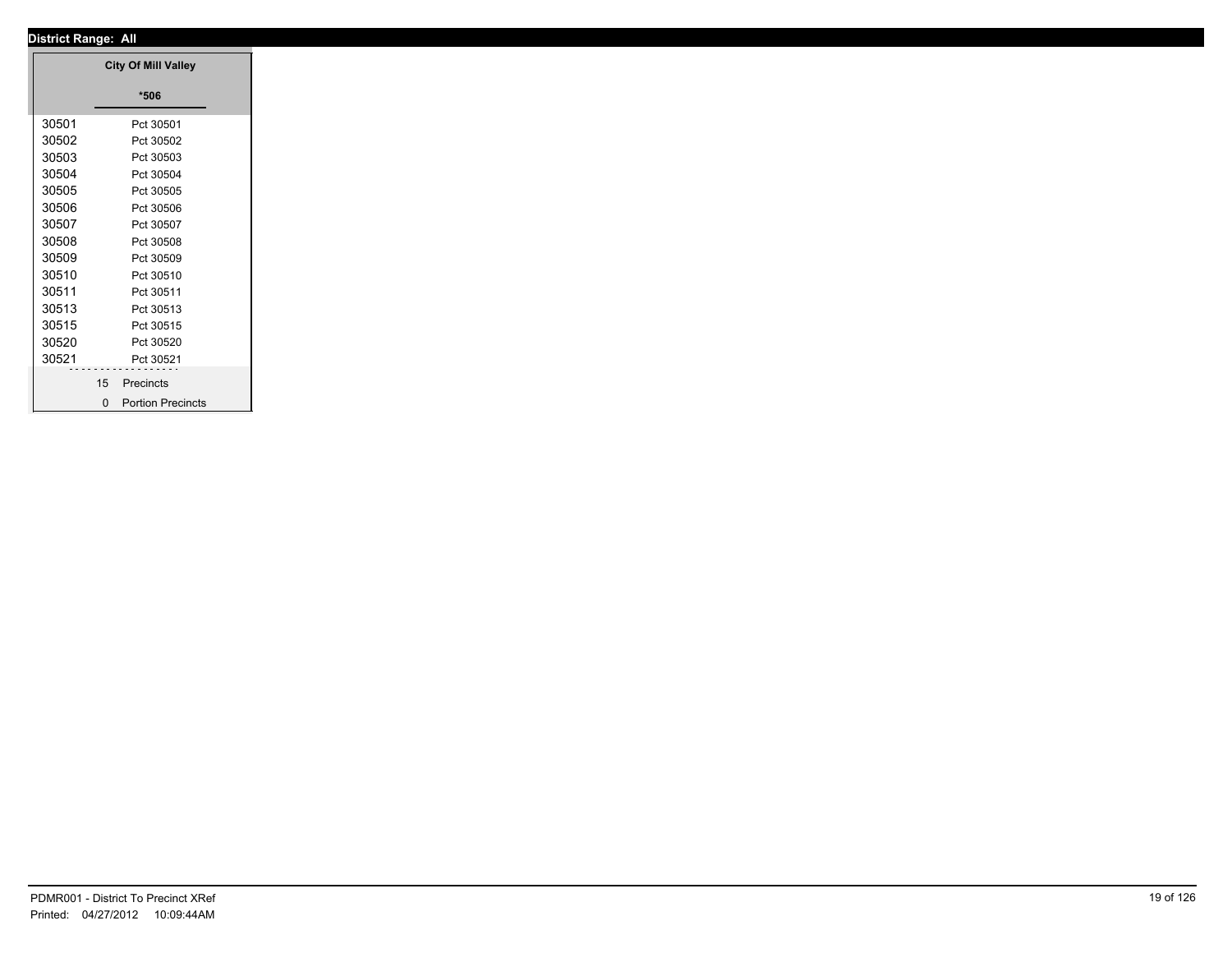|                | <b>District Range: All</b> |
|----------------|----------------------------|
|                | <b>City Of Novato</b>      |
|                |                            |
|                | $^{\star}507$              |
| 40610          | Pct 40610                  |
| 40612          | Pct 40612                  |
| 40613          | Pct 40613                  |
| 40614          | Pct 40614                  |
| 40617          | Pct 40617                  |
| 40618          | Pct 40618                  |
| 40619          | Pct 40619                  |
| 50601          | Pct 50601                  |
| 50602          | Pct 50602                  |
| 50603          | Pct 50603                  |
| 50604          | Pct 50604                  |
| 50605<br>50606 | Pct 50605                  |
| 50607          | Pct 50606<br>Pct 50607     |
| 50608          | Pct 50608                  |
| 50610          | Pct 50610                  |
| 50611          | Pct 50611                  |
| 50612          | Pct 50612                  |
| 50613          | Pct 50613                  |
| 50614          | Pct 50614                  |
| 50615          | Pct 50615                  |
| 50616          | Pct 50616                  |
| 50617          | Pct 50617                  |
| 50619          | Pct 50619                  |
| 50620          | Pct 50620                  |
| 50624          | Pct 50624                  |
| 50625          | Pct 50625                  |
| 50626          | Pct 50626                  |
| 50627          | Pct 50627                  |
| 50628          | Pct 50628                  |
| 50629          | Pct 50629                  |
| 50630          | Pct 50630                  |
| 50631<br>50633 | Pct 50631<br>Pct 50633     |
| 50635          | Pct 50635                  |
| 50636          | Pct 50636                  |
| 50637          | Pct 50637                  |
| 50638          | Pct 50638                  |
| 50639          | Pct 50639                  |
| 50640          | Pct 50640                  |
| 50641          | Pct 50641                  |
|                | Precincts<br>41            |
|                | $\overline{0}$             |
|                | <b>Portion Precincts</b>   |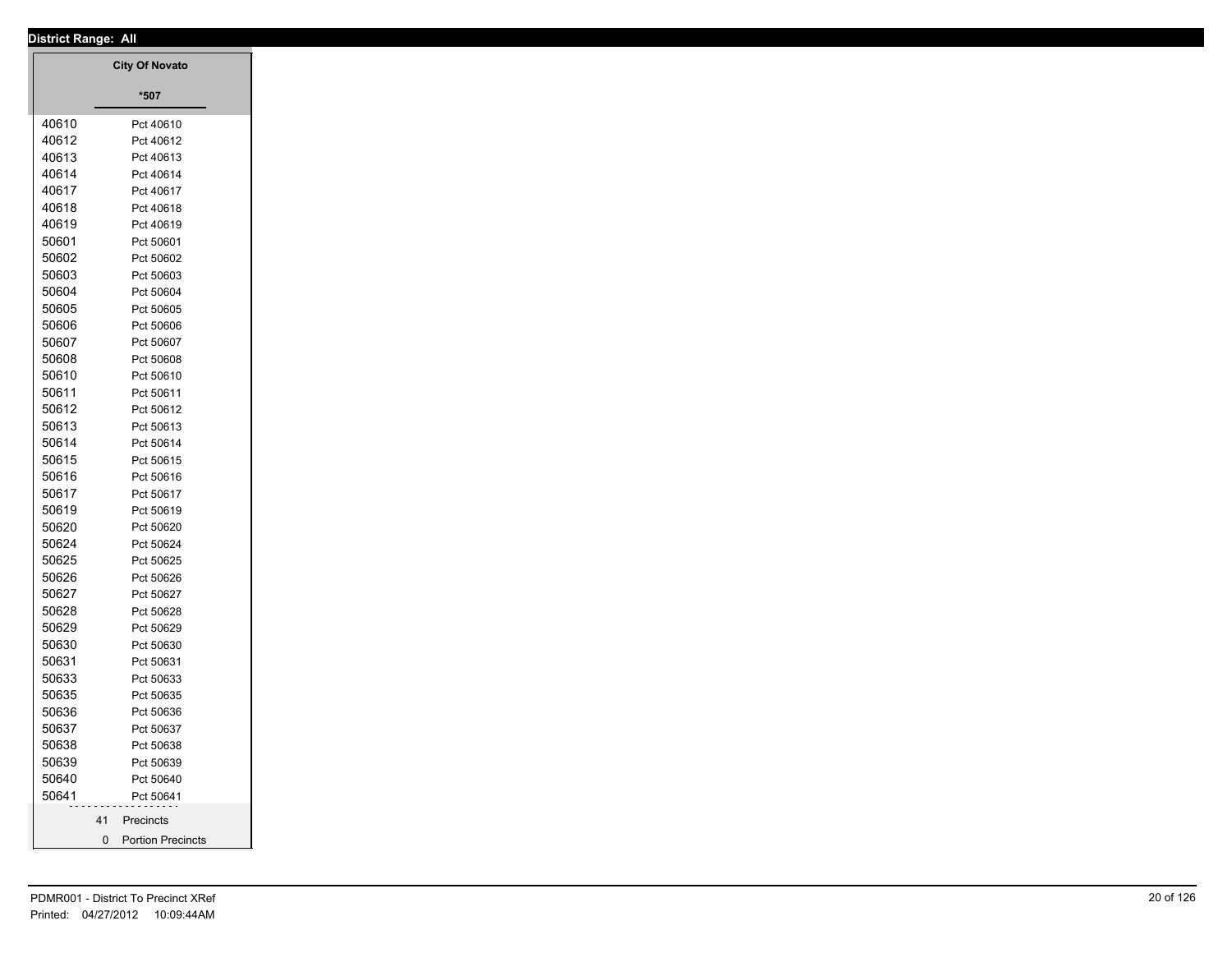|       | <b>Town Of Ross</b> |
|-------|---------------------|
|       | *508                |
| 20718 | Pct 20718           |
| 20719 | Pct 20719           |
| 20728 | Pct 20728           |
|       | 3 Precincts         |
|       | 0 Portion Precincts |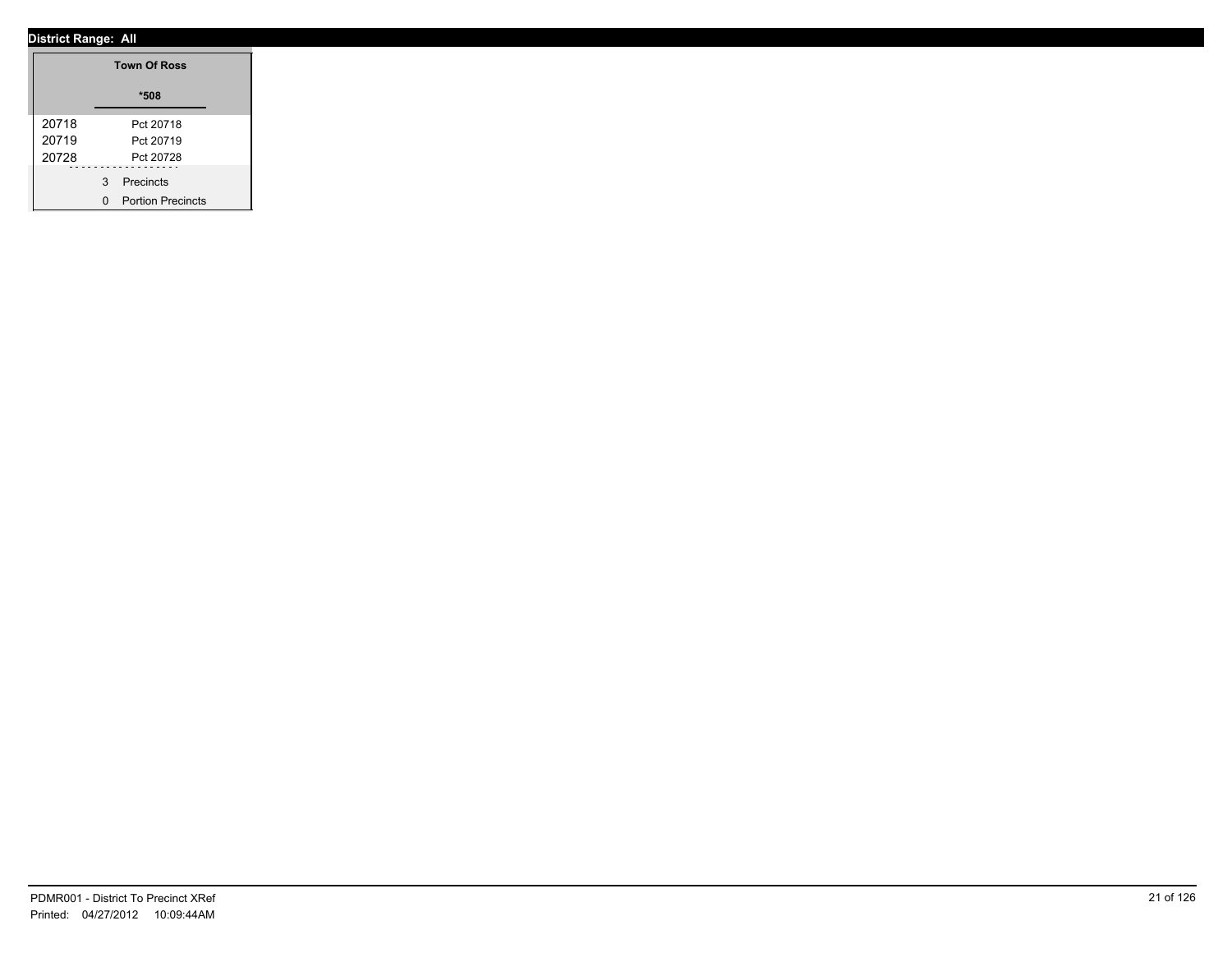|       | <b>City Of Sausalito</b> |
|-------|--------------------------|
|       | $*509$                   |
| 31030 | Pct 31030                |
| 31031 | Pct 31031                |
| 31032 | Pct 31032                |
| 31033 | Pct 31033                |
| 31034 | Pct 31034                |
| 31036 | Pct 31036                |
| 31038 | Pct 31038                |
| 31041 | Pct 31041                |
|       |                          |
|       | 8 Precincts              |
|       | 0 Portion Precincts      |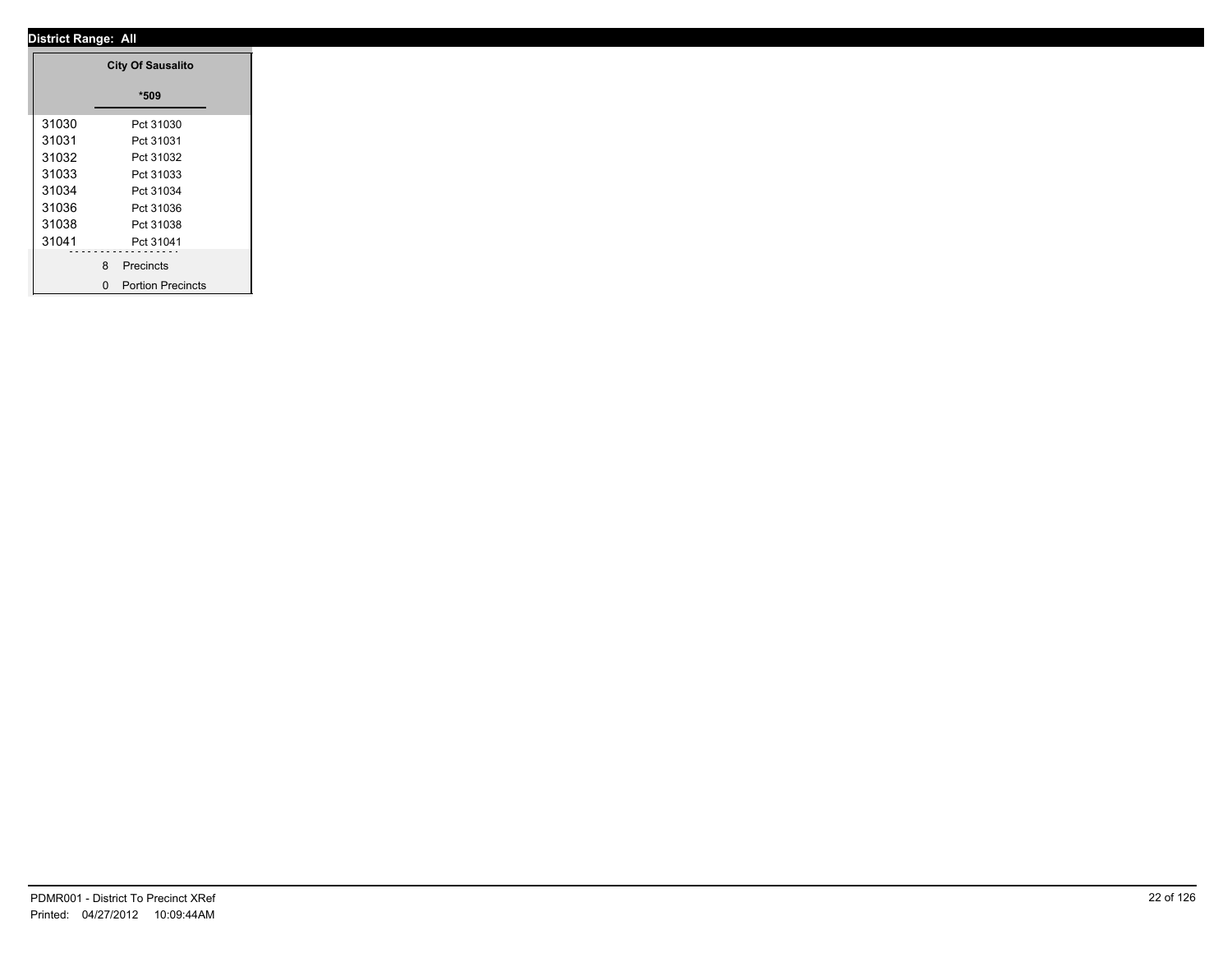|       | <b>Town Of Tiburon</b> |
|-------|------------------------|
|       | $*510$                 |
| 31144 | Pct 31144              |
| 31148 | Pct 31148              |
| 31149 | Pct 31149              |
| 31151 | Pct 31151              |
| 31152 | Pct 31152              |
| 31154 | Pct 31154              |
| 31155 | Pct 31155              |
| 31156 | Pct 31156              |
| 31157 | Pct 31157              |
|       | 9 Precincts            |
|       | 0 Portion Precincts    |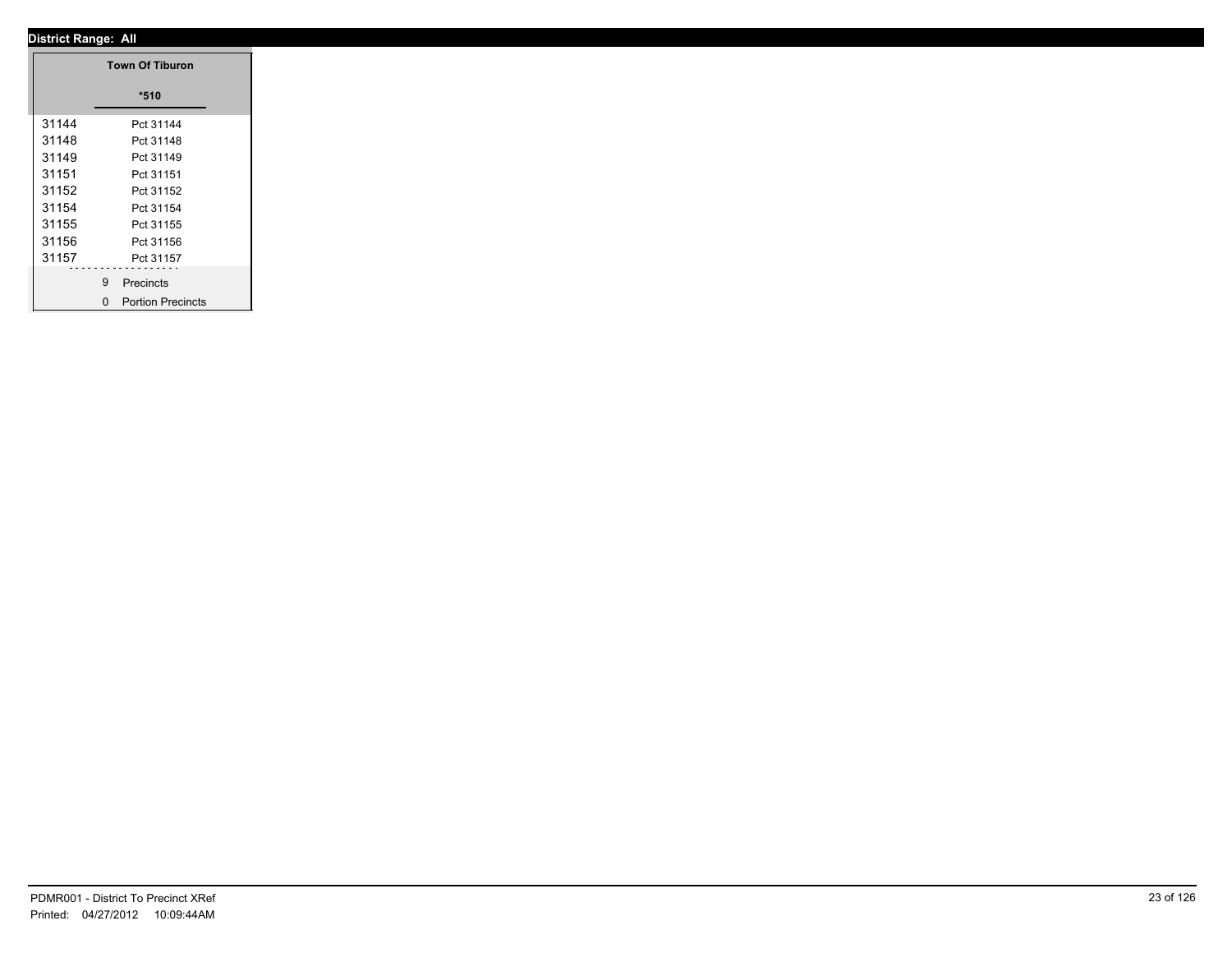|       | District Range: All       |
|-------|---------------------------|
|       | <b>City Of San Rafael</b> |
|       |                           |
|       | $*511$                    |
| 10903 | Pct 10903                 |
| 10905 | Pct 10905                 |
| 10906 | Pct 10906                 |
| 10908 | Pct 10908                 |
| 10909 | Pct 10909                 |
| 10910 | Pct 10910                 |
| 10913 | Pct 10913                 |
| 10914 | Pct 10914                 |
| 10915 | Pct 10915                 |
| 10917 | Pct 10917                 |
| 10919 | Pct 10919                 |
| 10920 | Pct 10920                 |
| 10921 | Pct 10921                 |
| 10923 | Pct 10923                 |
| 10924 | Pct 10924                 |
| 10925 | Pct 10925                 |
| 10929 | Pct 10929                 |
| 10930 | Pct 10930                 |
| 10931 | Pct 10931                 |
| 10932 | Pct 10932                 |
| 10934 | Pct 10934                 |
| 10935 | Pct 10935                 |
| 10936 | Pct 10936                 |
| 10937 | Pct 10937                 |
| 10938 | Pct 10938                 |
| 10939 | Pct 10939                 |
| 10940 | Pct 10940                 |
| 10941 | Pct 10941                 |
| 10942 |                           |
|       | Pct 10942                 |
| 10943 | Pct 10943                 |
| 10945 | Pct 10945                 |
| 10947 | Pct 10947                 |
| 10948 | Pct 10948                 |
| 20934 | Pct 20934                 |
| 20937 | Pct 20937                 |
| 20938 | Pct 20938                 |
| 20944 | Pct 20944                 |
| 20945 | Pct 20945                 |
| 40946 | Pct 40946                 |
| 40949 | Pct 40949                 |
| 40950 | Pct 40950                 |
|       | 41 Precincts              |
|       | 0 Portion Precincts       |
|       |                           |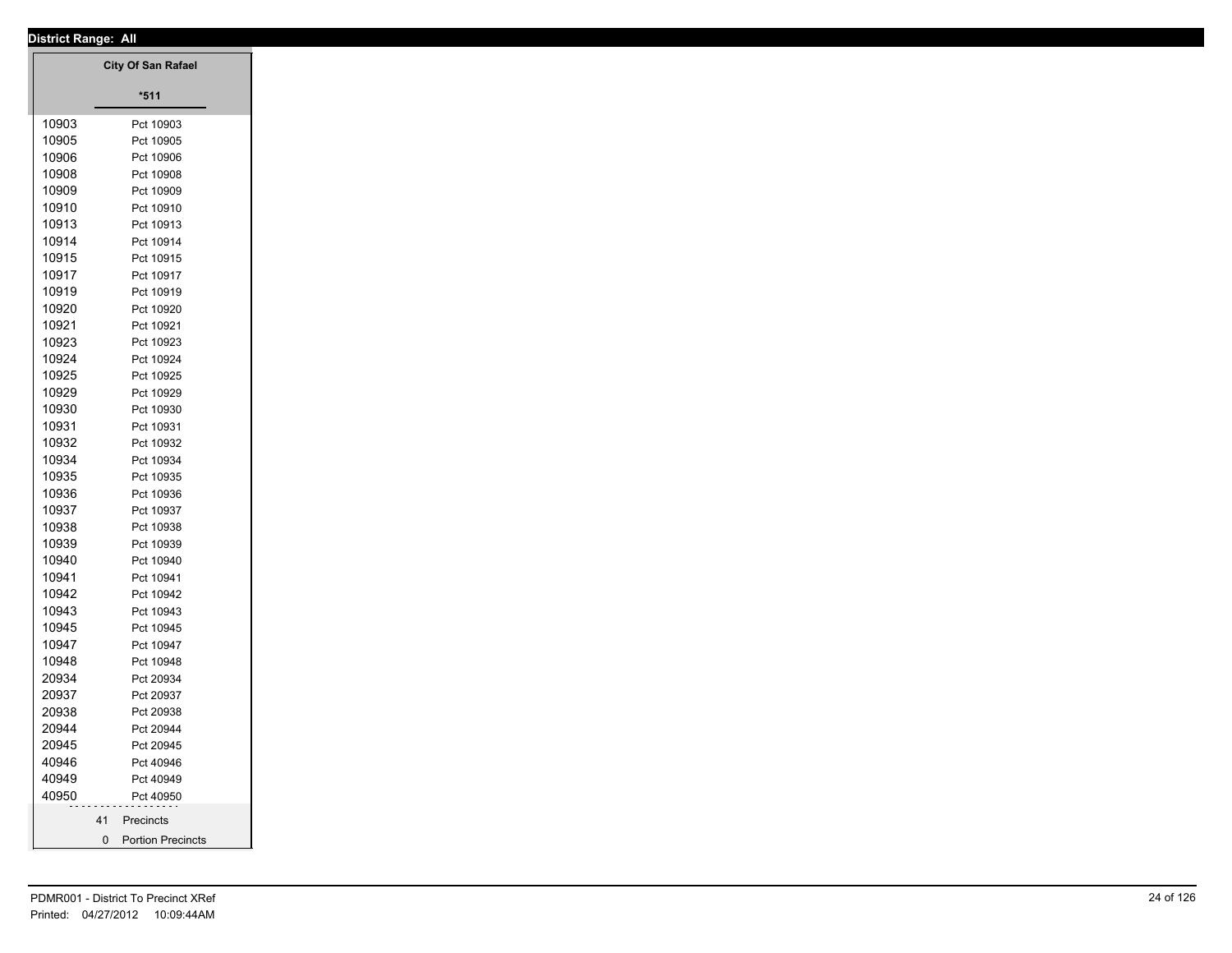| <b>District Range: All</b> |                            |       |                     |
|----------------------------|----------------------------|-------|---------------------|
|                            | <b>Unincorporated Area</b> | 31237 | Pct 31237           |
|                            |                            | 31239 | Pct 31239           |
|                            | *599                       | 31240 | Pct 31240           |
|                            |                            | 31242 | Pct 31242           |
| 11201                      | Pct 11201                  | 31243 | Pct 31243           |
| 11202                      | Pct 11202                  | 31246 | Pct 31246           |
| 11204                      | Pct 11204                  | 31247 | Pct 31247           |
| 11207                      | Pct 11207                  | 31251 | Pct 31251           |
| 11211                      | Pct 11211                  | 31258 | Pct 31258           |
| 11212                      | Pct 11212                  | 41201 | Pct 41201           |
| 11216                      | Pct 11216                  | 41202 | Pct 41202           |
| 11218                      | Pct 11218                  | 41203 | Pct 41203           |
| 11222                      | Pct 11222                  | 41204 | Pct 41204           |
| 11226                      | Pct 11226                  | 41205 | Pct 41205           |
| 11227                      | Pct 11227                  | 41206 | Pct 41206           |
| 11228                      | Pct 11228                  | 41207 | Pct 41207           |
| 11233                      | Pct 11233                  | 41208 | Pct 41208           |
| 11244                      | Pct 11244                  | 41209 | Pct 41209           |
| 11249                      | Pct 11249                  | 41211 | Pct 41211           |
| 11250                      | Pct 11250                  | 41215 | Pct 41215           |
| 21201                      | Pct 21201                  | 41216 | Pct 41216           |
| 21202                      | Pct 21202                  | 41220 | Pct 41220           |
| 21209                      | Pct 21209                  | 41224 | Pct 41224           |
| 21212                      | Pct 21212                  | 41226 | Pct 41226           |
| 21229                      | Pct 21229                  | 41228 | Pct 41228           |
| 21230                      | Pct 21230                  | 41230 | Pct 41230           |
| 21231                      | Pct 21231                  | 41232 | Pct 41232           |
| 21233                      | Pct 21233                  | 41239 | Pct 41239           |
| 21236                      | Pct 21236                  | 41251 | Pct 41251           |
| 21243                      | Pct 21243                  | 41252 | Pct 41252           |
| 21248                      | Pct 21248                  | 41253 | Pct 41253           |
| 21250                      | Pct 21250                  | 41254 | Pct 41254           |
| 21253                      | Pct 21253                  | 51209 | Pct 51209           |
| 21254                      | Pct 21254                  | 51218 | Pct 51218           |
| 31212                      | Pct 31212                  | 51221 | Pct 51221           |
| 31214                      | Pct 31214                  | 51222 | Pct 51222           |
| 31216                      | Pct 31216                  | 51223 | Pct 51223           |
| 31217                      | Pct 31217                  | 51232 | Pct 51232           |
| 31218                      | Pct 31218                  | 51234 | Pct 51234           |
| 31219                      |                            |       |                     |
|                            | Pct 31219                  |       | 84 Precincts        |
| 31222<br>31223             | Pct 31222                  |       | 0 Portion Precincts |
| 31224                      | Pct 31223                  |       |                     |
|                            | Pct 31224                  |       |                     |
| 31225                      | Pct 31225                  |       |                     |
| 31226                      | Pct 31226                  |       |                     |
| 31227                      | Pct 31227                  |       |                     |
| 31228                      | Pct 31228                  |       |                     |
| 31229                      | Pct 31229                  |       |                     |
| 31235                      | Pct 31235                  |       |                     |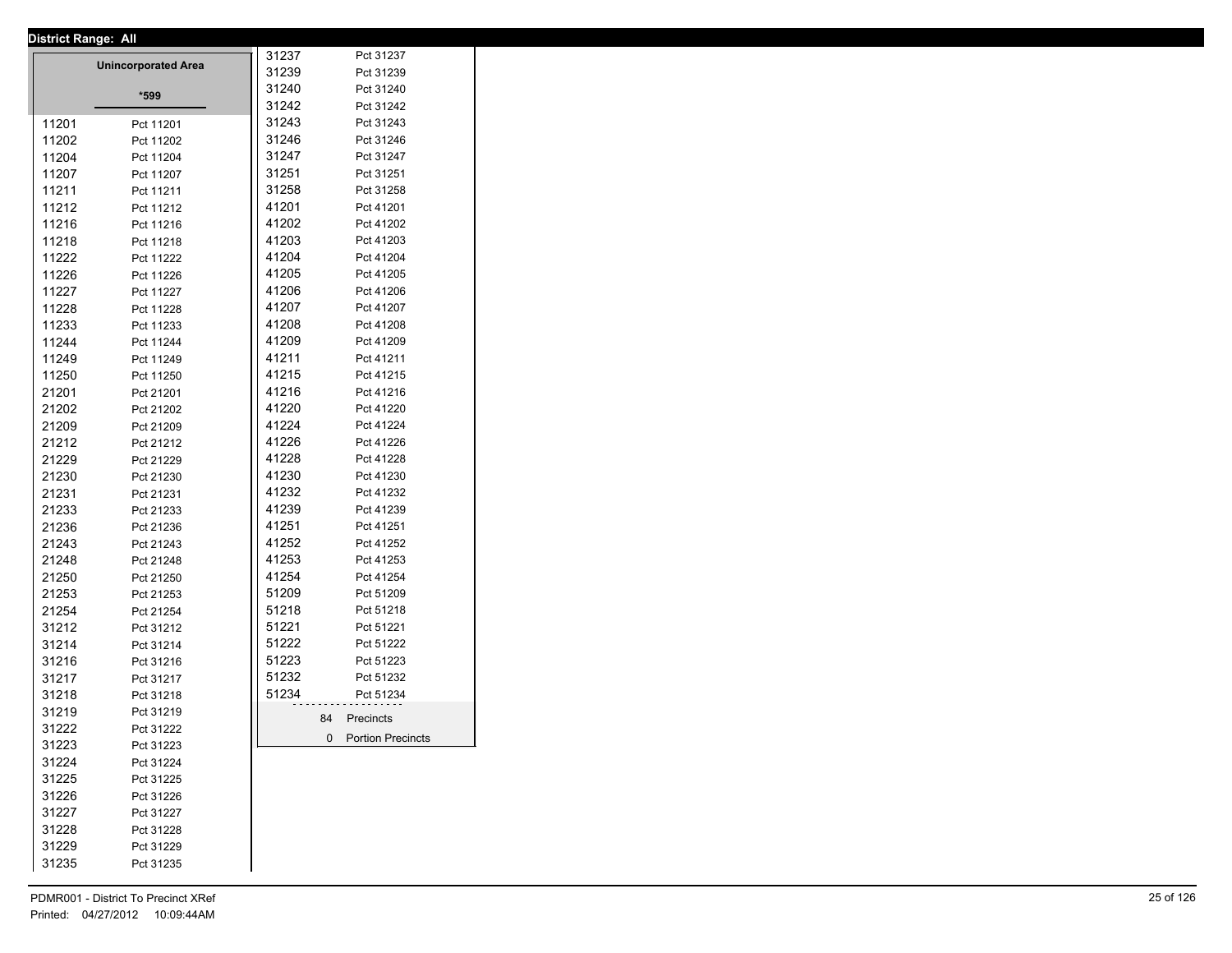| <b>District Range: All</b> |                                      |       |           |       |           |       |           |       |           |  |
|----------------------------|--------------------------------------|-------|-----------|-------|-----------|-------|-----------|-------|-----------|--|
|                            |                                      | 11233 | Pct 11233 | 21230 | Pct 21230 | 31222 | Pct 31222 | 41209 | Pct 41209 |  |
|                            | <b>Bd Of Equalization District 2</b> | 11244 | Pct 11244 | 21231 | Pct 21231 | 31223 | Pct 31223 | 41211 | Pct 41211 |  |
|                            | <b>BDEQ2</b>                         | 11249 | Pct 11249 | 21233 | Pct 21233 | 31224 | Pct 31224 | 41215 | Pct 41215 |  |
|                            |                                      | 11250 | Pct 11250 | 21236 | Pct 21236 | 31225 | Pct 31225 | 41216 | Pct 41216 |  |
| 10903                      | Pct 10903                            | 20303 | Pct 20303 | 21243 | Pct 21243 | 31226 | Pct 31226 | 41220 | Pct 41220 |  |
| 10905                      | Pct 10905                            | 20304 | Pct 20304 | 21248 | Pct 21248 | 31227 | Pct 31227 | 41224 | Pct 41224 |  |
| 10906                      | Pct 10906                            | 20305 | Pct 20305 | 21250 | Pct 21250 | 31228 | Pct 31228 | 41226 | Pct 41226 |  |
| 10908                      | Pct 10908                            | 20306 | Pct 20306 | 21253 | Pct 21253 | 31229 | Pct 31229 | 41228 | Pct 41228 |  |
| 10909                      | Pct 10909                            | 20307 | Pct 20307 | 21254 | Pct 21254 | 31235 | Pct 31235 | 41230 | Pct 41230 |  |
| 10910                      | Pct 10910                            | 20308 | Pct 20308 | 30145 | Pct 30145 | 31237 | Pct 31237 | 41232 | Pct 41232 |  |
| 10913                      | Pct 10913                            | 20313 | Pct 20313 | 30153 | Pct 30153 | 31239 | Pct 31239 | 41239 | Pct 41239 |  |
| 10914                      | Pct 10914                            | 20315 | Pct 20315 | 30501 | Pct 30501 | 31240 | Pct 31240 | 41251 | Pct 41251 |  |
| 10915                      | Pct 10915                            | 20432 | Pct 20432 | 30502 | Pct 30502 | 31242 | Pct 31242 | 41252 | Pct 41252 |  |
| 10917                      | Pct 10917                            | 20435 | Pct 20435 | 30503 | Pct 30503 | 31243 | Pct 31243 | 41253 | Pct 41253 |  |
| 10919                      | Pct 10919                            | 20439 | Pct 20439 | 30504 | Pct 30504 | 31246 | Pct 31246 | 41254 | Pct 41254 |  |
| 10920                      | Pct 10920                            | 20440 | Pct 20440 | 30505 | Pct 30505 | 31247 | Pct 31247 | 50601 | Pct 50601 |  |
| 10921                      | Pct 10921                            | 20441 | Pct 20441 | 30506 | Pct 30506 | 31251 | Pct 31251 | 50602 | Pct 50602 |  |
| 10923                      | Pct 10923                            | 20442 | Pct 20442 | 30507 | Pct 30507 | 31258 | Pct 31258 | 50603 | Pct 50603 |  |
| 10924                      | Pct 10924                            | 20446 | Pct 20446 | 30508 | Pct 30508 | 40222 | Pct 40222 | 50604 | Pct 50604 |  |
| 10925                      | Pct 10925                            | 20447 | Pct 20447 | 30509 | Pct 30509 | 40223 | Pct 40223 | 50605 | Pct 50605 |  |
| 10929                      | Pct 10929                            | 20449 | Pct 20449 | 30510 | Pct 30510 | 40227 | Pct 40227 | 50606 | Pct 50606 |  |
| 10930                      | Pct 10930                            | 20451 | Pct 20451 | 30511 | Pct 30511 | 40229 | Pct 40229 | 50607 | Pct 50607 |  |
| 10931                      | Pct 10931                            | 20452 | Pct 20452 | 30513 | Pct 30513 | 40231 | Pct 40231 | 50608 | Pct 50608 |  |
| 10932                      | Pct 10932                            | 20718 | Pct 20718 | 30515 | Pct 30515 | 40234 | Pct 40234 | 50610 | Pct 50610 |  |
| 10934                      | Pct 10934                            | 20719 | Pct 20719 | 30520 | Pct 30520 | 40235 | Pct 40235 | 50611 | Pct 50611 |  |
| 10935                      | Pct 10935                            | 20728 | Pct 20728 | 30521 | Pct 30521 | 40236 | Pct 40236 | 50612 | Pct 50612 |  |
| 10936                      | Pct 10936                            | 20810 | Pct 20810 | 31030 | Pct 31030 | 40237 | Pct 40237 | 50613 | Pct 50613 |  |
| 10937                      | Pct 10937                            | 20811 | Pct 20811 | 31031 | Pct 31031 | 40238 | Pct 40238 | 50614 | Pct 50614 |  |
| 10938                      | Pct 10938                            | 20814 | Pct 20814 | 31032 | Pct 31032 | 40421 | Pct 40421 | 50615 | Pct 50615 |  |
| 10939                      | Pct 10939                            | 20816 | Pct 20816 | 31033 | Pct 31033 | 40425 | Pct 40425 | 50616 | Pct 50616 |  |
| 10940                      | Pct 10940                            | 20817 | Pct 20817 | 31034 | Pct 31034 | 40433 | Pct 40433 | 50617 | Pct 50617 |  |
| 10941                      | Pct 10941                            | 20820 | Pct 20820 | 31036 | Pct 31036 | 40610 | Pct 40610 | 50619 | Pct 50619 |  |
| 10942                      | Pct 10942                            | 20821 | Pct 20821 | 31038 | Pct 31038 | 40612 | Pct 40612 | 50620 | Pct 50620 |  |
| 10943                      | Pct 10943                            | 20822 | Pct 20822 | 31041 | Pct 31041 | 40613 | Pct 40613 | 50624 | Pct 50624 |  |
| 10945                      | Pct 10945                            | 20823 | Pct 20823 | 31144 | Pct 31144 | 40614 | Pct 40614 | 50625 | Pct 50625 |  |
| 10947                      | Pct 10947                            | 20824 | Pct 20824 | 31148 | Pct 31148 | 40617 | Pct 40617 | 50626 | Pct 50626 |  |
| 10948                      | Pct 10948                            | 20825 | Pct 20825 | 31149 | Pct 31149 | 40618 | Pct 40618 | 50627 | Pct 50627 |  |
| 11201                      | Pct 11201                            | 20826 | Pct 20826 | 31151 | Pct 31151 | 40619 | Pct 40619 | 50628 | Pct 50628 |  |
| 11202                      | Pct 11202                            | 20827 | Pct 20827 | 31152 | Pct 31152 | 40946 | Pct 40946 | 50629 | Pct 50629 |  |
| 11204                      | Pct 11204                            | 20934 | Pct 20934 | 31154 | Pct 31154 | 40949 | Pct 40949 | 50630 | Pct 50630 |  |
| 11207                      | Pct 11207                            | 20937 | Pct 20937 | 31155 | Pct 31155 | 40950 | Pct 40950 | 50631 | Pct 50631 |  |
| 11211                      | Pct 11211                            | 20938 | Pct 20938 | 31156 | Pct 31156 | 41201 | Pct 41201 | 50633 | Pct 50633 |  |
| 11212                      | Pct 11212                            | 20944 | Pct 20944 | 31157 | Pct 31157 | 41202 | Pct 41202 | 50635 | Pct 50635 |  |
| 11216                      | Pct 11216                            | 20945 | Pct 20945 | 31212 | Pct 31212 | 41203 | Pct 41203 | 50636 | Pct 50636 |  |
| 11218                      | Pct 11218                            | 21201 | Pct 21201 | 31214 | Pct 31214 | 41204 | Pct 41204 | 50637 | Pct 50637 |  |
| 11222                      | Pct 11222                            | 21202 | Pct 21202 | 31216 | Pct 31216 | 41205 | Pct 41205 | 50638 | Pct 50638 |  |
| 11226                      | Pct 11226                            | 21209 | Pct 21209 | 31217 | Pct 31217 | 41206 | Pct 41206 | 50639 | Pct 50639 |  |
| 11227                      | Pct 11227                            | 21212 | Pct 21212 | 31218 | Pct 31218 | 41207 | Pct 41207 | 50640 | Pct 50640 |  |
| 11228                      | Pct 11228                            | 21229 | Pct 21229 | 31219 | Pct 31219 | 41208 | Pct 41208 | 50641 | Pct 50641 |  |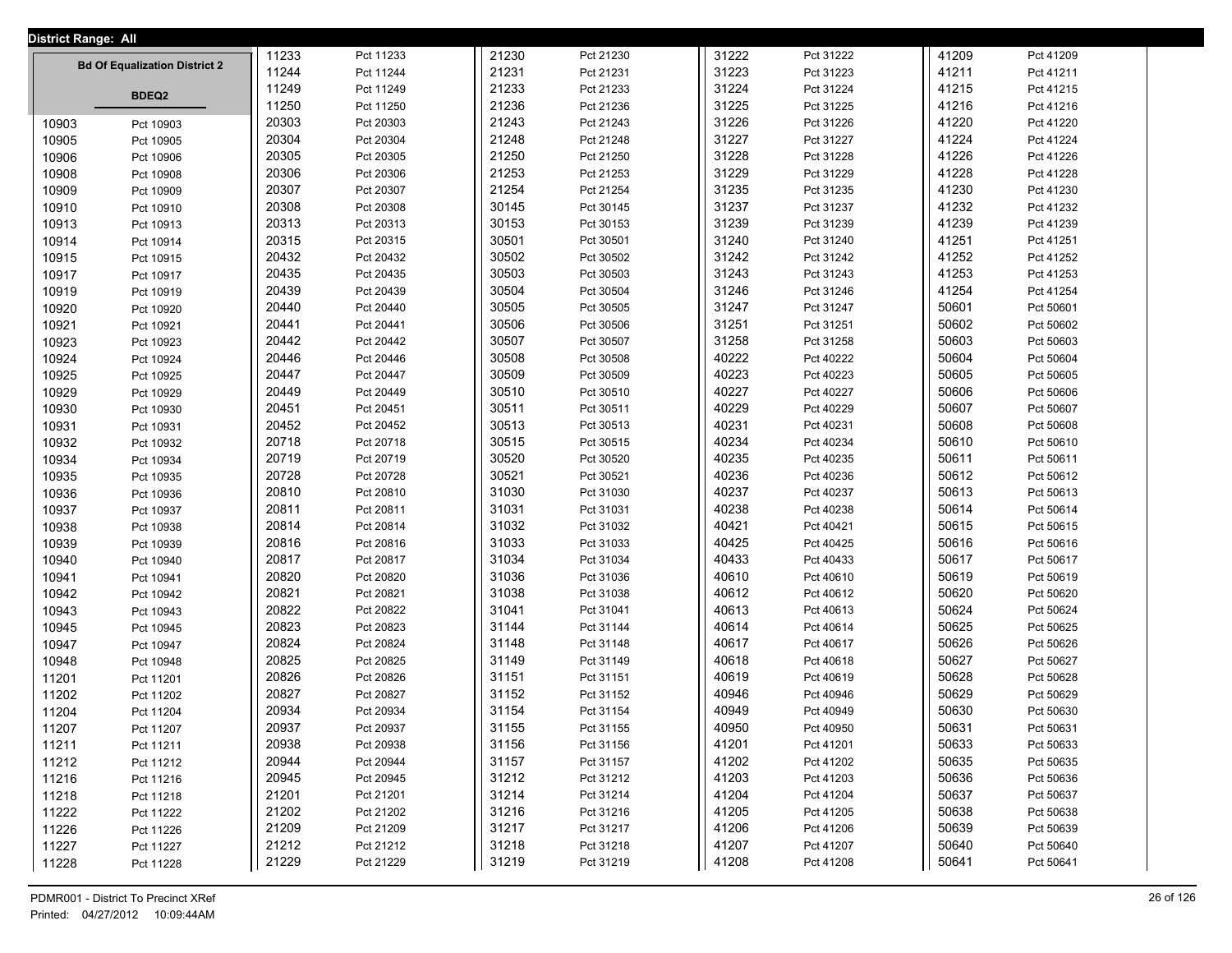| <b>District Range: All</b> |                     |
|----------------------------|---------------------|
| 51209                      | Pct 51209           |
| 51218                      | Pct 51218           |
| 51221                      | Pct 51221           |
| 51222                      | Pct 51222           |
| 51223                      | Pct 51223           |
| 51232                      | Pct 51232           |
| 51234                      | Pct 51234           |
|                            | 248 Precincts       |
|                            |                     |
|                            | 0 Portion Precincts |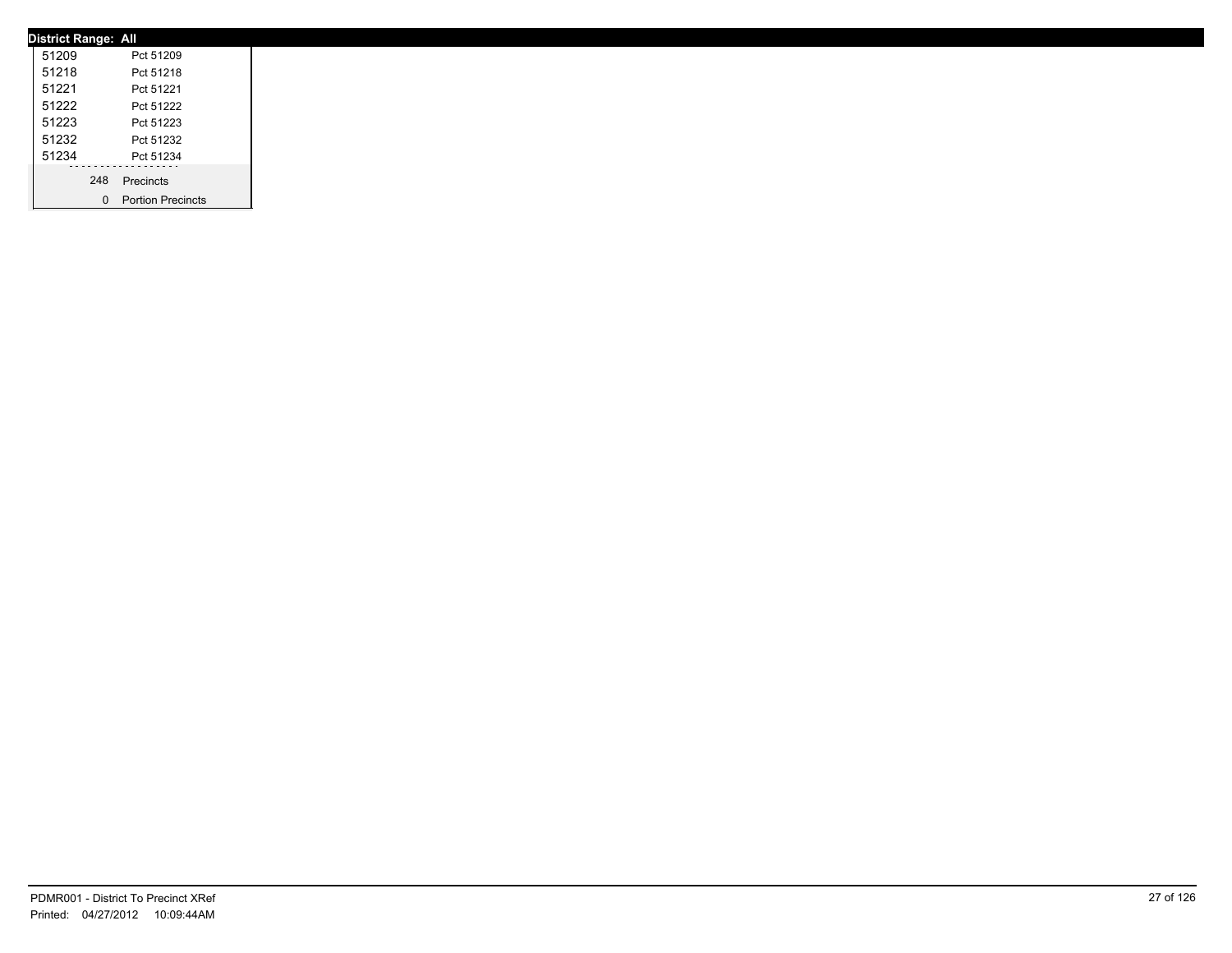| District Range: All |                                 |       |                        |       |           |                |                    |  |       |           |  |
|---------------------|---------------------------------|-------|------------------------|-------|-----------|----------------|--------------------|--|-------|-----------|--|
|                     |                                 | 11233 | Pct 11233              | 21230 | Pct 21230 |                | 31222<br>Pct 31222 |  | 41209 | Pct 41209 |  |
|                     | <b>Marin County Board Of</b>    | 11244 | Pct 11244              | 21231 | Pct 21231 | 31223          | Pct 31223          |  | 41211 | Pct 41211 |  |
|                     | <b>Education</b><br><b>CB01</b> | 11249 | Pct 11249              | 21233 | Pct 21233 | 31224          | Pct 31224          |  | 41215 | Pct 41215 |  |
|                     |                                 | 11250 | Pct 11250              | 21236 | Pct 21236 | 31225          | Pct 31225          |  | 41216 | Pct 41216 |  |
| 10903               | Pct 10903                       | 20303 | Pct 20303              | 21243 | Pct 21243 | 31226          | Pct 31226          |  | 41220 | Pct 41220 |  |
| 10905               | Pct 10905                       | 20304 | Pct 20304              | 21248 | Pct 21248 | 31227          | Pct 31227          |  | 41224 | Pct 41224 |  |
| 10906               | Pct 10906                       | 20305 | Pct 20305              | 21250 | Pct 21250 | 31228          | Pct 31228          |  | 41226 | Pct 41226 |  |
| 10908               | Pct 10908                       | 20306 | Pct 20306              | 21253 | Pct 21253 | 31229          | Pct 31229          |  | 41228 | Pct 41228 |  |
| 10909               | Pct 10909                       | 20307 | Pct 20307              | 21254 | Pct 21254 | 31235          | Pct 31235          |  | 41230 | Pct 41230 |  |
| 10910               | Pct 10910                       | 20308 | Pct 20308              | 30145 | Pct 30145 | 31237          | Pct 31237          |  | 41232 | Pct 41232 |  |
| 10913               | Pct 10913                       | 20313 | Pct 20313              | 30153 | Pct 30153 | 31239          | Pct 31239          |  | 41239 | Pct 41239 |  |
| 10914               | Pct 10914                       | 20315 | Pct 20315              | 30501 | Pct 30501 | 31240          | Pct 31240          |  | 41251 | Pct 41251 |  |
| 10915               | Pct 10915                       | 20432 | Pct 20432              | 30502 | Pct 30502 | 31242          | Pct 31242          |  | 41252 | Pct 41252 |  |
| 10917               | Pct 10917                       | 20435 | Pct 20435              | 30503 | Pct 30503 | 31243          | Pct 31243          |  | 41253 | Pct 41253 |  |
| 10919               | Pct 10919                       | 20439 | Pct 20439              | 30504 | Pct 30504 | 31246          | Pct 31246          |  | 41254 | Pct 41254 |  |
| 10920               | Pct 10920                       | 20440 | Pct 20440              | 30505 | Pct 30505 | 31247          | Pct 31247          |  | 50601 | Pct 50601 |  |
| 10921               | Pct 10921                       | 20441 | Pct 20441              | 30506 | Pct 30506 | 31251          | Pct 31251          |  | 50602 | Pct 50602 |  |
| 10923               | Pct 10923                       | 20442 | Pct 20442              | 30507 | Pct 30507 | 31258          | Pct 31258          |  | 50603 | Pct 50603 |  |
| 10924               | Pct 10924                       | 20446 | Pct 20446              | 30508 | Pct 30508 | 40222          | Pct 40222          |  | 50604 | Pct 50604 |  |
| 10925               | Pct 10925                       | 20447 | Pct 20447              | 30509 | Pct 30509 | 40223          | Pct 40223          |  | 50605 | Pct 50605 |  |
| 10929               | Pct 10929                       | 20449 | Pct 20449              | 30510 | Pct 30510 | 40227          | Pct 40227          |  | 50606 | Pct 50606 |  |
| 10930               | Pct 10930                       | 20451 | Pct 20451              | 30511 | Pct 30511 | 40229          | Pct 40229          |  | 50607 | Pct 50607 |  |
| 10931               | Pct 10931                       | 20452 | Pct 20452              | 30513 | Pct 30513 | 40231          | Pct 40231          |  | 50608 | Pct 50608 |  |
| 10932               | Pct 10932                       | 20718 | Pct 20718              | 30515 | Pct 30515 | 40234          | Pct 40234          |  | 50610 | Pct 50610 |  |
| 10934               |                                 | 20719 | Pct 20719              | 30520 | Pct 30520 | 40235          | Pct 40235          |  | 50611 | Pct 50611 |  |
|                     | Pct 10934                       | 20728 | Pct 20728              | 30521 | Pct 30521 | 40236          | Pct 40236          |  | 50612 | Pct 50612 |  |
| 10935               | Pct 10935                       | 20810 | Pct 20810              | 31030 | Pct 31030 | 40237          | Pct 40237          |  | 50613 | Pct 50613 |  |
| 10936               | Pct 10936                       | 20811 | Pct 20811              | 31031 | Pct 31031 | 40238          | Pct 40238          |  | 50614 | Pct 50614 |  |
| 10937<br>10938      | Pct 10937                       | 20814 | Pct 20814              | 31032 | Pct 31032 | 40421          | Pct 40421          |  | 50615 | Pct 50615 |  |
|                     | Pct 10938                       | 20816 |                        | 31033 | Pct 31033 | 40425          | Pct 40425          |  | 50616 | Pct 50616 |  |
| 10939               | Pct 10939                       | 20817 | Pct 20816<br>Pct 20817 | 31034 | Pct 31034 | 40433          | Pct 40433          |  | 50617 | Pct 50617 |  |
| 10940               | Pct 10940                       | 20820 | Pct 20820              | 31036 | Pct 31036 |                | Pct 40610          |  | 50619 | Pct 50619 |  |
| 10941               | Pct 10941                       | 20821 |                        | 31038 |           | 40610<br>40612 |                    |  | 50620 |           |  |
| 10942               | Pct 10942                       | 20822 | Pct 20821              | 31041 | Pct 31038 |                | Pct 40612          |  | 50624 | Pct 50620 |  |
| 10943               | Pct 10943                       |       | Pct 20822              |       | Pct 31041 | 40613          | Pct 40613          |  |       | Pct 50624 |  |
| 10945               | Pct 10945                       | 20823 | Pct 20823              | 31144 | Pct 31144 | 40614          | Pct 40614          |  | 50625 | Pct 50625 |  |
| 10947               | Pct 10947                       | 20824 | Pct 20824              | 31148 | Pct 31148 | 40617          | Pct 40617          |  | 50626 | Pct 50626 |  |
| 10948               | Pct 10948                       | 20825 | Pct 20825              | 31149 | Pct 31149 | 40618          | Pct 40618          |  | 50627 | Pct 50627 |  |
| 11201               | Pct 11201                       | 20826 | Pct 20826              | 31151 | Pct 31151 | 40619          | Pct 40619          |  | 50628 | Pct 50628 |  |
| 11202               | Pct 11202                       | 20827 | Pct 20827              | 31152 | Pct 31152 | 40946          | Pct 40946          |  | 50629 | Pct 50629 |  |
| 11204               | Pct 11204                       | 20934 | Pct 20934              | 31154 | Pct 31154 | 40949          | Pct 40949          |  | 50630 | Pct 50630 |  |
| 11207               | Pct 11207                       | 20937 | Pct 20937              | 31155 | Pct 31155 | 40950          | Pct 40950          |  | 50631 | Pct 50631 |  |
| 11211               | Pct 11211                       | 20938 | Pct 20938              | 31156 | Pct 31156 | 41201          | Pct 41201          |  | 50633 | Pct 50633 |  |
| 11212               | Pct 11212                       | 20944 | Pct 20944              | 31157 | Pct 31157 | 41202          | Pct 41202          |  | 50635 | Pct 50635 |  |
| 11216               | Pct 11216                       | 20945 | Pct 20945              | 31212 | Pct 31212 | 41203          | Pct 41203          |  | 50636 | Pct 50636 |  |
| 11218               | Pct 11218                       | 21201 | Pct 21201              | 31214 | Pct 31214 | 41204          | Pct 41204          |  | 50637 | Pct 50637 |  |
| 11222               | Pct 11222                       | 21202 | Pct 21202              | 31216 | Pct 31216 | 41205          | Pct 41205          |  | 50638 | Pct 50638 |  |
| 11226               | Pct 11226                       | 21209 | Pct 21209              | 31217 | Pct 31217 | 41206          | Pct 41206          |  | 50639 | Pct 50639 |  |
| 11227               | Pct 11227                       | 21212 | Pct 21212              | 31218 | Pct 31218 | 41207          | Pct 41207          |  | 50640 | Pct 50640 |  |
| 11228               | Pct 11228                       | 21229 | Pct 21229              | 31219 | Pct 31219 | 41208          | Pct 41208          |  | 50641 | Pct 50641 |  |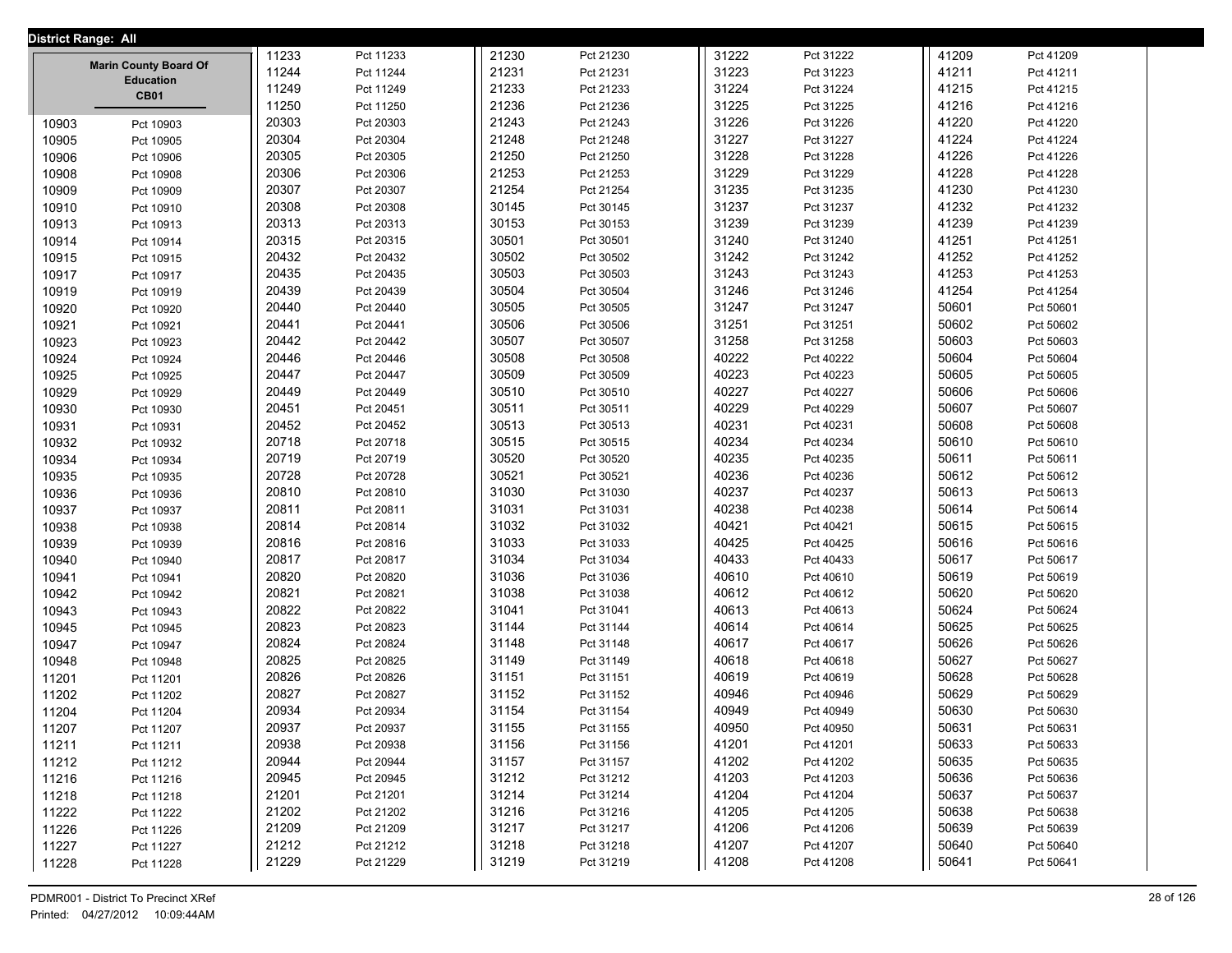| District Range: All               |                                  |                                  |                                  |                                  |
|-----------------------------------|----------------------------------|----------------------------------|----------------------------------|----------------------------------|
| 51209<br>Pct 51209                | 50639<br>Pct 50639               |                                  | 32 Precincts                     | 21209<br>Pct 21209               |
| 51218                             | 50640                            | <b>Marin County Board Of</b>     |                                  | 21212                            |
| Pct 51218                         | Pct 50640                        | <b>Education--Trustee Area 3</b> |                                  | Pct 21212                        |
| 51221                             | 50641                            | CB01 - 3                         | <b>Portion Precincts</b>         | 21229                            |
| Pct 51221                         | Pct 50641                        |                                  | 11                               | Pct 21229                        |
| 51222<br>Pct 51222                | 51222<br>Pct 51222               |                                  | <b>Marin County Board Of</b>     | 21230<br>Pct 21230               |
| 51223                             | 51223                            | 10903                            | <b>Education--Trustee Area 4</b> | 21231                            |
| Pct 51223                         | Pct 51223                        | Pct 10903                        |                                  | Pct 21231                        |
| 51232                             | 51232                            | 10905                            | CB01 - 4                         | 21233                            |
| Pct 51232                         | Pct 51232                        | Pct 10905                        |                                  | Pct 21233                        |
| 51234                             | 51234                            | 10906                            |                                  | 21236                            |
| Pct 51234                         | Pct 51234                        | Pct 10906                        |                                  | Pct 21236                        |
| 248                               | 26                               | 10908                            | 10937-D                          | 21243                            |
| Precincts                         | Precincts                        | Pct 10908                        | Pct 10937                        | Pct 21243                        |
| <b>Portion Precincts</b>          | 16                               | 10909                            | 10938-B                          | 21248                            |
| 0                                 | <b>Portion Precincts</b>         | Pct 10909                        | Pct 10938                        | Pct 21248                        |
|                                   |                                  | 10910<br>Pct 10910               | 10938-C<br>Pct 10938             | 21253<br>Pct 21253               |
| <b>Marin County Board Of</b>      | <b>Marin County Board Of</b>     | 10913<br>Pct 10913               | 10938-D<br>Pct 10938             | 21254<br>Pct 21254               |
| <b>Education--Trustee Area 1</b>  | <b>Education--Trustee Area 2</b> | 10914<br>Pct 10914               | 20303<br>Pct 20303               | 41216-A<br>Pct 41216             |
| CB01-1                            | CB01 - 2                         | 10915<br>Pct 10915               | 20304<br>Pct 20304               | 41216-B<br>Pct 41216             |
|                                   |                                  | 10917<br>Pct 10917               | 20305<br>Pct 20305               | 41216-C<br>Pct 41216             |
| 40610-A                           | 10934                            | 10919                            | 20306                            | 41216-D                          |
| Pct 40610                         | Pct 10934                        | Pct 10919                        | Pct 20306                        | Pct 41216                        |
| 40612                             | 10935                            | 10920                            | 20307                            | 41216-E                          |
| Pct 40612                         | Pct 10935                        | Pct 10920                        | Pct 20307                        | Pct 41216                        |
| 40613-A                           | 10936                            | 10921                            | 20308                            | 38                               |
| Pct 40613                         | Pct 10936                        | Pct 10921                        | Pct 20308                        | Precincts                        |
| 40613-B                           | 10937-A                          | 10923                            | 20313                            | <b>Portion Precincts</b>         |
| Pct 40613                         | Pct 10937                        | Pct 10923                        | Pct 20313                        | 20                               |
| 40614                             | 10937-B                          | 10924                            | 20315                            |                                  |
| Pct 40614                         | Pct 10937                        | Pct 10924                        | Pct 20315                        |                                  |
| 40617-A                           | 10938-A                          | 10925                            | 20432-A                          | <b>Marin County Board Of</b>     |
| Pct 40617                         | Pct 10938                        | Pct 10925                        | Pct 20432                        |                                  |
| 41204-A                           | 10939-A                          | 10929                            | 20432-B                          | <b>Education--Trustee Area 5</b> |
| Pct 41204                         | Pct 10939                        | Pct 10929                        | Pct 20432                        |                                  |
| 41204-B                           | 10940                            | 10930                            | 20442                            | CB01-5                           |
| Pct 41204                         | Pct 10940                        | Pct 10930                        | Pct 20442                        |                                  |
| 41204-C                           | 10941                            | 10931                            | 20446-A                          |                                  |
| Pct 41204                         | Pct 10941                        | Pct 10931                        | Pct 20446                        |                                  |
| 41204-D                           | 10942                            | 10932                            | 20452-A                          | 20432-C                          |
| Pct 41204                         | Pct 10942                        | Pct 10932                        | Pct 20452                        | Pct 20432                        |
| 41208                             | 10943                            | 10937-C                          | 20718                            | 20432-D                          |
| Pct 41208                         | Pct 10943                        | Pct 10937                        | Pct 20718                        | Pct 20432                        |
| 50607-A                           | 10945                            | 10939-B                          | 20719                            | 20432-E                          |
| Pct 50607                         | Pct 10945                        | Pct 10939                        | Pct 20719                        | Pct 20432                        |
| 50607-B                           | 10947                            | 11201                            | 20728                            | 20435                            |
| Pct 50607                         | Pct 10947                        | Pct 11201                        | Pct 20728                        | Pct 20435                        |
| 50610-A<br>Pct 50610<br>50611-A   | 10948<br>Pct 10948               | 11202<br>Pct 11202               | 20810<br>Pct 20810<br>20811      | 20439<br>Pct 20439               |
| Pct 50611<br>50612                | 11226-A<br>Pct 11226             | 11204<br>Pct 11204               | Pct 20811<br>20814               | 20440<br>Pct 20440<br>20441      |
| Pct 50612<br>50616                | 11226-B<br>Pct 11226<br>11226-C  | 11207<br>Pct 11207               | Pct 20814<br>20816               | Pct 20441<br>20446-B             |
| Pct 50616<br>50617-A<br>Pct 50617 | Pct 11226<br>11244<br>Pct 11244  | 11211<br>Pct 11211               | Pct 20816<br>20817<br>Pct 20817  | Pct 20446<br>20447<br>Pct 20447  |
| 50617-B                           | 11249-A                          | 11212                            | 20820                            | 20449                            |
| Pct 50617                         | Pct 11249                        | Pct 11212                        | Pct 20820                        | Pct 20449                        |
| 50619-A                           | 11249-B                          | 11216                            | 20821                            | 20451                            |
| Pct 50619                         | Pct 11249                        | Pct 11216                        | Pct 20821                        | Pct 20451                        |
| 50619-B                           | 20934-A                          | 11218                            | 20822                            | 20452-B                          |
| Pct 50619                         | Pct 20934                        | Pct 11218                        | Pct 20822                        | Pct 20452                        |
| 50620                             | 20937-A                          | 11222                            | 20823                            | 20452-C                          |
| Pct 50620                         | Pct 20937                        | Pct 11222                        | Pct 20823                        | Pct 20452                        |
| 50624                             | 20938-A                          | 11226-D                          | 20824                            | 30145                            |
| Pct 50624                         | Pct 20938                        | Pct 11226                        | Pct 20824                        | Pct 30145                        |
| 50625                             | 20944                            | 11226-E                          | 20825                            | 30153                            |
| Pct 50625                         | Pct 20944                        | Pct 11226                        | Pct 20825                        | Pct 30153                        |
| 50626                             | 20945                            | 11226-F                          | 20826                            | 30506-A                          |
| Pct 50626                         | Pct 20945                        | Pct 11226                        | Pct 20826                        | Pct 30506                        |
| 50627                             | 21250                            | 11226-G                          | 20827                            | 30506-B                          |
| Pct 50627                         | Pct 21250                        | Pct 11226                        | Pct 20827                        | Pct 30506                        |
| 50628                             | 40433-A                          | 11227                            | 20934-B                          | 31144                            |
| Pct 50628                         | Pct 40433                        | Pct 11227                        | Pct 20934                        | Pct 31144                        |
| 50629                             | 40946                            | 11228                            | 20934-C                          | 31148                            |
| Pct 50629                         | Pct 40946                        | Pct 11228                        | Pct 20934                        | Pct 31148                        |
| 50630                             | 40949                            | 11233                            | 20934-D                          | 31149                            |
| Pct 50630                         | Pct 40949                        | Pct 11233                        | Pct 20934                        | Pct 31149                        |
| 50631                             | 40950                            | 11250-A                          | 20934-E                          | 31151                            |
| Pct 50631                         | Pct 40950                        | Pct 11250                        | Pct 20934                        | Pct 31151                        |
| 50633                             | 41239-A                          | 11250-B                          | 20937-B                          | 31152                            |
| Pct 50633                         | Pct 41239                        | Pct 11250                        | Pct 20937                        | Pct 31152                        |
| 50635                             | 41239-B                          | 11250-C                          | 20937-C                          | 31154                            |
| Pct 50635                         | Pct 41239                        | Pct 11250                        | Pct 20937                        | Pct 31154                        |
| 50636                             |                                  | 11250-D                          | 20938-B                          | 31155                            |
| Pct 50636                         |                                  | Pct 11250                        | Pct 20938                        | Pct 31155                        |
| 50637                             | 17 Precincts                     | 41204-E                          | 21201                            | 31156                            |
| Pct 50637                         |                                  | Pct 41204                        | Pct 21201                        | Pct 31156                        |
| 50638<br>Pct 50638                | 15 Portion Precincts             |                                  | 21202<br>Pct 21202               | 31157<br>Pct 31157               |
|                                   |                                  |                                  |                                  |                                  |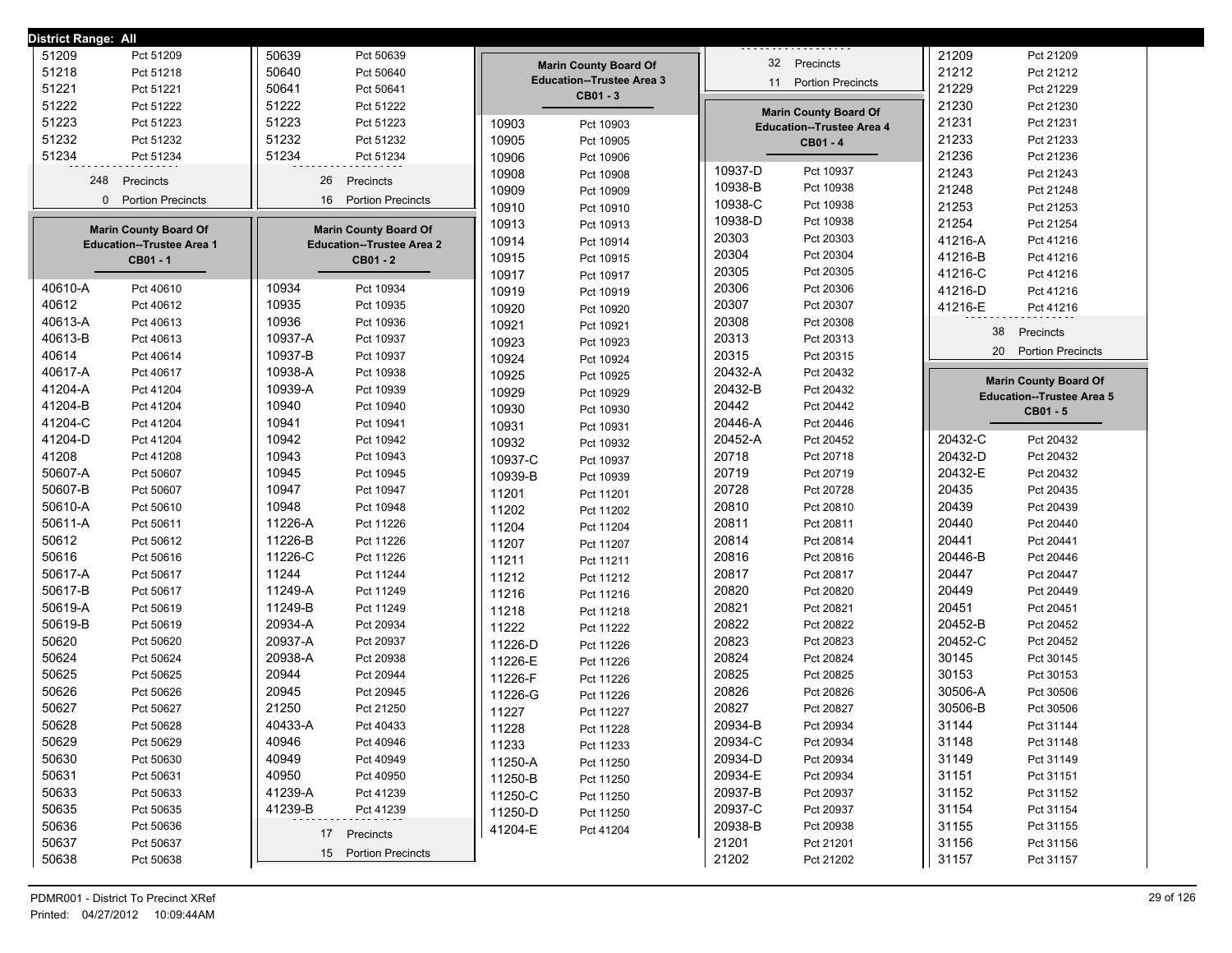| <b>District Range: All</b> |                                  |                                  |         |                      |
|----------------------------|----------------------------------|----------------------------------|---------|----------------------|
| 31237                      | Pct 31237                        | 31032<br>Pct 31032               | 41204-G | Pct 41204            |
| 31239                      | Pct 31239                        | 31033<br>Pct 31033               | 41204-H | Pct 41204            |
| 31240                      | Pct 31240                        | 31034<br>Pct 31034               | 41204-l | Pct 41204            |
| 31242                      | Pct 31242                        | 31036<br>Pct 31036               | 41204-J | Pct 41204            |
| 31243                      | Pct 31243                        | 31038<br>Pct 31038               | 41204-K | Pct 41204            |
| 31246                      | Pct 31246                        | 31041<br>Pct 31041               | 41204-L | Pct 41204            |
| 31247                      | Pct 31247                        | 31212<br>Pct 31212               | 41204-M | Pct 41204            |
| 31251                      | Pct 31251                        | 31214<br>Pct 31214               | 41205   | Pct 41205            |
| 31258                      | Pct 31258                        | 31216<br>Pct 31216               | 41206   | Pct 41206            |
| 40222                      | Pct 40222                        | 31217<br>Pct 31217               | 41207   | Pct 41207            |
| 40223                      | Pct 40223                        | 31218<br>Pct 31218               | 41209   | Pct 41209            |
| 40227                      | Pct 40227                        | 31219<br>Pct 31219               | 41211   | Pct 41211            |
| 40229                      | Pct 40229                        | 31222<br>Pct 31222               | 41215   | Pct 41215            |
| 40231                      |                                  | 31223                            | 41216-F |                      |
|                            | Pct 40231                        | Pct 31223                        |         | Pct 41216            |
| 40234                      | Pct 40234                        | 31224<br>Pct 31224               | 41216-G | Pct 41216            |
| 40235                      | Pct 40235                        | 31225<br>Pct 31225               | 41216-H | Pct 41216            |
| 40236                      | Pct 40236                        | 31226<br>Pct 31226               | 41220-C | Pct 41220            |
| 40237                      | Pct 40237                        | 31227<br>Pct 31227               | 41251   | Pct 41251            |
| 40238                      | Pct 40238                        | 31228<br>Pct 31228               | 41252   | Pct 41252            |
| 40421                      | Pct 40421                        | 31229<br>Pct 31229               | 41254-A | Pct 41254            |
| 40425                      | Pct 40425                        | 31235<br>Pct 31235               | 41254-B | Pct 41254            |
| 40433-B                    | Pct 40433                        | 41220-A<br>Pct 41220             | 41254-C | Pct 41254            |
| 41232                      | Pct 41232                        | 41220-B<br>Pct 41220             | 50601   | Pct 50601            |
| 41239-C                    | Pct 41239                        | 41224<br>Pct 41224               | 50602   | Pct 50602            |
| 41239-D                    | Pct 41239                        | 41226<br>Pct 41226               | 50603   | Pct 50603            |
|                            | Precincts<br>40                  | 41228<br>Pct 41228               | 50604   | Pct 50604            |
|                            |                                  | 41230<br>Pct 41230               | 50605   | Pct 50605            |
|                            | 11 Portion Precincts             | 41253-A<br>Pct 41253             | 50606   | Pct 50606            |
|                            | <b>Marin County Board Of</b>     | 41253-B<br>Pct 41253             | 50607-C | Pct 50607            |
|                            | <b>Education--Trustee Area 6</b> | 41253-C<br>Pct 41253             | 50608   | Pct 50608            |
|                            | CB01 - 6                         | 41253-D<br>Pct 41253             | 50610-B | Pct 50610            |
|                            |                                  |                                  | 50611-B | Pct 50611            |
| 30501                      | Pct 30501                        | Precincts<br>41                  | 50613   | Pct 50613            |
| 30502                      | Pct 30502                        | 7 Portion Precincts              | 50614   | Pct 50614            |
| 30503                      | Pct 30503                        |                                  | 50615   | Pct 50615            |
| 30504                      | Pct 30504                        | <b>Marin County Board Of</b>     | 50617-C | Pct 50617            |
| 30505                      | Pct 30505                        | <b>Education--Trustee Area 7</b> | 50619-C | Pct 50619            |
| 30506-C                    | Pct 30506                        | CB01 - 7                         | 51209   | Pct 51209            |
| 30507                      | Pct 30507                        | 40610-B<br>Pct 40610             | 51218   |                      |
| 30508                      | Pct 30508                        | 40613-C<br>Pct 40613             |         | Pct 51218            |
| 30509                      |                                  | 40613-D                          | 51221   | Pct 51221            |
|                            | Pct 30509                        | Pct 40613<br>40617-B             |         | 26 Precincts         |
| 30510                      | Pct 30510                        | Pct 40617<br>40617-C             |         | 25 Portion Precincts |
| 30511                      | Pct 30511                        | Pct 40617                        |         |                      |
| 30513                      | Pct 30513                        | 40618<br>Pct 40618               |         |                      |
| 30515                      | Pct 30515                        | 40619<br>Pct 40619               |         |                      |
| 30520                      | Pct 30520                        | 41201<br>Pct 41201               |         |                      |
| 30521                      | Pct 30521                        | 41202<br>Pct 41202               |         |                      |
| 31030                      | Pct 31030                        | 41203<br>Pct 41203               |         |                      |
| 31031                      | Pct 31031                        | 41204-F<br>Pct 41204             |         |                      |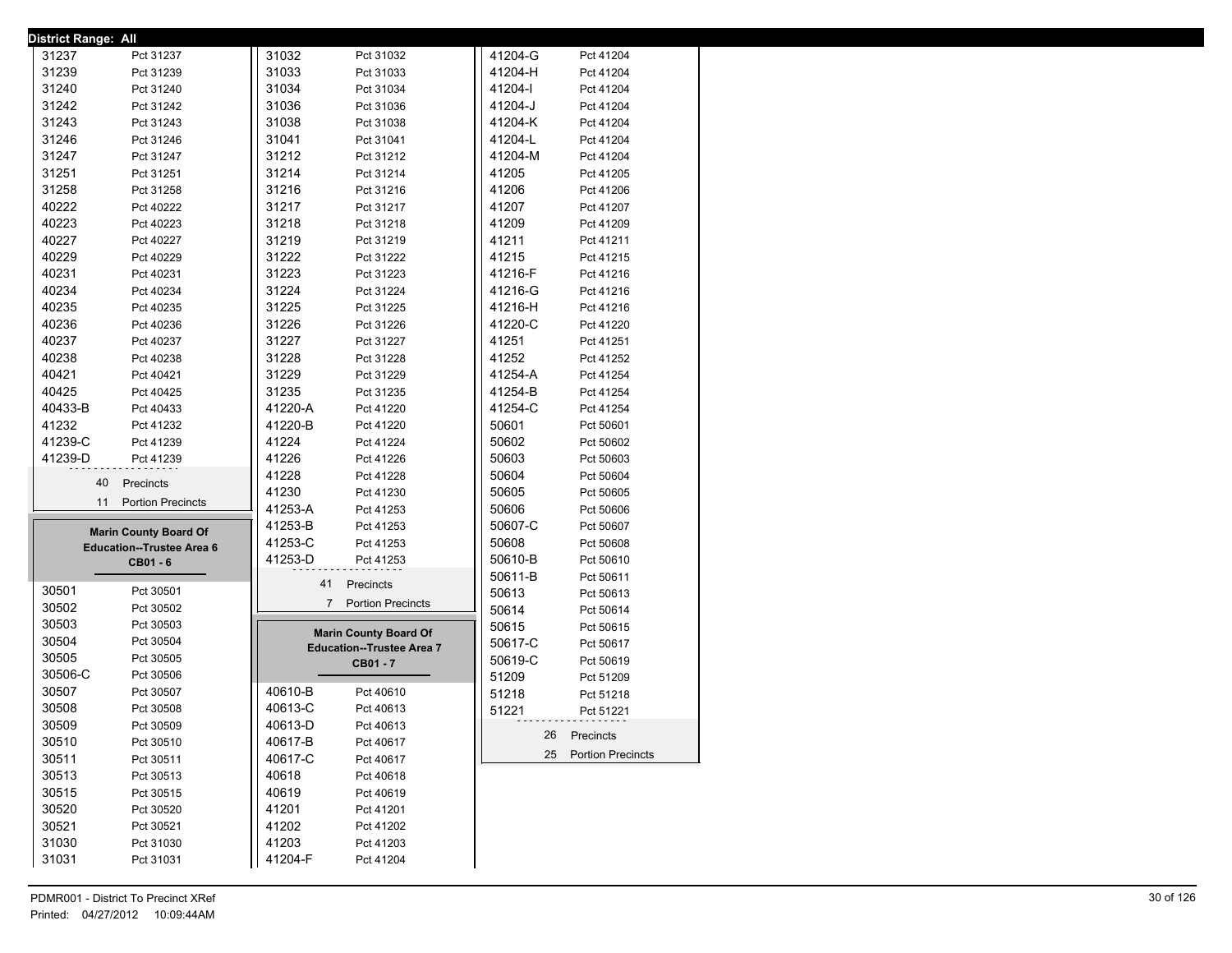|         |   | <b>Sonoma County Board Of</b><br><b>Education--TA 2</b><br>CB02 - 2 |  |
|---------|---|---------------------------------------------------------------------|--|
| 41201-A |   | Pct 41201                                                           |  |
| 41204-A |   | Pct 41204                                                           |  |
| 41204-F |   | Pct 41204                                                           |  |
| 41204-G |   | Pct 41204                                                           |  |
| 41204-H |   | Pct 41204                                                           |  |
| 41204-l |   | Pct 41204                                                           |  |
| 41204-J |   | Pct 41204                                                           |  |
| 41208-A |   | Pct 41208                                                           |  |
|         | 0 | <b>Precincts</b>                                                    |  |
|         |   |                                                                     |  |
|         | 8 | <b>Portion Precincts</b>                                            |  |

۳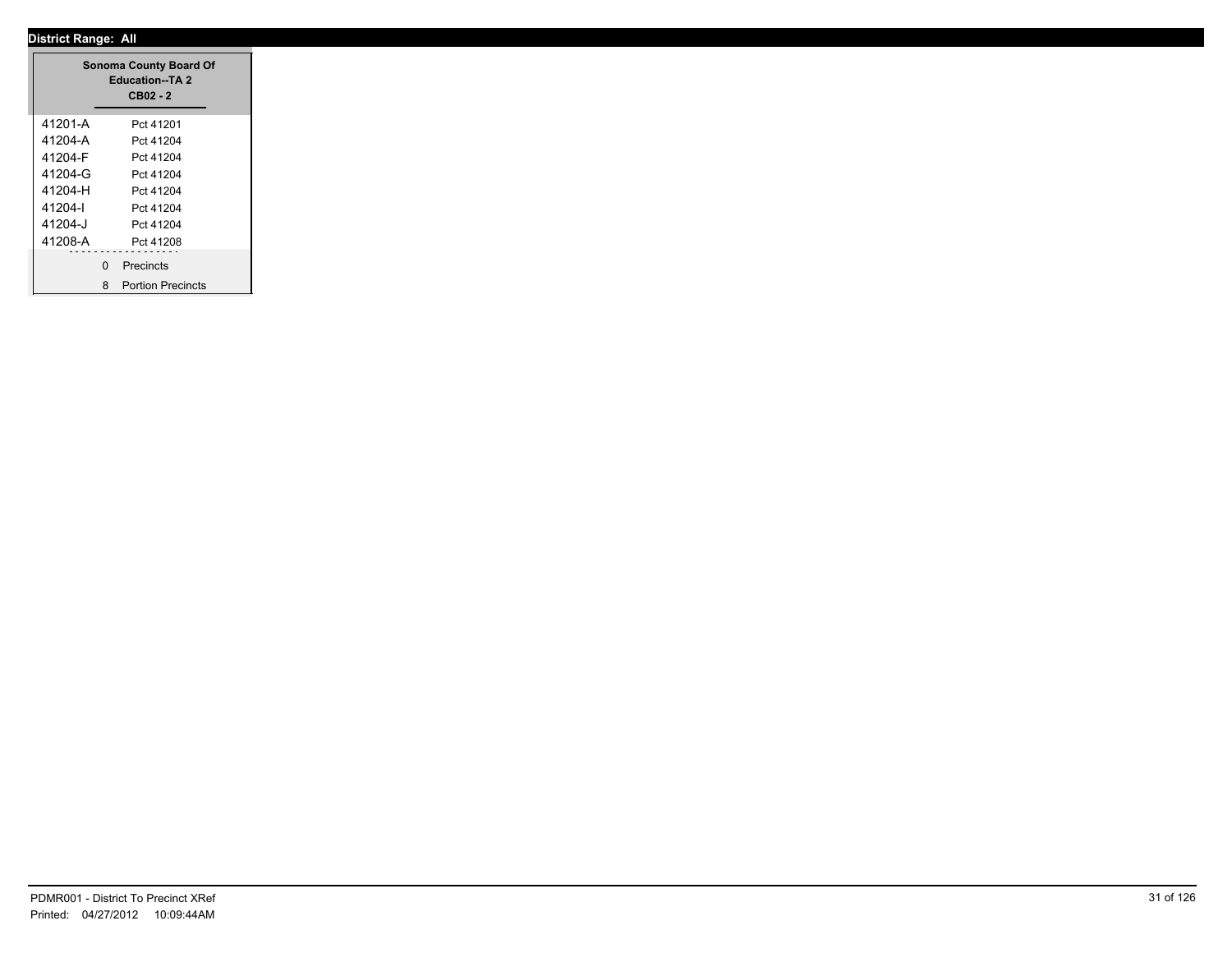| District Range: All |                                                   |       |           |       |           |  |         |           |  |         |           |  |
|---------------------|---------------------------------------------------|-------|-----------|-------|-----------|--|---------|-----------|--|---------|-----------|--|
|                     |                                                   | 11233 | Pct 11233 | 21230 | Pct 21230 |  | 31222   | Pct 31222 |  | 41201-J | Pct 41201 |  |
|                     | <b>Marin Community College</b><br><b>District</b> | 11244 | Pct 11244 | 21231 | Pct 21231 |  | 31223   | Pct 31223 |  | 41201-K | Pct 41201 |  |
|                     | CC01                                              | 11249 | Pct 11249 | 21233 | Pct 21233 |  | 31224   | Pct 31224 |  | 41201-L | Pct 41201 |  |
|                     |                                                   | 11250 | Pct 11250 | 21236 | Pct 21236 |  | 31225   | Pct 31225 |  | 41202   | Pct 41202 |  |
| 10903               | Pct 10903                                         | 20303 | Pct 20303 | 21243 | Pct 21243 |  | 31226   | Pct 31226 |  | 41203   | Pct 41203 |  |
| 10905               | Pct 10905                                         | 20304 | Pct 20304 | 21248 | Pct 21248 |  | 31227   | Pct 31227 |  | 41204-B | Pct 41204 |  |
| 10906               | Pct 10906                                         | 20305 | Pct 20305 | 21250 | Pct 21250 |  | 31228   | Pct 31228 |  | 41204-C | Pct 41204 |  |
| 10908               | Pct 10908                                         | 20306 | Pct 20306 | 21253 | Pct 21253 |  | 31229   | Pct 31229 |  | 41204-D | Pct 41204 |  |
| 10909               | Pct 10909                                         | 20307 | Pct 20307 | 21254 | Pct 21254 |  | 31235   | Pct 31235 |  | 41204-E | Pct 41204 |  |
| 10910               | Pct 10910                                         | 20308 | Pct 20308 | 30145 | Pct 30145 |  | 31237   | Pct 31237 |  | 41204-K | Pct 41204 |  |
| 10913               | Pct 10913                                         | 20313 | Pct 20313 | 30153 | Pct 30153 |  | 31239   | Pct 31239 |  | 41204-L | Pct 41204 |  |
| 10914               | Pct 10914                                         | 20315 | Pct 20315 | 30501 | Pct 30501 |  | 31240   | Pct 31240 |  | 41204-M | Pct 41204 |  |
| 10915               | Pct 10915                                         | 20432 | Pct 20432 | 30502 | Pct 30502 |  | 31242   | Pct 31242 |  | 41205   | Pct 41205 |  |
| 10917               | Pct 10917                                         | 20435 | Pct 20435 | 30503 | Pct 30503 |  | 31243   | Pct 31243 |  | 41206   | Pct 41206 |  |
| 10919               | Pct 10919                                         | 20439 | Pct 20439 | 30504 | Pct 30504 |  | 31246   | Pct 31246 |  | 41207   | Pct 41207 |  |
| 10920               | Pct 10920                                         | 20440 | Pct 20440 | 30505 | Pct 30505 |  | 31247   | Pct 31247 |  | 41208-B | Pct 41208 |  |
| 10921               | Pct 10921                                         | 20441 | Pct 20441 | 30506 | Pct 30506 |  | 31251   | Pct 31251 |  | 41208-C | Pct 41208 |  |
| 10923               | Pct 10923                                         | 20442 | Pct 20442 | 30507 | Pct 30507 |  | 31258   | Pct 31258 |  | 41208-D | Pct 41208 |  |
| 10924               | Pct 10924                                         | 20446 | Pct 20446 | 30508 | Pct 30508 |  | 40222   | Pct 40222 |  | 41208-E | Pct 41208 |  |
| 10925               | Pct 10925                                         | 20447 | Pct 20447 | 30509 | Pct 30509 |  | 40223   | Pct 40223 |  | 41209   | Pct 41209 |  |
| 10929               | Pct 10929                                         | 20449 | Pct 20449 | 30510 | Pct 30510 |  | 40227   | Pct 40227 |  | 41211   | Pct 41211 |  |
| 10930               | Pct 10930                                         | 20451 | Pct 20451 | 30511 | Pct 30511 |  | 40229   | Pct 40229 |  | 41215   | Pct 41215 |  |
| 10931               | Pct 10931                                         | 20452 | Pct 20452 | 30513 | Pct 30513 |  | 40231   | Pct 40231 |  | 41216   | Pct 41216 |  |
| 10932               | Pct 10932                                         | 20718 | Pct 20718 | 30515 | Pct 30515 |  | 40234   | Pct 40234 |  | 41220   | Pct 41220 |  |
| 10934               | Pct 10934                                         | 20719 | Pct 20719 | 30520 | Pct 30520 |  | 40235   | Pct 40235 |  | 41224   | Pct 41224 |  |
| 10935               | Pct 10935                                         | 20728 | Pct 20728 | 30521 | Pct 30521 |  | 40236   | Pct 40236 |  | 41226   | Pct 41226 |  |
| 10936               | Pct 10936                                         | 20810 | Pct 20810 | 31030 | Pct 31030 |  | 40237   | Pct 40237 |  | 41228   | Pct 41228 |  |
| 10937               | Pct 10937                                         | 20811 | Pct 20811 | 31031 | Pct 31031 |  | 40238   | Pct 40238 |  | 41230   | Pct 41230 |  |
| 10938               | Pct 10938                                         | 20814 | Pct 20814 | 31032 | Pct 31032 |  | 40421   | Pct 40421 |  | 41232   | Pct 41232 |  |
| 10939               | Pct 10939                                         | 20816 | Pct 20816 | 31033 | Pct 31033 |  | 40425   | Pct 40425 |  | 41239   | Pct 41239 |  |
| 10940               | Pct 10940                                         | 20817 | Pct 20817 | 31034 | Pct 31034 |  | 40433   | Pct 40433 |  | 41251   | Pct 41251 |  |
| 10941               | Pct 10941                                         | 20820 | Pct 20820 | 31036 | Pct 31036 |  | 40610   | Pct 40610 |  | 41252   | Pct 41252 |  |
| 10942               | Pct 10942                                         | 20821 | Pct 20821 | 31038 | Pct 31038 |  | 40612   | Pct 40612 |  | 41253   | Pct 41253 |  |
| 10943               | Pct 10943                                         | 20822 | Pct 20822 | 31041 | Pct 31041 |  | 40613   | Pct 40613 |  | 41254   | Pct 41254 |  |
| 10945               | Pct 10945                                         | 20823 | Pct 20823 | 31144 | Pct 31144 |  | 40614   | Pct 40614 |  | 50601   | Pct 50601 |  |
| 10947               | Pct 10947                                         | 20824 | Pct 20824 | 31148 | Pct 31148 |  | 40617   | Pct 40617 |  | 50602   | Pct 50602 |  |
| 10948               | Pct 10948                                         | 20825 | Pct 20825 | 31149 | Pct 31149 |  | 40618   | Pct 40618 |  | 50603   | Pct 50603 |  |
| 11201               | Pct 11201                                         | 20826 | Pct 20826 | 31151 | Pct 31151 |  | 40619   | Pct 40619 |  | 50604   | Pct 50604 |  |
| 11202               | Pct 11202                                         | 20827 | Pct 20827 | 31152 | Pct 31152 |  | 40946   | Pct 40946 |  | 50605   | Pct 50605 |  |
| 11204               | Pct 11204                                         | 20934 | Pct 20934 | 31154 | Pct 31154 |  | 40949   | Pct 40949 |  | 50606   | Pct 50606 |  |
| 11207               | Pct 11207                                         | 20937 | Pct 20937 | 31155 | Pct 31155 |  | 40950   | Pct 40950 |  | 50607   | Pct 50607 |  |
| 11211               | Pct 11211                                         | 20938 | Pct 20938 | 31156 | Pct 31156 |  | 41201-B | Pct 41201 |  | 50608   | Pct 50608 |  |
| 11212               | Pct 11212                                         | 20944 | Pct 20944 | 31157 | Pct 31157 |  | 41201-C | Pct 41201 |  | 50610   | Pct 50610 |  |
| 11216               | Pct 11216                                         | 20945 | Pct 20945 | 31212 | Pct 31212 |  | 41201-D | Pct 41201 |  | 50611   | Pct 50611 |  |
| 11218               | Pct 11218                                         | 21201 | Pct 21201 | 31214 | Pct 31214 |  | 41201-E | Pct 41201 |  | 50612   | Pct 50612 |  |
| 11222               | Pct 11222                                         | 21202 | Pct 21202 | 31216 | Pct 31216 |  | 41201-F | Pct 41201 |  | 50613   | Pct 50613 |  |
| 11226               | Pct 11226                                         | 21209 | Pct 21209 | 31217 | Pct 31217 |  | 41201-G | Pct 41201 |  | 50614   | Pct 50614 |  |
| 11227               | Pct 11227                                         | 21212 | Pct 21212 | 31218 | Pct 31218 |  | 41201-H | Pct 41201 |  | 50615   | Pct 50615 |  |
| 11228               | Pct 11228                                         | 21229 | Pct 21229 | 31219 | Pct 31219 |  | 41201-l | Pct 41201 |  | 50616   | Pct 50616 |  |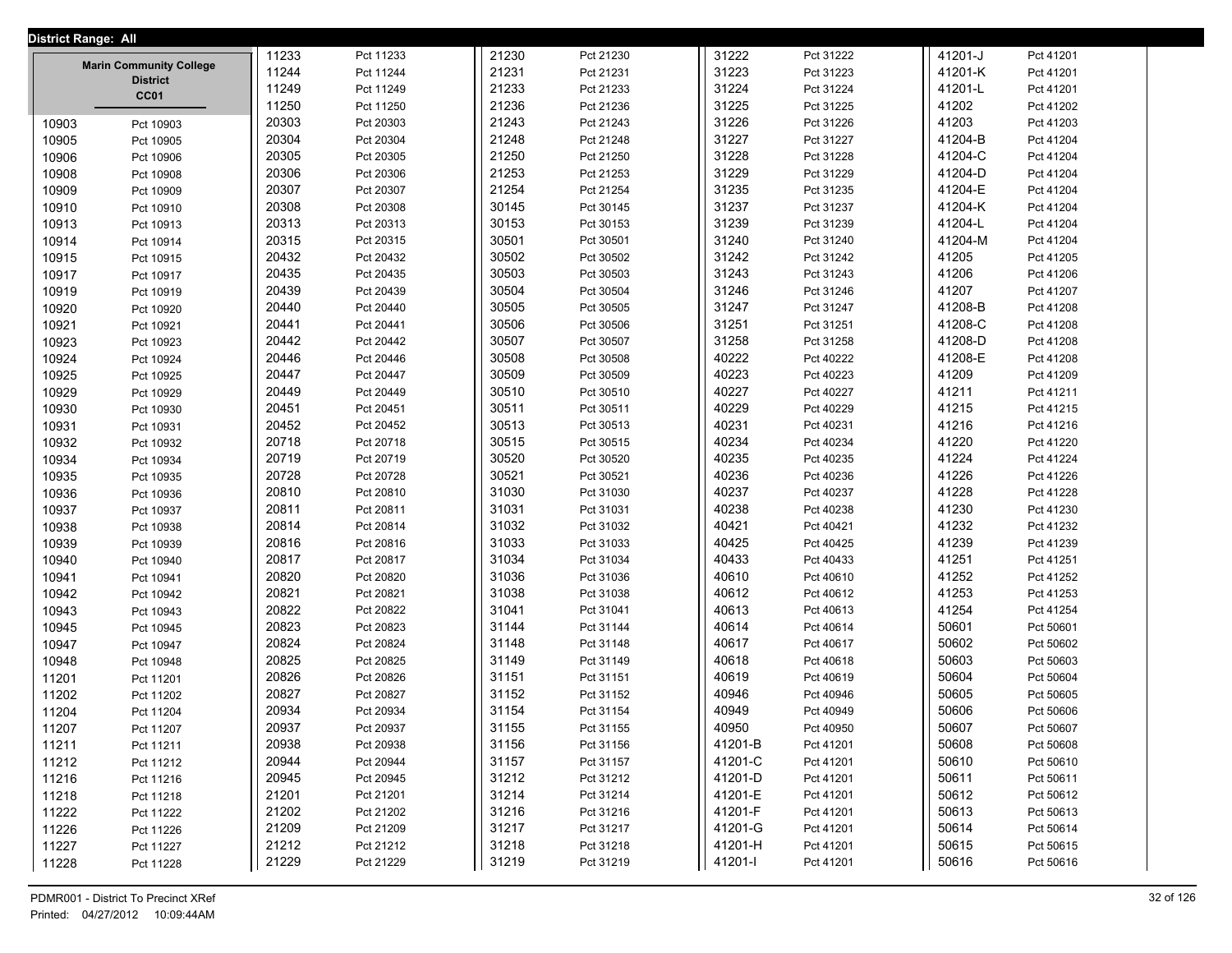| 50617<br>50619<br>50620<br>50624<br>50625<br>50626 |   | Pct 50617<br>Pct 50619<br>Pct 50620<br>Pct 50624 |
|----------------------------------------------------|---|--------------------------------------------------|
|                                                    |   |                                                  |
|                                                    |   |                                                  |
|                                                    |   |                                                  |
|                                                    |   |                                                  |
|                                                    |   | Pct 50625                                        |
|                                                    |   | Pct 50626                                        |
| 50627                                              |   | Pct 50627                                        |
| 50628                                              |   | Pct 50628                                        |
| 50629                                              |   | Pct 50629                                        |
| 50630                                              |   | Pct 50630                                        |
| 50631                                              |   | Pct 50631                                        |
| 50633                                              |   | Pct 50633                                        |
| 50635                                              |   | Pct 50635                                        |
| 50636                                              |   | Pct 50636                                        |
| 50637                                              |   | Pct 50637                                        |
| 50638                                              |   | Pct 50638                                        |
| 50639                                              |   | Pct 50639                                        |
| 50640                                              |   | Pct 50640                                        |
| 50641                                              |   | Pct 50641                                        |
| 51209                                              |   | Pct 51209                                        |
| 51218                                              |   | Pct 51218                                        |
| 51221                                              |   | Pct 51221                                        |
| 51222                                              |   | Pct 51222                                        |
| 51223                                              |   | Pct 51223                                        |
| 51232                                              |   | Pct 51232                                        |
| 51234                                              | . | Pct 51234                                        |
|                                                    |   | 245 Precincts                                    |
|                                                    |   | 22 Portion Precincts                             |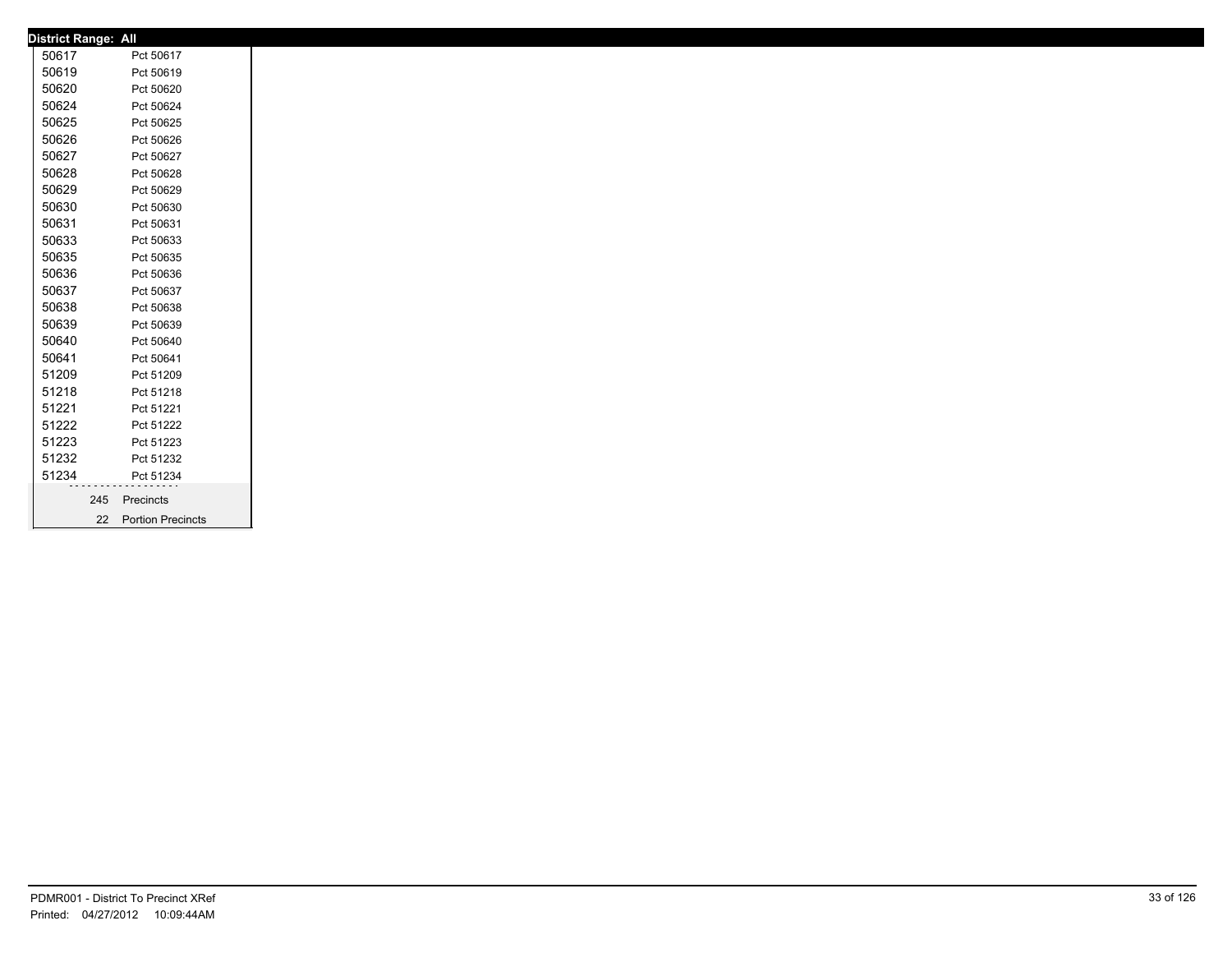|         |              | Sonoma Co. Comm. College<br>Dist.--TA 2<br>CC <sub>02</sub> |
|---------|--------------|-------------------------------------------------------------|
| 41201-A |              | Pct 41201                                                   |
| 41204-A |              | Pct 41204                                                   |
| 41204-F |              | Pct 41204                                                   |
| 41204-G |              | Pct 41204                                                   |
| 41204-H |              | Pct 41204                                                   |
| 41204-l |              | Pct 41204                                                   |
| 41204-J |              | Pct 41204                                                   |
| 41208-A |              | Pct 41208                                                   |
|         |              |                                                             |
|         | $\mathbf{0}$ | Precincts                                                   |
|         | 8            | <b>Portion Precincts</b>                                    |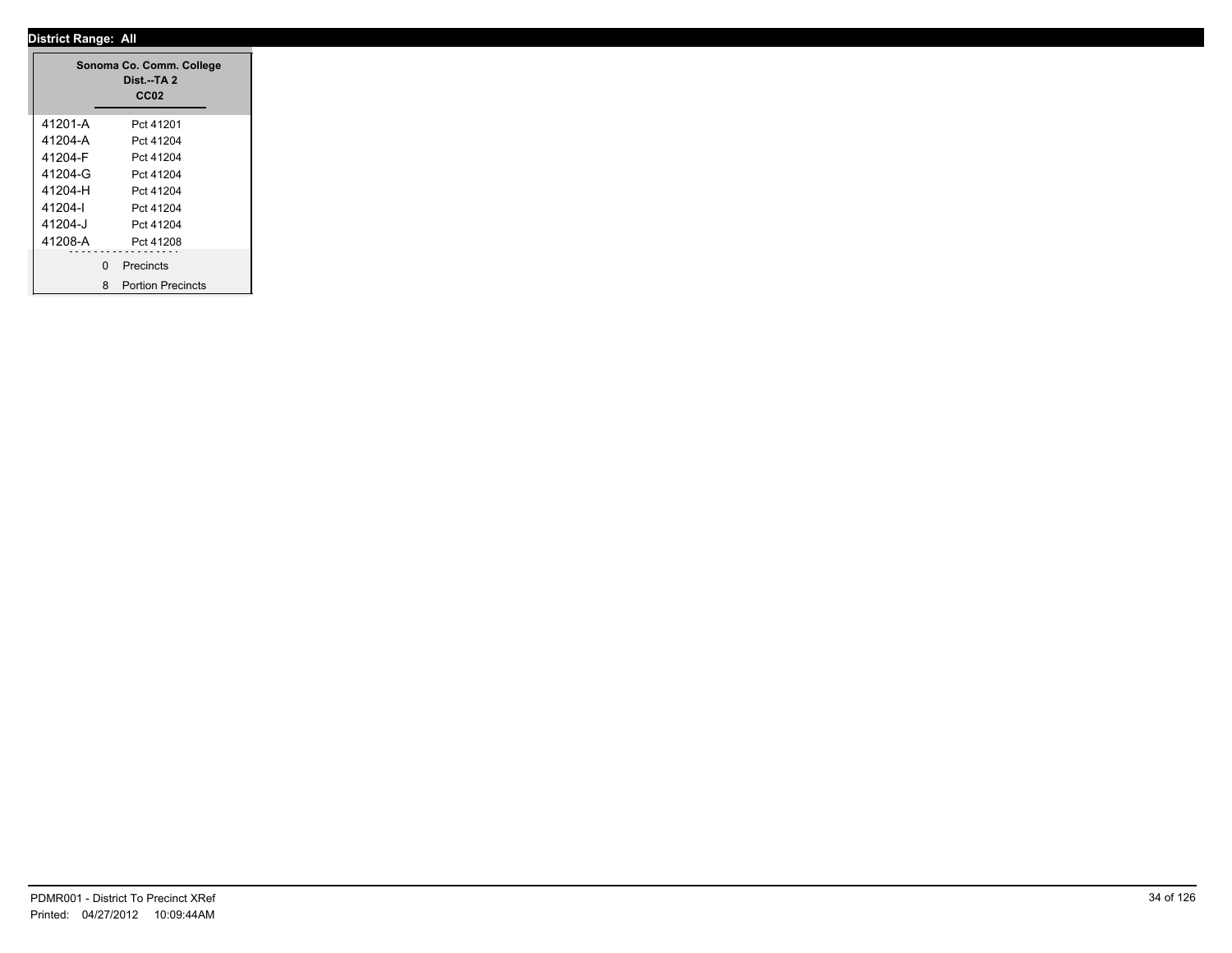| 50639<br>Pct 50639<br><b>District</b><br>50640<br>Pct 50640<br><b>SC10</b><br>50641<br>Pct 50641<br>51209<br>Pct 51209<br>40610<br>Pct 40610<br>51218<br>Pct 51218<br>40612<br>Pct 40612<br>51221<br>Pct 51221<br>40613<br>Pct 40613<br>51222<br>40614<br>Pct 51222<br>Pct 40614<br>51223<br>Pct 51223<br>40617<br>Pct 40617<br>51232<br>Pct 51232<br>40618<br>Pct 40618<br>51234<br>Pct 51234<br>40619<br>Pct 40619<br>41204-B<br>Pct 41204<br>48<br>Precincts<br>41204-C<br>Pct 41204<br>8<br><b>Portion Precincts</b><br>41204-D<br>Pct 41204<br>41204-M<br>Pct 41204<br>41208-B<br>Pct 41208<br>41208-C<br>Pct 41208<br>41208-D<br>Pct 41208<br>41208-E<br>Pct 41208<br>50601<br>Pct 50601<br>50602<br>Pct 50602<br>50603<br>Pct 50603<br>50604<br>Pct 50604<br>50605<br>Pct 50605<br>50606<br>Pct 50606<br>50607<br>Pct 50607<br>50608<br>Pct 50608<br>50610<br>Pct 50610<br>50611<br>Pct 50611<br>50612<br>Pct 50612<br>50613<br>Pct 50613<br>50614<br>Pct 50614<br>50615<br>Pct 50615<br>50616<br>Pct 50616<br>50617<br>Pct 50617<br>50619<br>Pct 50619<br>50620<br>Pct 50620<br>50624<br>Pct 50624<br>50625<br>Pct 50625<br>50626<br>Pct 50626<br>50627<br>Pct 50627<br>50628<br>Pct 50628<br>50629<br>Pct 50629<br>50630<br>Pct 50630<br>50631<br>Pct 50631<br>50633<br>Pct 50633<br>50635<br>Pct 50635<br>50636<br>Pct 50636<br>50637<br>Pct 50637 |  | <b>Novato Unified School</b> | 50638 | Pct 50638 |
|--------------------------------------------------------------------------------------------------------------------------------------------------------------------------------------------------------------------------------------------------------------------------------------------------------------------------------------------------------------------------------------------------------------------------------------------------------------------------------------------------------------------------------------------------------------------------------------------------------------------------------------------------------------------------------------------------------------------------------------------------------------------------------------------------------------------------------------------------------------------------------------------------------------------------------------------------------------------------------------------------------------------------------------------------------------------------------------------------------------------------------------------------------------------------------------------------------------------------------------------------------------------------------------------------------------------------------------------------------------|--|------------------------------|-------|-----------|
|                                                                                                                                                                                                                                                                                                                                                                                                                                                                                                                                                                                                                                                                                                                                                                                                                                                                                                                                                                                                                                                                                                                                                                                                                                                                                                                                                              |  |                              |       |           |
|                                                                                                                                                                                                                                                                                                                                                                                                                                                                                                                                                                                                                                                                                                                                                                                                                                                                                                                                                                                                                                                                                                                                                                                                                                                                                                                                                              |  |                              |       |           |
|                                                                                                                                                                                                                                                                                                                                                                                                                                                                                                                                                                                                                                                                                                                                                                                                                                                                                                                                                                                                                                                                                                                                                                                                                                                                                                                                                              |  |                              |       |           |
|                                                                                                                                                                                                                                                                                                                                                                                                                                                                                                                                                                                                                                                                                                                                                                                                                                                                                                                                                                                                                                                                                                                                                                                                                                                                                                                                                              |  |                              |       |           |
|                                                                                                                                                                                                                                                                                                                                                                                                                                                                                                                                                                                                                                                                                                                                                                                                                                                                                                                                                                                                                                                                                                                                                                                                                                                                                                                                                              |  |                              |       |           |
|                                                                                                                                                                                                                                                                                                                                                                                                                                                                                                                                                                                                                                                                                                                                                                                                                                                                                                                                                                                                                                                                                                                                                                                                                                                                                                                                                              |  |                              |       |           |
|                                                                                                                                                                                                                                                                                                                                                                                                                                                                                                                                                                                                                                                                                                                                                                                                                                                                                                                                                                                                                                                                                                                                                                                                                                                                                                                                                              |  |                              |       |           |
|                                                                                                                                                                                                                                                                                                                                                                                                                                                                                                                                                                                                                                                                                                                                                                                                                                                                                                                                                                                                                                                                                                                                                                                                                                                                                                                                                              |  |                              |       |           |
|                                                                                                                                                                                                                                                                                                                                                                                                                                                                                                                                                                                                                                                                                                                                                                                                                                                                                                                                                                                                                                                                                                                                                                                                                                                                                                                                                              |  |                              |       |           |
|                                                                                                                                                                                                                                                                                                                                                                                                                                                                                                                                                                                                                                                                                                                                                                                                                                                                                                                                                                                                                                                                                                                                                                                                                                                                                                                                                              |  |                              |       |           |
|                                                                                                                                                                                                                                                                                                                                                                                                                                                                                                                                                                                                                                                                                                                                                                                                                                                                                                                                                                                                                                                                                                                                                                                                                                                                                                                                                              |  |                              |       |           |
|                                                                                                                                                                                                                                                                                                                                                                                                                                                                                                                                                                                                                                                                                                                                                                                                                                                                                                                                                                                                                                                                                                                                                                                                                                                                                                                                                              |  |                              |       |           |
|                                                                                                                                                                                                                                                                                                                                                                                                                                                                                                                                                                                                                                                                                                                                                                                                                                                                                                                                                                                                                                                                                                                                                                                                                                                                                                                                                              |  |                              |       |           |
|                                                                                                                                                                                                                                                                                                                                                                                                                                                                                                                                                                                                                                                                                                                                                                                                                                                                                                                                                                                                                                                                                                                                                                                                                                                                                                                                                              |  |                              |       |           |
|                                                                                                                                                                                                                                                                                                                                                                                                                                                                                                                                                                                                                                                                                                                                                                                                                                                                                                                                                                                                                                                                                                                                                                                                                                                                                                                                                              |  |                              |       |           |
|                                                                                                                                                                                                                                                                                                                                                                                                                                                                                                                                                                                                                                                                                                                                                                                                                                                                                                                                                                                                                                                                                                                                                                                                                                                                                                                                                              |  |                              |       |           |
|                                                                                                                                                                                                                                                                                                                                                                                                                                                                                                                                                                                                                                                                                                                                                                                                                                                                                                                                                                                                                                                                                                                                                                                                                                                                                                                                                              |  |                              |       |           |
|                                                                                                                                                                                                                                                                                                                                                                                                                                                                                                                                                                                                                                                                                                                                                                                                                                                                                                                                                                                                                                                                                                                                                                                                                                                                                                                                                              |  |                              |       |           |
|                                                                                                                                                                                                                                                                                                                                                                                                                                                                                                                                                                                                                                                                                                                                                                                                                                                                                                                                                                                                                                                                                                                                                                                                                                                                                                                                                              |  |                              |       |           |
|                                                                                                                                                                                                                                                                                                                                                                                                                                                                                                                                                                                                                                                                                                                                                                                                                                                                                                                                                                                                                                                                                                                                                                                                                                                                                                                                                              |  |                              |       |           |
|                                                                                                                                                                                                                                                                                                                                                                                                                                                                                                                                                                                                                                                                                                                                                                                                                                                                                                                                                                                                                                                                                                                                                                                                                                                                                                                                                              |  |                              |       |           |
|                                                                                                                                                                                                                                                                                                                                                                                                                                                                                                                                                                                                                                                                                                                                                                                                                                                                                                                                                                                                                                                                                                                                                                                                                                                                                                                                                              |  |                              |       |           |
|                                                                                                                                                                                                                                                                                                                                                                                                                                                                                                                                                                                                                                                                                                                                                                                                                                                                                                                                                                                                                                                                                                                                                                                                                                                                                                                                                              |  |                              |       |           |
|                                                                                                                                                                                                                                                                                                                                                                                                                                                                                                                                                                                                                                                                                                                                                                                                                                                                                                                                                                                                                                                                                                                                                                                                                                                                                                                                                              |  |                              |       |           |
|                                                                                                                                                                                                                                                                                                                                                                                                                                                                                                                                                                                                                                                                                                                                                                                                                                                                                                                                                                                                                                                                                                                                                                                                                                                                                                                                                              |  |                              |       |           |
|                                                                                                                                                                                                                                                                                                                                                                                                                                                                                                                                                                                                                                                                                                                                                                                                                                                                                                                                                                                                                                                                                                                                                                                                                                                                                                                                                              |  |                              |       |           |
|                                                                                                                                                                                                                                                                                                                                                                                                                                                                                                                                                                                                                                                                                                                                                                                                                                                                                                                                                                                                                                                                                                                                                                                                                                                                                                                                                              |  |                              |       |           |
|                                                                                                                                                                                                                                                                                                                                                                                                                                                                                                                                                                                                                                                                                                                                                                                                                                                                                                                                                                                                                                                                                                                                                                                                                                                                                                                                                              |  |                              |       |           |
|                                                                                                                                                                                                                                                                                                                                                                                                                                                                                                                                                                                                                                                                                                                                                                                                                                                                                                                                                                                                                                                                                                                                                                                                                                                                                                                                                              |  |                              |       |           |
|                                                                                                                                                                                                                                                                                                                                                                                                                                                                                                                                                                                                                                                                                                                                                                                                                                                                                                                                                                                                                                                                                                                                                                                                                                                                                                                                                              |  |                              |       |           |
|                                                                                                                                                                                                                                                                                                                                                                                                                                                                                                                                                                                                                                                                                                                                                                                                                                                                                                                                                                                                                                                                                                                                                                                                                                                                                                                                                              |  |                              |       |           |
|                                                                                                                                                                                                                                                                                                                                                                                                                                                                                                                                                                                                                                                                                                                                                                                                                                                                                                                                                                                                                                                                                                                                                                                                                                                                                                                                                              |  |                              |       |           |
|                                                                                                                                                                                                                                                                                                                                                                                                                                                                                                                                                                                                                                                                                                                                                                                                                                                                                                                                                                                                                                                                                                                                                                                                                                                                                                                                                              |  |                              |       |           |
|                                                                                                                                                                                                                                                                                                                                                                                                                                                                                                                                                                                                                                                                                                                                                                                                                                                                                                                                                                                                                                                                                                                                                                                                                                                                                                                                                              |  |                              |       |           |
|                                                                                                                                                                                                                                                                                                                                                                                                                                                                                                                                                                                                                                                                                                                                                                                                                                                                                                                                                                                                                                                                                                                                                                                                                                                                                                                                                              |  |                              |       |           |
|                                                                                                                                                                                                                                                                                                                                                                                                                                                                                                                                                                                                                                                                                                                                                                                                                                                                                                                                                                                                                                                                                                                                                                                                                                                                                                                                                              |  |                              |       |           |
|                                                                                                                                                                                                                                                                                                                                                                                                                                                                                                                                                                                                                                                                                                                                                                                                                                                                                                                                                                                                                                                                                                                                                                                                                                                                                                                                                              |  |                              |       |           |
|                                                                                                                                                                                                                                                                                                                                                                                                                                                                                                                                                                                                                                                                                                                                                                                                                                                                                                                                                                                                                                                                                                                                                                                                                                                                                                                                                              |  |                              |       |           |
|                                                                                                                                                                                                                                                                                                                                                                                                                                                                                                                                                                                                                                                                                                                                                                                                                                                                                                                                                                                                                                                                                                                                                                                                                                                                                                                                                              |  |                              |       |           |
|                                                                                                                                                                                                                                                                                                                                                                                                                                                                                                                                                                                                                                                                                                                                                                                                                                                                                                                                                                                                                                                                                                                                                                                                                                                                                                                                                              |  |                              |       |           |
|                                                                                                                                                                                                                                                                                                                                                                                                                                                                                                                                                                                                                                                                                                                                                                                                                                                                                                                                                                                                                                                                                                                                                                                                                                                                                                                                                              |  |                              |       |           |
|                                                                                                                                                                                                                                                                                                                                                                                                                                                                                                                                                                                                                                                                                                                                                                                                                                                                                                                                                                                                                                                                                                                                                                                                                                                                                                                                                              |  |                              |       |           |
|                                                                                                                                                                                                                                                                                                                                                                                                                                                                                                                                                                                                                                                                                                                                                                                                                                                                                                                                                                                                                                                                                                                                                                                                                                                                                                                                                              |  |                              |       |           |
|                                                                                                                                                                                                                                                                                                                                                                                                                                                                                                                                                                                                                                                                                                                                                                                                                                                                                                                                                                                                                                                                                                                                                                                                                                                                                                                                                              |  |                              |       |           |
|                                                                                                                                                                                                                                                                                                                                                                                                                                                                                                                                                                                                                                                                                                                                                                                                                                                                                                                                                                                                                                                                                                                                                                                                                                                                                                                                                              |  |                              |       |           |
|                                                                                                                                                                                                                                                                                                                                                                                                                                                                                                                                                                                                                                                                                                                                                                                                                                                                                                                                                                                                                                                                                                                                                                                                                                                                                                                                                              |  |                              |       |           |
|                                                                                                                                                                                                                                                                                                                                                                                                                                                                                                                                                                                                                                                                                                                                                                                                                                                                                                                                                                                                                                                                                                                                                                                                                                                                                                                                                              |  |                              |       |           |
|                                                                                                                                                                                                                                                                                                                                                                                                                                                                                                                                                                                                                                                                                                                                                                                                                                                                                                                                                                                                                                                                                                                                                                                                                                                                                                                                                              |  |                              |       |           |
|                                                                                                                                                                                                                                                                                                                                                                                                                                                                                                                                                                                                                                                                                                                                                                                                                                                                                                                                                                                                                                                                                                                                                                                                                                                                                                                                                              |  |                              |       |           |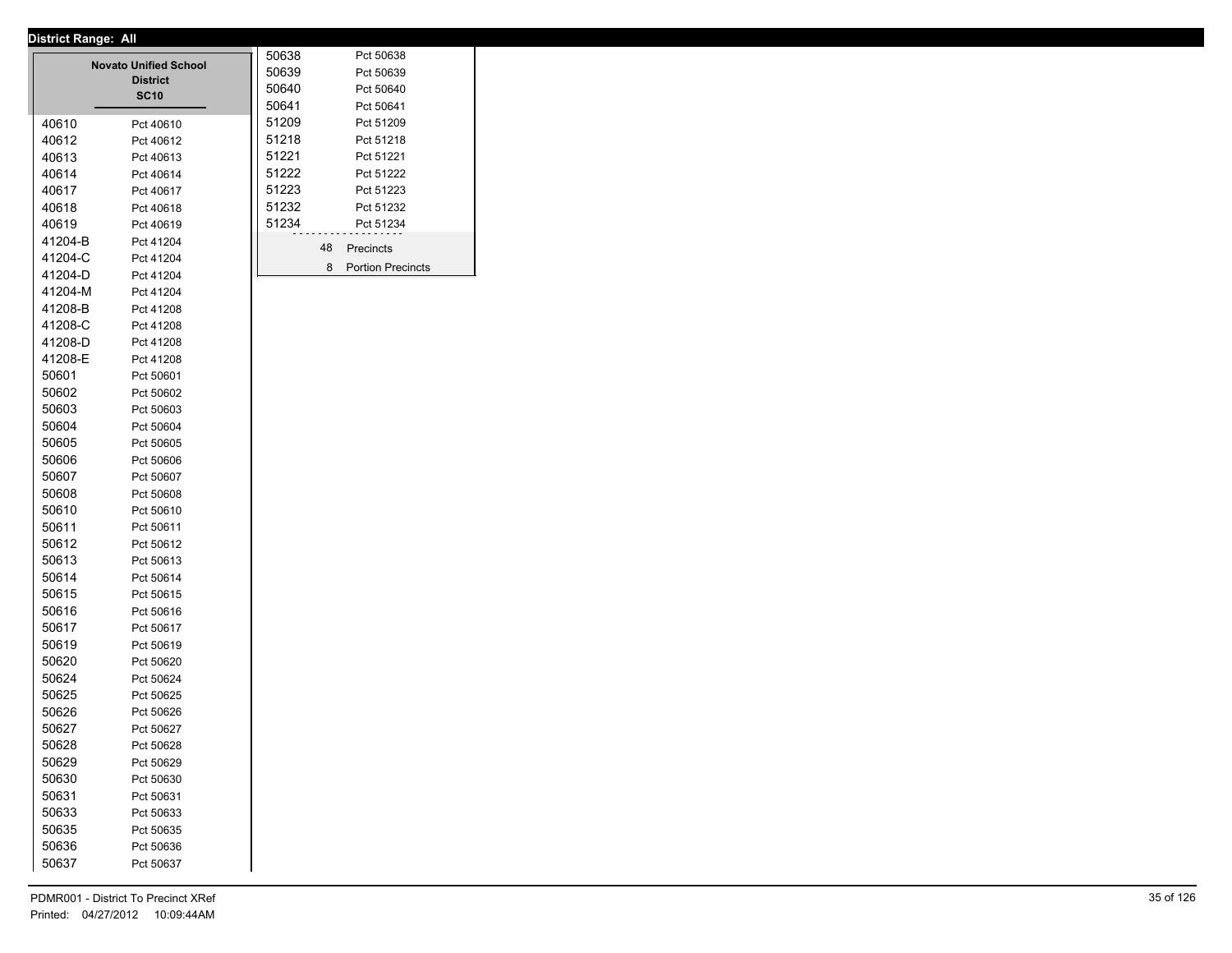|                                                                                 | <b>Shoreline Unified School</b><br><b>District</b><br><b>SC18</b>                                    |                                          | 0<br>5            | Precincts<br><b>Portion Precincts</b>                                           |
|---------------------------------------------------------------------------------|------------------------------------------------------------------------------------------------------|------------------------------------------|-------------------|---------------------------------------------------------------------------------|
| 41201-B<br>41201-C                                                              | Pct 41201<br>Pct 41201                                                                               |                                          |                   | <b>Shoreline Unified School</b><br><b>District-Trustee Area 3</b><br>$SC18 - 3$ |
| 41201-D<br>41201-E<br>41201-F<br>41201-G<br>41201-H                             | Pct 41201<br>Pct 41201<br>Pct 41201<br>Pct 41201<br>Pct 41201                                        | 41201-E<br>41201-F<br>41201-J<br>41201-K |                   | Pct 41201<br>Pct 41201<br>Pct 41201<br>Pct 41201                                |
| 41201-l<br>41201-J<br>41201-K<br>41201-L<br>41202                               | Pct 41201<br>Pct 41201<br>Pct 41201<br>Pct 41201<br>Pct 41202                                        | 41201-L                                  | $\mathbf{0}$<br>5 | Pct 41201<br>Precincts<br><b>Portion Precincts</b>                              |
| 41203<br>41205-A<br>41205-C<br>41205-D<br>41205-E                               | Pct 41203<br>Pct 41205<br>Pct 41205<br>Pct 41205<br>Pct 41205                                        |                                          |                   |                                                                                 |
| 41251<br>3<br>15                                                                | Pct 41251<br>Precincts<br><b>Portion Precincts</b>                                                   |                                          |                   |                                                                                 |
| <b>Shoreline Unified School</b><br><b>District-Trustee Area 1</b><br>$SC18 - 1$ |                                                                                                      |                                          |                   |                                                                                 |
|                                                                                 |                                                                                                      |                                          |                   |                                                                                 |
| 41201-G<br>41202<br>41203<br>41205-A<br>41205-C<br>41205-D<br>41205-E<br>41251  | Pct 41201<br>Pct 41202<br>Pct 41203<br>Pct 41205<br>Pct 41205<br>Pct 41205<br>Pct 41205<br>Pct 41251 |                                          |                   |                                                                                 |
| 3<br>5                                                                          | Precincts<br><b>Portion Precincts</b>                                                                |                                          |                   |                                                                                 |
|                                                                                 | <b>Shoreline Unified School</b><br><b>District-Trustee Area 2</b><br>$SC18 - 2$                      |                                          |                   |                                                                                 |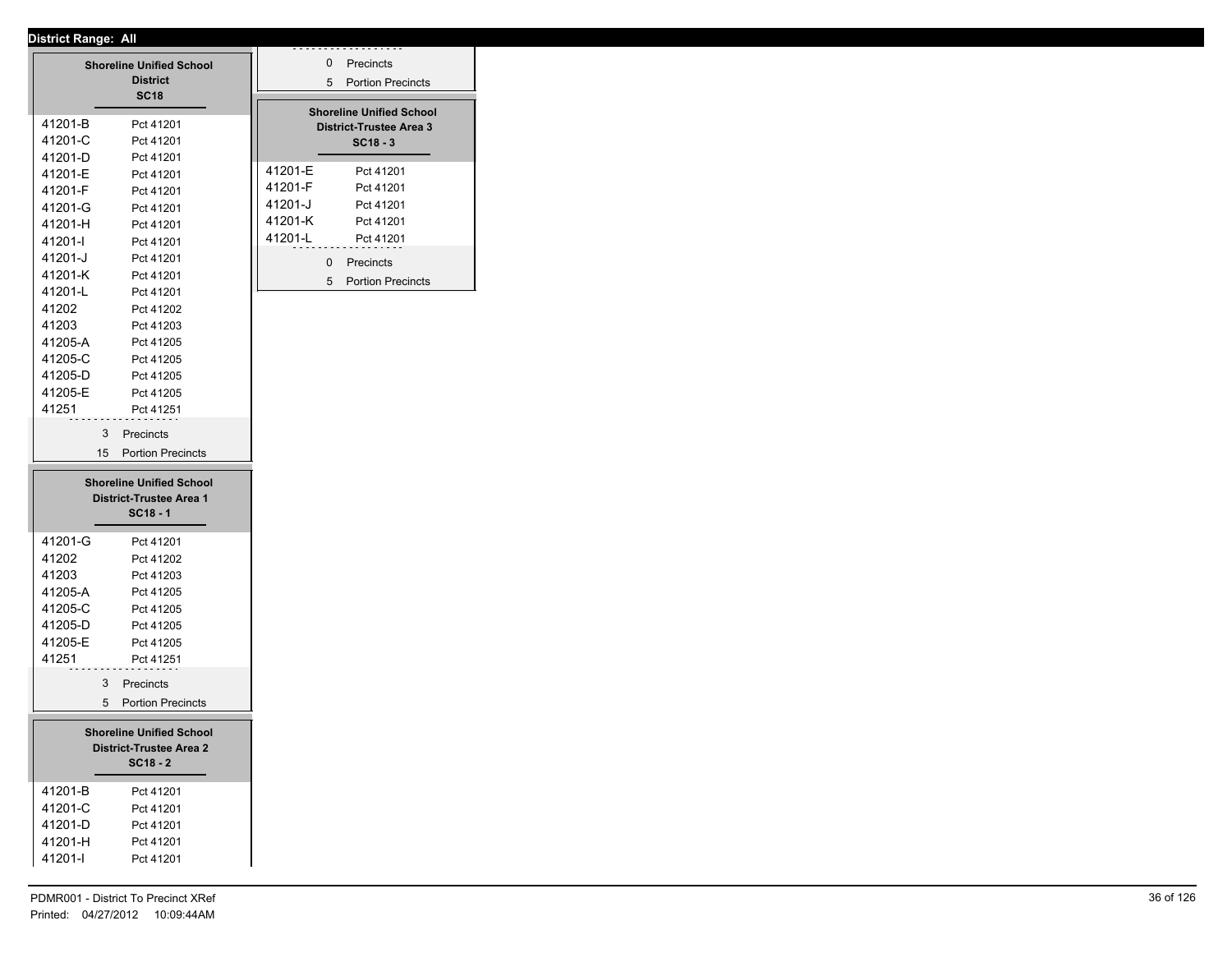|         | <b>District Range: All</b> |         |                      |
|---------|----------------------------|---------|----------------------|
|         | San Rafael High School     | 11226   | Pct 11226            |
|         | <b>District</b>            | 11227   | Pct 11227            |
|         | <b>HS01</b>                | 11228   | Pct 11228            |
|         |                            | 11233   | Pct 11233            |
| 10903   | Pct 10903                  | 11244   | Pct 11244            |
| 10905   | Pct 10905                  | 11249   | Pct 11249            |
| 10906   | Pct 10906                  | 11250   | Pct 11250            |
| 10908   | Pct 10908                  | 20934-A | Pct 20934            |
| 10909   | Pct 10909                  | 20934-B | Pct 20934            |
| 10910   | Pct 10910                  | 20934-C | Pct 20934            |
| 10913   | Pct 10913                  | 20937   | Pct 20937            |
| 10914   | Pct 10914                  | 20938   | Pct 20938            |
| 10915   | Pct 10915                  | 20944   | Pct 20944            |
| 10917   | Pct 10917                  | 20945   | Pct 20945            |
| 10919   | Pct 10919                  | 21250   | Pct 21250            |
| 10920   | Pct 10920                  | 40433-A | Pct 40433            |
| 10921-A | Pct 10921                  | 40946   | Pct 40946            |
| 10921-B | Pct 10921                  | 40949   | Pct 40949            |
| 10921-C | Pct 10921                  | 40950   | Pct 40950            |
| 10923   | Pct 10923                  | 41204-E | Pct 41204            |
| 10924   | Pct 10924                  | 41239-A | Pct 41239            |
| 10925   | Pct 10925                  | 41239-B | Pct 41239            |
| 10929   | Pct 10929                  |         |                      |
| 10930-A | Pct 10930                  | 55      | Precincts            |
| 10930-B | Pct 10930                  |         | 12 Portion Precincts |
| 10931   | Pct 10931                  |         |                      |
| 10932   | Pct 10932                  |         |                      |
| 10934   | Pct 10934                  |         |                      |
| 10935   | Pct 10935                  |         |                      |
| 10936   | Pct 10936                  |         |                      |
| 10937   | Pct 10937                  |         |                      |
| 10938   | Pct 10938                  |         |                      |
| 10939   | Pct 10939                  |         |                      |
| 10940   | Pct 10940                  |         |                      |
| 10941   | Pct 10941                  |         |                      |
| 10942   | Pct 10942                  |         |                      |
| 10943   | Pct 10943                  |         |                      |
| 10945   | Pct 10945                  |         |                      |
| 10947   | Pct 10947                  |         |                      |
| 10948   | Pct 10948                  |         |                      |
| 11201   | Pct 11201                  |         |                      |
| 11202   | Pct 11202                  |         |                      |
| 11204   | Pct 11204                  |         |                      |
| 11207   | Pct 11207                  |         |                      |
| 11211   | Pct 11211                  |         |                      |
| 11212   |                            |         |                      |
| 11216   | Pct 11212                  |         |                      |
|         | Pct 11216                  |         |                      |
| 11218   | Pct 11218                  |         |                      |
| 11222   | Pct 11222                  |         |                      |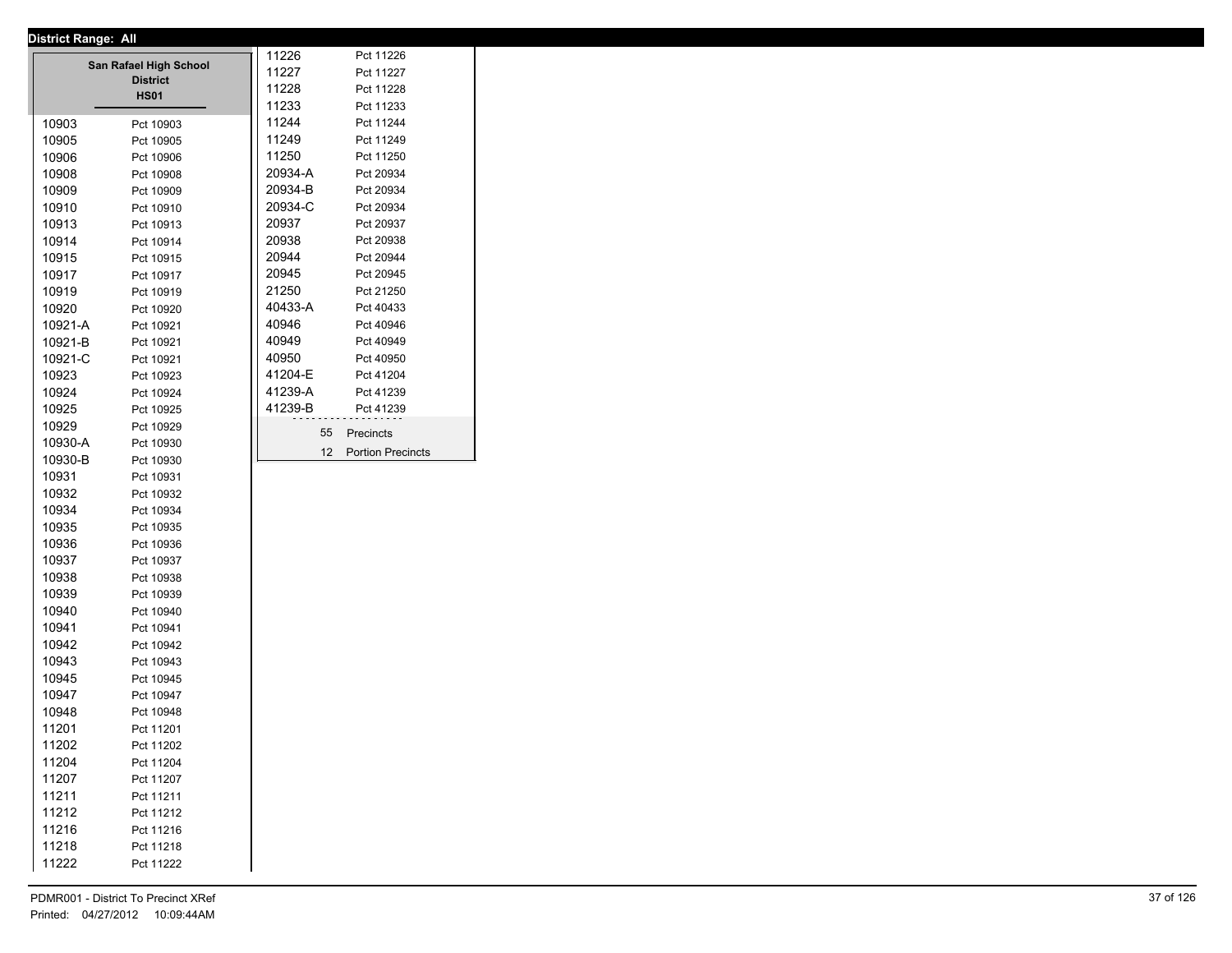| <b>District Range: All</b> |                                                       |                |           |                  |                        |                      |  |
|----------------------------|-------------------------------------------------------|----------------|-----------|------------------|------------------------|----------------------|--|
|                            |                                                       | 21231          | Pct 21231 | 31224            | Pct 31224              | 133 Precincts        |  |
|                            | <b>Tamalpais Union High</b><br><b>School District</b> | 21233          | Pct 21233 | 31225            | Pct 31225              |                      |  |
|                            | <b>HS02</b>                                           | 21236          | Pct 21236 | 31226            | Pct 31226              | 10 Portion Precincts |  |
|                            |                                                       | 21243          | Pct 21243 | 31227            | Pct 31227              |                      |  |
| 10921-D                    | Pct 10921                                             | 21248          | Pct 21248 | 31228            | Pct 31228              |                      |  |
| 10930-C                    | Pct 10930                                             | 21253          | Pct 21253 | 31229            | Pct 31229              |                      |  |
| 20303                      | Pct 20303                                             | 21254          | Pct 21254 | 31235            | Pct 31235              |                      |  |
| 20304                      | Pct 20304                                             | 30145          | Pct 30145 | 31237            | Pct 31237              |                      |  |
| 20305                      | Pct 20305                                             | 30153          | Pct 30153 | 31239            | Pct 31239              |                      |  |
| 20306                      | Pct 20306                                             | 30501          | Pct 30501 | 31240            | Pct 31240              |                      |  |
| 20307                      | Pct 20307                                             | 30502          | Pct 30502 | 31242            | Pct 31242              |                      |  |
| 20308                      | Pct 20308                                             | 30503          | Pct 30503 | 31243            | Pct 31243              |                      |  |
| 20313                      | Pct 20313                                             | 30504          | Pct 30504 | 31246            | Pct 31246              |                      |  |
| 20315                      | Pct 20315                                             | 30505          | Pct 30505 | 31247            | Pct 31247              |                      |  |
| 20432                      | Pct 20432                                             | 30506          | Pct 30506 | 31251            | Pct 31251              |                      |  |
| 20435                      | Pct 20435                                             | 30507          | Pct 30507 | 31258            | Pct 31258              |                      |  |
| 20439                      | Pct 20439                                             | 30508          | Pct 30508 | 40222            | Pct 40222              |                      |  |
| 20440                      | Pct 20440                                             | 30509          | Pct 30509 | 40223            | Pct 40223              |                      |  |
| 20441                      | Pct 20441                                             | 30510          | Pct 30510 | 40227            | Pct 40227              |                      |  |
| 20442                      | Pct 20442                                             | 30511          | Pct 30511 | 40229            | Pct 40229              |                      |  |
| 20446                      | Pct 20446                                             | 30513          | Pct 30513 | 40231            | Pct 40231              |                      |  |
| 20447                      | Pct 20447                                             | 30515          | Pct 30515 | 40234            | Pct 40234              |                      |  |
| 20449                      | Pct 20449                                             | 30520          | Pct 30520 | 40235            | Pct 40235              |                      |  |
| 20451                      | Pct 20451                                             | 30521          | Pct 30521 | 40236            | Pct 40236              |                      |  |
| 20452                      | Pct 20452                                             | 31030          | Pct 31030 | 40237            | Pct 40237              |                      |  |
| 20718                      | Pct 20718                                             | 31031          | Pct 31031 | 40238            | Pct 40238              |                      |  |
| 20719                      | Pct 20719                                             | 31032          | Pct 31032 | 40421            | Pct 40421              |                      |  |
| 20728                      | Pct 20728                                             | 31033          | Pct 31033 | 40425            | Pct 40425              |                      |  |
| 20810                      | Pct 20810                                             | 31034          | Pct 31034 | 40433-B          | Pct 40433              |                      |  |
| 20811                      | Pct 20811                                             | 31036          | Pct 31036 | 41204-K          | Pct 41204              |                      |  |
| 20814                      | Pct 20814                                             | 31038          | Pct 31038 | 41204-L          | Pct 41204              |                      |  |
| 20816                      | Pct 20816                                             | 31041          | Pct 31041 | 41205-B          | Pct 41205              |                      |  |
| 20817                      | Pct 20817                                             | 31144          | Pct 31144 | 41206            | Pct 41206              |                      |  |
| 20820                      | Pct 20820                                             | 31148          | Pct 31148 | 41207            | Pct 41207              |                      |  |
| 20821                      | Pct 20821                                             | 31149          | Pct 31149 | 41209            | Pct 41209              |                      |  |
| 20822                      | Pct 20822                                             | 31151          | Pct 31151 | 41211            | Pct 41211              |                      |  |
| 20823                      | Pct 20823                                             | 31152          | Pct 31152 | 41215            | Pct 41215              |                      |  |
| 20824                      | Pct 20824                                             | 31154          | Pct 31154 | 41216            | Pct 41216              |                      |  |
| 20825                      | Pct 20825                                             | 31155          | Pct 31155 | 41220            | Pct 41220              |                      |  |
| 20826                      | Pct 20826                                             | 31156          | Pct 31156 | 41224            | Pct 41224              |                      |  |
| 20827                      | Pct 20827                                             | 31157          | Pct 31157 | 41226            | Pct 41226<br>Pct 41228 |                      |  |
| 20934-D                    | Pct 20934                                             | 31212          | Pct 31212 | 41228            |                        |                      |  |
| 20934-E                    | Pct 20934                                             | 31214          | Pct 31214 | 41230            | Pct 41230              |                      |  |
| 21201                      | Pct 21201                                             | 31216<br>31217 | Pct 31216 | 41232<br>41239-C | Pct 41232              |                      |  |
| 21202                      | Pct 21202                                             | 31218          | Pct 31217 | 41239-D          | Pct 41239              |                      |  |
| 21209                      | Pct 21209                                             |                | Pct 31218 |                  | Pct 41239              |                      |  |
| 21212                      | Pct 21212                                             | 31219          | Pct 31219 | 41252<br>41253   | Pct 41252              |                      |  |
| 21229                      | Pct 21229                                             | 31222          | Pct 31222 |                  | Pct 41253              |                      |  |
| 21230                      | Pct 21230                                             | 31223          | Pct 31223 | 41254            | Pct 41254              |                      |  |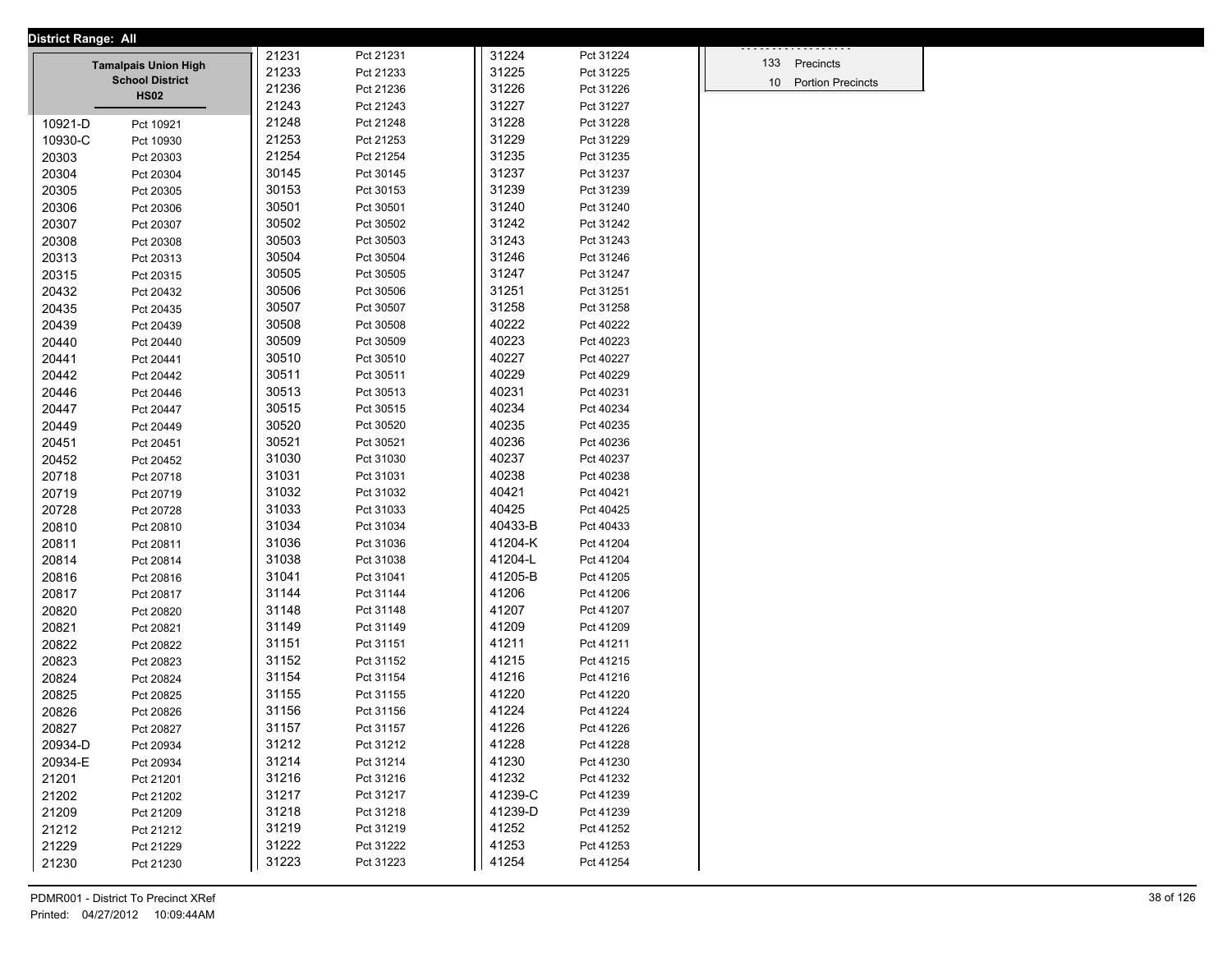|         |               | Petaluma Jt Union H S<br><b>District</b><br><b>HS04</b> |
|---------|---------------|---------------------------------------------------------|
| 41201-A |               | Pct 41201                                               |
| 41204-A |               | Pct 41204                                               |
| 41204-F |               | Pct 41204                                               |
| 41204-G |               | Pct 41204                                               |
| 41204-H |               | Pct 41204                                               |
| 41204-l |               | Pct 41204                                               |
| 41204-J |               | Pct 41204                                               |
| 41208-A |               | Pct 41208                                               |
|         | --------<br>0 | .<br>Precincts                                          |
|         |               | 8 Portion Precincts                                     |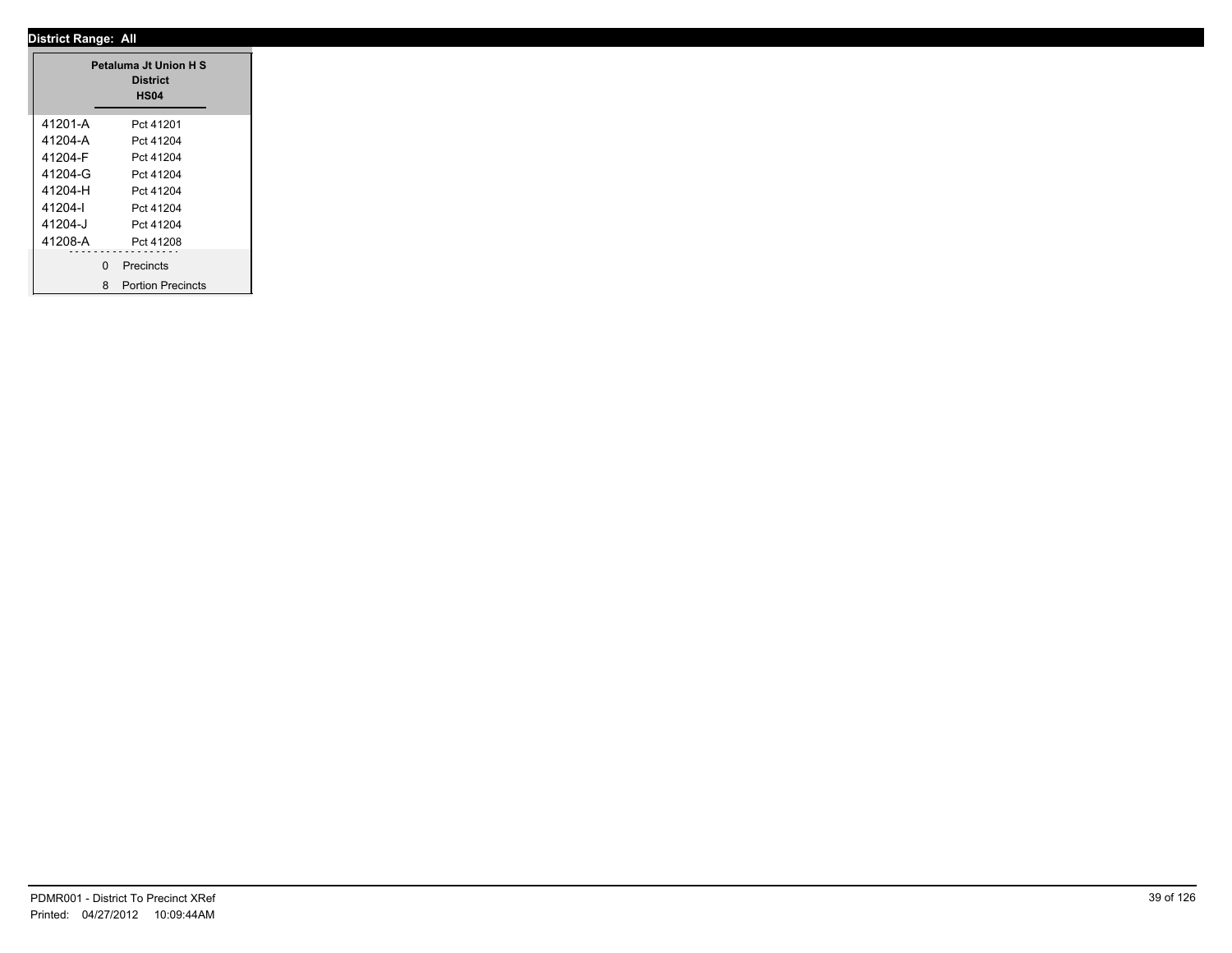.

|         |   | <b>Bolinas-Stinson School</b><br><b>District</b><br><b>SC00</b> |  |
|---------|---|-----------------------------------------------------------------|--|
| 41205-B |   | Pct 41205                                                       |  |
| 41207   |   | Pct 41207                                                       |  |
| 41209   |   | Pct 41209                                                       |  |
| 41220-C |   | Pct 41220                                                       |  |
| 41252   |   | Pct 41252                                                       |  |
| 41254-A |   | Pct 41254                                                       |  |
| 41254-B |   | Pct 41254                                                       |  |
| 41254-C |   | Pct 41254                                                       |  |
|         | 3 | Precincts                                                       |  |
|         | 5 | <b>Portion Precincts</b>                                        |  |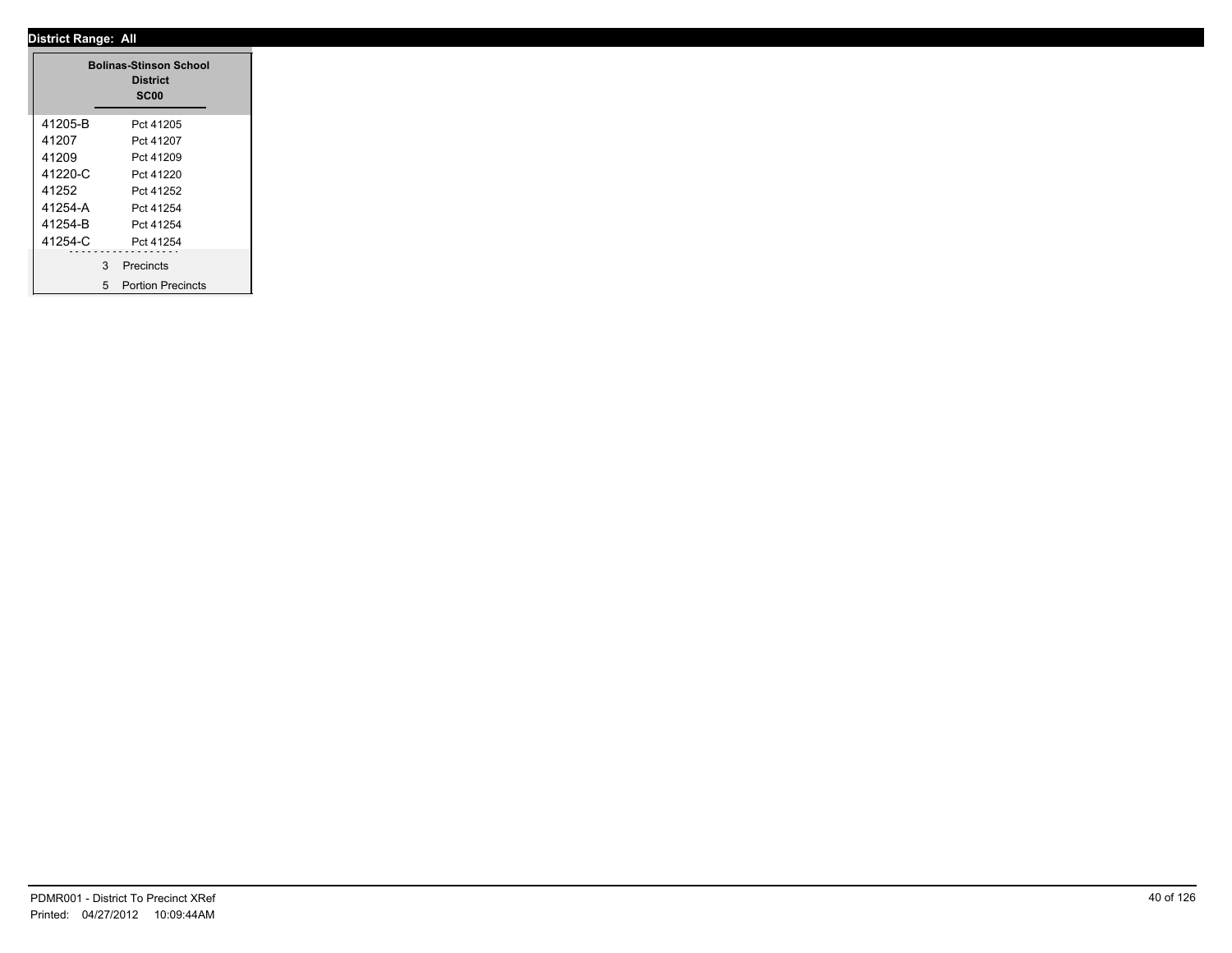|         | <b>Dixie School District</b> |
|---------|------------------------------|
|         | <b>SC01</b>                  |
| 10903   | Pct 10903                    |
| 10905   | Pct 10905                    |
| 10906   | Pct 10906                    |
| 10908   | Pct 10908                    |
| 10909   | Pct 10909                    |
| 10910   | Pct 10910                    |
| 10913   | Pct 10913                    |
| 10914   | Pct 10914                    |
| 10915   | Pct 10915                    |
| 10917-A | Pct 10917                    |
| 10917-C | Pct 10917                    |
| 10919-B | Pct 10919                    |
| 10923-B | Pct 10923                    |
| 10923-C | Pct 10923                    |
| 10923-E | Pct 10923                    |
| 10924-A | Pct 10924                    |
| 10924-B | Pct 10924                    |
| 10932-B | Pct 10932                    |
| 11201   | Pct 11201                    |
| 11202   | Pct 11202                    |
| 11204   | Pct 11204                    |
| 11207   | Pct 11207                    |
| 11211   | Pct 11211                    |
| 11216   | Pct 11216                    |
| 11218   | Pct 11218                    |
| 11222-A | Pct 11222                    |
| 11222-C | Pct 11222                    |
| 11222-E | Pct 11222                    |
| 11222-F | Pct 11222                    |
| 11226-D | Pct 11226                    |
| 11226-G | Pct 11226                    |
| 41204-E | Pct 41204                    |
| 16      | Precincts                    |
|         | 16 Portion Precincts         |
|         |                              |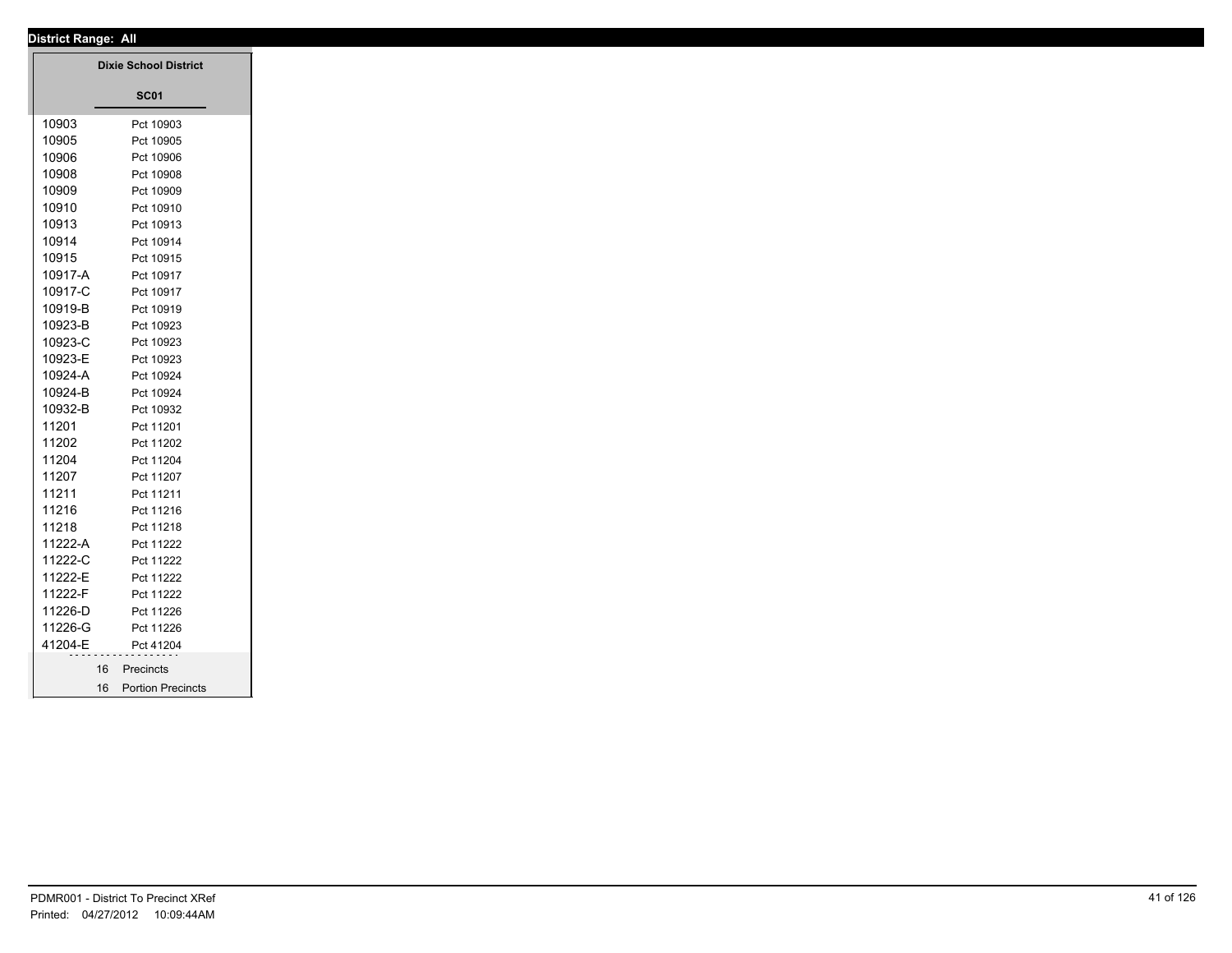## **District Range: All SC03 Kentfield School District** 20432-A Pct 20432 20432-B Pct 20432 20432-C Pct 20432 20439 Pct 20439 20442 Pct 20442 20446 Pct 20446 20449 Pct 20449 20451 Pct 20451 20452-A Pct 20452 20452-B Pct 20452 20719-A Pct 20719 20719-B Pct 20719 21229 Pct 21229 21230 Pct 21230 21231 Pct 21231 21233 Pct 21233 21236-A Pct 21236 21243 Pct 21243 21248 Pct 21248 41216-A Pct 41216 41216-B Pct 41216 41216-C Pct 41216 41216-D Pct 41216 41216-E Pct 41216 41216-F Pct 41216 11 Precincts 14 Portion Precincts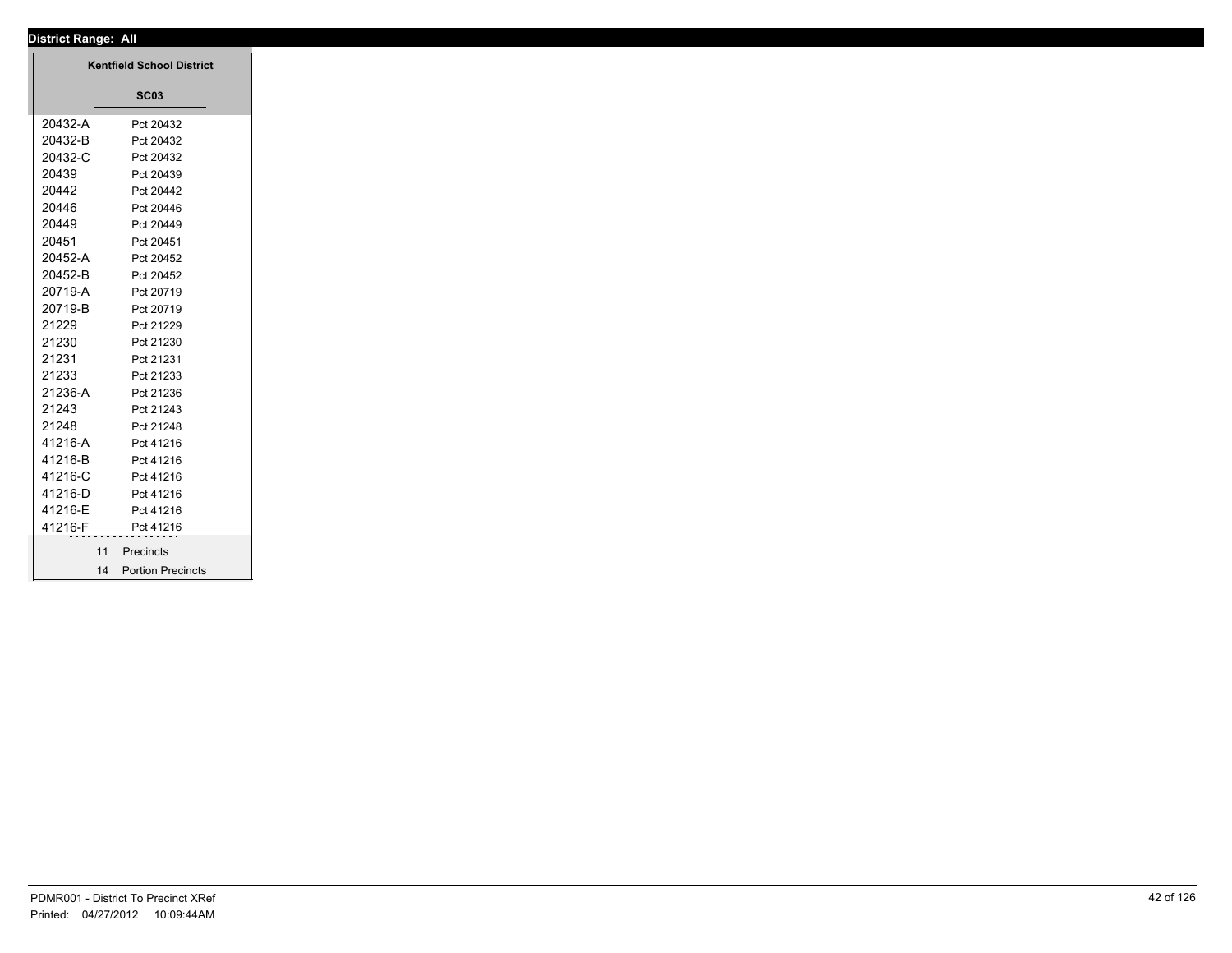| Laguna Joint School District |                               |  |  |
|------------------------------|-------------------------------|--|--|
| SC <sub>04</sub>             |                               |  |  |
| 41201-A                      | Pct 41201                     |  |  |
| 41204-G                      | Pct 41204                     |  |  |
|                              | Precincts<br>O                |  |  |
|                              | <b>Portion Precincts</b><br>2 |  |  |

÷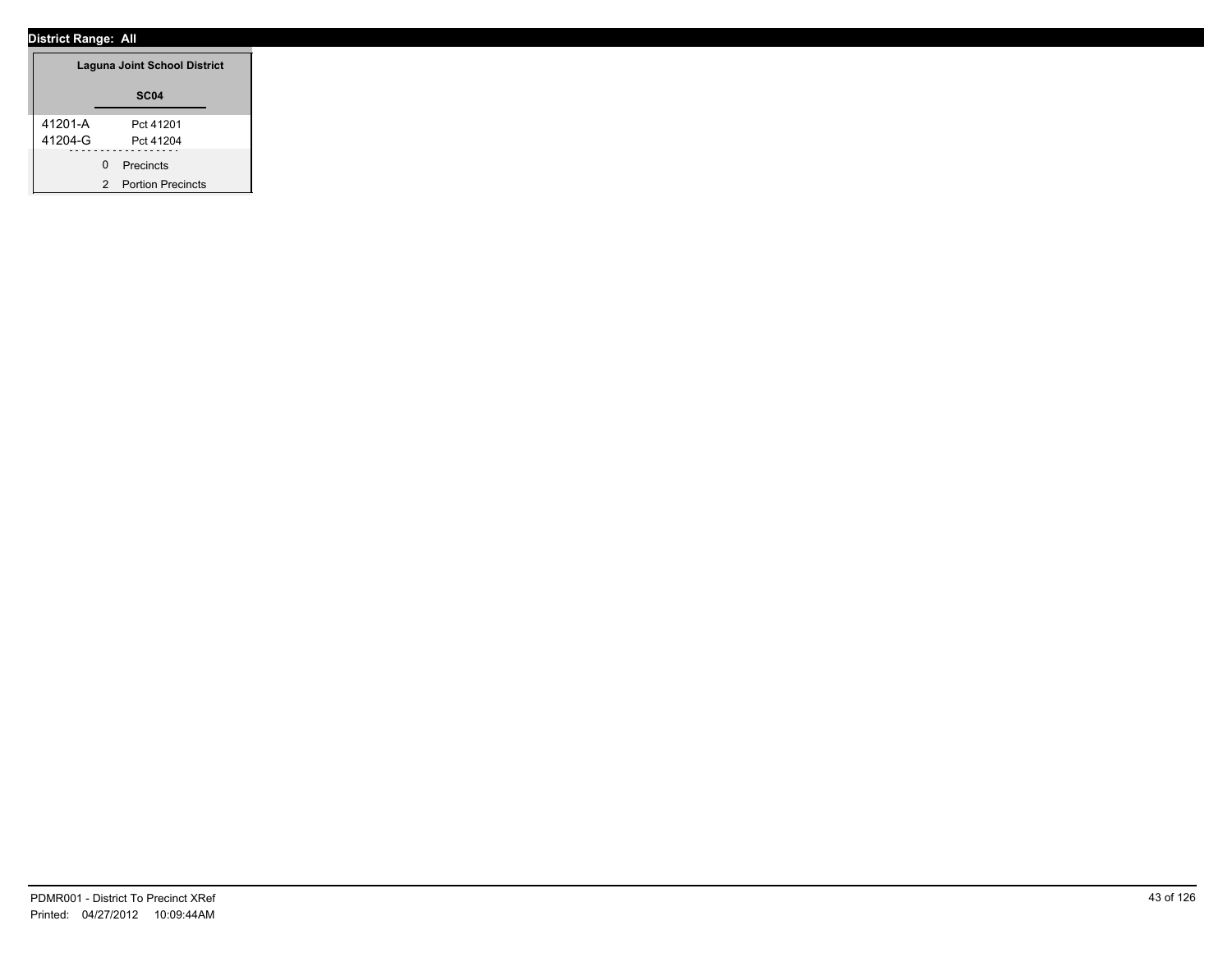|         | <b>Lagunitas School District</b> |
|---------|----------------------------------|
|         | <b>SC05</b>                      |
| 41206   | Pct 41206                        |
| 41211   | Pct 41211                        |
| 41215   | Pct 41215                        |
| 41216-G | Pct 41216                        |
| 41216-H | Pct 41216                        |
|         | 3 Precincts                      |
|         | 2 Portion Precincts              |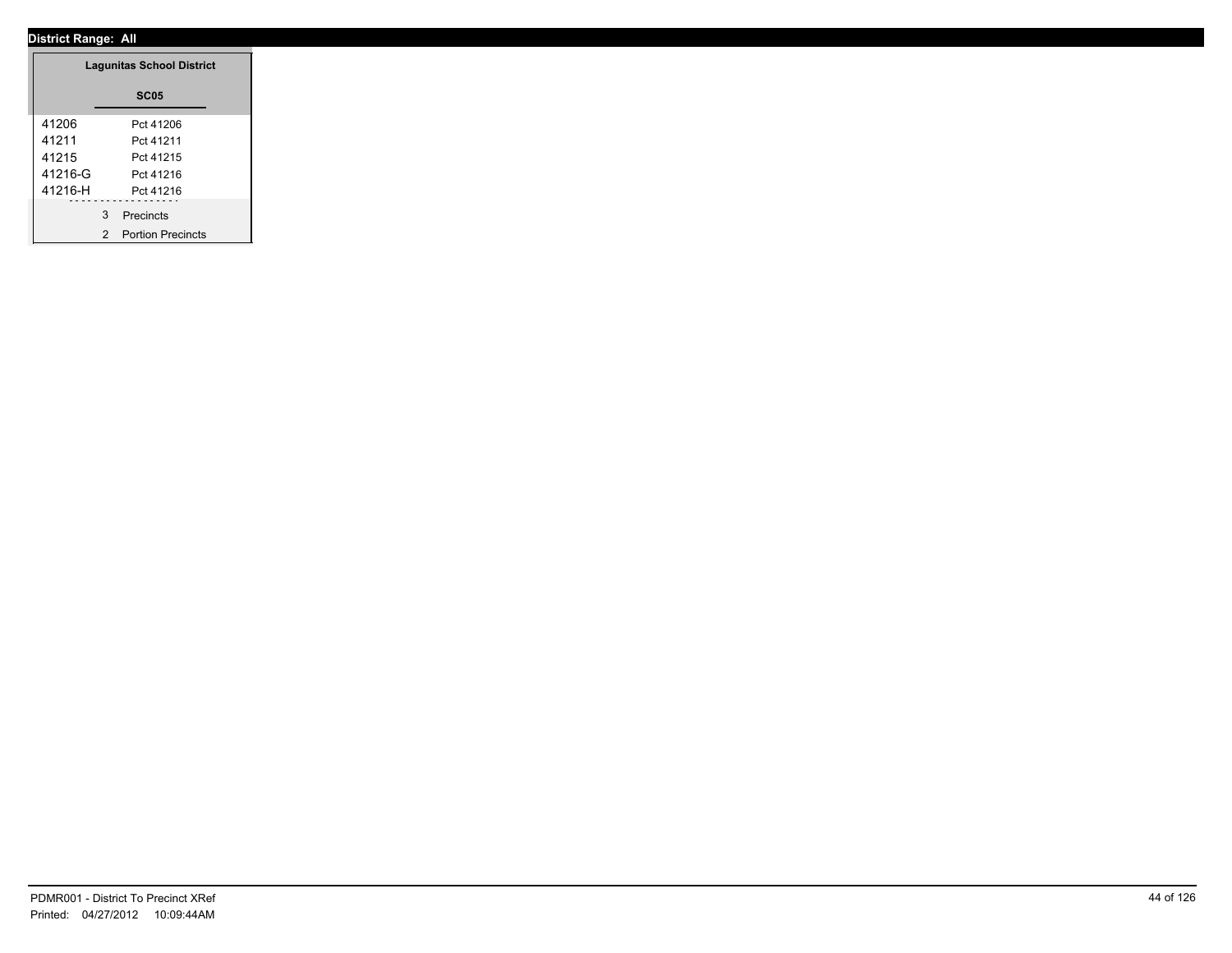|         | Larkspur-Corte Madera<br><b>School District</b><br><b>SC06</b> |
|---------|----------------------------------------------------------------|
| 20432-D | Pct 20432                                                      |
| 20432-E | Pct 20432                                                      |
| 20435   | Pct 20435                                                      |
| 20440   | Pct 20440                                                      |
| 20441   | Pct 20441                                                      |
| 20447   | Pct 20447                                                      |
| 20452-C | Pct 20452                                                      |
| 30506-A | Pct 30506                                                      |
| 40222   | Pct 40222                                                      |
| 40223   | Pct 40223                                                      |
| 40227   | Pct 40227                                                      |
| 40229   | Pct 40229                                                      |
| 40231   | Pct 40231                                                      |
| 40234   | Pct 40234                                                      |
| 40235-A | Pct 40235                                                      |
| 40236-A | Pct 40236                                                      |
| 40237   | Pct 40237                                                      |
| 40421   | Pct 40421                                                      |
| 40425   | Pct 40425                                                      |
| 40433-B | Pct 40433                                                      |
| 41232   | Pct 41232                                                      |
| 41239-C | Pct 41239                                                      |
| 41239-D | Pct 41239                                                      |
|         | Precincts<br>14                                                |
|         | 9 Portion Precincts                                            |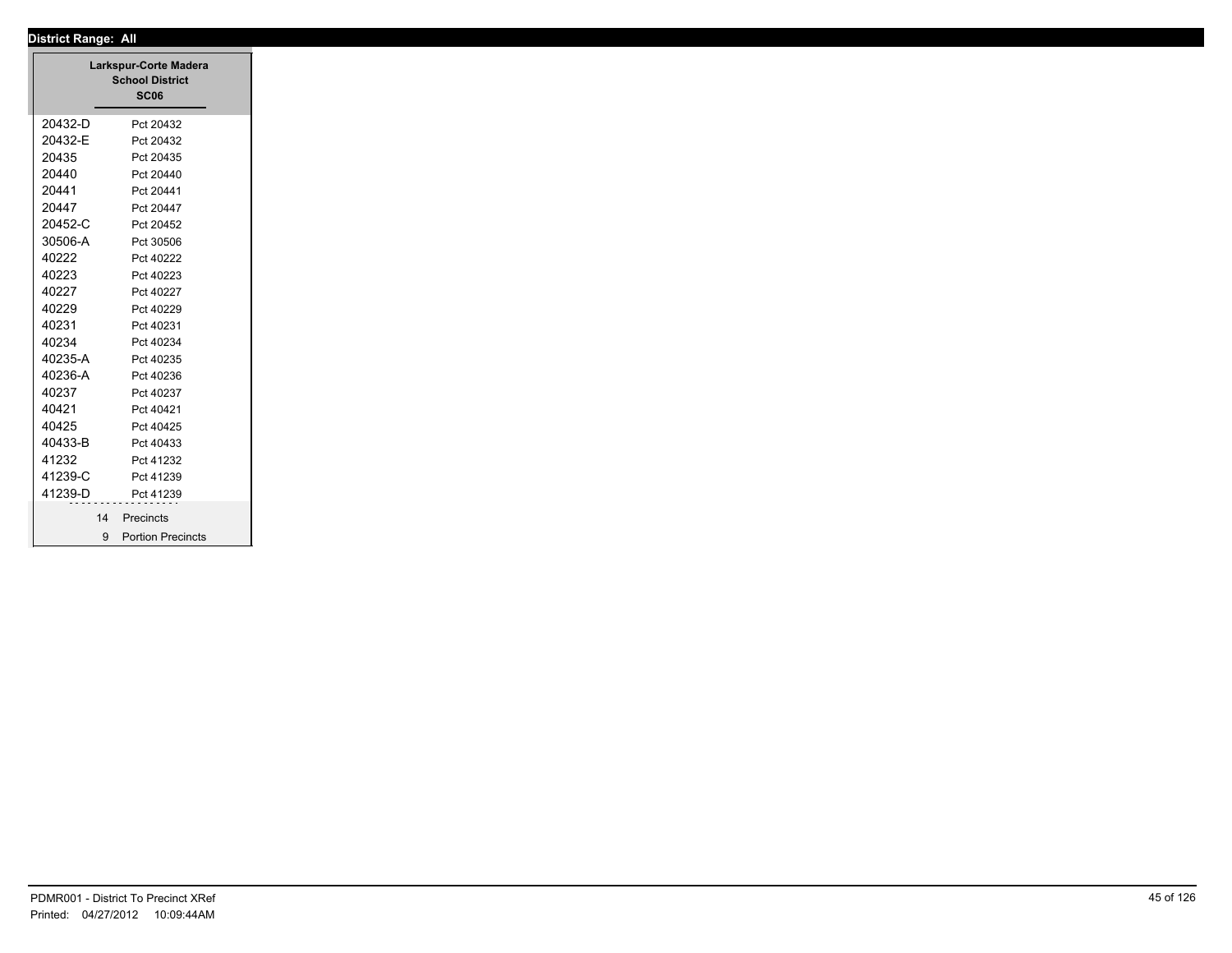|         | <b>Lincoln School District</b> |
|---------|--------------------------------|
|         | <b>SC07</b>                    |
| 41204-A | Pct 41204                      |
| 41204-F | Pct 41204                      |
| 41204-H | Pct 41204                      |
| 41204-J | Pct 41204                      |
| 41208-A | Pct 41208                      |
|         | 0 Precincts                    |
|         | 5 Portion Precincts            |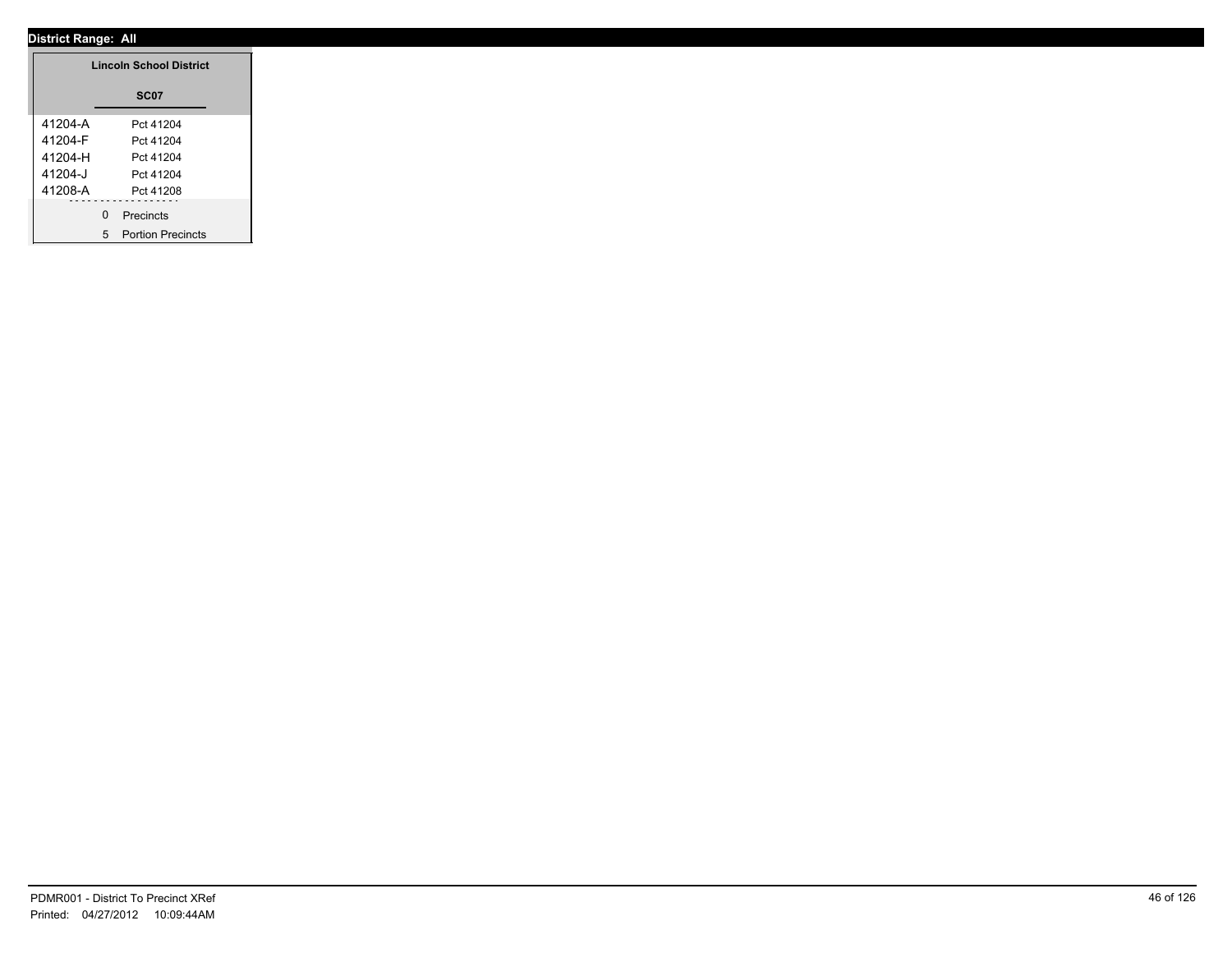| <b>District Range: All</b> |  |
|----------------------------|--|

|         |                                    | 41253-A | Pct 41253                |
|---------|------------------------------------|---------|--------------------------|
|         | <b>Mill Valley School District</b> | 41253-B | Pct 41253                |
|         | SC <sub>08</sub>                   |         | Pct 41253                |
|         |                                    | 41253-D | Pct 41253                |
| 30501   | Pct 30501                          | 33      | Precincts                |
| 30502   | Pct 30502                          |         |                          |
| 30503   | Pct 30503                          | 16      | <b>Portion Precincts</b> |
| 30504   | Pct 30504                          |         |                          |
| 30505   | Pct 30505                          |         |                          |
| 30506-B | Pct 30506                          |         |                          |
| 30506-C | Pct 30506                          |         |                          |
| 30507   | Pct 30507                          |         |                          |
| 30508   | Pct 30508                          |         |                          |
| 30509   | Pct 30509                          |         |                          |
| 30510   | Pct 30510                          |         |                          |
| 30511   | Pct 30511                          |         |                          |
| 30513   | Pct 30513                          |         |                          |
| 30515   | Pct 30515                          |         |                          |
| 30520   | Pct 30520                          |         |                          |
| 30521   | Pct 30521                          |         |                          |
| 31148-A | Pct 31148                          |         |                          |
| 31148-C | Pct 31148                          |         |                          |
| 31212   | Pct 31212                          |         |                          |
| 31214   | Pct 31214                          |         |                          |
| 31216   | Pct 31216                          |         |                          |
| 31217   | Pct 31217                          |         |                          |
| 31218   | Pct 31218                          |         |                          |
| 31219   | Pct 31219                          |         |                          |
| 31222   | Pct 31222                          |         |                          |
| 31223   | Pct 31223                          |         |                          |
| 31224   | Pct 31224                          |         |                          |
| 31225   | Pct 31225                          |         |                          |
| 31226-D | Pct 31226                          |         |                          |
| 31237   | Pct 31237                          |         |                          |
| 31239   | Pct 31239                          |         |                          |
| 31240   | Pct 31240                          |         |                          |
| 31242   | Pct 31242                          |         |                          |
| 31243   | Pct 31243                          |         |                          |
| 31246-A | Pct 31246                          |         |                          |
| 31246-C | Pct 31246                          |         |                          |
| 31246-D | Pct 31246                          |         |                          |
| 31246-E | Pct 31246                          |         |                          |
| 31246-F | Pct 31246                          |         |                          |
| 41220-A | Pct 41220                          |         |                          |
| 41220-B | Pct 41220                          |         |                          |
| 41224   | Pct 41224                          |         |                          |
| 41226   | Pct 41226                          |         |                          |
| 41228   | Pct 41228                          |         |                          |
| 41230   | Pct 41230                          |         |                          |
|         |                                    |         |                          |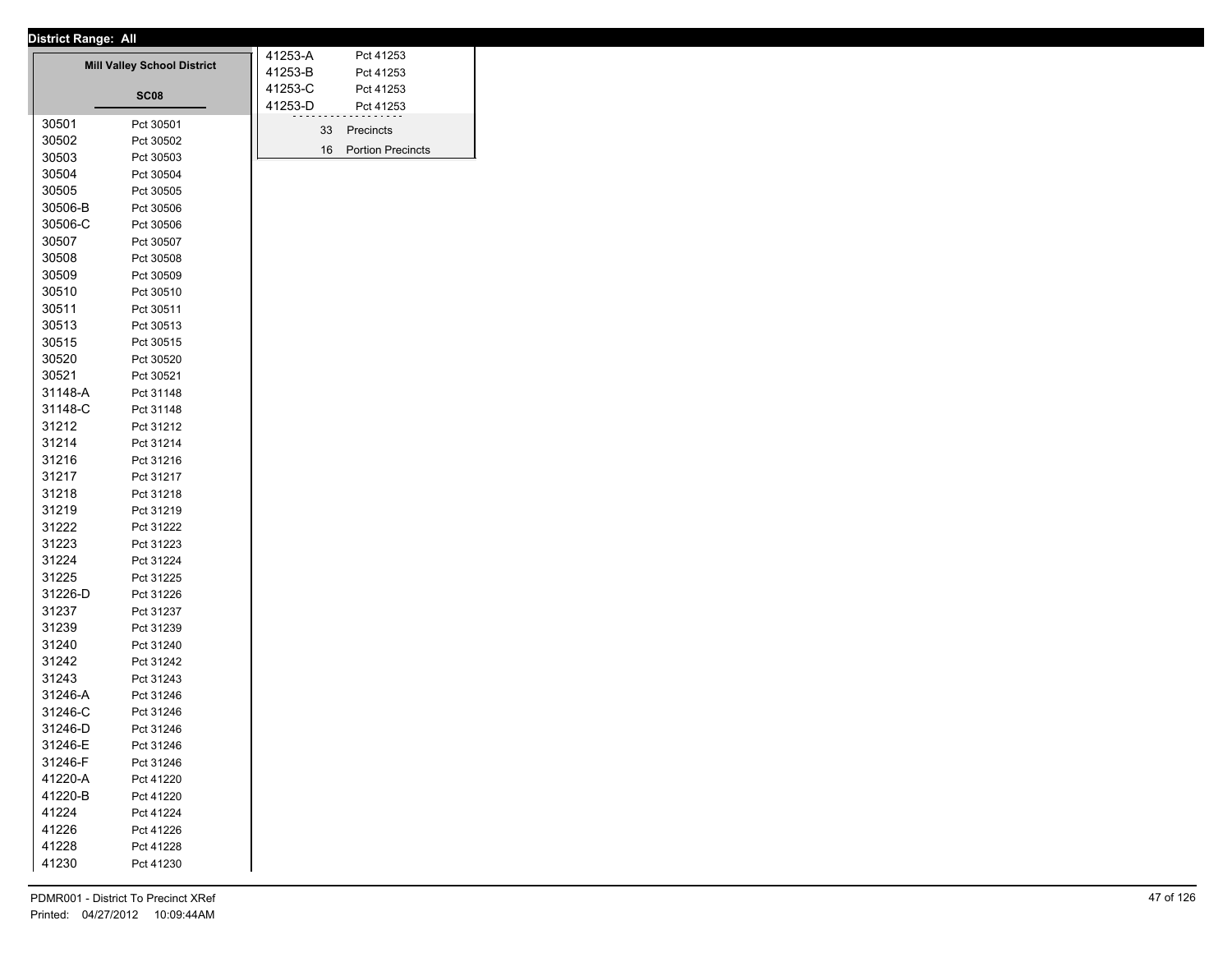| <b>Nicasio School District</b> |                                    |
|--------------------------------|------------------------------------|
|                                | SC <sub>09</sub>                   |
| 41204-K<br>41204-L             | Pct 41204<br>Pct 41204             |
|                                | 0 Precincts<br>2 Portion Precincts |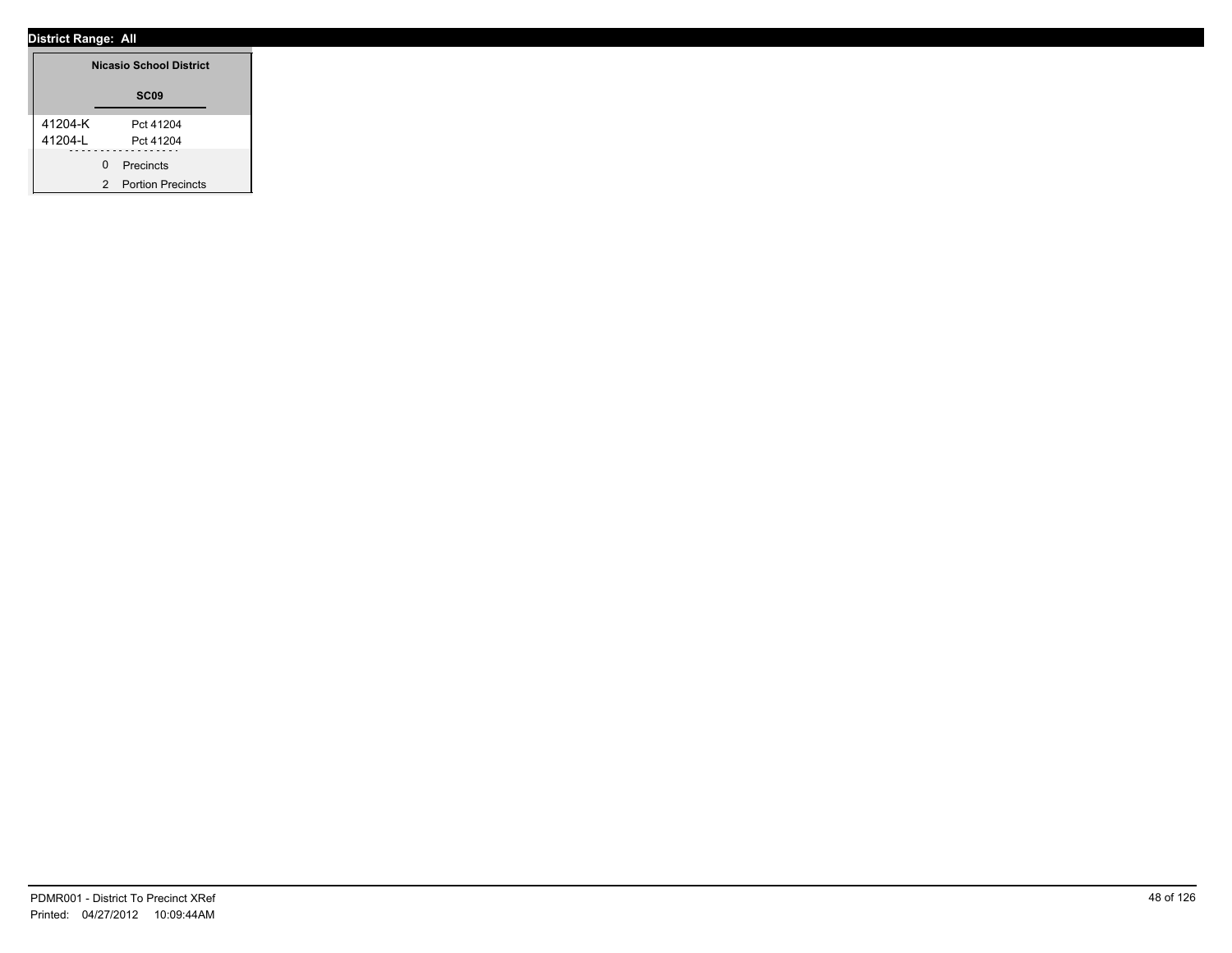| <b>Reed Union School District</b> |                     |
|-----------------------------------|---------------------|
|                                   | <b>SC11</b>         |
| 30145                             | Pct 30145           |
| 30153                             | Pct 30153           |
| 31144                             | Pct 31144           |
| 31148-B                           | Pct 31148           |
| 31148-D                           | Pct 31148           |
| 31149                             | Pct 31149           |
| 31151                             | Pct 31151           |
| 31152                             | Pct 31152           |
| 31154                             | Pct 31154           |
| 31155                             | Pct 31155           |
| 31156                             | Pct 31156           |
| 31157                             | Pct 31157           |
| 31246-B                           | Pct 31246           |
| 31247                             | Pct 31247           |
| 31251                             | Pct 31251           |
| 31258                             | Pct 31258           |
| 40235-B                           | Pct 40235           |
| 40236-B                           | Pct 40236           |
| 40238                             | Pct 40238           |
| 14                                | Precincts           |
|                                   | 5 Portion Precincts |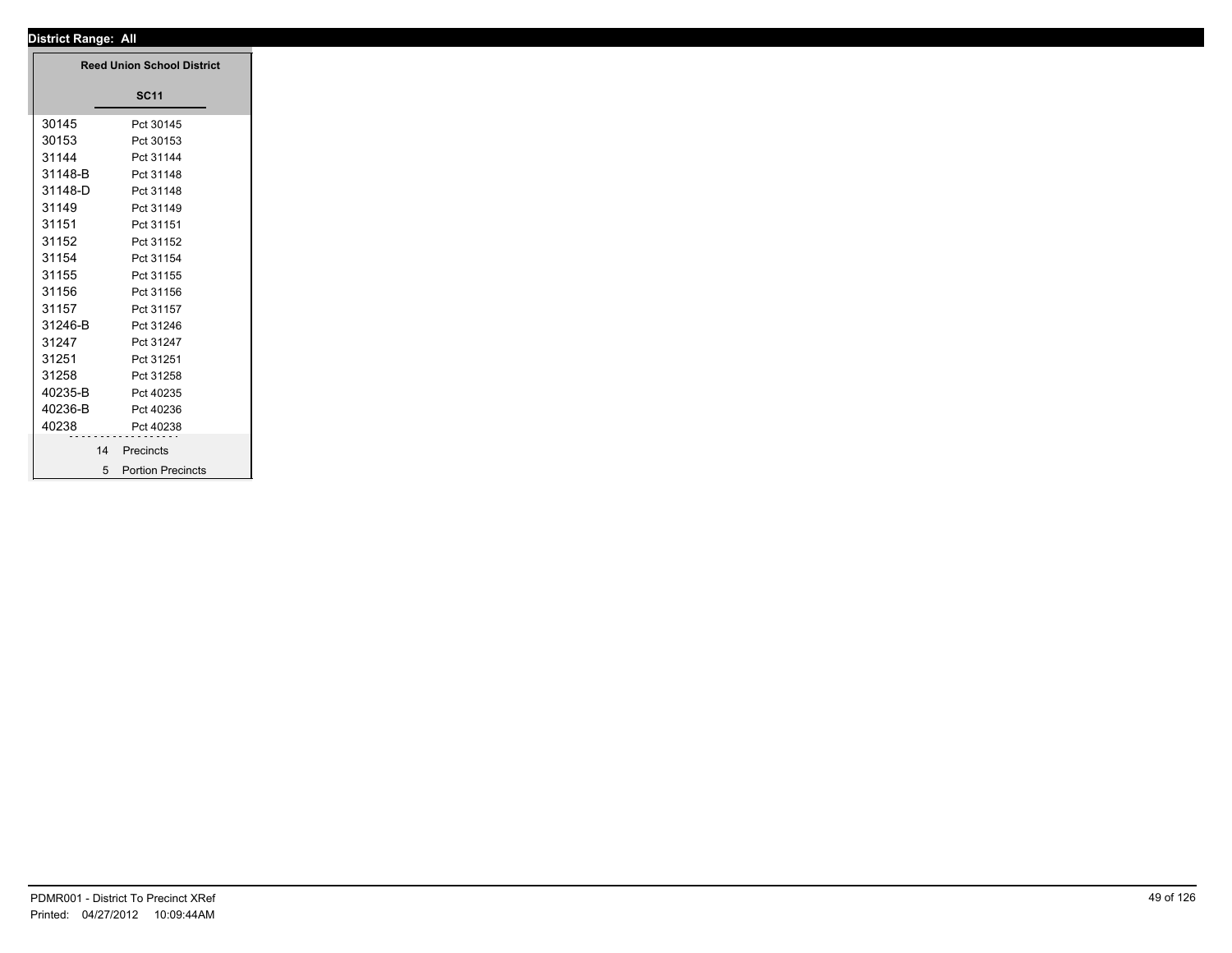|         | <b>Ross School District</b> |  |
|---------|-----------------------------|--|
|         | <b>SC12</b>                 |  |
| 20718   | Pct 20718                   |  |
| 20719-C | Pct 20719                   |  |
| 20728   | Pct 20728                   |  |
| 20934-D | Pct 20934                   |  |
| 20934-E | Pct 20934                   |  |
| 21236-B | Pct 21236                   |  |
| 21253-C | Pct 21253                   |  |
|         | .<br>2 Precincts            |  |
|         | 5 Portion Precincts         |  |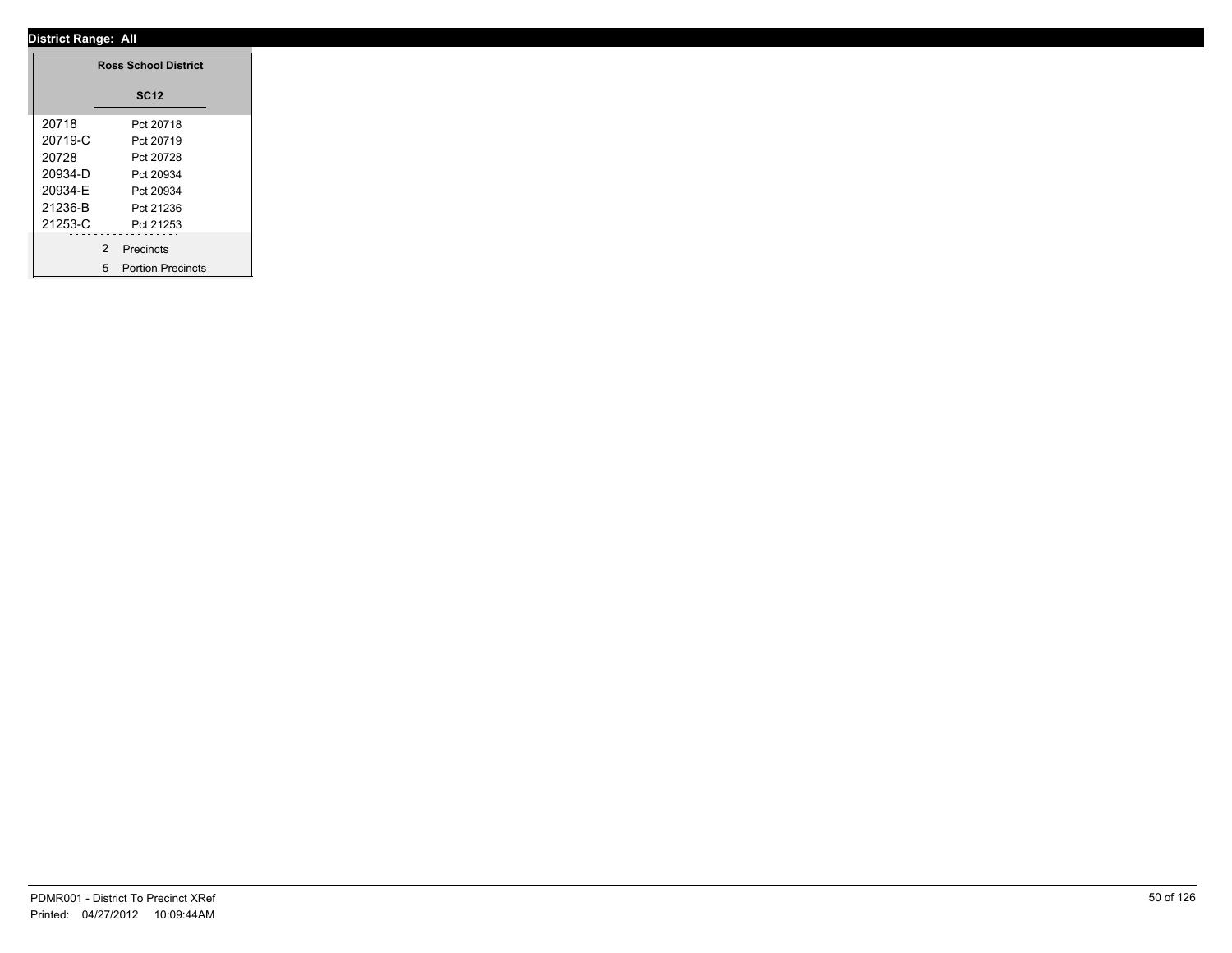| District Range: All |                                    |  |
|---------------------|------------------------------------|--|
|                     | <b>Ross Valley School District</b> |  |
|                     |                                    |  |
|                     | <b>SC13</b>                        |  |
| 10930-C             | Pct 10930                          |  |
| 20303               | Pct 20303                          |  |
| 20304               | Pct 20304                          |  |
| 20305               | Pct 20305                          |  |
| 20306               | Pct 20306                          |  |
| 20307               | Pct 20307                          |  |
| 20308               | Pct 20308                          |  |
| 20313               | Pct 20313                          |  |
| 20315               | Pct 20315                          |  |
| 20810               | Pct 20810                          |  |
| 20811               | Pct 20811                          |  |
| 20814               | Pct 20814                          |  |
| 20816               | Pct 20816                          |  |
| 20817               | Pct 20817                          |  |
| 20820               | Pct 20820                          |  |
| 20821               | Pct 20821                          |  |
| 20822               | Pct 20822                          |  |
| 20823               | Pct 20823                          |  |
| 20824               | Pct 20824                          |  |
| 20825               | Pct 20825                          |  |
| 20826-A             | Pct 20826                          |  |
| 20826-B             | Pct 20826                          |  |
| 20827               | Pct 20827                          |  |
| 21201               | Pct 21201                          |  |
| 21202               | Pct 21202                          |  |
| 21209-A             | Pct 21209                          |  |
| 21209-B             | Pct 21209                          |  |
| 21212               | Pct 21212                          |  |
| 21253-A             | Pct 21253                          |  |
| 21253-B             | Pct 21253                          |  |
| 21254               | Pct 21254                          |  |
|                     | 24 Precincts                       |  |
|                     | 7 Portion Precincts                |  |
|                     |                                    |  |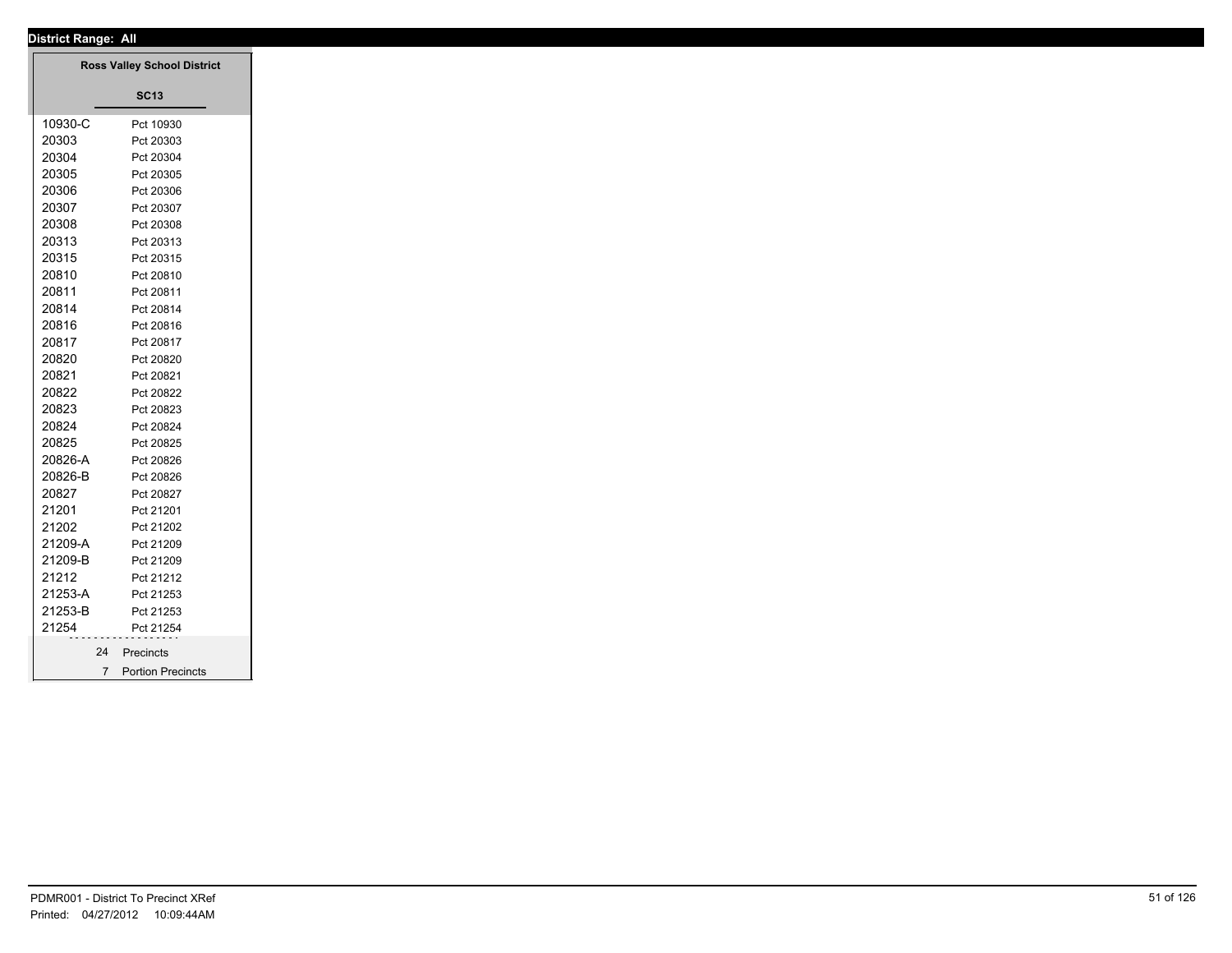|                                           | 11250-B     |  | Pct 11250 |    |                          |  |
|-------------------------------------------|-------------|--|-----------|----|--------------------------|--|
| San Rafael Elem School<br><b>District</b> |             |  | 11250-C   |    | Pct 11250                |  |
|                                           | <b>SC14</b> |  | 11250-D   |    | Pct 11250                |  |
|                                           |             |  | 20826-C   |    | Pct 20826                |  |
| 10917-B                                   | Pct 10917   |  | 20934-A   |    | Pct 20934                |  |
| 10919-A                                   | Pct 10919   |  | 20934-B   |    | Pct 20934                |  |
| 10920                                     | Pct 10920   |  | 20934-C   |    | Pct 20934                |  |
| 10921                                     | Pct 10921   |  | 20937     |    | Pct 20937                |  |
| 10923-A                                   | Pct 10923   |  | 20938     |    | Pct 20938                |  |
| 10923-D                                   | Pct 10923   |  | 20944     |    | Pct 20944                |  |
| 10923-F                                   | Pct 10923   |  | 20945     |    | Pct 20945                |  |
| 10924-C                                   | Pct 10924   |  | 21250     |    | Pct 21250                |  |
| 10925                                     | Pct 10925   |  | 40433-A   |    | Pct 40433                |  |
| 10929                                     | Pct 10929   |  | 40946     |    | Pct 40946                |  |
| 10930-A                                   | Pct 10930   |  | 40949     |    | Pct 40949                |  |
| 10930-B                                   | Pct 10930   |  | 40950     |    | Pct 40950                |  |
| 10931                                     | Pct 10931   |  | 41239-A   |    | Pct 41239                |  |
| 10932-A                                   | Pct 10932   |  | 41239-B   |    | Pct 41239                |  |
| 10932-C                                   | Pct 10932   |  |           | 31 | <b>Precincts</b>         |  |
| 10932-D                                   | Pct 10932   |  |           | 32 | <b>Portion Precincts</b> |  |
| 10932-E                                   | Pct 10932   |  |           |    |                          |  |
| 10934                                     | Pct 10934   |  |           |    |                          |  |
| 10935                                     | Pct 10935   |  |           |    |                          |  |
| 10936                                     | Pct 10936   |  |           |    |                          |  |
| 10937                                     | Pct 10937   |  |           |    |                          |  |

10938 Pct 10938 10939 Pct 10939 10940 Pct 10940 10941 Pct 10941 10942 Pct 10942 10943 Pct 10943 10945 Pct 10945 10947 Pct 10947 10948 Pct 10948 11212 Pct 11212 11222-B Pct 11222 11222-D Pct 11222 11226-A Pct 11226 11226-B Pct 11226 11226-C Pct 11226 11226-E Pct 11226 11226-F Pct 11226 11227 Pct 11227 11228 Pct 11228 11233 Pct 11233 11244 Pct 11244 11249-A Pct 11249 11249-B Pct 11249 11250-A Pct 11250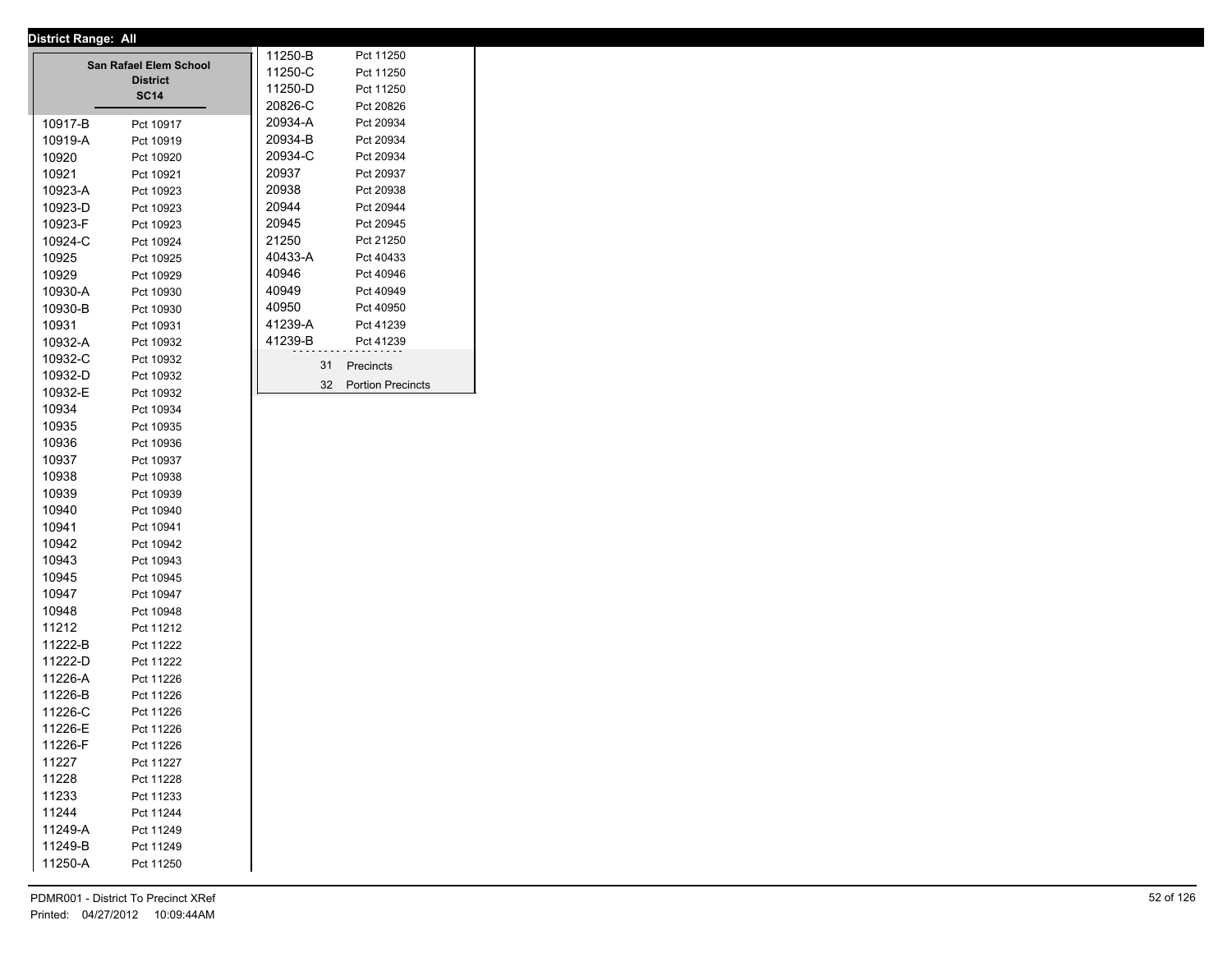| <b>District Range: All</b>                 |  |
|--------------------------------------------|--|
| <b>Sausalito Marin City School</b>         |  |
| <b>District</b>                            |  |
| <b>SC15</b>                                |  |
| 31030<br>Pct 31030                         |  |
| 31031<br>Pct 31031                         |  |
| 31032<br>Pct 31032                         |  |
| 31033<br>Pct 31033                         |  |
| 31034<br>Pct 31034                         |  |
| 31036<br>Pct 31036                         |  |
| 31038<br>Pct 31038                         |  |
| 31041<br>Pct 31041                         |  |
| 31226-A<br>Pct 31226                       |  |
| 31226-B<br>Pct 31226                       |  |
| 31226-C<br>Pct 31226                       |  |
| 31226-E<br>Pct 31226                       |  |
| 31226-F<br>Pct 31226                       |  |
| 31227<br>Pct 31227                         |  |
| 31228<br>Pct 31228                         |  |
| 31229<br>Pct 31229                         |  |
| 31235<br>Pct 31235                         |  |
| 12<br>Precincts                            |  |
| <b>Portion Precincts</b><br>5 <sup>5</sup> |  |
|                                            |  |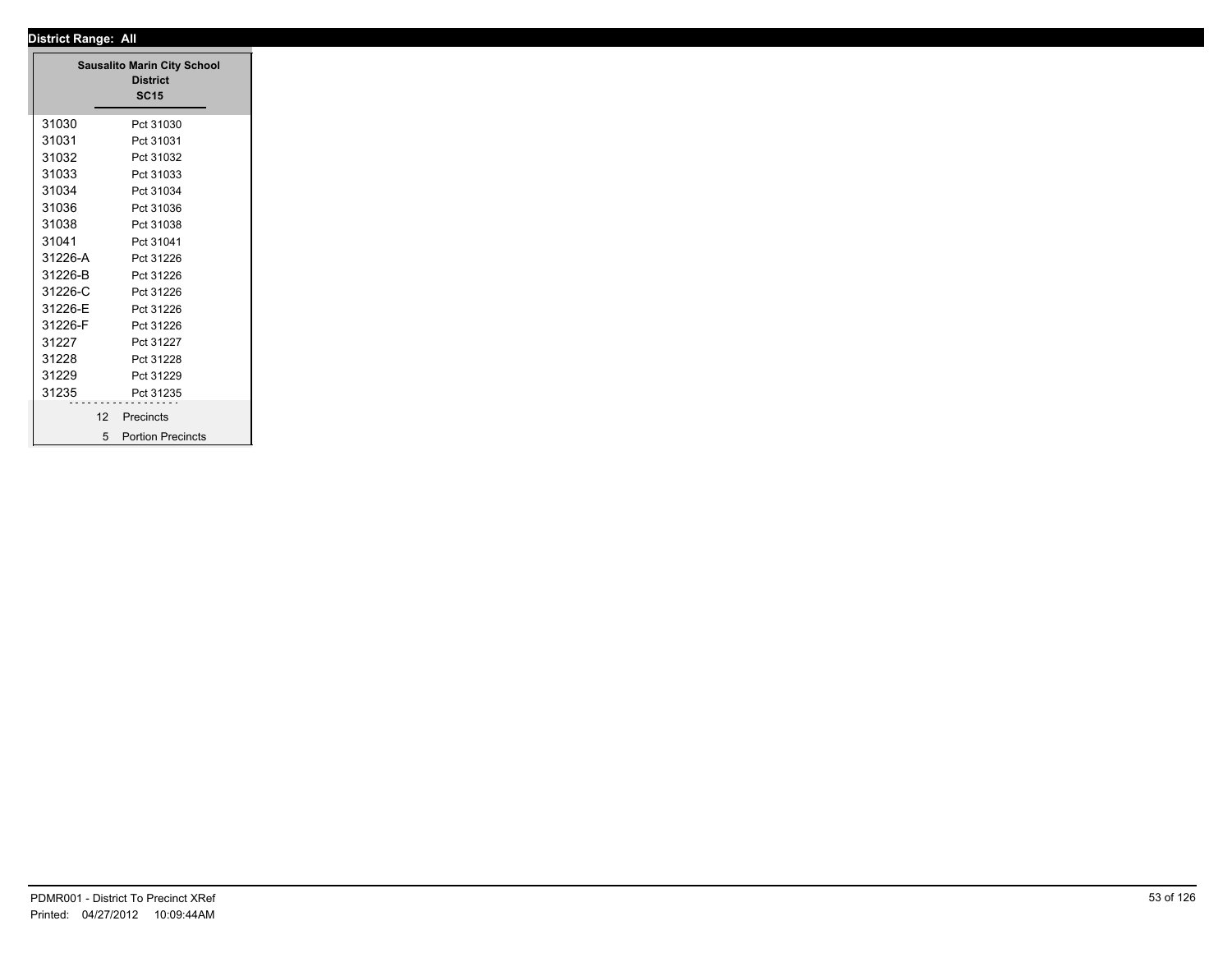| <b>Union Joint School District</b> |   |                         |  |  |
|------------------------------------|---|-------------------------|--|--|
|                                    |   | <b>SC17</b>             |  |  |
| 41204-l                            |   | Pct 41204               |  |  |
|                                    | O | Precinct                |  |  |
|                                    | 1 | <b>Portion Precinct</b> |  |  |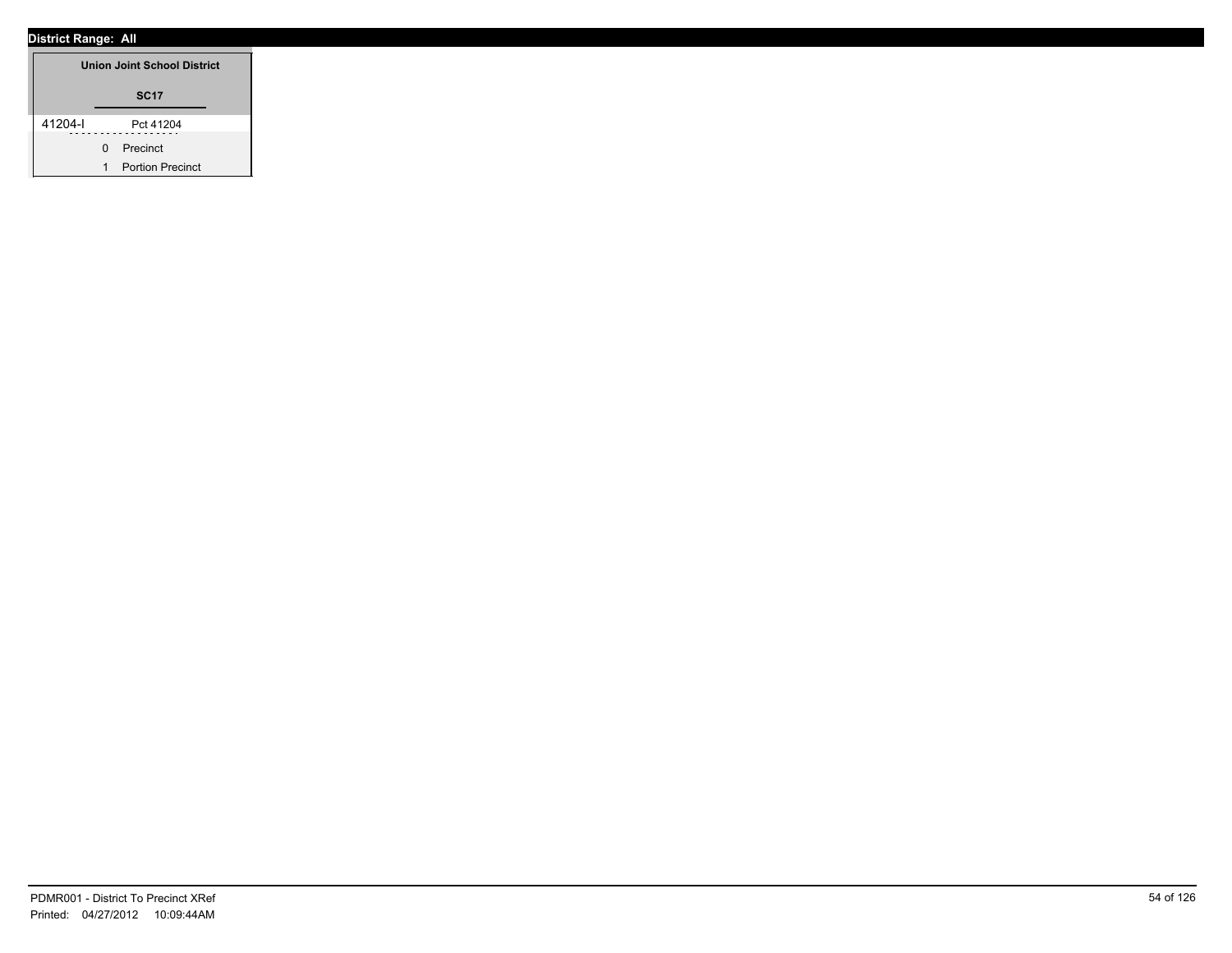|       |   | <b>Marin City Community</b><br><b>Services District</b><br>CSD <sub>02</sub> |
|-------|---|------------------------------------------------------------------------------|
| 31228 |   | Pct 31228                                                                    |
| 31229 |   | Pct 31229                                                                    |
|       | 2 | Precincts                                                                    |
|       | n | <b>Portion Precincts</b>                                                     |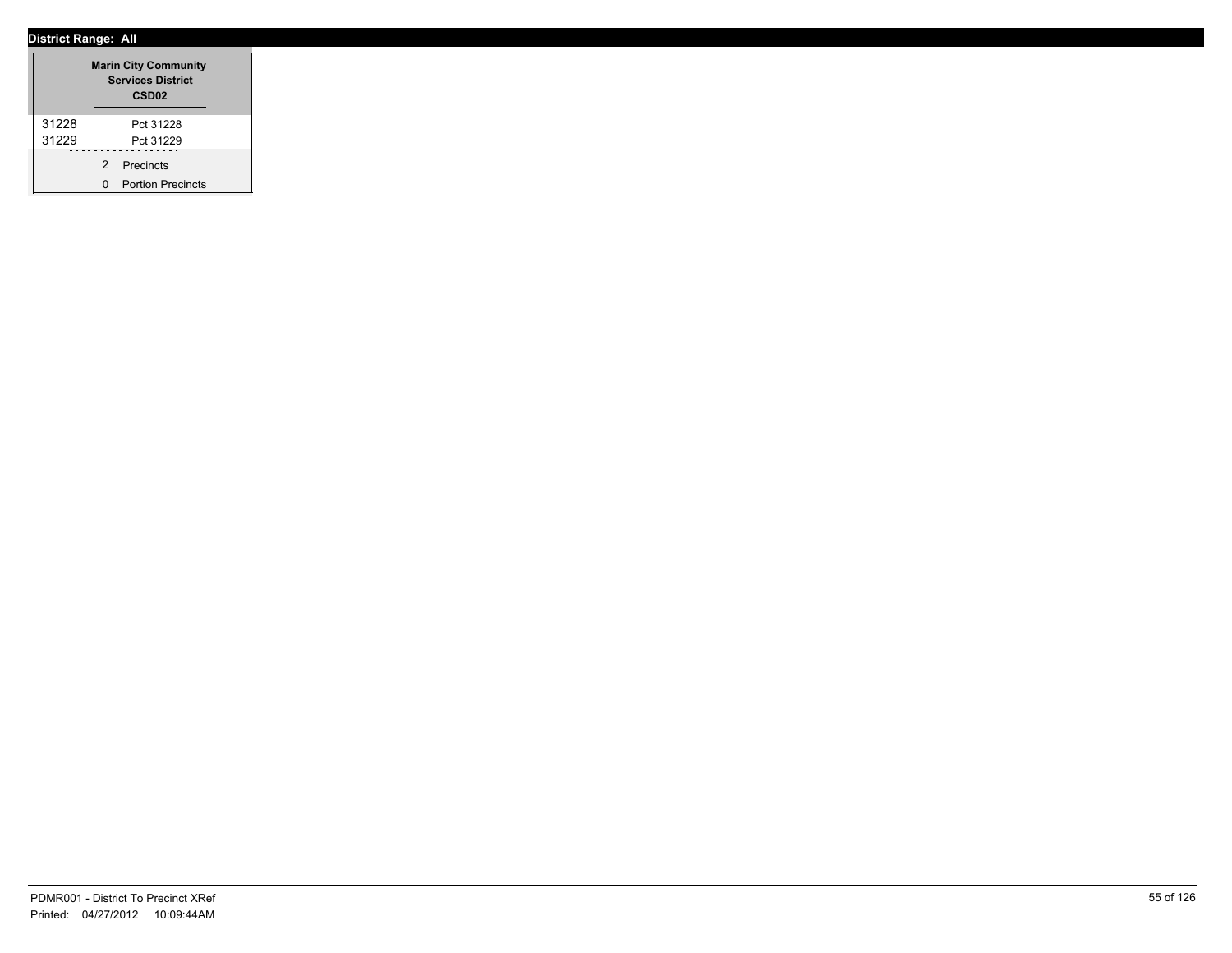|         |   | <b>Marinwood Community</b><br><b>Services District</b><br>CSD03 |
|---------|---|-----------------------------------------------------------------|
| 11201-B |   | Pct 11201                                                       |
| 11201-E |   | Pct 11201                                                       |
| 11201-F |   | Pct 11201                                                       |
| 11207   |   | Pct 11207                                                       |
| 11211   |   | Pct 11211                                                       |
| 11216   |   | Pct 11216                                                       |
| 11218   |   | Pct 11218                                                       |
|         | 4 | Precincts                                                       |
|         | 3 | <b>Portion Precincts</b>                                        |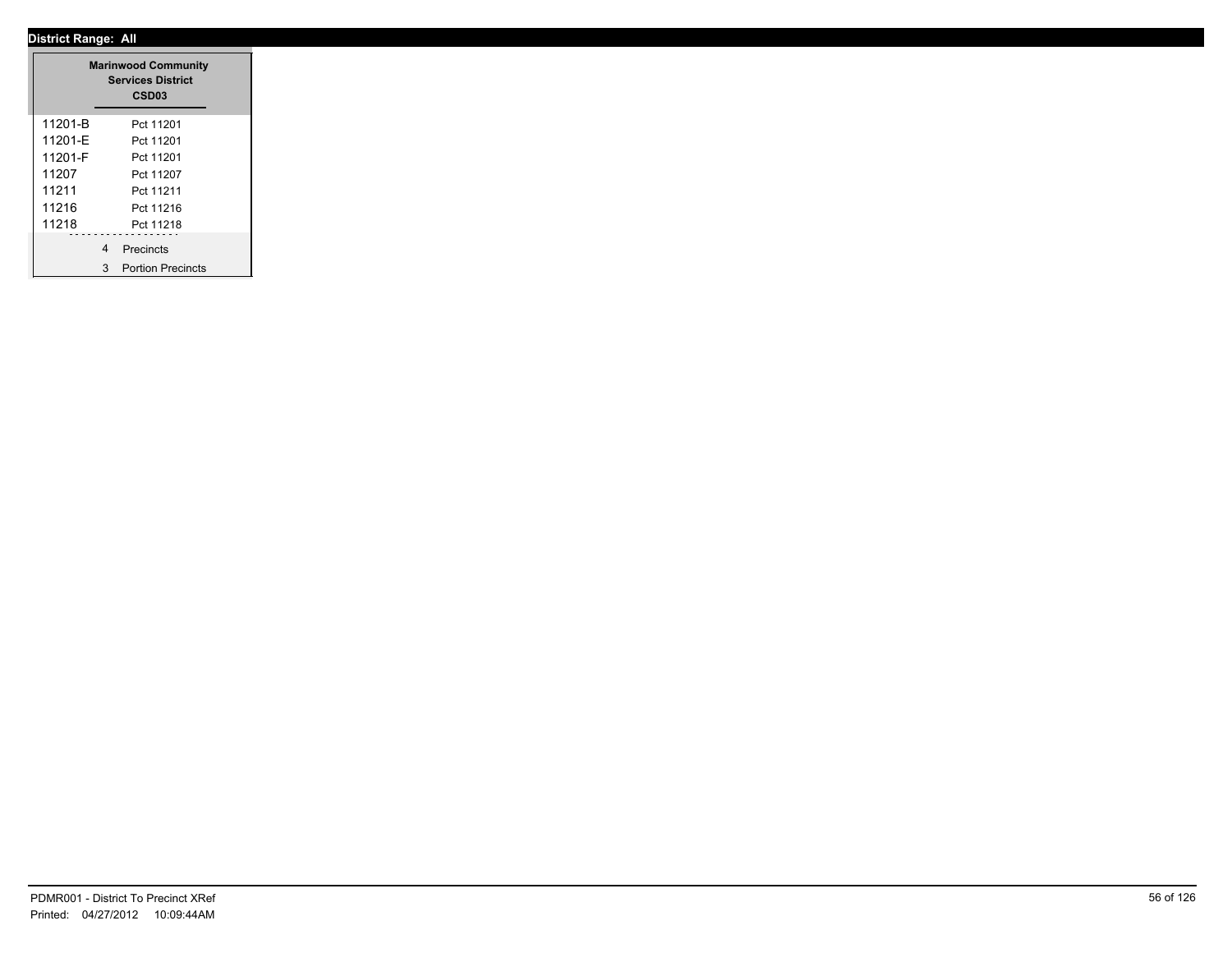|         |   | <b>Muir Beach Community</b><br><b>Services District</b><br>CSD <sub>04</sub> |  |
|---------|---|------------------------------------------------------------------------------|--|
| 41220-A |   | Pct 41220                                                                    |  |
| 41220-B |   | Pct 41220                                                                    |  |
| 41220-C |   | Pct 41220                                                                    |  |
|         | U | Precincts                                                                    |  |
|         | 3 | <b>Portion Precincts</b>                                                     |  |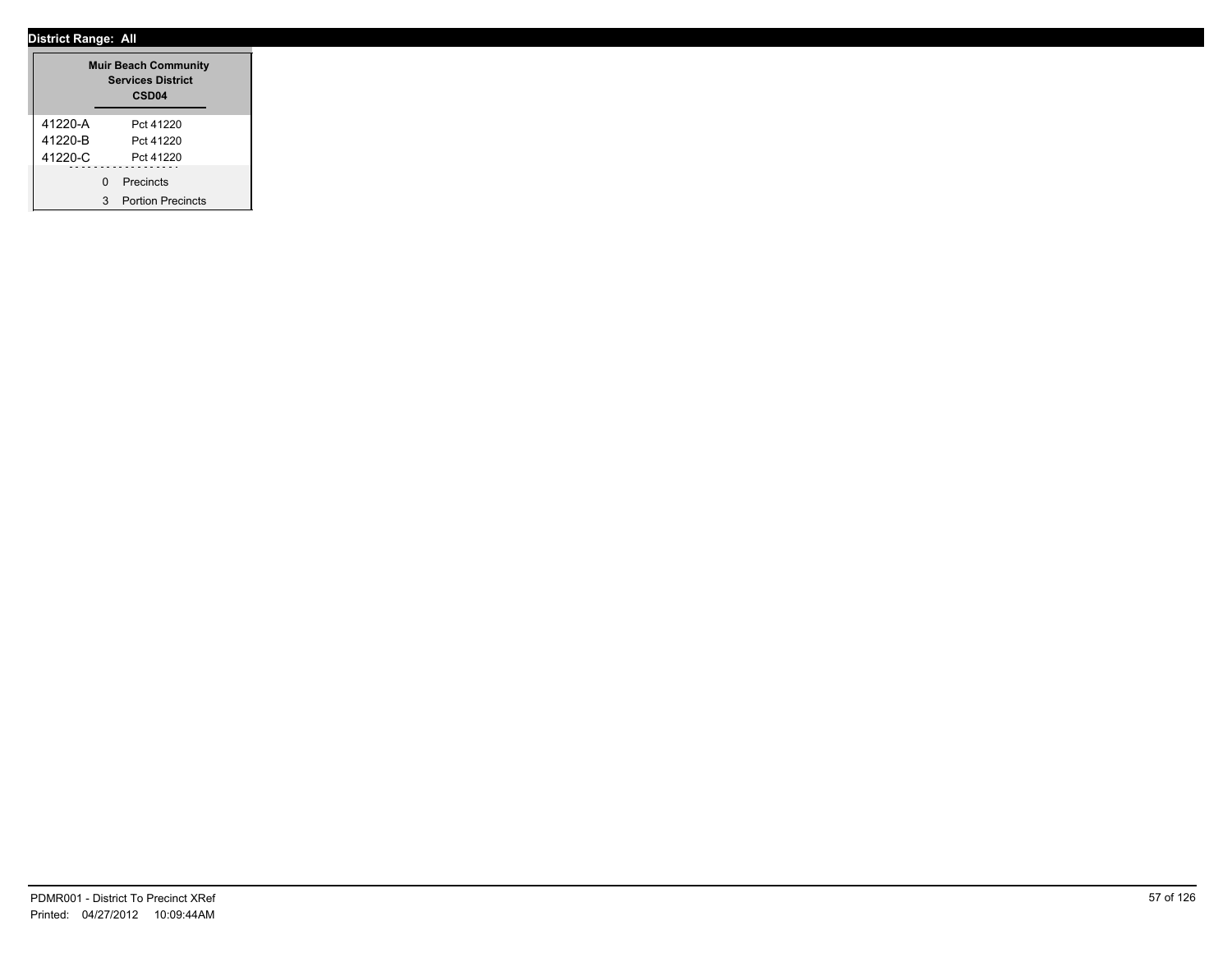|       |   | <b>Bel Marin Keys Community</b><br><b>Services District</b><br>CSD <sub>05</sub> |
|-------|---|----------------------------------------------------------------------------------|
| 51222 |   | Pct 51222                                                                        |
| 51232 |   | Pct 51232                                                                        |
|       | 2 | Precincts                                                                        |
|       |   | <b>Portion Precincts</b>                                                         |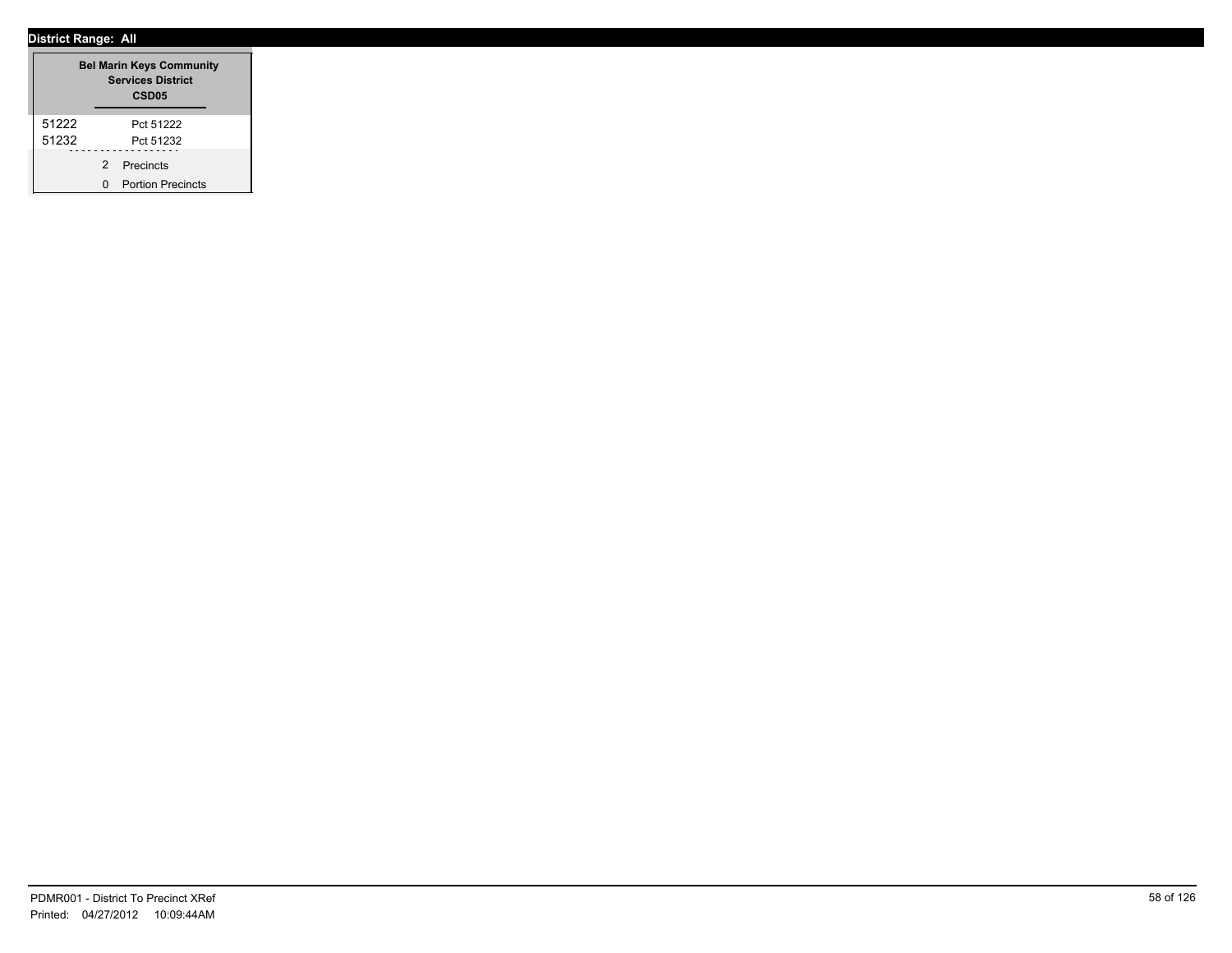|                                                                                                                                                      | <b>Tamalpais Community</b><br><b>Services District</b><br>CSD06 |
|------------------------------------------------------------------------------------------------------------------------------------------------------|-----------------------------------------------------------------|
| 31214                                                                                                                                                | Pct 31214                                                       |
| 31216-A                                                                                                                                              | Pct 31216                                                       |
| 31217                                                                                                                                                | Pct 31217                                                       |
| 31218-A                                                                                                                                              | Pct 31218                                                       |
| 31222                                                                                                                                                | Pct 31222                                                       |
| 31223                                                                                                                                                | Pct 31223                                                       |
| 31224                                                                                                                                                | Pct 31224                                                       |
| 31226-A                                                                                                                                              | Pct 31226                                                       |
| 31226-C                                                                                                                                              | Pct 31226                                                       |
| 31226-D                                                                                                                                              | Pct 31226                                                       |
| 31226-E                                                                                                                                              | Pct 31226                                                       |
| 31227-A                                                                                                                                              | Pct 31227                                                       |
| $\frac{1}{2} \left( \frac{1}{2} \right) \left( \frac{1}{2} \right) \left( \frac{1}{2} \right) \left( \frac{1}{2} \right) \left( \frac{1}{2} \right)$ | - - - - - - - - - -<br>5 Precincts                              |
|                                                                                                                                                      | <b>Portion Precincts</b><br>$\overline{7}$                      |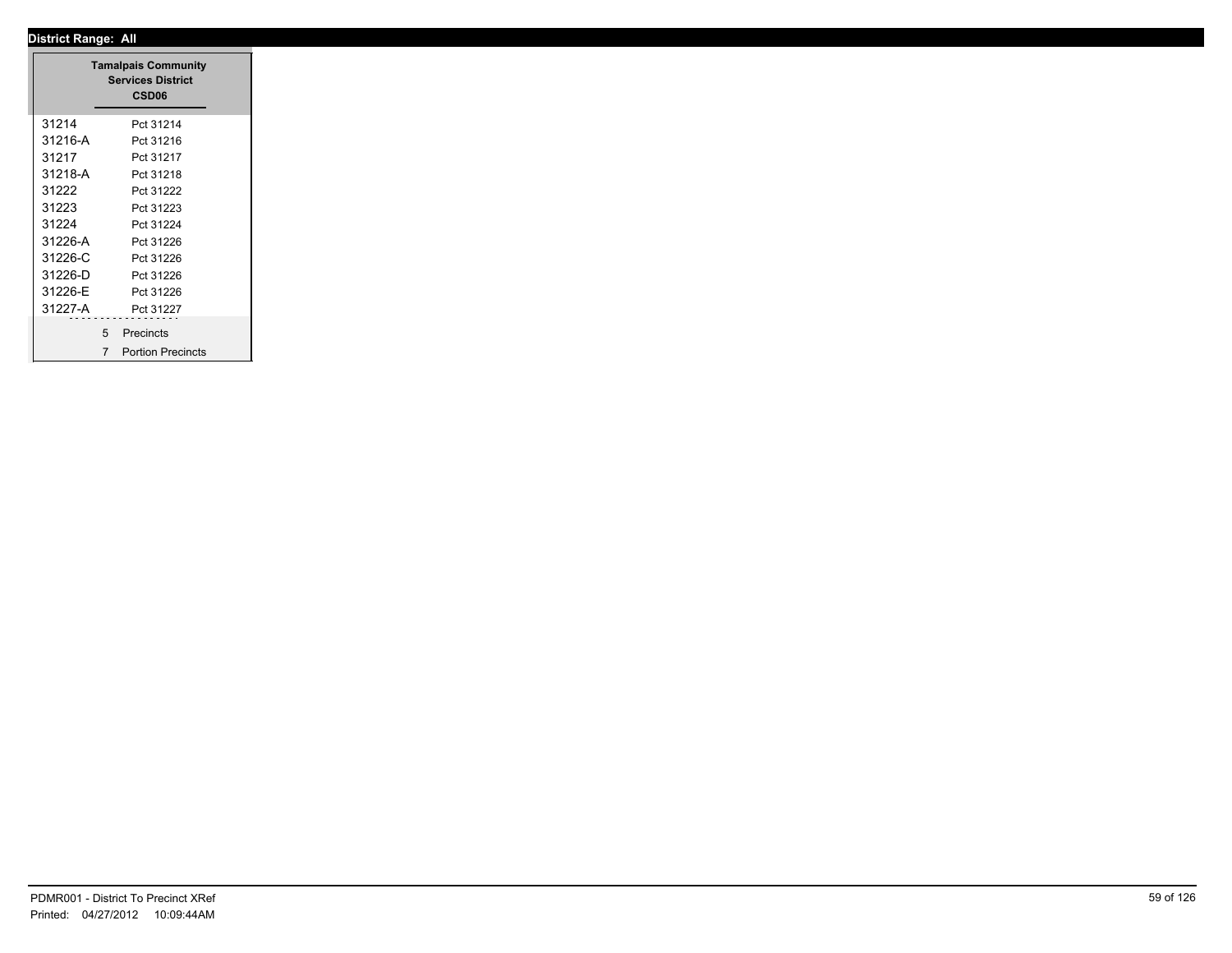|         |   | <b>Tomales Community</b><br><b>Services District</b><br>CSD <sub>07</sub> |
|---------|---|---------------------------------------------------------------------------|
| 41201-B |   | Pct 41201                                                                 |
| 41201-C |   | Pct 41201                                                                 |
|         | U | Precincts                                                                 |
|         | 2 | <b>Portion Precincts</b>                                                  |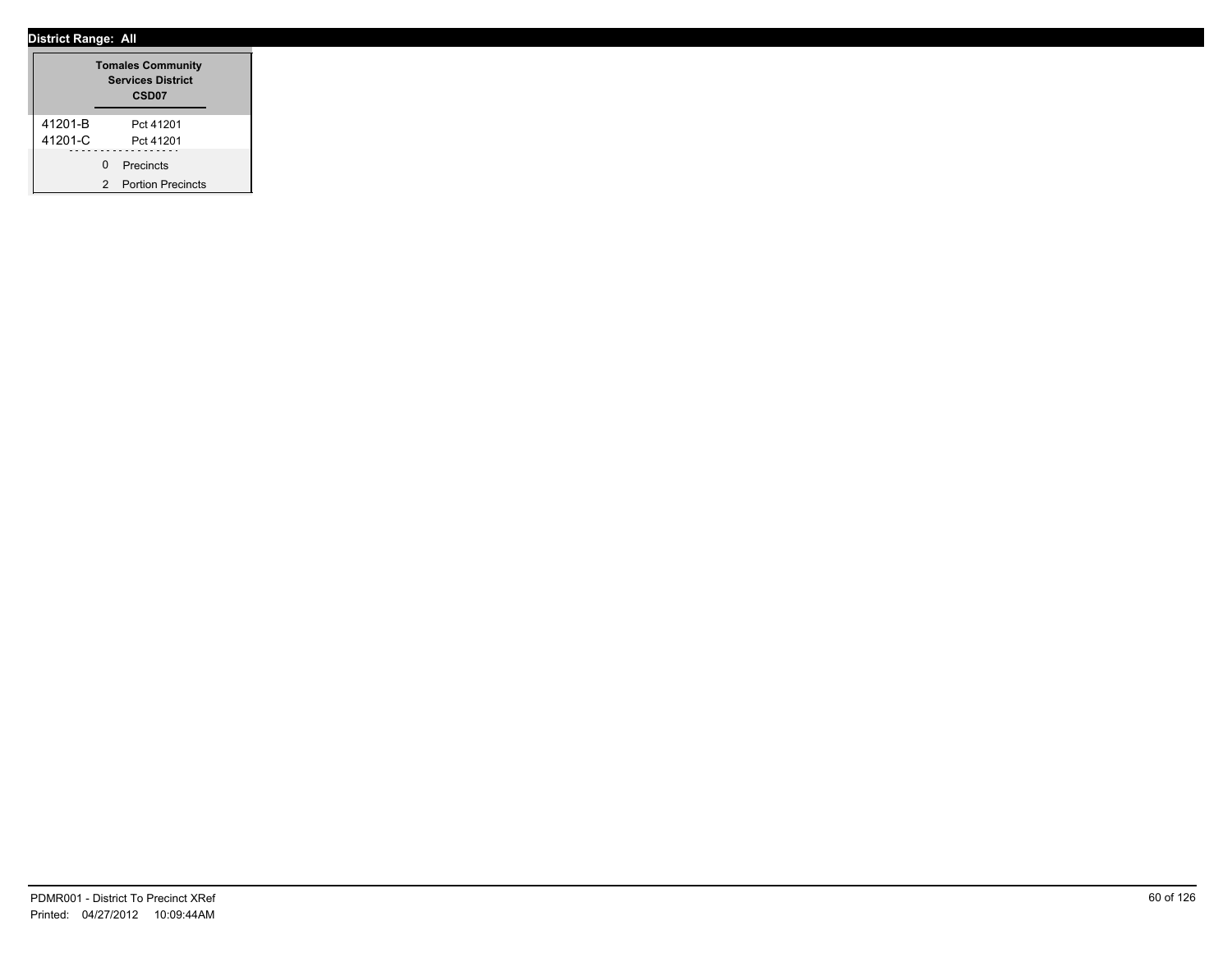|         | Santa Venetia-Bayside<br>Acres Fire Prot. Dist.<br>CSFP19 |
|---------|-----------------------------------------------------------|
| 11212-B | Pct 11212                                                 |
| 11222   | Pct 11222                                                 |
| 11226-E | Pct 11226                                                 |
| 11227   | Pct 11227                                                 |
| 11228   | Pct 11228                                                 |
| 11233-A | Pct 11233                                                 |
| 11233-B | Pct 11233                                                 |
| 11233-D | Pct 11233                                                 |
| 11233-E | Pct 11233                                                 |
| 11233-F | Pct 11233                                                 |
| 11233-G | Pct 11233                                                 |
| 11233-H | Pct 11233                                                 |
| 11244   | Pct 11244                                                 |
| 11249-A | Pct 11249                                                 |
| 11249-B | Pct 11249                                                 |
| 11250-A | Pct 11250                                                 |
| 11250-B | Pct 11250                                                 |
| 11250-C | Pct 11250                                                 |
| 11250-D | Pct 11250                                                 |
| 21250   | Pct 21250                                                 |
|         | 5 Precincts                                               |
| 15      | <b>Portion Precincts</b>                                  |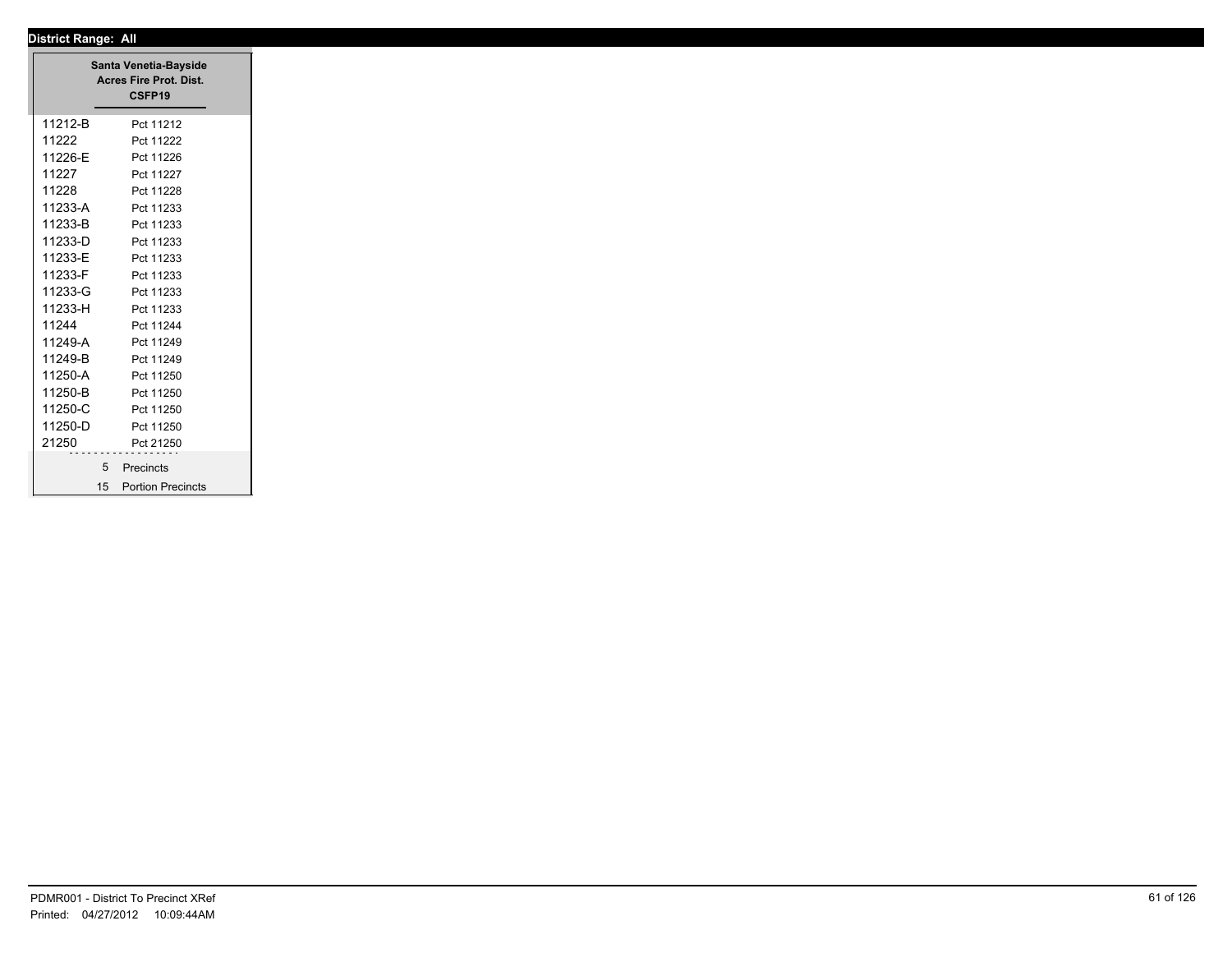|         |   | <b>Bolinas Fire Protection</b><br><b>District</b><br><b>FI02</b> |  |
|---------|---|------------------------------------------------------------------|--|
| 41207   |   | Pct 41207                                                        |  |
| 41252-A |   | Pct 41252                                                        |  |
| 41252-B |   | Pct 41252                                                        |  |
| 41252-C |   | Pct 41252                                                        |  |
| 41252-D |   | Pct 41252                                                        |  |
| 41252-E |   | Pct 41252                                                        |  |
| 41252-F |   | Pct 41252                                                        |  |
|         | 1 | Precincts                                                        |  |
|         | 6 | <b>Portion Precincts</b>                                         |  |

 $\overline{\phantom{a}}$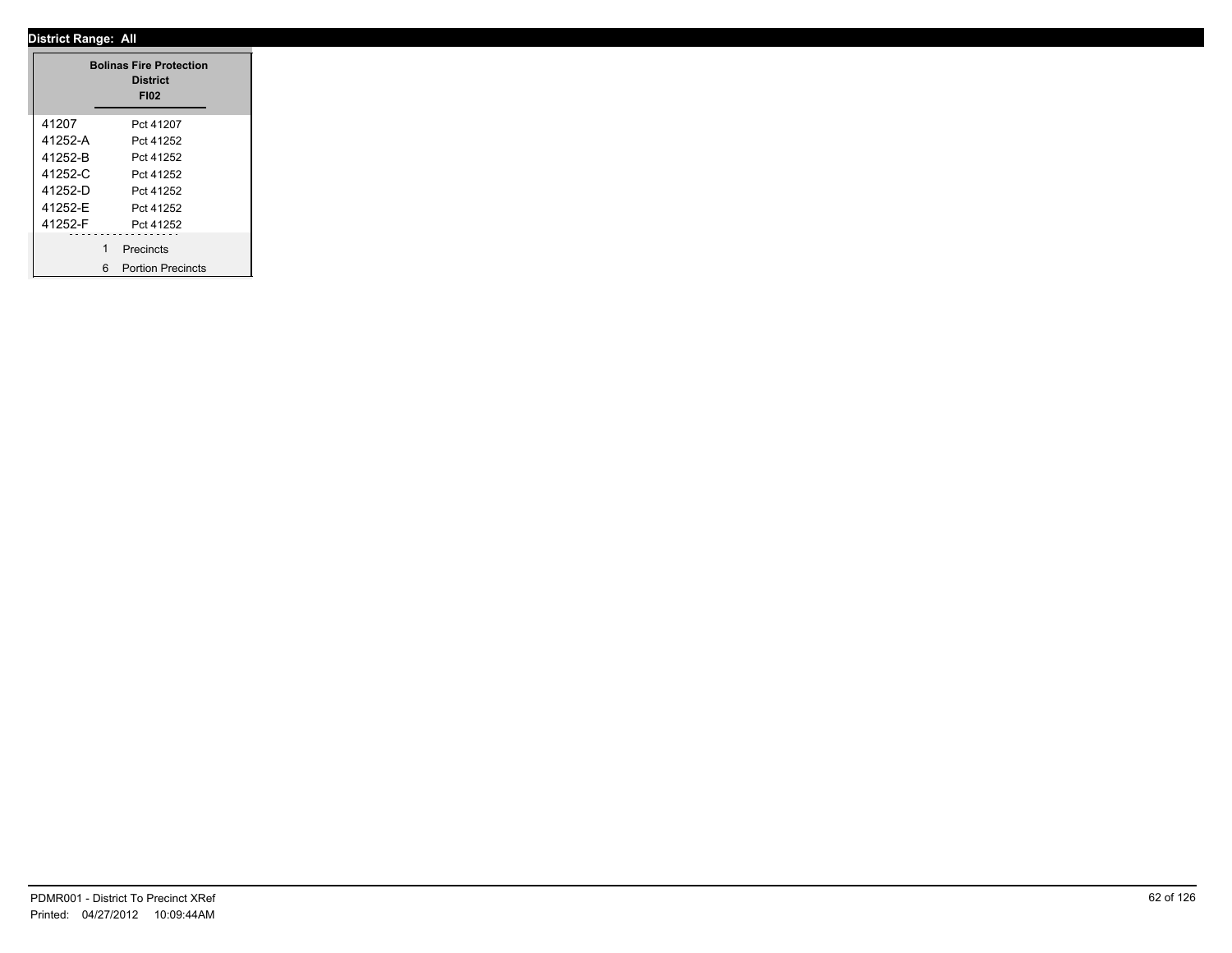|          | <b>Kentfield Fire District</b> |
|----------|--------------------------------|
|          | <b>FI03</b>                    |
| 21229-B  | Pct 21229                      |
| 21229-C  | Pct 21229                      |
| 21229-D  | Pct 21229                      |
| 21230    | Pct 21230                      |
| 21231    | Pct 21231                      |
| 21233-B  | Pct 21233                      |
| 21233-C  | Pct 21233                      |
| 21236    | Pct 21236                      |
| 21243    | Pct 21243                      |
| 21248    | Pct 21248                      |
| 41216-E  | Pct 41216                      |
| -------- | .                              |
|          | 5 <sup>5</sup><br>Precincts    |
|          | 6 Portion Precincts            |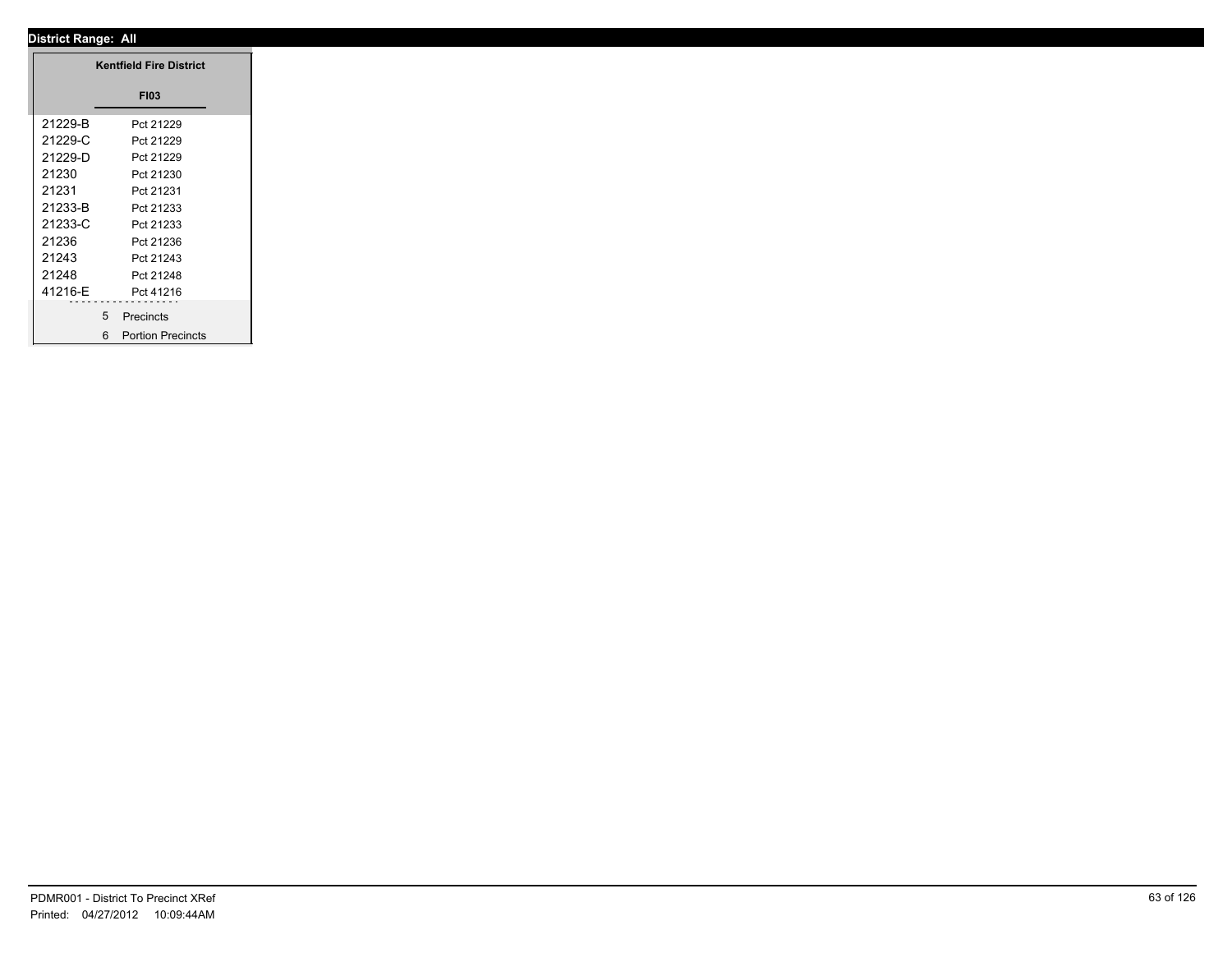|                | <b>Novato Fire Protection</b><br><b>District</b><br><b>FI04</b> | 50639<br>50640<br>50641<br>51209 |    | Pct 50639<br>Pct 50640<br>Pct 50641<br>Pct 51209 |
|----------------|-----------------------------------------------------------------|----------------------------------|----|--------------------------------------------------|
| 40610          | Pct 40610                                                       | 51218                            |    | Pct 51218                                        |
| 40612          | Pct 40612                                                       | 51221                            |    | Pct 51221                                        |
| 40613          | Pct 40613                                                       | 51222                            |    | Pct 51222                                        |
| 40614          | Pct 40614                                                       | 51223                            |    | Pct 51223                                        |
| 40617          | Pct 40617                                                       | 51232                            |    | Pct 51232                                        |
| 40618          | Pct 40618                                                       | 51234                            |    | Pct 51234                                        |
| 40619          | Pct 40619                                                       |                                  | 49 | Precincts                                        |
| 41204-A        | Pct 41204                                                       |                                  | 6  | <b>Portion Precincts</b>                         |
| 41204-B        | Pct 41204                                                       |                                  |    |                                                  |
| 41204-C        | Pct 41204                                                       |                                  |    |                                                  |
| 41204-D        | Pct 41204                                                       |                                  |    |                                                  |
| 41204-J        | Pct 41204                                                       |                                  |    |                                                  |
| 41204-M        | Pct 41204                                                       |                                  |    |                                                  |
| 41208          | Pct 41208                                                       |                                  |    |                                                  |
| 50601          | Pct 50601                                                       |                                  |    |                                                  |
| 50602          | Pct 50602                                                       |                                  |    |                                                  |
| 50603          | Pct 50603                                                       |                                  |    |                                                  |
| 50604          | Pct 50604                                                       |                                  |    |                                                  |
| 50605          | Pct 50605                                                       |                                  |    |                                                  |
| 50606          | Pct 50606                                                       |                                  |    |                                                  |
| 50607          | Pct 50607                                                       |                                  |    |                                                  |
| 50608          | Pct 50608                                                       |                                  |    |                                                  |
| 50610          | Pct 50610                                                       |                                  |    |                                                  |
| 50611          | Pct 50611                                                       |                                  |    |                                                  |
| 50612          | Pct 50612                                                       |                                  |    |                                                  |
| 50613          | Pct 50613                                                       |                                  |    |                                                  |
| 50614          | Pct 50614                                                       |                                  |    |                                                  |
| 50615<br>50616 | Pct 50615                                                       |                                  |    |                                                  |
| 50617          | Pct 50616<br>Pct 50617                                          |                                  |    |                                                  |
| 50619          |                                                                 |                                  |    |                                                  |
| 50620          | Pct 50619<br>Pct 50620                                          |                                  |    |                                                  |
| 50624          | Pct 50624                                                       |                                  |    |                                                  |
| 50625          | Pct 50625                                                       |                                  |    |                                                  |
| 50626          | Pct 50626                                                       |                                  |    |                                                  |
| 50627          | Pct 50627                                                       |                                  |    |                                                  |
| 50628          | Pct 50628                                                       |                                  |    |                                                  |
| 50629          | Pct 50629                                                       |                                  |    |                                                  |
| 50630          | Pct 50630                                                       |                                  |    |                                                  |
| 50631          | Pct 50631                                                       |                                  |    |                                                  |
| 50633          | Pct 50633                                                       |                                  |    |                                                  |
| 50635          | Pct 50635                                                       |                                  |    |                                                  |
| 50636          | Pct 50636                                                       |                                  |    |                                                  |
| 50637          | Pct 50637                                                       |                                  |    |                                                  |
| 50638          | Pct 50638                                                       |                                  |    |                                                  |
|                |                                                                 |                                  |    |                                                  |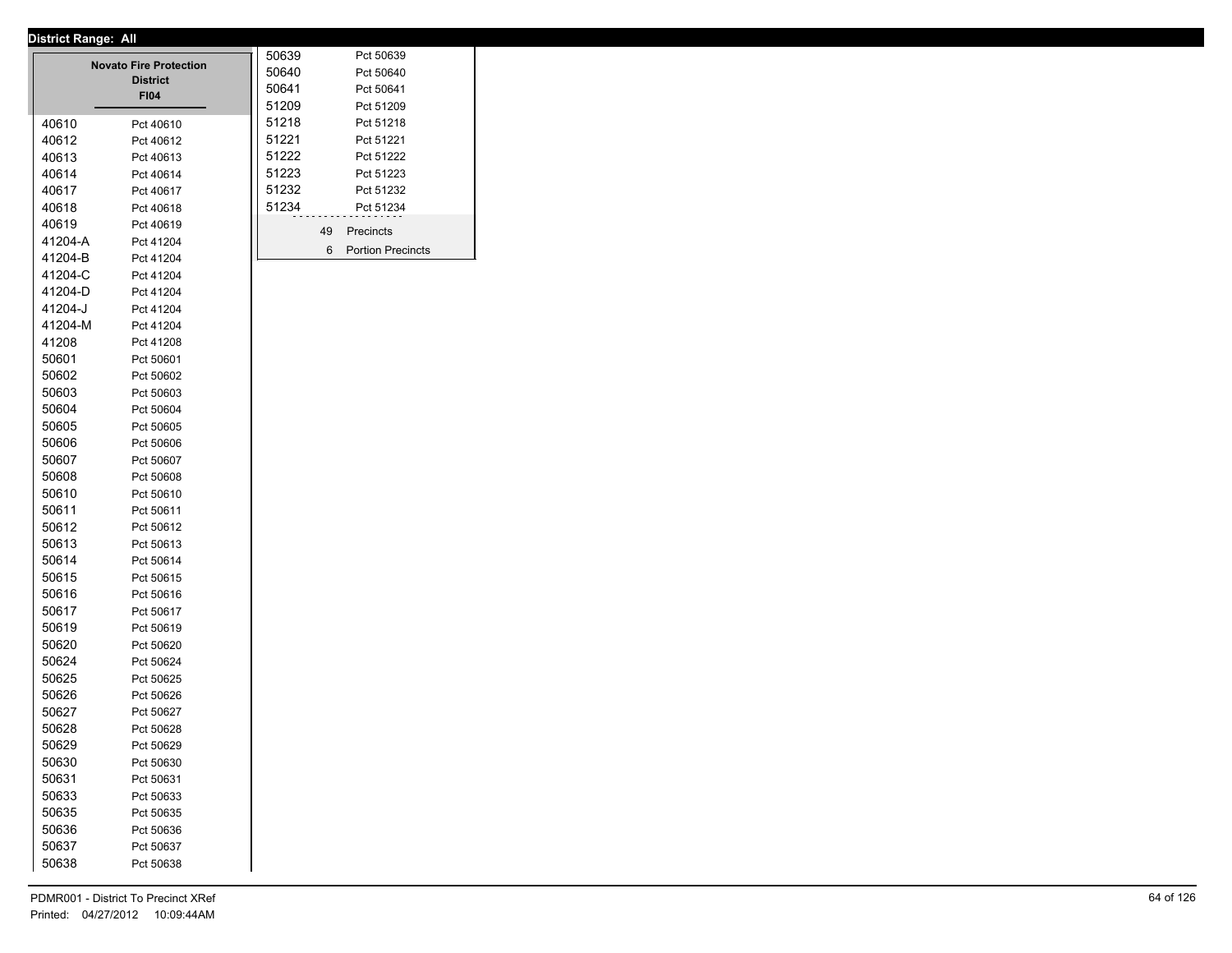|           |               | <b>Sleepy Hollow Fire</b><br><b>Protection District</b><br><b>FI05</b> |  |
|-----------|---------------|------------------------------------------------------------------------|--|
| 21201     |               | Pct 21201                                                              |  |
| 21202     |               | Pct 21202                                                              |  |
| $21212-D$ |               | Pct 21212                                                              |  |
|           | $\mathcal{P}$ | Precincts                                                              |  |
|           | 1             | <b>Portion Precinct</b>                                                |  |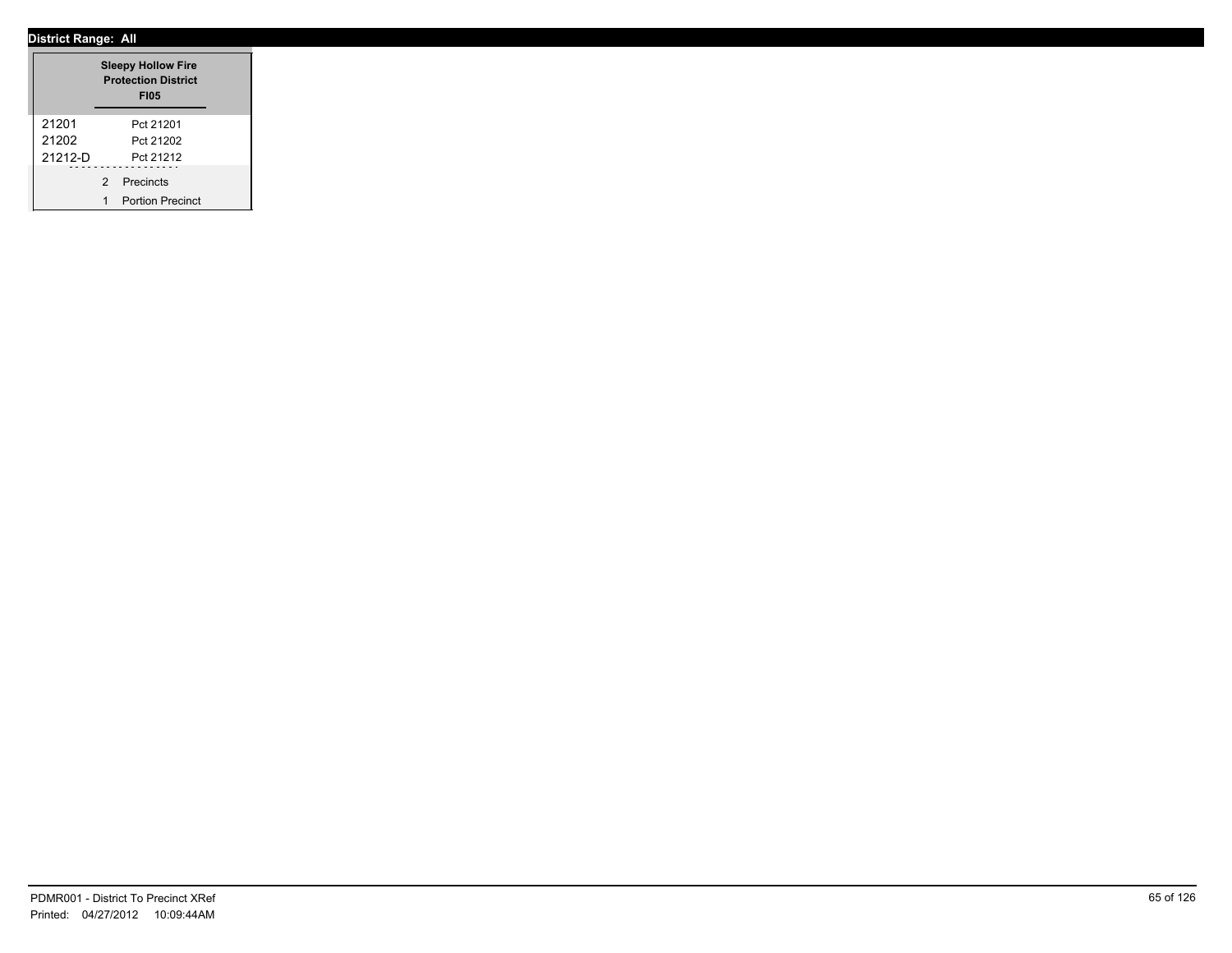|         | <b>Southern Marin Fire</b><br><b>Protection Dist</b><br><b>FI06</b> |
|---------|---------------------------------------------------------------------|
| 31144-B | Pct 31144                                                           |
| 31144-C | Pct 31144                                                           |
| 31148   | Pct 31148                                                           |
| 31149   | Pct 31149                                                           |
| 31212   | Pct 31212                                                           |
| 31214   | Pct 31214                                                           |
| 31216   | Pct 31216                                                           |
| 31217   | Pct 31217                                                           |
| 31218   | Pct 31218                                                           |
| 31219   | Pct 31219                                                           |
| 31222   | Pct 31222                                                           |
| 31223   | Pct 31223                                                           |
| 31224   | Pct 31224                                                           |
| 31225   | Pct 31225                                                           |
| 31226-C | Pct 31226                                                           |
| 31226-D | Pct 31226                                                           |
| 31226-E | Pct 31226                                                           |
| 31226-F | Pct 31226                                                           |
| 31235-D | Pct 31235                                                           |
| 31237   | Pct 31237                                                           |
| 31239   | Pct 31239                                                           |
| 31240   | Pct 31240                                                           |
| 31242   | Pct 31242                                                           |
| 31243   | Pct 31243                                                           |
| 31246   | Pct 31246                                                           |
| 41226   | Pct 41226                                                           |
| 41228   | Pct 41228                                                           |
| 41230   | Pct 41230                                                           |
|         | 21<br>Precincts                                                     |
|         |                                                                     |
|         | <b>Portion Precincts</b><br>$7^{\circ}$                             |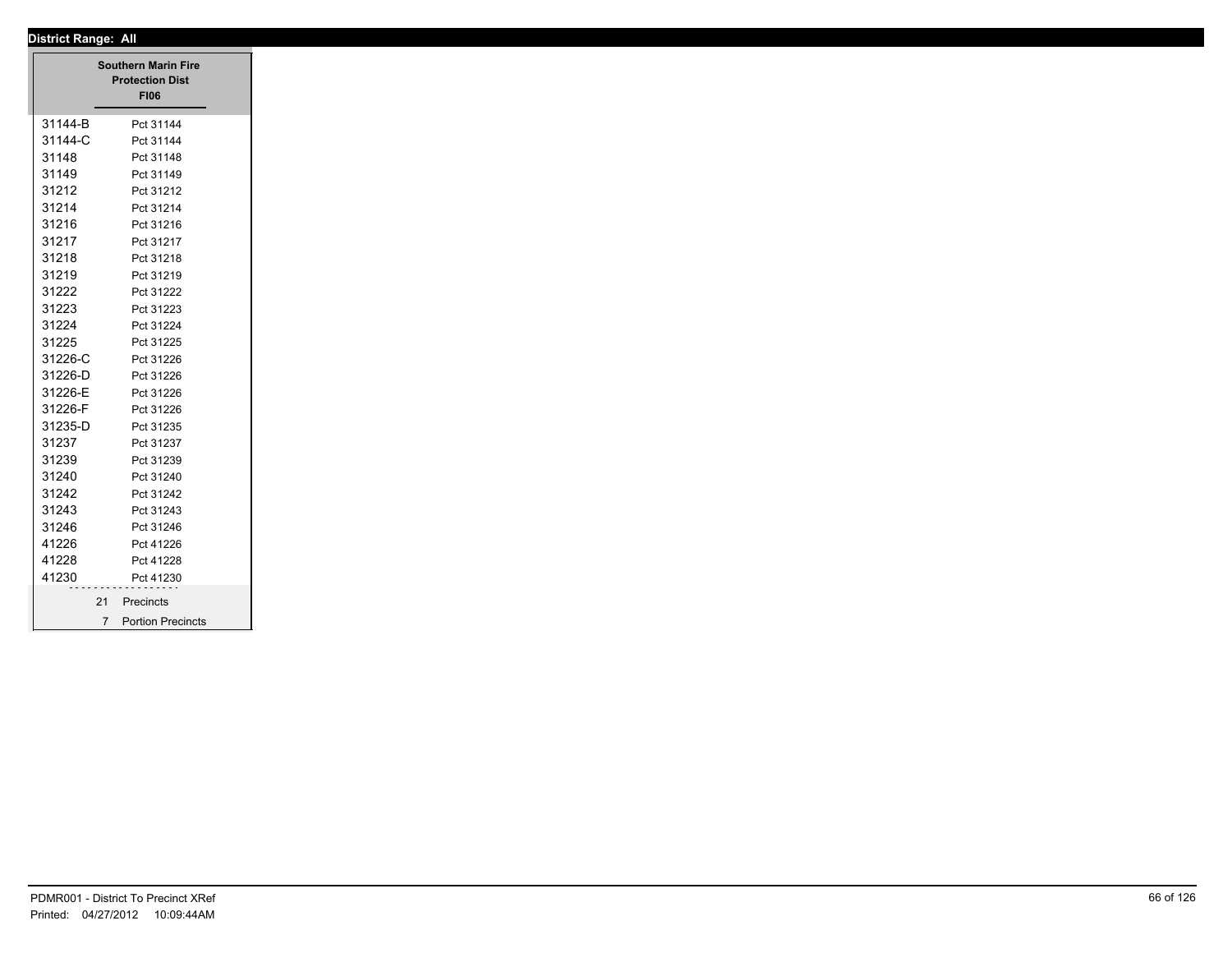|         | <b>Stinson Beach Fire</b><br><b>Protection District</b><br><b>FI07</b> |
|---------|------------------------------------------------------------------------|
| 41209-A | Pct 41209                                                              |
| 41209-B | Pct 41209                                                              |
| 41209-C | Pct 41209                                                              |
| 41254-B | Pct 41254                                                              |
| 41254-C | Pct 41254                                                              |
|         | 0 Precincts<br>5 Portion Precincts                                     |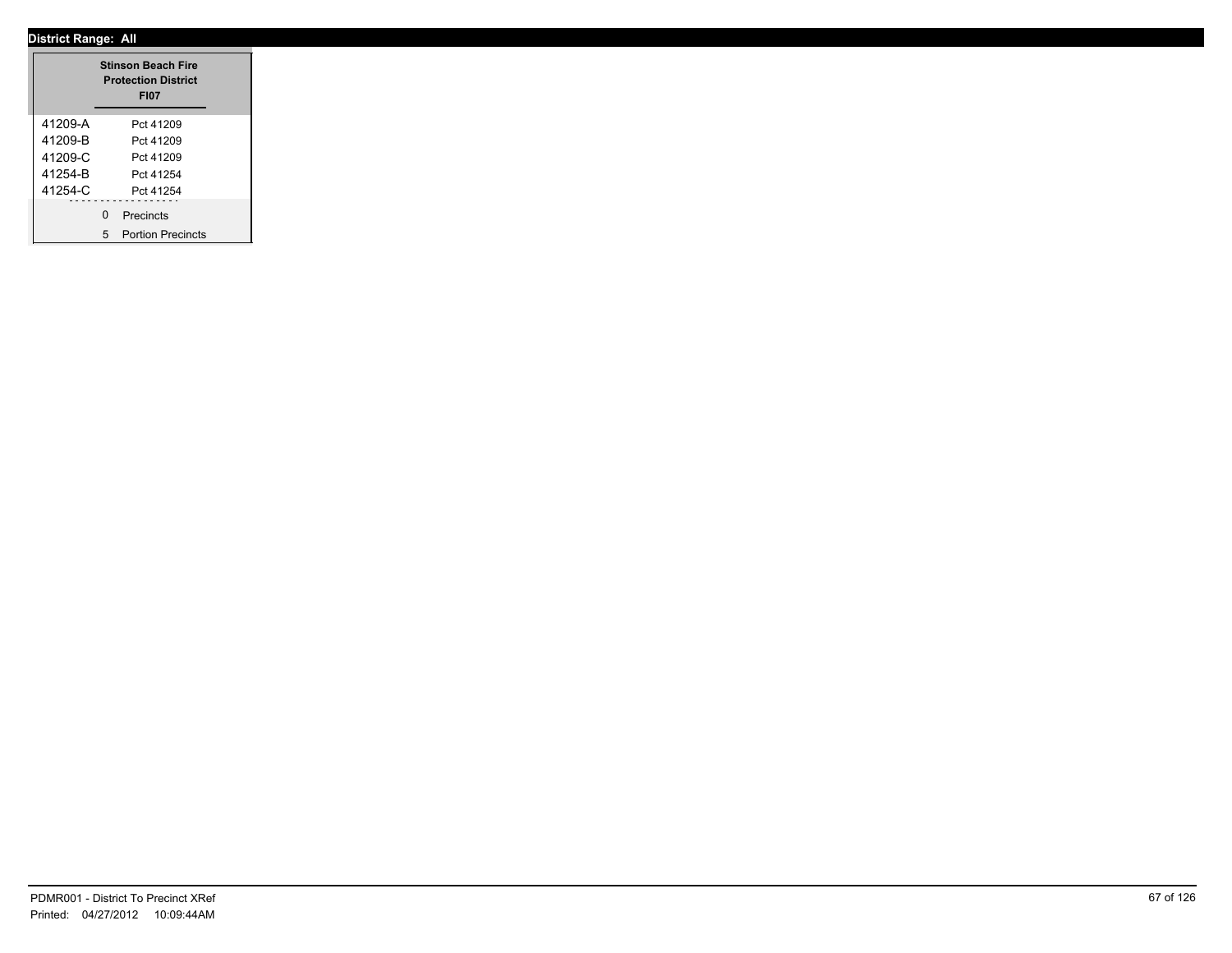| <b>Tiburon Fire Protection</b> |                     |
|--------------------------------|---------------------|
|                                | <b>District</b>     |
|                                | <b>FI09</b>         |
| 31144-D                        | Pct 31144           |
| 31144-E                        | Pct 31144           |
| 31151                          | Pct 31151           |
| 31152-B                        | Pct 31152           |
| 31152-C                        | Pct 31152           |
| 31152-D                        | Pct 31152           |
| 31152-E                        | Pct 31152           |
| 31152-F                        | Pct 31152           |
| 31154                          | Pct 31154           |
| 31155                          | Pct 31155           |
| 31156                          | Pct 31156           |
| 31157                          | Pct 31157           |
| 31247                          | Pct 31247           |
| 31251                          | Pct 31251           |
| 31258                          | Pct 31258           |
|                                | 8 Precincts         |
|                                | 7 Portion Precincts |
|                                |                     |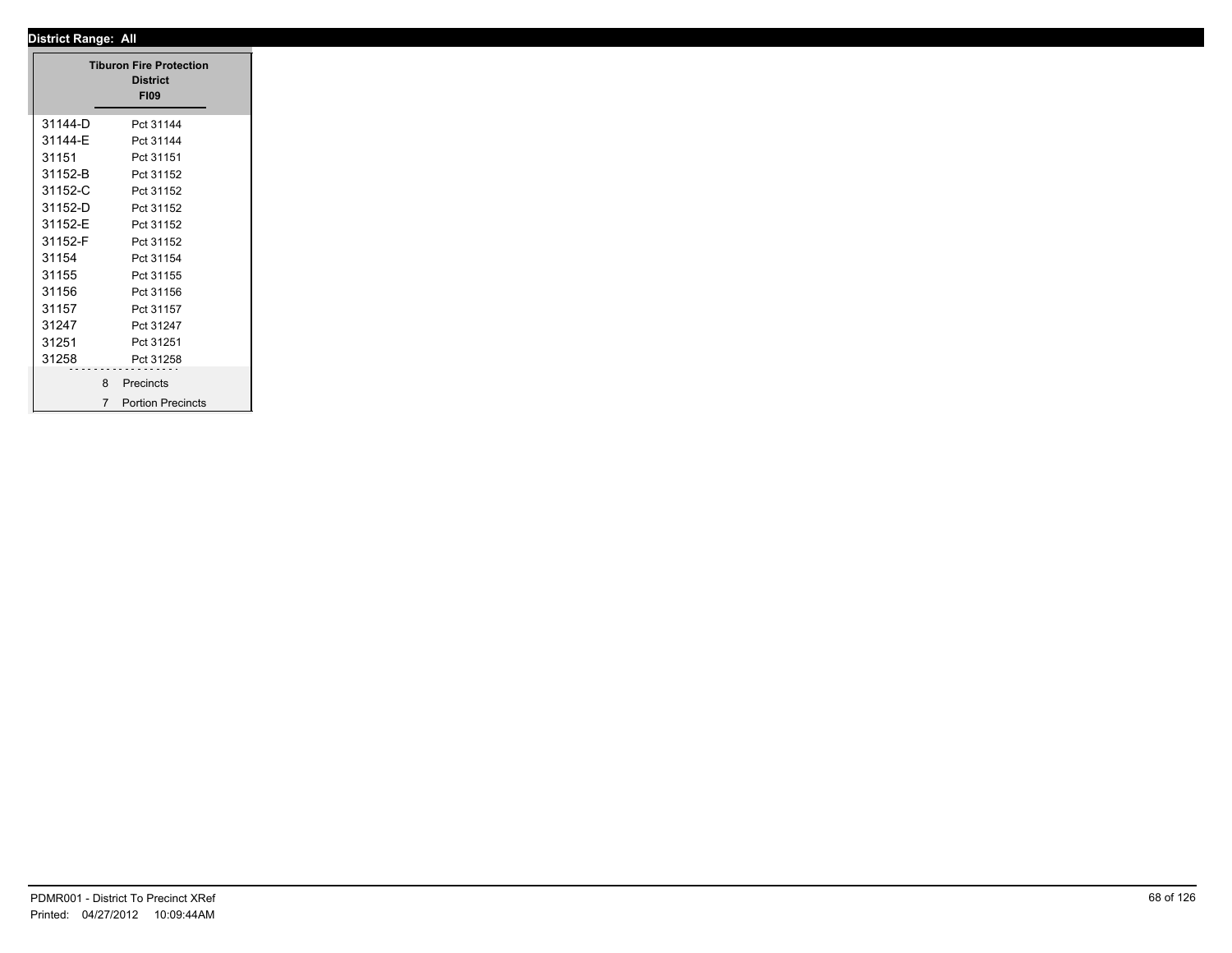|         | <b>Novato Flood Control Zone</b><br>1<br><b>FL01</b> | 50639<br>50640-A<br>50640-B<br>50641 |    | Pct 50639<br>Pct 50640<br>Pct 50640<br>Pct 50641 |
|---------|------------------------------------------------------|--------------------------------------|----|--------------------------------------------------|
| 40610   |                                                      | 51209-A                              |    | Pct 51209                                        |
| 40612   | Pct 40610<br>Pct 40612                               | 51209-B                              |    | Pct 51209                                        |
| 40613   | Pct 40613                                            | 51218                                |    | Pct 51218                                        |
| 40614   | Pct 40614                                            | 51221                                |    | Pct 51221                                        |
| 40617   | Pct 40617                                            | 51222                                |    | Pct 51222                                        |
| 40618   | Pct 40618                                            | 51223                                |    | Pct 51223                                        |
| 40619   | Pct 40619                                            | 51232                                |    | Pct 51232                                        |
| 41204-A | Pct 41204                                            | 51234                                |    | Pct 51234                                        |
| 41204-B | Pct 41204                                            |                                      |    |                                                  |
| 41204-C | Pct 41204                                            |                                      | 46 | Precincts                                        |
| 41204-F | Pct 41204                                            |                                      | 11 | <b>Portion Precincts</b>                         |
| 41204-J | Pct 41204                                            |                                      |    |                                                  |
| 41208   | Pct 41208                                            |                                      |    |                                                  |
| 50601   | Pct 50601                                            |                                      |    |                                                  |
| 50602   | Pct 50602                                            |                                      |    |                                                  |
| 50603   | Pct 50603                                            |                                      |    |                                                  |
| 50604   | Pct 50604                                            |                                      |    |                                                  |
| 50605   | Pct 50605                                            |                                      |    |                                                  |
| 50606   | Pct 50606                                            |                                      |    |                                                  |
| 50607   | Pct 50607                                            |                                      |    |                                                  |
| 50608   | Pct 50608                                            |                                      |    |                                                  |
| 50610   | Pct 50610                                            |                                      |    |                                                  |
| 50611   | Pct 50611                                            |                                      |    |                                                  |
| 50612   | Pct 50612                                            |                                      |    |                                                  |
| 50613   | Pct 50613                                            |                                      |    |                                                  |
| 50614   | Pct 50614                                            |                                      |    |                                                  |
| 50615   | Pct 50615                                            |                                      |    |                                                  |
| 50616   | Pct 50616                                            |                                      |    |                                                  |
| 50617   | Pct 50617                                            |                                      |    |                                                  |
| 50619   | Pct 50619                                            |                                      |    |                                                  |
| 50620   | Pct 50620                                            |                                      |    |                                                  |
| 50624   | Pct 50624                                            |                                      |    |                                                  |
| 50625   | Pct 50625                                            |                                      |    |                                                  |
| 50626   | Pct 50626                                            |                                      |    |                                                  |
| 50627   | Pct 50627                                            |                                      |    |                                                  |
| 50628   | Pct 50628                                            |                                      |    |                                                  |
| 50629   | Pct 50629                                            |                                      |    |                                                  |
| 50630   | Pct 50630                                            |                                      |    |                                                  |
| 50631   | Pct 50631                                            |                                      |    |                                                  |
| 50633   | Pct 50633                                            |                                      |    |                                                  |
| 50635   | Pct 50635                                            |                                      |    |                                                  |
| 50636   | Pct 50636                                            |                                      |    |                                                  |
| 50637   | Pct 50637                                            |                                      |    |                                                  |
| 50638-A | Pct 50638                                            |                                      |    |                                                  |
| 50638-B | Pct 50638                                            |                                      |    |                                                  |
|         |                                                      |                                      |    |                                                  |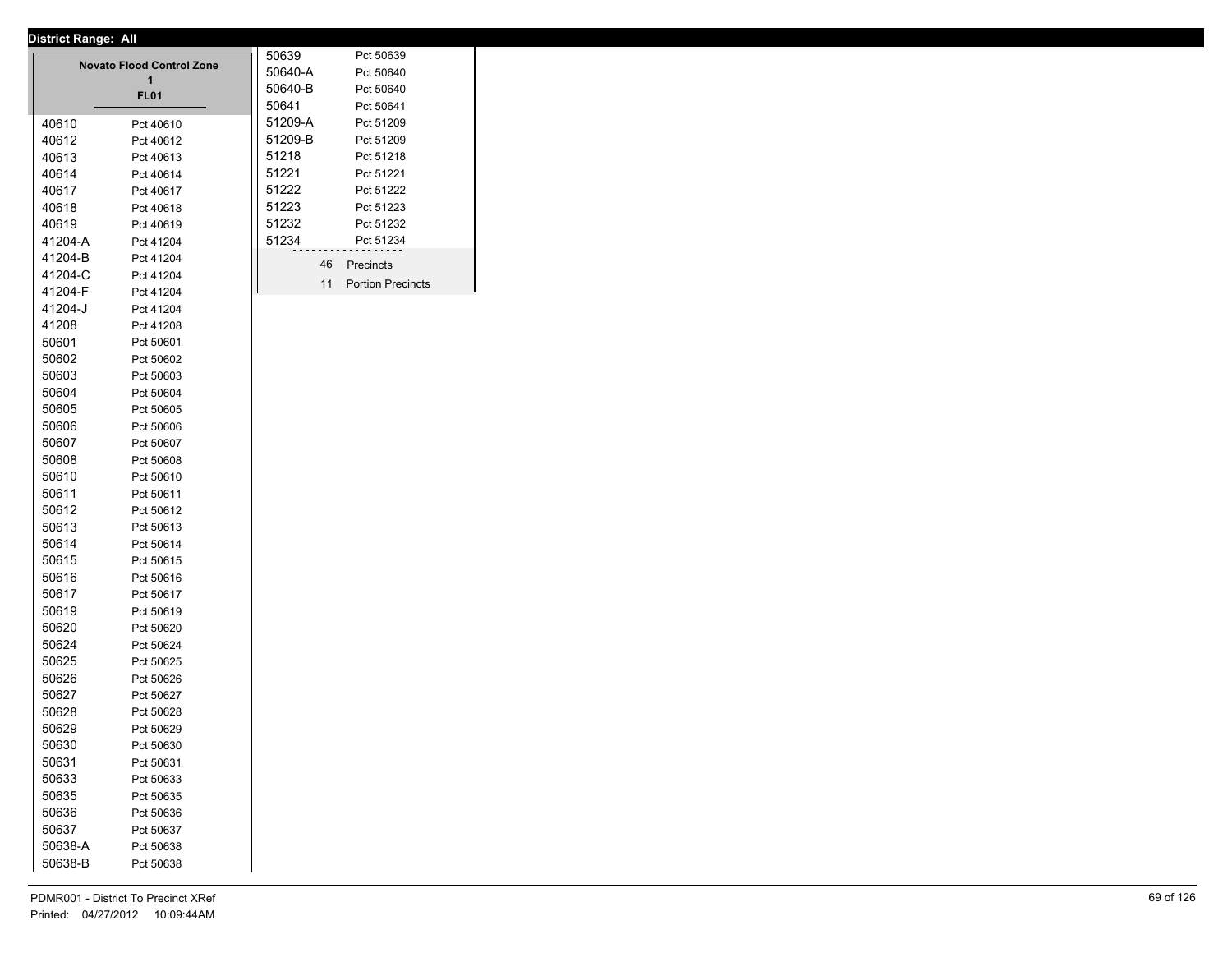|         | <b>Richardson Bay Flood</b><br><b>Control Zone 3</b><br><b>FL02</b> | 31243-B<br>41224-A<br>41224-B<br>41224-C |    | Pct 31243<br>Pct 41224<br>Pct 41224<br>Pct 41224 |
|---------|---------------------------------------------------------------------|------------------------------------------|----|--------------------------------------------------|
| 30501   | Pct 30501                                                           | 41226                                    |    | Pct 41226                                        |
| 30502   | Pct 30502                                                           | 41228                                    |    | Pct 41228                                        |
| 30503   | Pct 30503                                                           | 41230                                    |    | Pct 41230                                        |
| 30504   | Pct 30504                                                           | 41253-B                                  |    | Pct 41253                                        |
| 30505   | Pct 30505                                                           |                                          | 31 | Precincts                                        |
| 30506   | Pct 30506                                                           |                                          | 22 | <b>Portion Precincts</b>                         |
| 30507   | Pct 30507                                                           |                                          |    |                                                  |
| 30508   | Pct 30508                                                           |                                          |    |                                                  |
| 30509   | Pct 30509                                                           |                                          |    |                                                  |
| 30510   | Pct 30510                                                           |                                          |    |                                                  |
| 30511   | Pct 30511                                                           |                                          |    |                                                  |
| 30513   | Pct 30513                                                           |                                          |    |                                                  |
| 30515   | Pct 30515                                                           |                                          |    |                                                  |
| 30520   | Pct 30520                                                           |                                          |    |                                                  |
| 30521   | Pct 30521                                                           |                                          |    |                                                  |
| 31030-A | Pct 31030                                                           |                                          |    |                                                  |
| 31212   | Pct 31212                                                           |                                          |    |                                                  |
| 31214   | Pct 31214                                                           |                                          |    |                                                  |
| 31216   | Pct 31216                                                           |                                          |    |                                                  |
| 31217   | Pct 31217                                                           |                                          |    |                                                  |
| 31218   | Pct 31218                                                           |                                          |    |                                                  |
| 31219   | Pct 31219                                                           |                                          |    |                                                  |
| 31222   | Pct 31222                                                           |                                          |    |                                                  |
| 31223   | Pct 31223                                                           |                                          |    |                                                  |
| 31224   | Pct 31224                                                           |                                          |    |                                                  |
| 31225   | Pct 31225                                                           |                                          |    |                                                  |
| 31226-A | Pct 31226                                                           |                                          |    |                                                  |
| 31226-C | Pct 31226                                                           |                                          |    |                                                  |
| 31226-D | Pct 31226                                                           |                                          |    |                                                  |
| 31226-E | Pct 31226                                                           |                                          |    |                                                  |
| 31226-F | Pct 31226                                                           |                                          |    |                                                  |
| 31227-A | Pct 31227                                                           |                                          |    |                                                  |
| 31228   | Pct 31228                                                           |                                          |    |                                                  |
| 31229   | Pct 31229                                                           |                                          |    |                                                  |
| 31235-A | Pct 31235                                                           |                                          |    |                                                  |
| 31235-D | Pct 31235                                                           |                                          |    |                                                  |
| 31237-A | Pct 31237                                                           |                                          |    |                                                  |
| 31237-B | Pct 31237                                                           |                                          |    |                                                  |
| 31239-A | Pct 31239                                                           |                                          |    |                                                  |
| 31239-B | Pct 31239                                                           |                                          |    |                                                  |
| 31239-C | Pct 31239                                                           |                                          |    |                                                  |
| 31240   | Pct 31240                                                           |                                          |    |                                                  |
| 31242-A | Pct 31242                                                           |                                          |    |                                                  |
| 31242-B | Pct 31242                                                           |                                          |    |                                                  |
| 31243-A | Pct 31243                                                           |                                          |    |                                                  |
|         |                                                                     |                                          |    |                                                  |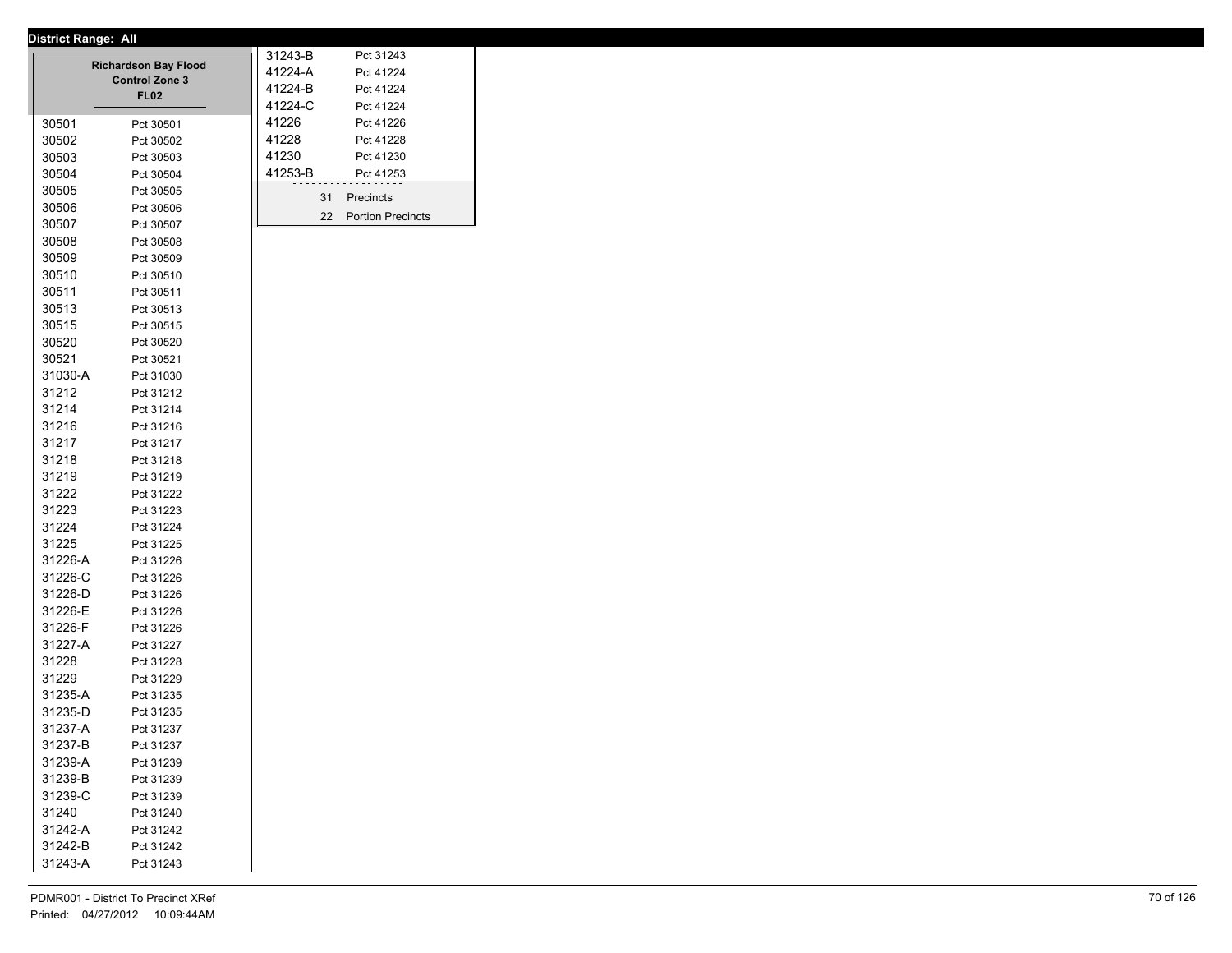| <b>Bel Air Flood Control Zone 4</b> |                              |
|-------------------------------------|------------------------------|
|                                     | <b>FL03</b>                  |
| 31144-B                             | Pct 31144                    |
| 31148-A                             | Pct 31148                    |
| 31148-B                             | Pct 31148                    |
| 31149-A                             | Pct 31149                    |
| 31246-A                             | Pct 31246                    |
| 31246-B                             | Pct 31246                    |
|                                     | Precincts<br>$\mathbf 0$     |
|                                     | 6 Portion Precincts          |
|                                     |                              |
|                                     | <b>Bel Air Flood Control</b> |
|                                     | Subzone 4A                   |
|                                     | $FL03 - 4$                   |
| 31246-C                             | Pct 31246                    |
| --------                            | .                            |
|                                     | 0 Precinct                   |
|                                     | 1 Portion Precinct           |
|                                     |                              |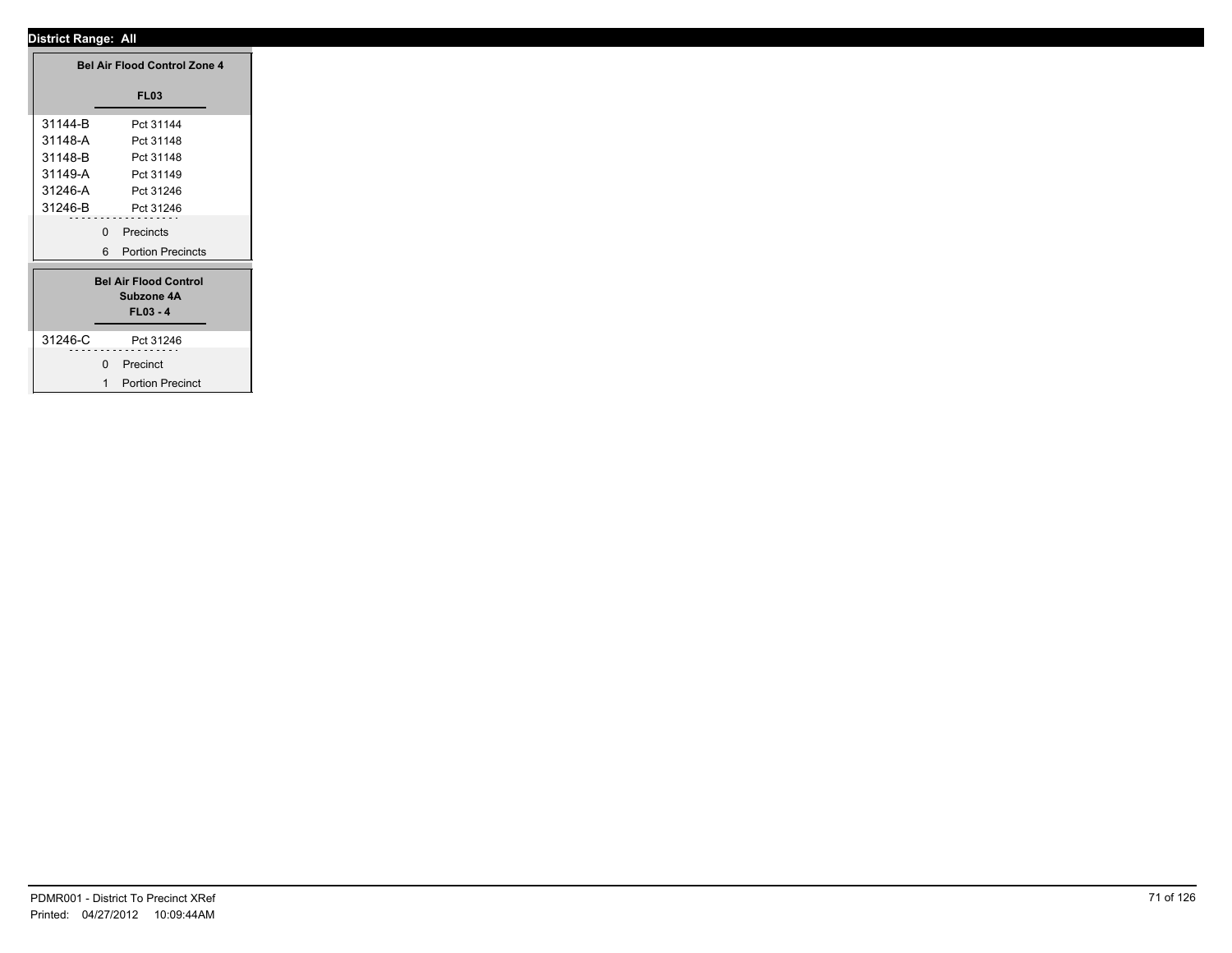|         | <b>Stinson Beach Flood</b><br>Control Zone 5<br><b>FL04</b> |                          |  |  |  |
|---------|-------------------------------------------------------------|--------------------------|--|--|--|
| 41209-A |                                                             | Pct 41209                |  |  |  |
| 41254-B |                                                             | Pct 41254                |  |  |  |
| 41254-C |                                                             | Pct 41254                |  |  |  |
|         | U                                                           | Precincts                |  |  |  |
|         | 3                                                           | <b>Portion Precincts</b> |  |  |  |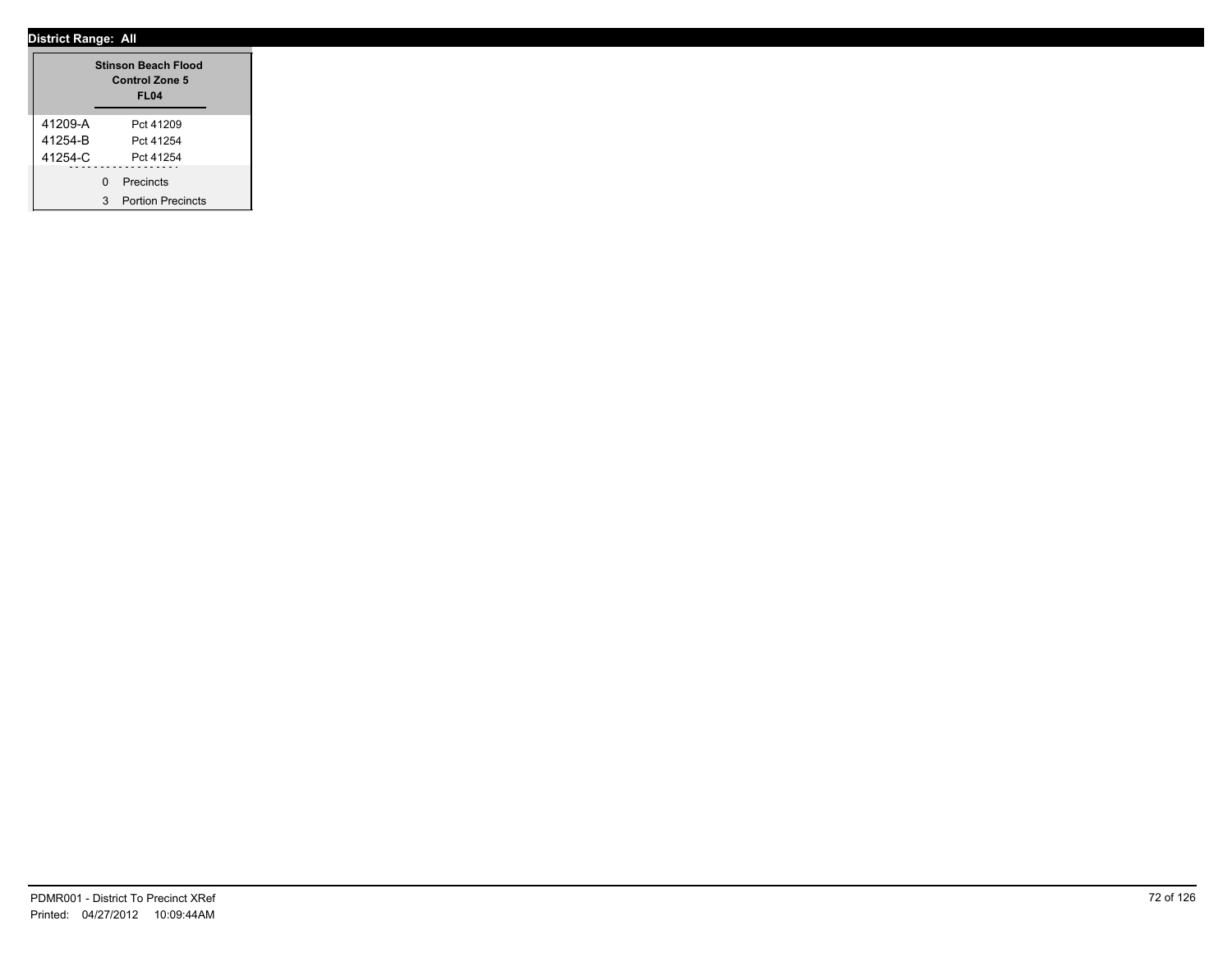|             |   | San Rafael Meadows Flood<br><b>Control Zone 6</b><br><b>FL05</b> |
|-------------|---|------------------------------------------------------------------|
| 10923-A     |   | Pct 10923                                                        |
| $10923 - C$ |   | Pct 10923                                                        |
| 10923-D     |   | Pct 10923                                                        |
| 10932-A     |   | Pct 10932                                                        |
| 10932-F     |   | Pct 10932                                                        |
|             | U | Precincts                                                        |
|             | 5 | <b>Portion Precincts</b>                                         |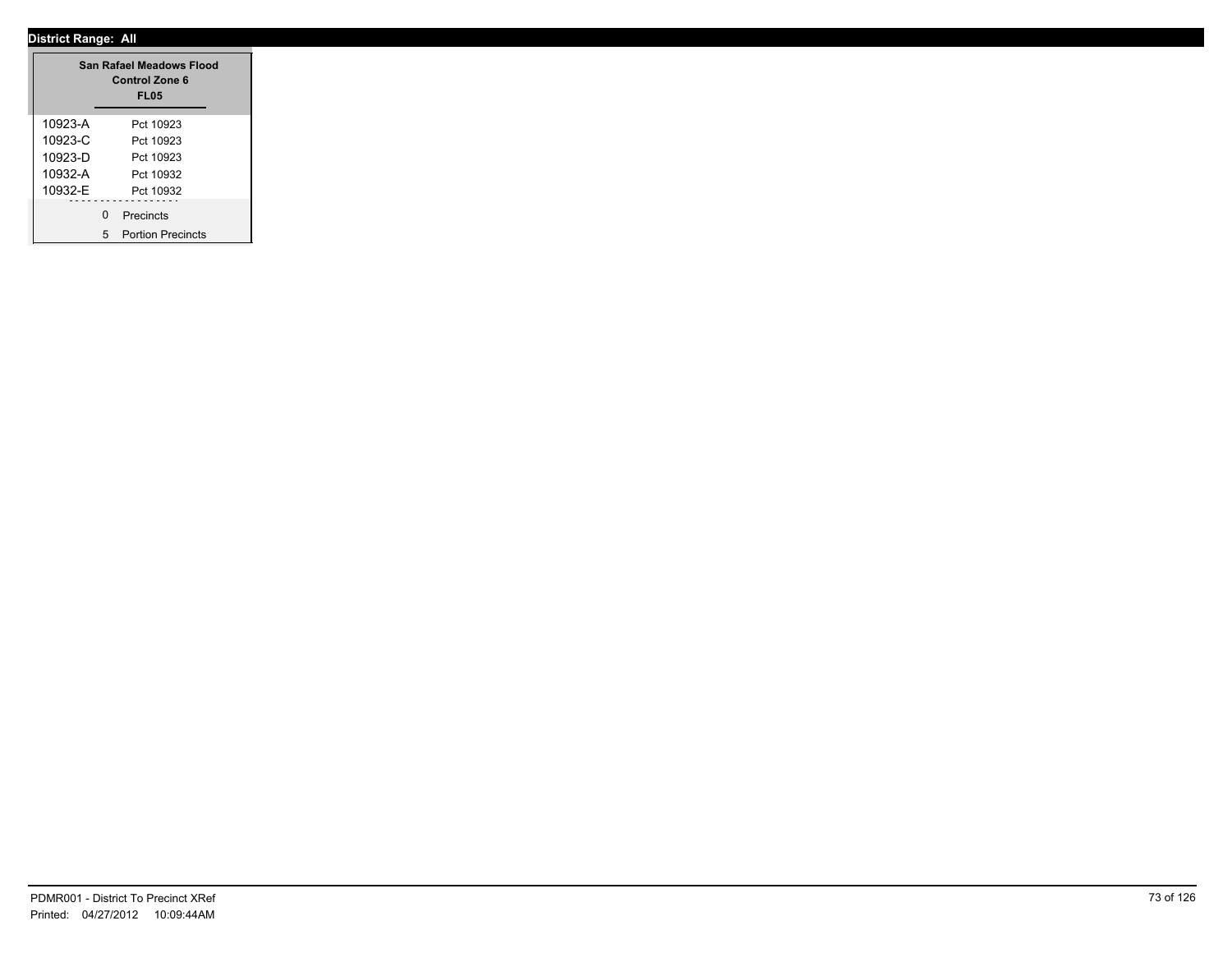|             |   | Santa Venetia Flood Control<br>Zone 7<br>FL <sub>06</sub> |  |
|-------------|---|-----------------------------------------------------------|--|
| 11227       |   | Pct 11227                                                 |  |
| 11228-B     |   | Pct 11228                                                 |  |
| 11228-F     |   | Pct 11228                                                 |  |
| $11233 - D$ |   | Pct 11233                                                 |  |
| 11233-F     |   | Pct 11233                                                 |  |
| 11233-F     |   | Pct 11233                                                 |  |
| 11250-A     |   | Pct 11250                                                 |  |
| 11250-B     |   | Pct 11250                                                 |  |
|             | 1 | Precincts                                                 |  |
|             | 7 | <b>Portion Precincts</b>                                  |  |

 $\overline{\phantom{a}}$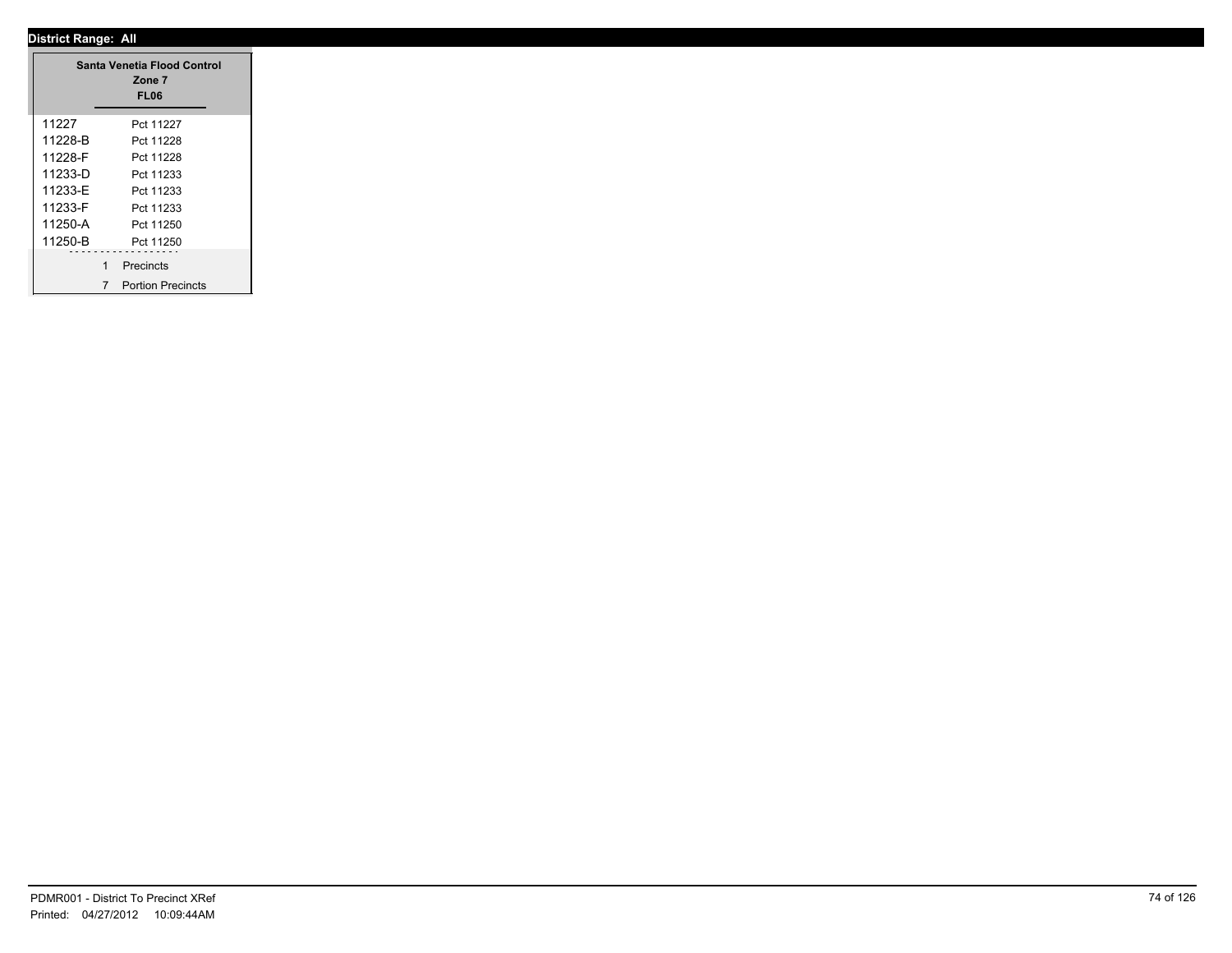|         | District Range: All              |         |                          |
|---------|----------------------------------|---------|--------------------------|
|         | <b>Ross Valley Flood Control</b> | 21236   | Pct 21236                |
|         | Zone 9                           | 21243   | Pct 21243                |
|         | <b>FL07</b>                      | 21248   | Pct 21248                |
|         |                                  | 21253   | Pct 21253                |
| 20303   | Pct 20303                        | 21254   | Pct 21254                |
| 20304   | Pct 20304                        | 31152-B | Pct 31152                |
| 20305   | Pct 20305                        | 40222   | Pct 40222                |
| 20306   | Pct 20306                        | 40223   | Pct 40223                |
| 20307   | Pct 20307                        | 40227   | Pct 40227                |
| 20308   | Pct 20308                        | 40229   | Pct 40229                |
| 20313   | Pct 20313                        | 40231-A | Pct 40231                |
| 20315   | Pct 20315                        | 40234   | Pct 40234                |
| 20432   | Pct 20432                        | 40235   | Pct 40235                |
| 20435   | Pct 20435                        | 40236   | Pct 40236                |
| 20439   | Pct 20439                        | 40237   | Pct 40237                |
| 20440   | Pct 20440                        | 40238-A | Pct 40238                |
| 20441   | Pct 20441                        | 40421   | Pct 40421                |
| 20442   | Pct 20442                        | 40425   | Pct 40425                |
| 20446   | Pct 20446                        | 40433   | Pct 40433                |
| 20447   | Pct 20447                        | 41216-A | Pct 41216                |
| 20449   | Pct 20449                        | 41216-B | Pct 41216                |
| 20451   | Pct 20451                        | 41216-E | Pct 41216                |
| 20452   | Pct 20452                        | 41216-F | Pct 41216                |
| 20718   | Pct 20718                        | 41232   | Pct 41232                |
| 20719   |                                  | 41239   | Pct 41239                |
| 20728-A | Pct 20719                        |         |                          |
| 20810   | Pct 20728                        | 59      | Precincts                |
|         | Pct 20810                        | 11      | <b>Portion Precincts</b> |
| 20811   | Pct 20811                        |         |                          |
| 20814   | Pct 20814                        |         |                          |
| 20816   | Pct 20816                        |         |                          |
| 20817   | Pct 20817                        |         |                          |
| 20820   | Pct 20820                        |         |                          |
| 20821   | Pct 20821                        |         |                          |
| 20822   | Pct 20822                        |         |                          |
| 20823   | Pct 20823                        |         |                          |
| 20824   | Pct 20824                        |         |                          |
| 20825   | Pct 20825                        |         |                          |
| 20826   | Pct 20826                        |         |                          |
| 20827   | Pct 20827                        |         |                          |
| 21201   | Pct 21201                        |         |                          |
| 21202   | Pct 21202                        |         |                          |
| 21209   | Pct 21209                        |         |                          |
| 21212-A | Pct 21212                        |         |                          |
| 21212-B | Pct 21212                        |         |                          |
| 21212-D | Pct 21212                        |         |                          |
| 21229   | Pct 21229                        |         |                          |
| 21230   | Pct 21230                        |         |                          |
| 21231   | Pct 21231                        |         |                          |
| 21233   | Pct 21233                        |         |                          |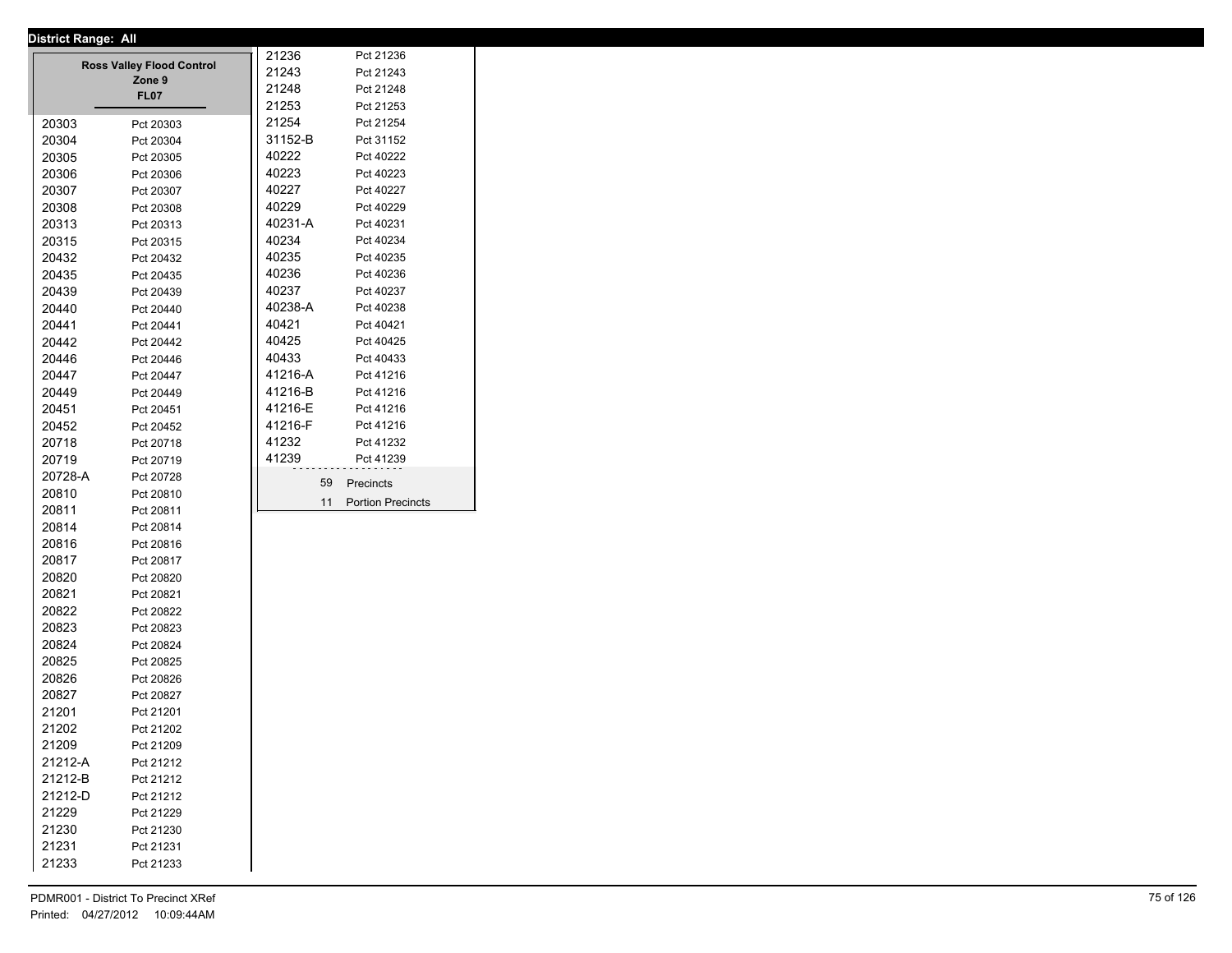|         |   | <b>Inverness Flood Control</b><br>Zone 10<br><b>FL10</b> |  |
|---------|---|----------------------------------------------------------|--|
| 41202-A |   | Pct 41202                                                |  |
| 41205-A |   | Pct 41205                                                |  |
| 41251   |   | Pct 41251                                                |  |
|         | 1 | Precincts                                                |  |
|         | 2 | <b>Portion Precincts</b>                                 |  |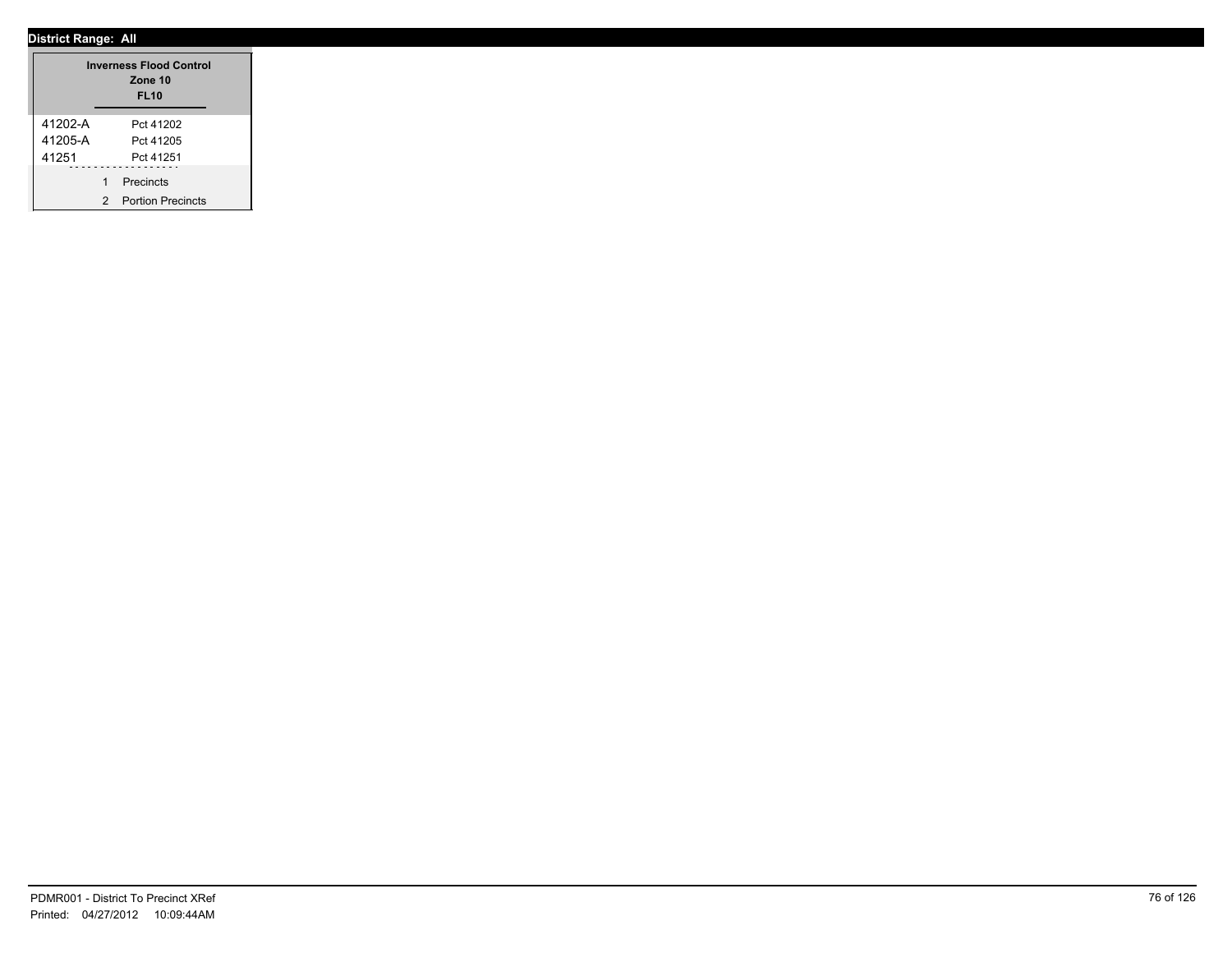| District Range: All |                                                 |       |           |         |           |         |           |         |                              |  |
|---------------------|-------------------------------------------------|-------|-----------|---------|-----------|---------|-----------|---------|------------------------------|--|
|                     |                                                 | 11226 | Pct 11226 | 21209   | Pct 21209 | 31157   | Pct 31157 | 41228   | Pct 41228                    |  |
|                     | <b>Marin Municipal Water</b><br><b>District</b> | 11227 | Pct 11227 | 21212   | Pct 21212 | 31212   | Pct 31212 | 41230   | Pct 41230                    |  |
|                     | <b>WA01</b>                                     | 11228 | Pct 11228 | 21229   | Pct 21229 | 31214   | Pct 31214 | 41232   | Pct 41232                    |  |
|                     |                                                 | 11233 | Pct 11233 | 21230   | Pct 21230 | 31216   | Pct 31216 | 41239   | Pct 41239                    |  |
| 10903-B             | Pct 10903                                       | 11244 | Pct 11244 | 21231   | Pct 21231 | 31217   | Pct 31217 | 41253-B | Pct 41253                    |  |
| 10905               | Pct 10905                                       | 11249 | Pct 11249 | 21233   | Pct 21233 | 31218   | Pct 31218 | 41253-D | Pct 41253                    |  |
| 10906               | Pct 10906                                       | 11250 | Pct 11250 | 21236   | Pct 21236 | 31219   | Pct 31219 | 183     | Precincts                    |  |
| 10908               | Pct 10908                                       | 20303 | Pct 20303 | 21243   | Pct 21243 | 31222   | Pct 31222 |         |                              |  |
| 10909               | Pct 10909                                       | 20304 | Pct 20304 | 21248   | Pct 21248 | 31223   | Pct 31223 | 15      | <b>Portion Precincts</b>     |  |
| 10910               | Pct 10910                                       | 20305 | Pct 20305 | 21250   | Pct 21250 | 31224   | Pct 31224 |         | <b>Marin Municipal Water</b> |  |
| 10913               | Pct 10913                                       | 20306 | Pct 20306 | 21253   | Pct 21253 | 31225   | Pct 31225 |         | <b>District-Division 1</b>   |  |
| 10914               | Pct 10914                                       | 20307 | Pct 20307 | 21254   | Pct 21254 | 31226   | Pct 31226 |         | WA01 - 1                     |  |
| 10915               | Pct 10915                                       | 20308 | Pct 20308 | 30145   | Pct 30145 | 31227-A | Pct 31227 |         |                              |  |
| 10917               | Pct 10917                                       | 20313 | Pct 20313 | 30153   | Pct 30153 | 31227-C | Pct 31227 | 10903-B | Pct 10903                    |  |
| 10919               | Pct 10919                                       | 20315 | Pct 20315 | 30501   | Pct 30501 | 31227-D | Pct 31227 | 10905   | Pct 10905                    |  |
| 10920               | Pct 10920                                       | 20432 | Pct 20432 | 30502   | Pct 30502 | 31228   | Pct 31228 | 10906   | Pct 10906                    |  |
| 10921               | Pct 10921                                       | 20435 | Pct 20435 | 30503   | Pct 30503 | 31229   | Pct 31229 | 10908   | Pct 10908                    |  |
| 10923               | Pct 10923                                       | 20439 | Pct 20439 | 30504   | Pct 30504 | 31235   | Pct 31235 | 10909   | Pct 10909                    |  |
| 10924               | Pct 10924                                       | 20440 | Pct 20440 | 30505   | Pct 30505 | 31237   | Pct 31237 | 10910   | Pct 10910                    |  |
| 10925               | Pct 10925                                       | 20441 | Pct 20441 | 30506   | Pct 30506 | 31239   | Pct 31239 | 10913   | Pct 10913                    |  |
| 10929               | Pct 10929                                       | 20442 | Pct 20442 | 30507   | Pct 30507 | 31240   | Pct 31240 | 10914   | Pct 10914                    |  |
| 10930               | Pct 10930                                       | 20446 | Pct 20446 | 30508   | Pct 30508 | 31242   | Pct 31242 | 10915   | Pct 10915                    |  |
| 10931               | Pct 10931                                       | 20447 | Pct 20447 | 30509   | Pct 30509 | 31243   | Pct 31243 | 10917   | Pct 10917                    |  |
| 10932               | Pct 10932                                       | 20449 | Pct 20449 | 30510   | Pct 30510 | 31246   | Pct 31246 | 10919   | Pct 10919                    |  |
| 10934               | Pct 10934                                       | 20451 | Pct 20451 | 30511   | Pct 30511 | 31247   | Pct 31247 | 10923   | Pct 10923                    |  |
| 10935               | Pct 10935                                       | 20452 | Pct 20452 | 30513   | Pct 30513 | 31251   | Pct 31251 | 10924   | Pct 10924                    |  |
| 10936               | Pct 10936                                       | 20718 | Pct 20718 | 30515   | Pct 30515 | 31258   | Pct 31258 | 10925   | Pct 10925                    |  |
| 10937               | Pct 10937                                       | 20719 | Pct 20719 | 30520   | Pct 30520 | 40222   | Pct 40222 | 10932   | Pct 10932                    |  |
| 10938               | Pct 10938                                       | 20728 | Pct 20728 | 30521   | Pct 30521 | 40223   | Pct 40223 | 11201-A | Pct 11201                    |  |
| 10939               | Pct 10939                                       | 20810 | Pct 20810 | 31030   | Pct 31030 | 40227   | Pct 40227 | 11201-B | Pct 11201                    |  |
| 10940               | Pct 10940                                       | 20811 | Pct 20811 | 31031   | Pct 31031 | 40229   | Pct 40229 | 11201-C | Pct 11201                    |  |
| 10941               | Pct 10941                                       | 20814 | Pct 20814 | 31032   | Pct 31032 | 40231   | Pct 40231 | 11201-E | Pct 11201                    |  |
| 10942               | Pct 10942                                       | 20816 | Pct 20816 | 31033   | Pct 31033 | 40234   | Pct 40234 | 11202   | Pct 11202                    |  |
| 10943               | Pct 10943                                       | 20817 | Pct 20817 | 31034   | Pct 31034 | 40235   | Pct 40235 | 11204   | Pct 11204                    |  |
| 10945               | Pct 10945                                       | 20820 | Pct 20820 | 31036   | Pct 31036 | 40236   | Pct 40236 | 11207   | Pct 11207                    |  |
| 10947               | Pct 10947                                       | 20821 | Pct 20821 | 31038   | Pct 31038 | 40237   | Pct 40237 | 11211   | Pct 11211                    |  |
| 10948               | Pct 10948                                       | 20822 | Pct 20822 | 31041   | Pct 31041 | 40238   | Pct 40238 | 11216   | Pct 11216                    |  |
| 11201-A             | Pct 11201                                       | 20823 | Pct 20823 | 31144   | Pct 31144 | 40421   | Pct 40421 | 11218   | Pct 11218                    |  |
| 11201-B             | Pct 11201                                       | 20824 | Pct 20824 | 31148   | Pct 31148 | 40425   | Pct 40425 | 11222   | Pct 11222                    |  |
| 11201-C             | Pct 11201                                       | 20825 | Pct 20825 | 31149   | Pct 31149 | 40433   | Pct 40433 | 11226-D | Pct 11226                    |  |
| 11201-E             | Pct 11201                                       | 20826 | Pct 20826 | 31151   | Pct 31151 | 40946   | Pct 40946 | 11226-E | Pct 11226                    |  |
| 11202               | Pct 11202                                       | 20827 | Pct 20827 | 31152-B | Pct 31152 | 40949   | Pct 40949 | 11226-F | Pct 11226                    |  |
| 11204               | Pct 11204                                       | 20934 | Pct 20934 | 31152-C | Pct 31152 | 40950   | Pct 40950 | 11226-G | Pct 11226                    |  |
| 11207               | Pct 11207                                       | 20937 | Pct 20937 | 31152-D | Pct 31152 | 41206   | Pct 41206 | 11227   | Pct 11227                    |  |
| 11211               | Pct 11211                                       | 20938 | Pct 20938 | 31152-E | Pct 31152 | 41211   | Pct 41211 | 11228   | Pct 11228                    |  |
| 11212               | Pct 11212                                       | 20944 | Pct 20944 | 31152-F | Pct 31152 | 41215   | Pct 41215 | 11233   | Pct 11233                    |  |
| 11216               | Pct 11216                                       | 20945 | Pct 20945 | 31154   | Pct 31154 | 41216   | Pct 41216 | 11250-A | Pct 11250                    |  |
| 11218               | Pct 11218                                       | 21201 | Pct 21201 | 31155   | Pct 31155 | 41224   | Pct 41224 | 11250-B | Pct 11250                    |  |
| 11222               | Pct 11222                                       | 21202 | Pct 21202 | 31156   | Pct 31156 | 41226   | Pct 41226 | 11250-C | Pct 11250                    |  |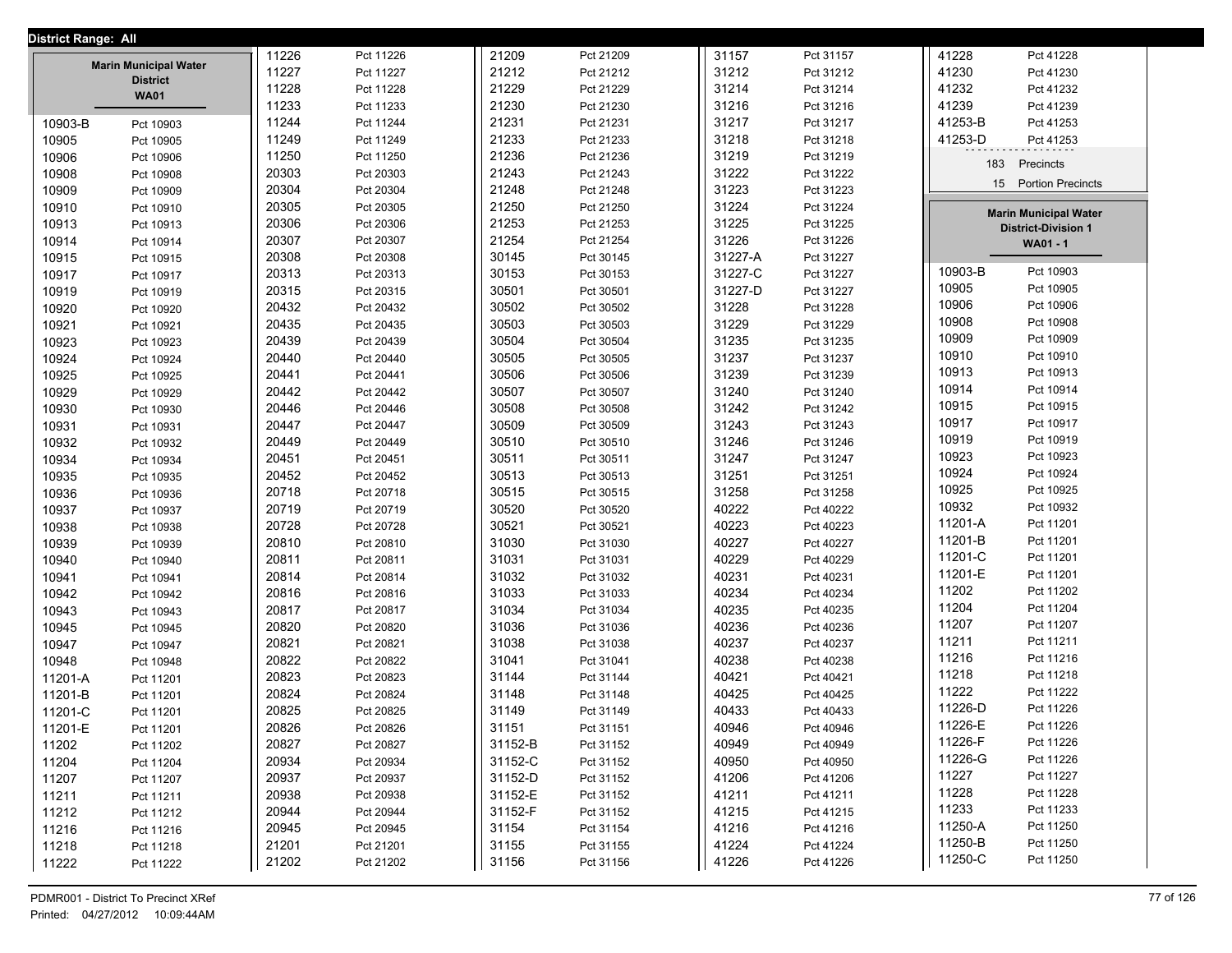| District Range: All          |                              |                              |                              |                      |
|------------------------------|------------------------------|------------------------------|------------------------------|----------------------|
| 11250-D                      | 20934-A                      | 20821-B                      | 30508                        | 30145                |
| Pct 11250                    | Pct 20934                    | Pct 20821                    | Pct 30508                    | Pct 30145            |
| 20307-A                      | 20934-B                      | 20822                        | 30509                        | 30153                |
| Pct 20307                    | Pct 20934                    | Pct 20822                    | Pct 30509                    | Pct 30153            |
| 20308                        | 20934-E                      | 20823                        | 30510                        | 31030                |
| Pct 20308                    | Pct 20934                    | Pct 20823                    | Pct 30510                    | Pct 31030            |
| 20315-A                      | 20937-A                      | 20824                        | 30511                        | 31031                |
| Pct 20315                    | Pct 20937                    | Pct 20824                    | Pct 30511                    | Pct 31031            |
| 20810                        | 20938                        | 20825                        | 30513                        | 31032                |
| Pct 20810                    | Pct 20938                    | Pct 20825                    | Pct 30513                    | Pct 31032            |
| 20811-A                      | 20944                        | 20826                        | 30515                        | 31033                |
| Pct 20811                    | Pct 20944                    | Pct 20826                    | Pct 30515                    | Pct 31033            |
| 20817-A                      | 20945                        | 20827                        | 30520                        | 31034                |
| Pct 20817                    | Pct 20945                    | Pct 20827                    | Pct 30520                    | Pct 31034            |
| 20821-A                      | 21250                        | 20934-C                      | 30521                        | 31036                |
| Pct 20821                    | Pct 21250                    | Pct 20934                    | Pct 30521                    | Pct 31036            |
| 21201                        | 40946                        | 20934-D                      | 31212                        | 31038                |
| Pct 21201                    | Pct 40946                    | Pct 20934                    | Pct 31212                    | Pct 31038            |
| 21202                        | 40949                        | 20937-B                      | 31214                        | 31041                |
| Pct 21202                    | Pct 40949                    | Pct 20937                    | Pct 31214                    | Pct 31041            |
| 21209-A                      | 40950                        | 20937-C                      | 31216                        | 31144                |
| Pct 21209                    | Pct 40950                    | Pct 20937                    | Pct 31216                    | Pct 31144            |
| 21209-B                      | Precincts                    | 21212-B                      | 31217                        | 31148                |
| Pct 21209                    | 23                           | Pct 21212                    | Pct 31217                    | Pct 31148            |
| 21212-A                      |                              | 21212-C                      | 31218                        | 31149                |
| Pct 21212                    |                              | Pct 21212                    | Pct 31218                    | Pct 31149            |
| 21212-D                      | 16                           | 21229                        | 31219                        | 31151                |
| Pct 21212                    | <b>Portion Precincts</b>     | Pct 21229                    | Pct 31219                    | Pct 31151            |
| 28                           | <b>Marin Municipal Water</b> | 21230                        | 31222                        | 31152-B              |
| Precincts                    |                              | Pct 21230                    | Pct 31222                    | Pct 31152            |
| 22 Portion Precincts         | <b>District-Division 3</b>   | 21231<br>Pct 21231           | 31223<br>Pct 31223           | 31152-C<br>Pct 31152 |
|                              | WA01 - 3                     | 21233<br>Pct 21233           | 31224<br>Pct 31224           | 31152-D<br>Pct 31152 |
| <b>Marin Municipal Water</b> |                              | 21236<br>Pct 21236           | 31225<br>Pct 31225           | 31152-E<br>Pct 31152 |
| <b>District-Division 2</b>   | 10921-C                      | 21243                        | 31226                        | 31152-F              |
|                              | Pct 10921                    | Pct 21243                    | Pct 31226                    | Pct 31152            |
| <b>WA01 - 2</b>              | 10921-D                      | 21248                        | 31227-A                      | 31154                |
|                              | Pct 10921                    | Pct 21248                    | Pct 31227                    | Pct 31154            |
|                              | 10930-B                      | 21253-A                      | 31227-C                      | 31155                |
|                              | Pct 10930                    | Pct 21253                    | Pct 31227                    | Pct 31155            |
| 10920                        | 10930-C                      | 21253-B                      | 31227-D                      | 31156                |
| Pct 10920                    | Pct 10930                    | Pct 21253                    | Pct 31227                    | Pct 31156            |
| 10921-A                      | 10937-D                      | 21253-C                      | 31228                        | 31157                |
| Pct 10921                    | Pct 10937                    | Pct 21253                    | Pct 31228                    | Pct 31157            |
| 10921-B                      | 10938-B                      | 21254                        | 40222                        | 31229                |
| Pct 10921                    | Pct 10938                    | Pct 21254                    | Pct 40222                    | Pct 31229            |
| 10929                        | 10938-C                      | 41206                        | 40223                        | 31235                |
| Pct 10929                    | Pct 10938                    | Pct 41206                    | Pct 40223                    | Pct 31235            |
| 10930-A                      | 10938-D                      | 41211                        | 40227                        | 31237                |
| Pct 10930                    | Pct 10938                    | Pct 41211                    | Pct 40227                    | Pct 31237            |
| 10931                        | 20303                        | 41215                        | 40229                        | 31239                |
| Pct 10931                    | Pct 20303                    | Pct 41215                    | Pct 40229                    | Pct 31239            |
| 10934                        | 20304                        | 41216-C                      | 40231                        | 31240                |
| Pct 10934                    | Pct 20304                    | Pct 41216                    | Pct 40231                    | Pct 31240            |
| 10935                        | 20305                        | 41216-F                      | 40421                        | 31242                |
| Pct 10935                    | Pct 20305                    | Pct 41216                    | Pct 40421                    | Pct 31242            |
| 10936                        | 20306                        | 41216-G                      | 40425                        | 31243                |
| Pct 10936                    | Pct 20306                    | Pct 41216                    | Pct 40425                    | Pct 31243            |
| 10937-A                      | 20307-B                      | 41216-H                      | 40433-B                      | 31246                |
| Pct 10937                    | Pct 20307                    | Pct 41216                    | Pct 40433                    | Pct 31246            |
| 10937-B                      | 20313                        | Precincts                    | 41216-A                      | 31247                |
| Pct 10937                    | Pct 20313                    | 35                           | Pct 41216                    | Pct 31247            |
| 10937-C                      | 20315-B                      | 27 Portion Precincts         | 41216-B                      | 31251                |
| Pct 10937                    | Pct 20315                    |                              | Pct 41216                    | Pct 31251            |
| 10938-A                      | 20432                        |                              | 41216-D                      | 31258                |
| Pct 10938                    | Pct 20432                    |                              | Pct 41216                    | Pct 31258            |
| 10939                        | 20435-A                      | <b>Marin Municipal Water</b> | 41216-E                      | 40234                |
| Pct 10939                    | Pct 20435                    |                              | Pct 41216                    | Pct 40234            |
| 10940                        | 20439                        | <b>District-Division 4</b>   | 41224                        | 40235                |
| Pct 10940                    | Pct 20439                    |                              | Pct 41224                    | Pct 40235            |
| 10941                        | 20442                        | WA01 - 4                     | 41226                        | 40236                |
| Pct 10941                    | Pct 20442                    |                              | Pct 41226                    | Pct 40236            |
| 10942                        | 20446                        |                              | 41228                        | 40237                |
| Pct 10942                    | Pct 20446                    |                              | Pct 41228                    | Pct 40237            |
| 10943                        | 20449                        | 20435-B                      | 41230                        | 40238                |
| Pct 10943                    | Pct 20449                    | Pct 20435                    | Pct 41230                    | Pct 40238            |
| 10945                        | 20451                        | 20440                        | 41232                        | 40433-A              |
| Pct 10945                    | Pct 20451                    | Pct 20440                    | Pct 41232                    | Pct 40433            |
| 10947                        | 20452                        | 20441                        | 41253-B                      | 41239                |
| Pct 10947                    | Pct 20452                    | Pct 20441                    | Pct 41253                    | Pct 41239            |
| 10948                        | 20718                        | 20447                        | 41253-D                      | 35 Precincts         |
| Pct 10948                    | Pct 20718                    | Pct 20447                    | Pct 41253                    |                      |
| 11212<br>Pct 11212           | 20719<br>Pct 20719           | 30501<br>Pct 30501           | 42 Precincts                 | 6 Portion Precincts  |
| 11226-A<br>Pct 11226         | 20728<br>Pct 20728           | 30502<br>Pct 30502           | 11 Portion Precincts         |                      |
| 11226-B<br>Pct 11226         | 20811-B<br>Pct 20811         | 30503<br>Pct 30503           |                              |                      |
| 11226-C<br>Pct 11226         | 20814<br>Pct 20814           | 30504<br>Pct 30504           | <b>Marin Municipal Water</b> |                      |
| 11244<br>Pct 11244           | 20816<br>Pct 20816           | 30505<br>Pct 30505           | <b>District-Division 5</b>   |                      |
| 11249-A<br>Pct 11249         | 20817-B<br>Pct 20817         | 30506<br>Pct 30506           | WA01 - 5                     |                      |
| 11249-B<br>Pct 11249         | 20820<br>Pct 20820           | 30507<br>Pct 30507           |                              |                      |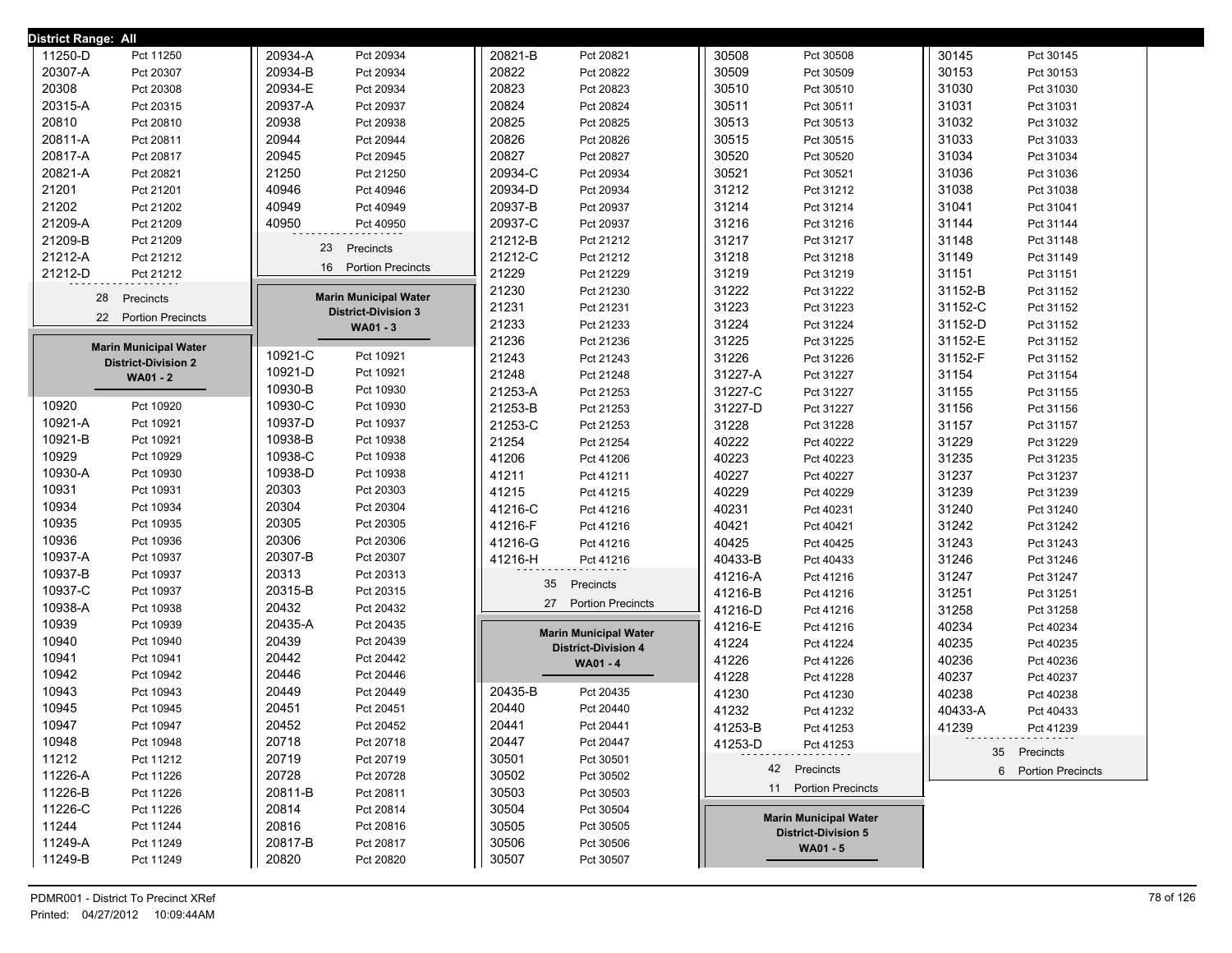|         | <b>Stinson Beach County</b><br><b>Water District</b><br><b>WA02</b> |
|---------|---------------------------------------------------------------------|
| 41209-A | Pct 41209                                                           |
| 41209-C | Pct 41209                                                           |
| 41252-F | Pct 41252                                                           |
| 41254-B | Pct 41254                                                           |
| 41254-C | Pct 41254                                                           |
|         | ------------------<br>0 Precincts<br>5 Portion Precincts            |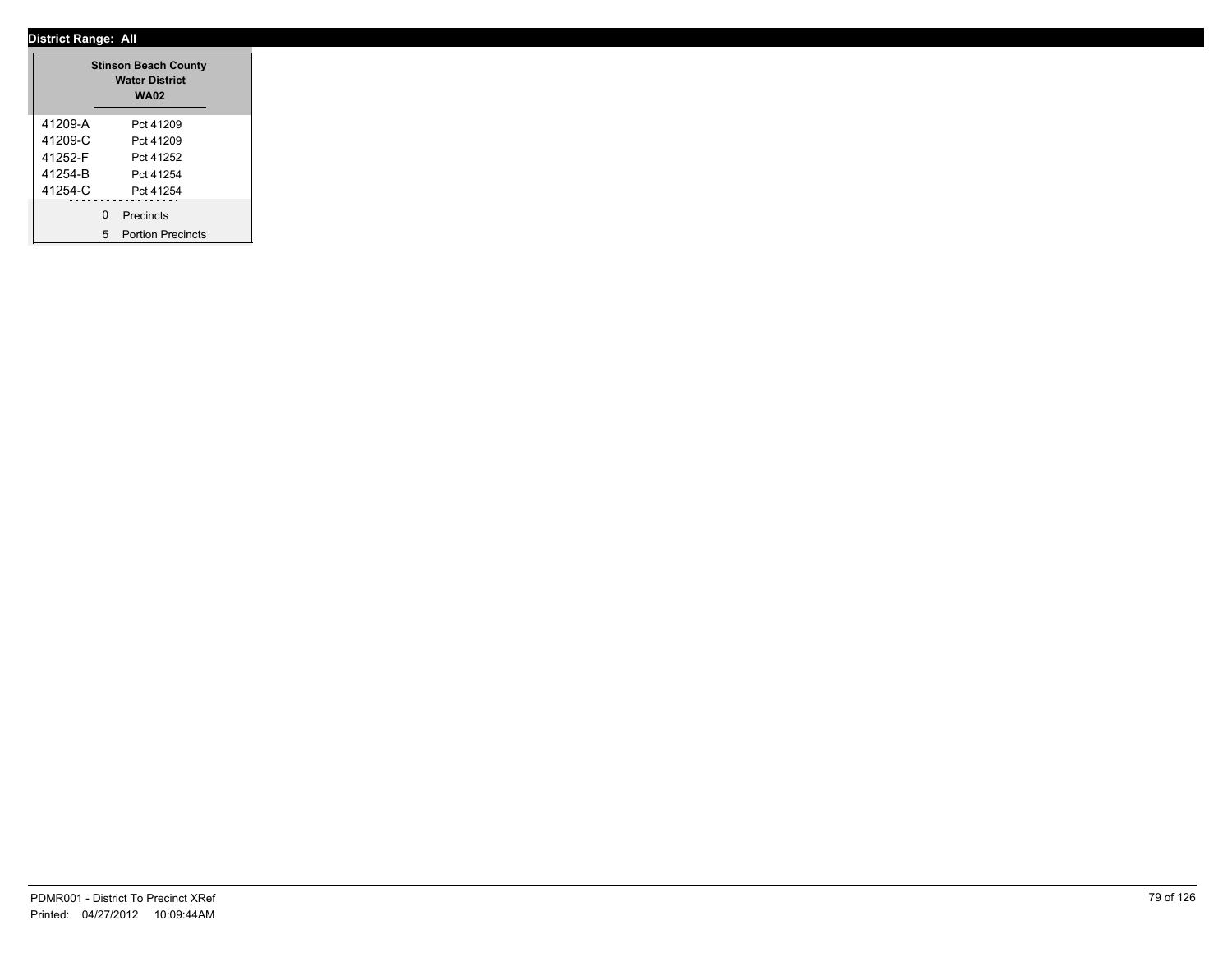|         | <b>District Range: All</b>        |         |                                     |       |                     |
|---------|-----------------------------------|---------|-------------------------------------|-------|---------------------|
|         |                                   | 50625   | Pct 50625                           | 50607 | Pct 50607           |
|         | <b>North Marin Water District</b> | 50626   | Pct 50626                           | 50608 | Pct 50608           |
|         |                                   | 50627   | Pct 50627                           | 50610 | Pct 50610           |
|         | <b>WA03</b>                       | 50628   | Pct 50628                           | 50611 | Pct 50611           |
| 40610   | Pct 40610                         | 50629   | Pct 50629                           | 50612 | Pct 50612           |
| 40612   | Pct 40612                         | 50630   | Pct 50630                           | 50613 | Pct 50613           |
| 40613   | Pct 40613                         | 50631   | Pct 50631                           | 50614 | Pct 50614           |
| 40614   | Pct 40614                         | 50633   | Pct 50633                           | 50615 | Pct 50615           |
| 40617   | Pct 40617                         | 50635   | Pct 50635                           | 50616 | Pct 50616           |
| 40618   | Pct 40618                         | 50636   | Pct 50636                           | 50617 | Pct 50617           |
| 40619   | Pct 40619                         | 50637   | Pct 50637                           | 50619 | Pct 50619           |
| 41201-F | Pct 41201                         | 50638   | Pct 50638                           | 50620 | Pct 50620           |
| 41201-G | Pct 41201                         | 50639   | Pct 50639                           | 50624 | Pct 50624           |
|         |                                   | 50640   | Pct 50640                           | 50625 | Pct 50625           |
| 41201-l | Pct 41201                         |         |                                     |       |                     |
| 41201-L | Pct 41201                         | 50641   | Pct 50641                           | 50626 | Pct 50626           |
| 41202-A | Pct 41202                         | 51209   | Pct 51209                           | 50627 | Pct 50627           |
| 41202-C | Pct 41202                         | 51218   | Pct 51218                           | 50628 | Pct 50628           |
| 41203-A | Pct 41203                         | 51221   | Pct 51221                           | 50629 | Pct 50629           |
| 41203-C | Pct 41203                         | 51222   | Pct 51222                           | 50630 | Pct 50630           |
| 41204-A | Pct 41204                         | 51223   | Pct 51223                           | 50631 | Pct 50631           |
| 41204-B | Pct 41204                         | 51232   | Pct 51232                           | 50633 | Pct 50633           |
| 41204-C | Pct 41204                         | 51234   | Pct 51234                           | 50635 | Pct 50635           |
| 41204-D | Pct 41204                         |         | 50<br>Precincts                     | 50636 | Pct 50636           |
| 41204-J | Pct 41204                         |         |                                     | 50637 | Pct 50637           |
| 41204-M | Pct 41204                         |         | 17 Portion Precincts                | 50638 | Pct 50638           |
| 41205-A | Pct 41205                         |         | <b>North Marin Water</b>            | 50639 | Pct 50639           |
| 41205-C | Pct 41205                         |         | <b>District-Annexation Original</b> | 50640 | Pct 50640           |
| 41205-E | Pct 41205                         |         | WA03 - 1                            | 50641 | Pct 50641           |
| 41208   | Pct 41208                         |         |                                     | 51209 | Pct 51209           |
| 41251   | Pct 41251                         | 40610   | Pct 40610                           | 51218 | Pct 51218           |
| 50601   | Pct 50601                         | 40612   | Pct 40612                           | 51221 | Pct 51221           |
| 50602   | Pct 50602                         | 40613   | Pct 40613                           | 51222 | Pct 51222           |
| 50603   |                                   | 40614   | Pct 40614                           | 51223 | Pct 51223           |
|         | Pct 50603                         | 40617   | Pct 40617                           | 51232 | Pct 51232           |
| 50604   | Pct 50604                         | 40618   | Pct 40618                           |       |                     |
| 50605   | Pct 50605                         | 40619   |                                     | 51234 | Pct 51234           |
| 50606   | Pct 50606                         |         | Pct 40619                           |       | 49<br>Precincts     |
| 50607   | Pct 50607                         | 41204-A | Pct 41204                           |       | 6 Portion Precincts |
| 50608   | Pct 50608                         | 41204-B | Pct 41204                           |       |                     |
| 50610   | Pct 50610                         | 41204-C | Pct 41204                           |       |                     |
| 50611   | Pct 50611                         | 41204-D | Pct 41204                           |       |                     |
| 50612   | Pct 50612                         | 41204-J | Pct 41204                           |       |                     |
| 50613   | Pct 50613                         | 41204-M | Pct 41204                           |       |                     |
| 50614   | Pct 50614                         | 41208   | Pct 41208                           |       |                     |
| 50615   | Pct 50615                         | 50601   | Pct 50601                           |       |                     |
| 50616   | Pct 50616                         | 50602   | Pct 50602                           |       |                     |
| 50617   | Pct 50617                         | 50603   | Pct 50603                           |       |                     |
| 50619   | Pct 50619                         | 50604   | Pct 50604                           |       |                     |
| 50620   | Pct 50620                         | 50605   | Pct 50605                           |       |                     |
|         |                                   | 50606   | Pct 50606                           |       |                     |
| 50624   | Pct 50624                         |         |                                     |       |                     |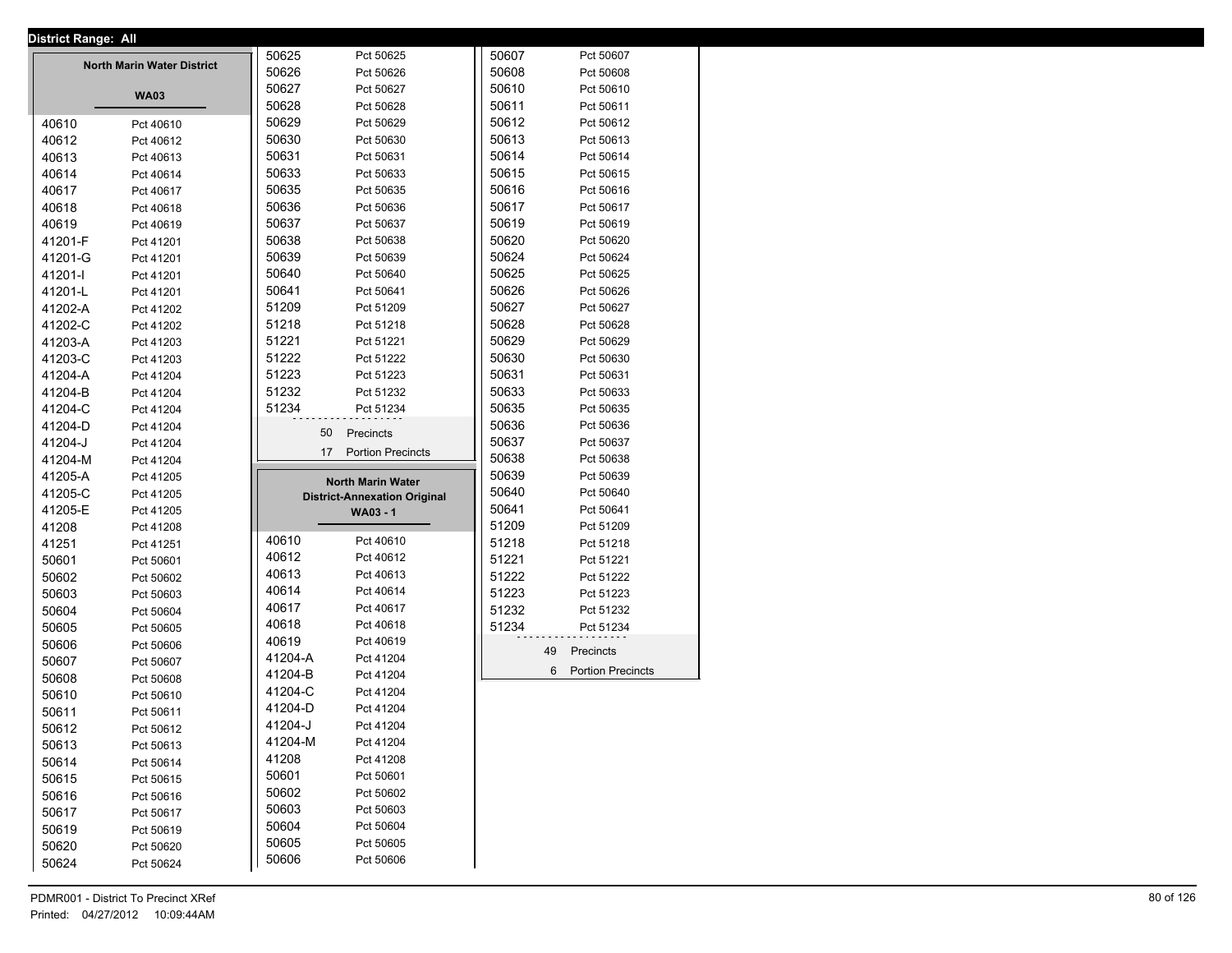| District Range: All |                                                |       |           |       |           |              |                                    |         |                               |
|---------------------|------------------------------------------------|-------|-----------|-------|-----------|--------------|------------------------------------|---------|-------------------------------|
|                     |                                                | 31217 | Pct 31217 | 41216 | Pct 41216 | 51222        | Pct 51222                          | 41253-A | Pct 41253                     |
|                     | <b>Marin County Library</b><br><b>District</b> | 31218 | Pct 31218 | 41220 | Pct 41220 | 51223        | Pct 51223                          | 41253-C | Pct 41253                     |
|                     | <b>LIB01</b>                                   | 31219 | Pct 31219 | 41224 | Pct 41224 | 51232        | Pct 51232                          | 41254-A | Pct 41254                     |
|                     |                                                | 31222 | Pct 31222 | 41226 | Pct 41226 | 51234        | Pct 51234                          | 41254-B | Pct 41254                     |
| 10921-A             | Pct 10921                                      | 31223 | Pct 31223 | 41228 | Pct 41228 | 146          | Precincts                          | 41254-C | Pct 41254                     |
| 11201               | Pct 11201                                      | 31224 | Pct 31224 | 41230 | Pct 41230 |              |                                    | 25      | Precincts                     |
| 11202               | Pct 11202                                      | 31225 | Pct 31225 | 41232 | Pct 41232 | $\mathbf{1}$ | <b>Portion Precinct</b>            | 18      |                               |
| 11204               | Pct 11204                                      | 31226 | Pct 31226 | 41239 | Pct 41239 |              | <b>Marin County Library</b>        |         | <b>Portion Precincts</b>      |
| 11207               | Pct 11207                                      | 31227 | Pct 31227 | 41251 | Pct 41251 |              | <b>District-Fairfax/west Marin</b> |         | <b>Marin County Library</b>   |
| 11211               | Pct 11211                                      | 31228 | Pct 31228 | 41252 | Pct 41252 |              | LIB01 - 1                          |         | <b>District-Eastern Marin</b> |
| 11212               | Pct 11212                                      | 31229 | Pct 31229 | 41253 | Pct 41253 |              |                                    |         | LIB01 - 2                     |
| 11216               | Pct 11216                                      | 31235 | Pct 31235 | 41254 | Pct 41254 | 20303        | Pct 20303                          |         |                               |
| 11218               | Pct 11218                                      | 31237 | Pct 31237 | 50601 | Pct 50601 | 20304        | Pct 20304                          | 10921-A | Pct 10921                     |
| 11222               | Pct 11222                                      | 31239 | Pct 31239 | 50602 | Pct 50602 | 20305        | Pct 20305                          | 11201   | Pct 11201                     |
| 11226               | Pct 11226                                      | 31240 | Pct 31240 | 50603 | Pct 50603 | 20306        | Pct 20306                          | 11202   | Pct 11202                     |
| 11227               | Pct 11227                                      | 31242 | Pct 31242 | 50604 | Pct 50604 | 20307        | Pct 20307                          | 11204   | Pct 11204                     |
| 11228               | Pct 11228                                      | 31243 | Pct 31243 | 50605 | Pct 50605 | 20308        | Pct 20308                          | 11207   | Pct 11207                     |
| 11233               | Pct 11233                                      | 31246 | Pct 31246 | 50606 | Pct 50606 | 20313        | Pct 20313                          | 11211   | Pct 11211                     |
| 11244               | Pct 11244                                      | 31247 | Pct 31247 | 50607 | Pct 50607 | 20315        | Pct 20315                          | 11212   | Pct 11212                     |
| 11249               | Pct 11249                                      | 31251 | Pct 31251 | 50608 | Pct 50608 | 21201        | Pct 21201                          | 11216   | Pct 11216                     |
| 11250               | Pct 11250                                      | 31258 | Pct 31258 | 50610 | Pct 50610 | 21202        | Pct 21202                          | 11218   | Pct 11218                     |
| 20303               | Pct 20303                                      | 40222 | Pct 40222 | 50611 | Pct 50611 | 21209        | Pct 21209                          | 11222   | Pct 11222                     |
| 20304               | Pct 20304                                      | 40223 | Pct 40223 | 50612 | Pct 50612 | 21212        | Pct 21212                          | 11226   | Pct 11226                     |
| 20305               | Pct 20305                                      | 40227 | Pct 40227 | 50613 | Pct 50613 | 21253        | Pct 21253                          | 11227   | Pct 11227                     |
| 20306               | Pct 20306                                      | 40229 | Pct 40229 | 50614 | Pct 50614 | 21254        | Pct 21254                          | 11228   | Pct 11228                     |
| 20307               | Pct 20307                                      | 40231 | Pct 40231 | 50615 | Pct 50615 | 41201        | Pct 41201                          | 11233   | Pct 11233                     |
| 20308               | Pct 20308                                      | 40234 | Pct 40234 | 50616 | Pct 50616 | 41202        | Pct 41202                          | 11244   | Pct 11244                     |
| 20313               | Pct 20313                                      | 40235 | Pct 40235 | 50617 | Pct 50617 | 41203        | Pct 41203                          | 11249   | Pct 11249                     |
| 20315               | Pct 20315                                      | 40236 | Pct 40236 | 50619 | Pct 50619 | 41204-G      | Pct 41204                          | 11250   | Pct 11250                     |
| 20718               | Pct 20718                                      | 40237 | Pct 40237 | 50620 | Pct 50620 | 41204-K      | Pct 41204                          | 21250   | Pct 21250                     |
| 20719               | Pct 20719                                      | 40238 | Pct 40238 | 50624 | Pct 50624 | 41204-L      | Pct 41204                          | 31214   | Pct 31214                     |
| 20728               | Pct 20728                                      | 40610 | Pct 40610 | 50625 | Pct 50625 | 41205        | Pct 41205                          | 31216   | Pct 31216                     |
| 21201               | Pct 21201                                      | 40612 | Pct 40612 | 50626 | Pct 50626 | 41206        | Pct 41206                          | 31217   | Pct 31217                     |
| 21202               | Pct 21202                                      | 40613 | Pct 40613 | 50627 | Pct 50627 | 41207        | Pct 41207                          | 31218   | Pct 31218                     |
| 21209               | Pct 21209                                      | 40614 | Pct 40614 | 50628 | Pct 50628 | 41209        | Pct 41209                          | 31222   | Pct 31222                     |
| 21212               | Pct 21212                                      | 40617 | Pct 40617 | 50629 | Pct 50629 | 41211        | Pct 41211                          | 31223   | Pct 31223                     |
| 21229               | Pct 21229                                      | 40618 | Pct 40618 | 50630 | Pct 50630 | 41215        | Pct 41215                          | 31224   | Pct 31224                     |
| 21230               | Pct 21230                                      | 40619 | Pct 40619 | 50631 | Pct 50631 | 41216-A      | Pct 41216                          | 31225   | Pct 31225                     |
| 21231               | Pct 21231                                      | 41201 | Pct 41201 | 50633 | Pct 50633 | 41216-B      | Pct 41216                          | 31226   | Pct 31226                     |
| 21233               | Pct 21233                                      | 41202 | Pct 41202 | 50635 | Pct 50635 | 41216-C      | Pct 41216                          | 31227   | Pct 31227                     |
| 21236               | Pct 21236                                      | 41203 | Pct 41203 | 50636 | Pct 50636 | 41216-D      | Pct 41216                          | 31228   | Pct 31228                     |
| 21243               | Pct 21243                                      | 41204 | Pct 41204 | 50637 | Pct 50637 | 41216-F      | Pct 41216                          | 31229   | Pct 31229                     |
| 21248               | Pct 21248                                      | 41205 | Pct 41205 | 50638 | Pct 50638 | 41216-G      | Pct 41216                          | 31235   | Pct 31235                     |
| 21250               | Pct 21250                                      | 41206 | Pct 41206 | 50639 | Pct 50639 | 41216-H      | Pct 41216                          | 40610   | Pct 40610                     |
| 21253               | Pct 21253                                      | 41207 | Pct 41207 | 50640 | Pct 50640 | 41220-A      | Pct 41220                          | 40612   | Pct 40612                     |
| 21254               | Pct 21254                                      | 41208 | Pct 41208 | 50641 | Pct 50641 | 41220-B      | Pct 41220                          | 40613   | Pct 40613                     |
| 31212               | Pct 31212                                      | 41209 | Pct 41209 | 51209 | Pct 51209 | 41220-C      | Pct 41220                          | 40614   | Pct 40614                     |
| 31214               | Pct 31214                                      | 41211 | Pct 41211 | 51218 | Pct 51218 | 41251        | Pct 41251                          | 40617   | Pct 40617                     |
| 31216               | Pct 31216                                      | 41215 | Pct 41215 | 51221 | Pct 51221 | 41252        | Pct 41252                          | 40618   | Pct 40618                     |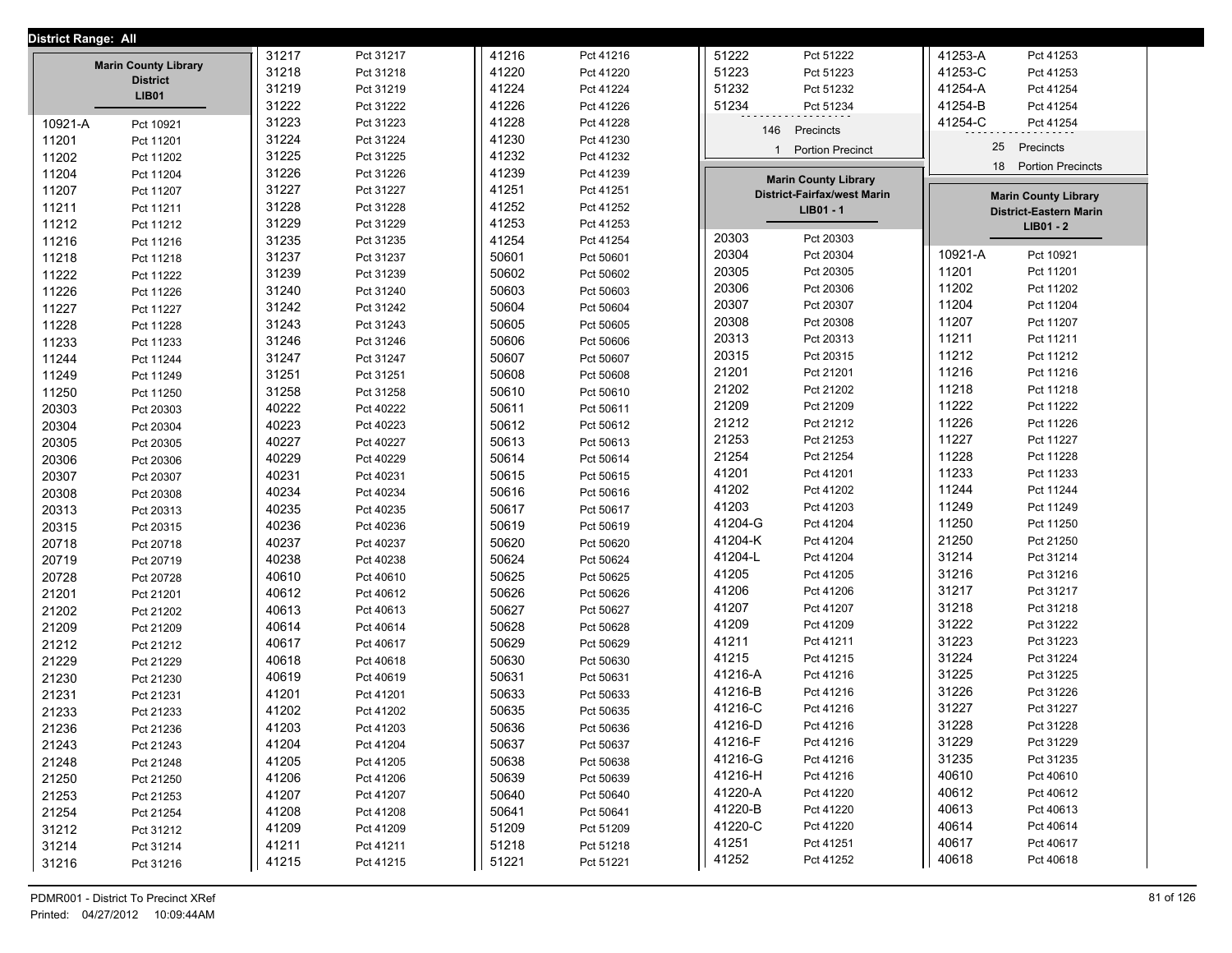| District Range: All |           |       |    |                   |
|---------------------|-----------|-------|----|-------------------|
| 40619               | Pct 40619 | 50637 |    | Pct 50637         |
| 41204-A             | Pct 41204 | 50638 |    | Pct 50638         |
| 41204-B             | Pct 41204 | 50639 |    | Pct 50639         |
| 41204-C             | Pct 41204 | 50640 |    | Pct 50640         |
| 41204-D             | Pct 41204 | 50641 |    | Pct 50641         |
| 41204-E             | Pct 41204 | 51209 |    | Pct 51209         |
| 41204-F             | Pct 41204 | 51218 |    | Pct 51218         |
| 41204-H             | Pct 41204 | 51221 |    | Pct 51221         |
| 41204-l             | Pct 41204 | 51222 |    | Pct 51222         |
| 41204-J             | Pct 41204 | 51223 |    | Pct 51223         |
| 41204-M             | Pct 41204 | 51232 |    | Pct 51232         |
| 41208               | Pct 41208 | 51234 |    | Pct 51234         |
| 41224               | Pct 41224 |       |    |                   |
| 41226               | Pct 41226 |       | 83 | Precincts         |
| 41228               | Pct 41228 |       | 15 | Portion Precincts |
| 41230               | Pct 41230 |       |    |                   |
| 41239-A             | Pct 41239 |       |    |                   |
| 41239-B             | Pct 41239 |       |    |                   |
| 41253-B             | Pct 41253 |       |    |                   |
| 41253-D             | Pct 41253 |       |    |                   |
| 50601               | Pct 50601 |       |    |                   |
| 50602               | Pct 50602 |       |    |                   |
| 50603               | Pct 50603 |       |    |                   |
| 50604               | Pct 50604 |       |    |                   |
| 50605               | Pct 50605 |       |    |                   |
| 50606               | Pct 50606 |       |    |                   |
| 50607               | Pct 50607 |       |    |                   |
| 50608               | Pct 50608 |       |    |                   |
| 50610               | Pct 50610 |       |    |                   |
| 50611               | Pct 50611 |       |    |                   |
| 50612               | Pct 50612 |       |    |                   |
| 50613               | Pct 50613 |       |    |                   |
| 50614               | Pct 50614 |       |    |                   |
| 50615               | Pct 50615 |       |    |                   |
| 50616               | Pct 50616 |       |    |                   |
| 50617               | Pct 50617 |       |    |                   |
| 50619               | Pct 50619 |       |    |                   |
| 50620               | Pct 50620 |       |    |                   |
| 50624               | Pct 50624 |       |    |                   |
| 50625               | Pct 50625 |       |    |                   |
| 50626               | Pct 50626 |       |    |                   |
| 50627               | Pct 50627 |       |    |                   |
| 50628               | Pct 50628 |       |    |                   |
| 50629               | Pct 50629 |       |    |                   |
| 50630               | Pct 50630 |       |    |                   |
| 50631               | Pct 50631 |       |    |                   |
| 50633               | Pct 50633 |       |    |                   |
| 50635               | Pct 50635 |       |    |                   |
| 50636               | Pct 50636 |       |    |                   |
|                     |           |       |    |                   |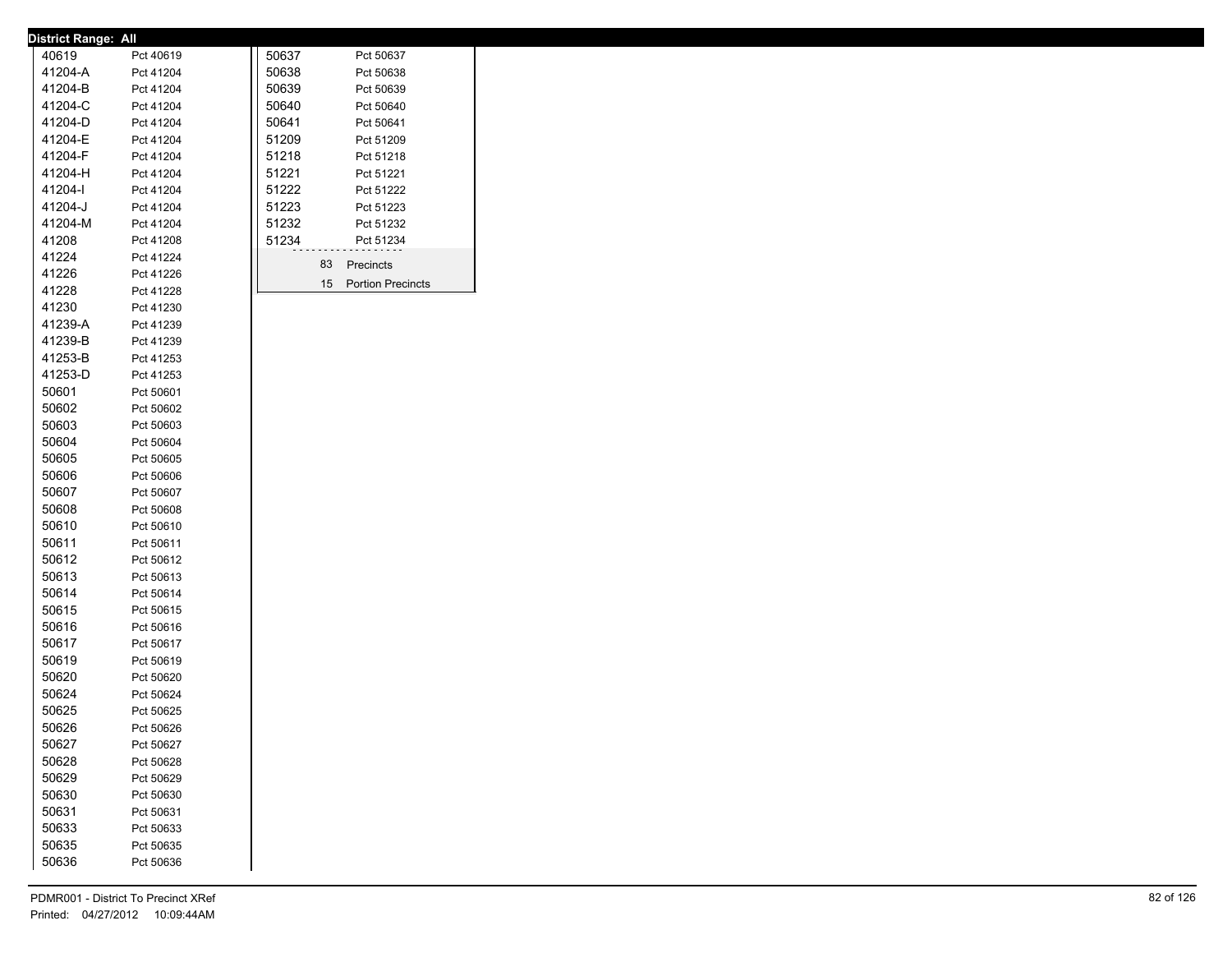| District Range: All |                                                     |       |           |       |           |                                           |
|---------------------|-----------------------------------------------------|-------|-----------|-------|-----------|-------------------------------------------|
|                     |                                                     | 31217 | Pct 31217 | 41216 | Pct 41216 | 51222<br>Pct 51222                        |
|                     | <b>Marin County Free Library</b><br><b>District</b> | 31218 | Pct 31218 | 41220 | Pct 41220 | 51223<br>Pct 51223                        |
|                     | <b>LIB02</b>                                        | 31219 | Pct 31219 | 41224 | Pct 41224 | 51232<br>Pct 51232                        |
|                     |                                                     | 31222 | Pct 31222 | 41226 | Pct 41226 | 51234<br>Pct 51234                        |
| 10921-A             | Pct 10921                                           | 31223 | Pct 31223 | 41228 | Pct 41228 | 146<br>Precincts                          |
| 11201               | Pct 11201                                           | 31224 | Pct 31224 | 41230 | Pct 41230 |                                           |
| 11202               | Pct 11202                                           | 31225 | Pct 31225 | 41232 | Pct 41232 | <b>Portion Precinct</b><br>$\overline{1}$ |
| 11204               | Pct 11204                                           | 31226 | Pct 31226 | 41239 | Pct 41239 |                                           |
| 11207               | Pct 11207                                           | 31227 | Pct 31227 | 41251 | Pct 41251 |                                           |
| 11211               | Pct 11211                                           | 31228 | Pct 31228 | 41252 | Pct 41252 |                                           |
| 11212               | Pct 11212                                           | 31229 | Pct 31229 | 41253 | Pct 41253 |                                           |
| 11216               | Pct 11216                                           | 31235 | Pct 31235 | 41254 | Pct 41254 |                                           |
| 11218               | Pct 11218                                           | 31237 | Pct 31237 | 50601 | Pct 50601 |                                           |
| 11222               | Pct 11222                                           | 31239 | Pct 31239 | 50602 | Pct 50602 |                                           |
| 11226               | Pct 11226                                           | 31240 | Pct 31240 | 50603 | Pct 50603 |                                           |
| 11227               | Pct 11227                                           | 31242 | Pct 31242 | 50604 | Pct 50604 |                                           |
| 11228               | Pct 11228                                           | 31243 | Pct 31243 | 50605 | Pct 50605 |                                           |
| 11233               | Pct 11233                                           | 31246 | Pct 31246 | 50606 | Pct 50606 |                                           |
| 11244               | Pct 11244                                           | 31247 | Pct 31247 | 50607 | Pct 50607 |                                           |
| 11249               | Pct 11249                                           | 31251 | Pct 31251 | 50608 | Pct 50608 |                                           |
| 11250               | Pct 11250                                           | 31258 | Pct 31258 | 50610 | Pct 50610 |                                           |
| 20303               | Pct 20303                                           | 40222 | Pct 40222 | 50611 | Pct 50611 |                                           |
| 20304               | Pct 20304                                           | 40223 | Pct 40223 | 50612 | Pct 50612 |                                           |
| 20305               | Pct 20305                                           | 40227 | Pct 40227 | 50613 | Pct 50613 |                                           |
| 20306               | Pct 20306                                           | 40229 | Pct 40229 | 50614 | Pct 50614 |                                           |
| 20307               | Pct 20307                                           | 40231 | Pct 40231 | 50615 | Pct 50615 |                                           |
| 20308               | Pct 20308                                           | 40234 | Pct 40234 | 50616 | Pct 50616 |                                           |
| 20313               | Pct 20313                                           | 40235 | Pct 40235 | 50617 | Pct 50617 |                                           |
| 20315               | Pct 20315                                           | 40236 | Pct 40236 | 50619 | Pct 50619 |                                           |
| 20718               | Pct 20718                                           | 40237 | Pct 40237 | 50620 | Pct 50620 |                                           |
| 20719               | Pct 20719                                           | 40238 | Pct 40238 | 50624 | Pct 50624 |                                           |
| 20728               | Pct 20728                                           | 40610 | Pct 40610 | 50625 | Pct 50625 |                                           |
| 21201               | Pct 21201                                           | 40612 | Pct 40612 | 50626 | Pct 50626 |                                           |
| 21202               | Pct 21202                                           | 40613 | Pct 40613 | 50627 | Pct 50627 |                                           |
| 21209               | Pct 21209                                           | 40614 | Pct 40614 | 50628 | Pct 50628 |                                           |
| 21212               | Pct 21212                                           | 40617 | Pct 40617 | 50629 | Pct 50629 |                                           |
| 21229               | Pct 21229                                           | 40618 | Pct 40618 | 50630 | Pct 50630 |                                           |
| 21230               | Pct 21230                                           | 40619 | Pct 40619 | 50631 | Pct 50631 |                                           |
| 21231               | Pct 21231                                           | 41201 | Pct 41201 | 50633 | Pct 50633 |                                           |
| 21233               | Pct 21233                                           | 41202 | Pct 41202 | 50635 | Pct 50635 |                                           |
| 21236               | Pct 21236                                           | 41203 | Pct 41203 | 50636 | Pct 50636 |                                           |
| 21243               | Pct 21243                                           | 41204 | Pct 41204 | 50637 | Pct 50637 |                                           |
| 21248               | Pct 21248                                           | 41205 | Pct 41205 | 50638 | Pct 50638 |                                           |
| 21250               | Pct 21250                                           | 41206 | Pct 41206 | 50639 | Pct 50639 |                                           |
| 21253               | Pct 21253                                           | 41207 | Pct 41207 | 50640 | Pct 50640 |                                           |
| 21254               | Pct 21254                                           | 41208 | Pct 41208 | 50641 | Pct 50641 |                                           |
| 31212               | Pct 31212                                           | 41209 | Pct 41209 | 51209 | Pct 51209 |                                           |
| 31214               | Pct 31214                                           | 41211 | Pct 41211 | 51218 | Pct 51218 |                                           |
| 31216               | Pct 31216                                           | 41215 | Pct 41215 | 51221 | Pct 51221 |                                           |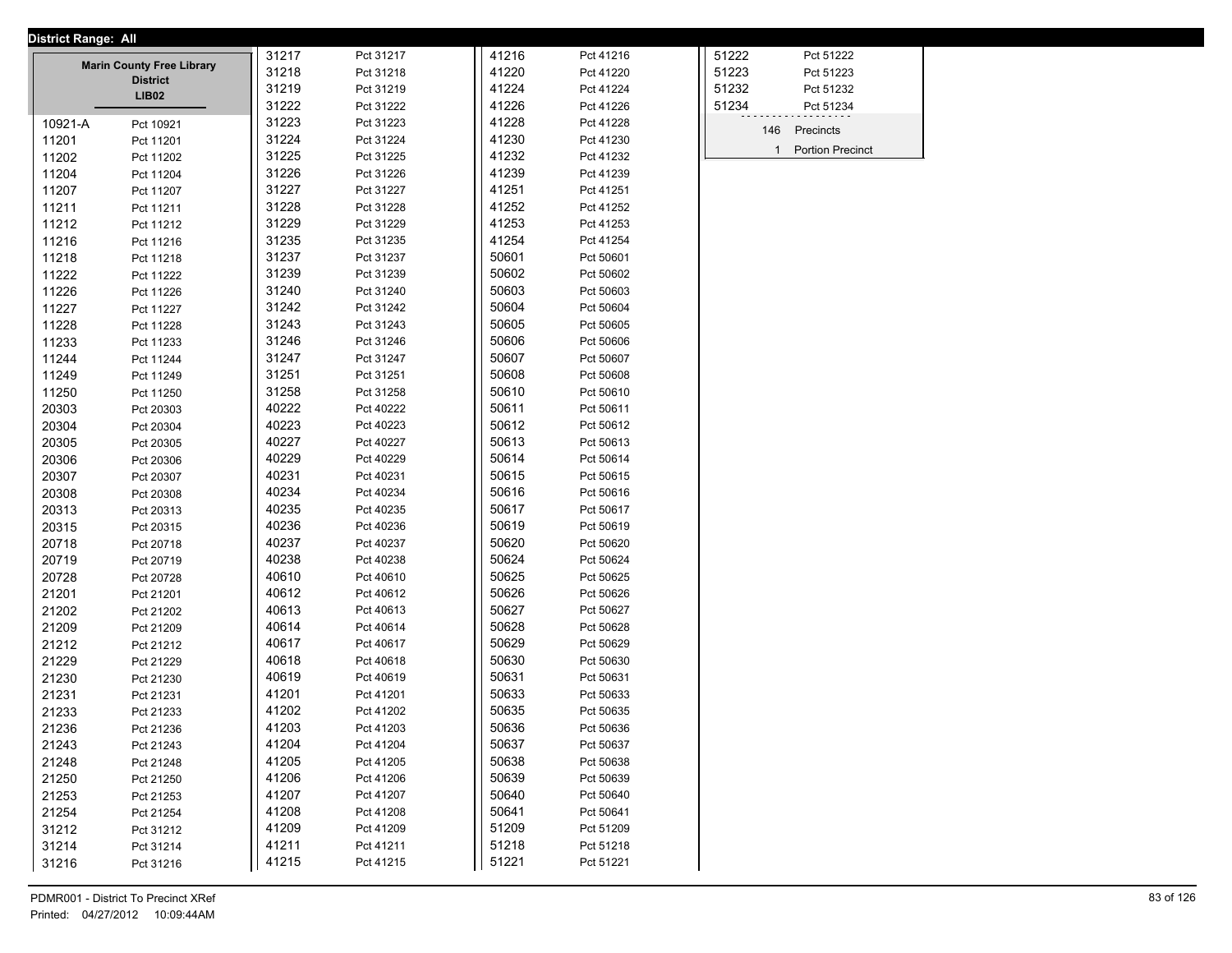┓

|         |             | <b>Strawberry Recreation</b><br><b>District</b><br>REC01                    |
|---------|-------------|-----------------------------------------------------------------------------|
| 31237   |             | Pct 31237                                                                   |
| 31240   |             | Pct 31240                                                                   |
| 31242   |             | Pct 31242                                                                   |
| 31243   |             | Pct 31243                                                                   |
| 31246   |             | Pct 31246                                                                   |
|         |             | 5 Precincts                                                                 |
|         |             | 0 Portion Precincts                                                         |
|         |             | <b>Strawberry Recreation</b><br><b>District-Zone IV</b><br><b>REC01 - 1</b> |
| 31243-D |             | Pct 31243                                                                   |
| 31246-D |             | Pct 31246                                                                   |
| 31246-F |             | Pct 31246                                                                   |
|         | $\mathbf 0$ | Precincts                                                                   |
|         | 3           | <b>Portion Precincts</b>                                                    |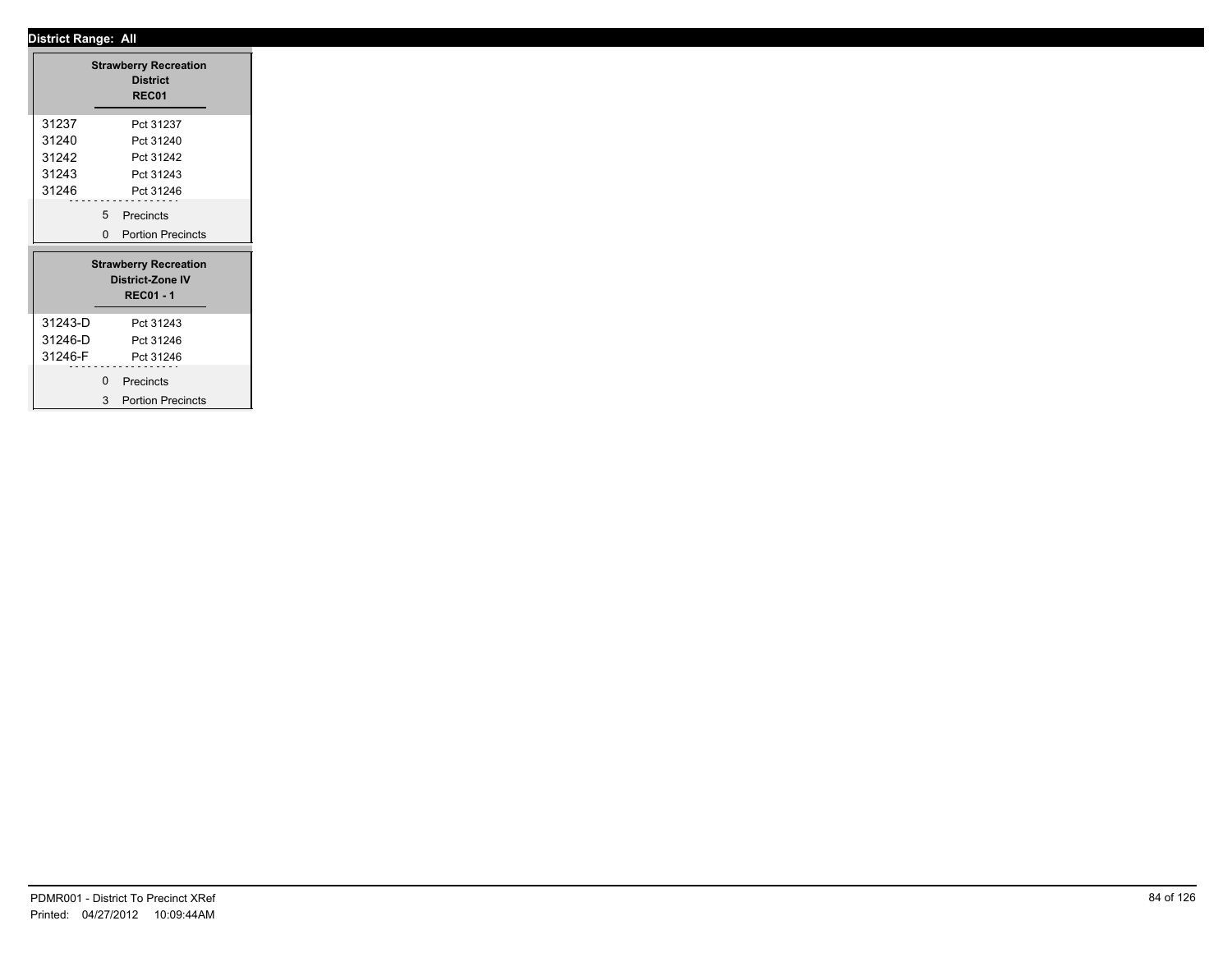|         | <b>Mesa Park</b>    |
|---------|---------------------|
|         | REC02               |
| 41207   | Pct 41207           |
| 41252-A | Pct 41252           |
| 41252-B | Pct 41252           |
| 41252-C | Pct 41252           |
| 41252-D | Pct 41252           |
| 41252-E | Pct 41252           |
| 41252-F | Pct 41252           |
|         | Precincts           |
|         |                     |
|         | 6 Portion Precincts |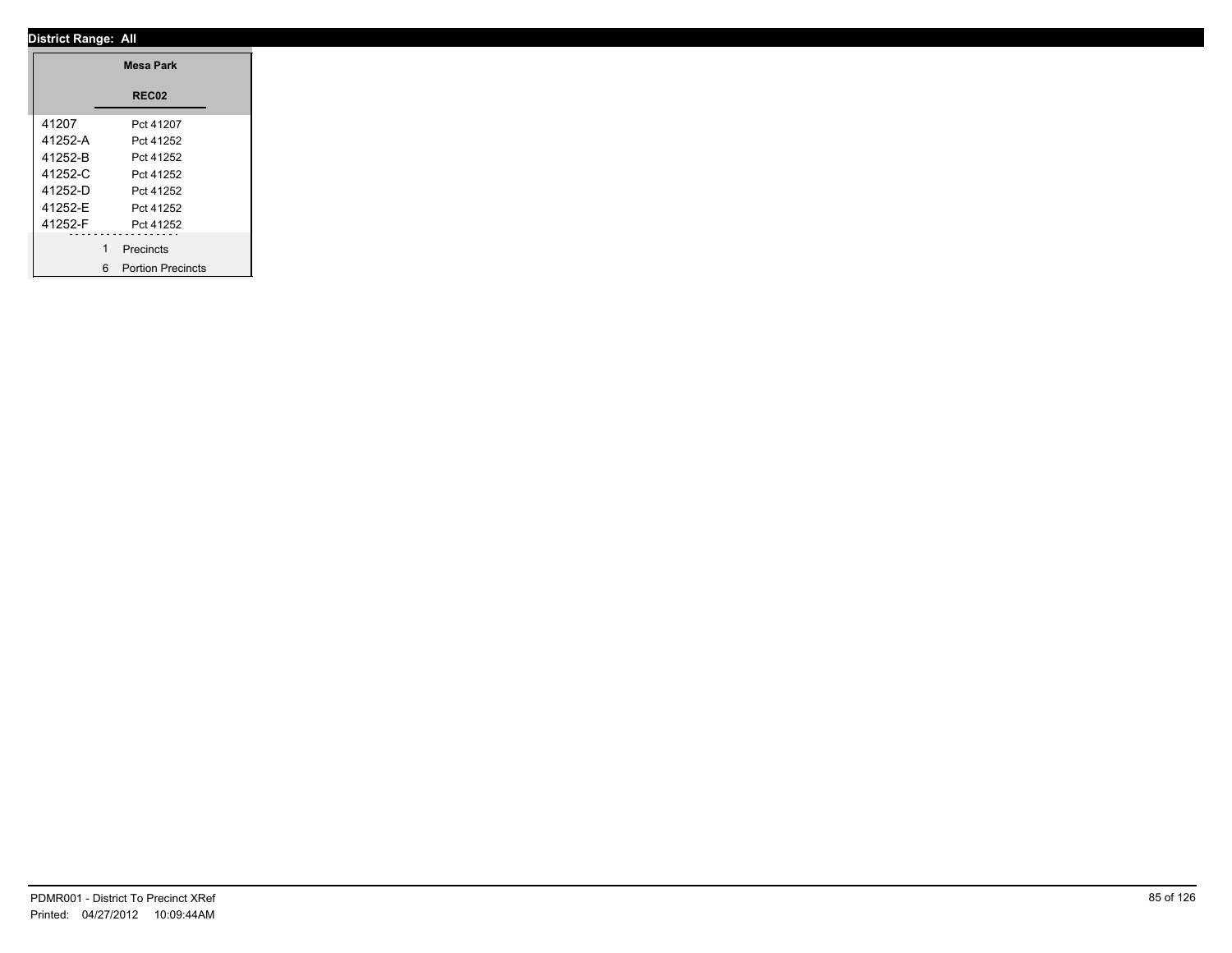|         | <b>Ross Valley Paramedic</b><br><b>District 27 Portions</b><br><b>CSFP27 - 1</b> |
|---------|----------------------------------------------------------------------------------|
| 11226-A | Pct 11226                                                                        |
| 20822   | Pct 20822                                                                        |
| 21209-A | Pct 21209                                                                        |
| 21209-B | Pct 21209                                                                        |
| 21212-A | Pct 21212                                                                        |
| 21212-B | Pct 21212                                                                        |
| 21212-C | Pct 21212                                                                        |
| 21233-A | Pct 21233                                                                        |
| 21253-A | Pct 21253                                                                        |
| 21253-B | Pct 21253                                                                        |
| 21254   | Pct 21254                                                                        |
| 41216-A | Pct 41216                                                                        |
| 41232   | Pct 41232                                                                        |
| 41239   | Pct 41239                                                                        |
|         | 4 Precincts                                                                      |
|         | 10 Portion Precincts                                                             |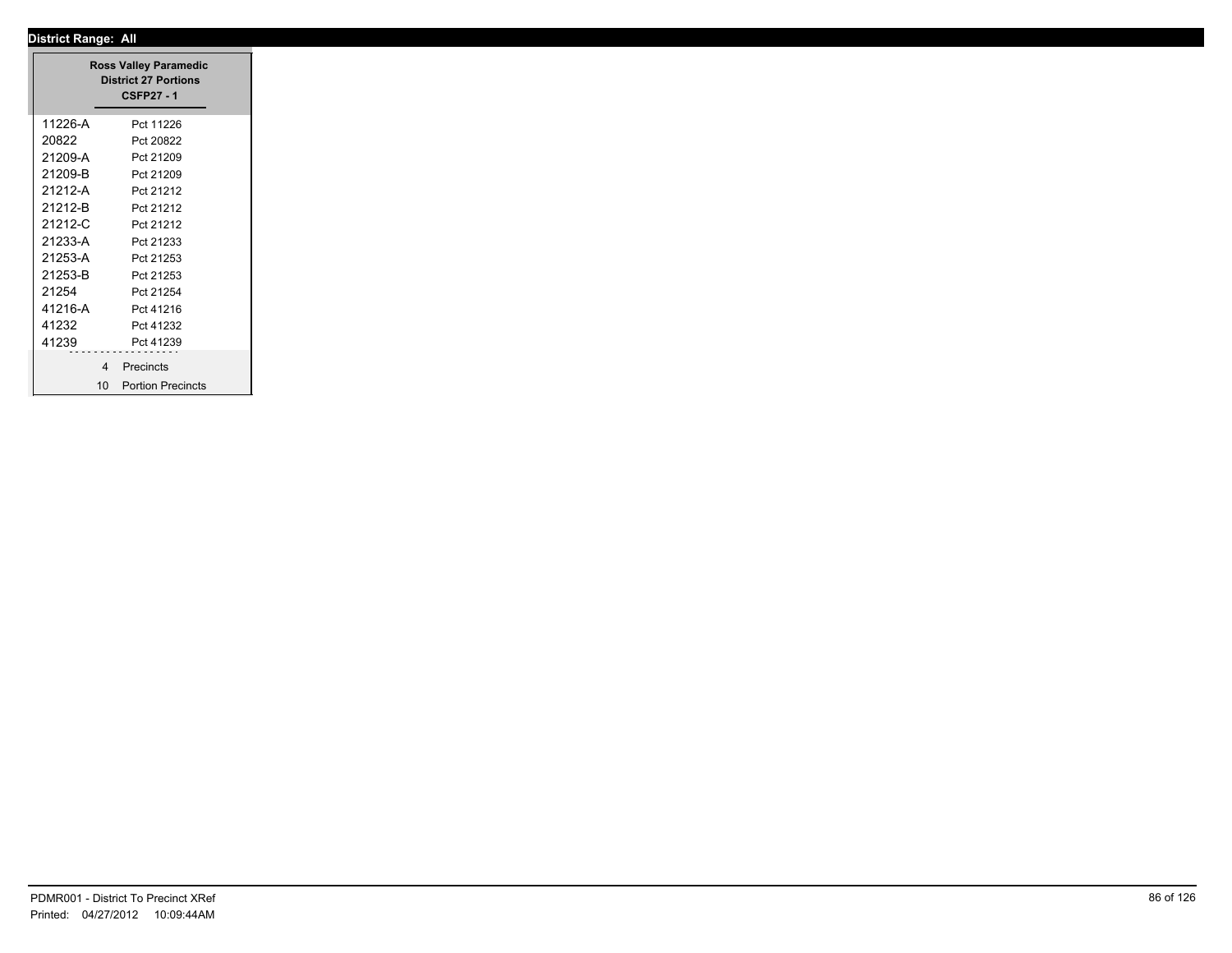| <b>District Range: All</b> |                                 |
|----------------------------|---------------------------------|
|                            | <b>West Marin Paramedic CSA</b> |
|                            | <b>No. 28</b>                   |
|                            | CSFP28                          |
| 41201                      | Pct 41201                       |
| 41202                      | Pct 41202                       |
| 41203                      | Pct 41203                       |
| 41204-F                    | Pct 41204                       |
| 41204-G                    | Pct 41204                       |
| 41204-H                    | Pct 41204                       |
| 41204-l                    | Pct 41204                       |
| 41204-K                    | Pct 41204                       |
| 41204-L                    | Pct 41204                       |
| 41205                      | Pct 41205                       |
| 41206                      | Pct 41206                       |
| 41207                      | Pct 41207                       |
| 41209                      | Pct 41209                       |
| 41211                      | Pct 41211                       |
| 41215                      | Pct 41215                       |
| 41216-F                    | Pct 41216                       |
| 41216-G                    | Pct 41216                       |
| 41216-H                    | Pct 41216                       |
| 41251                      | Pct 41251                       |
| 41252                      | Pct 41252                       |
| 41253-A                    | Pct 41253                       |
| 41254-A                    | Pct 41254                       |
| 41254-B                    | Pct 41254                       |
| 41254-C                    | Pct 41254                       |
|                            | 11 Precincts                    |
|                            | 13 Portion Precincts            |
|                            |                                 |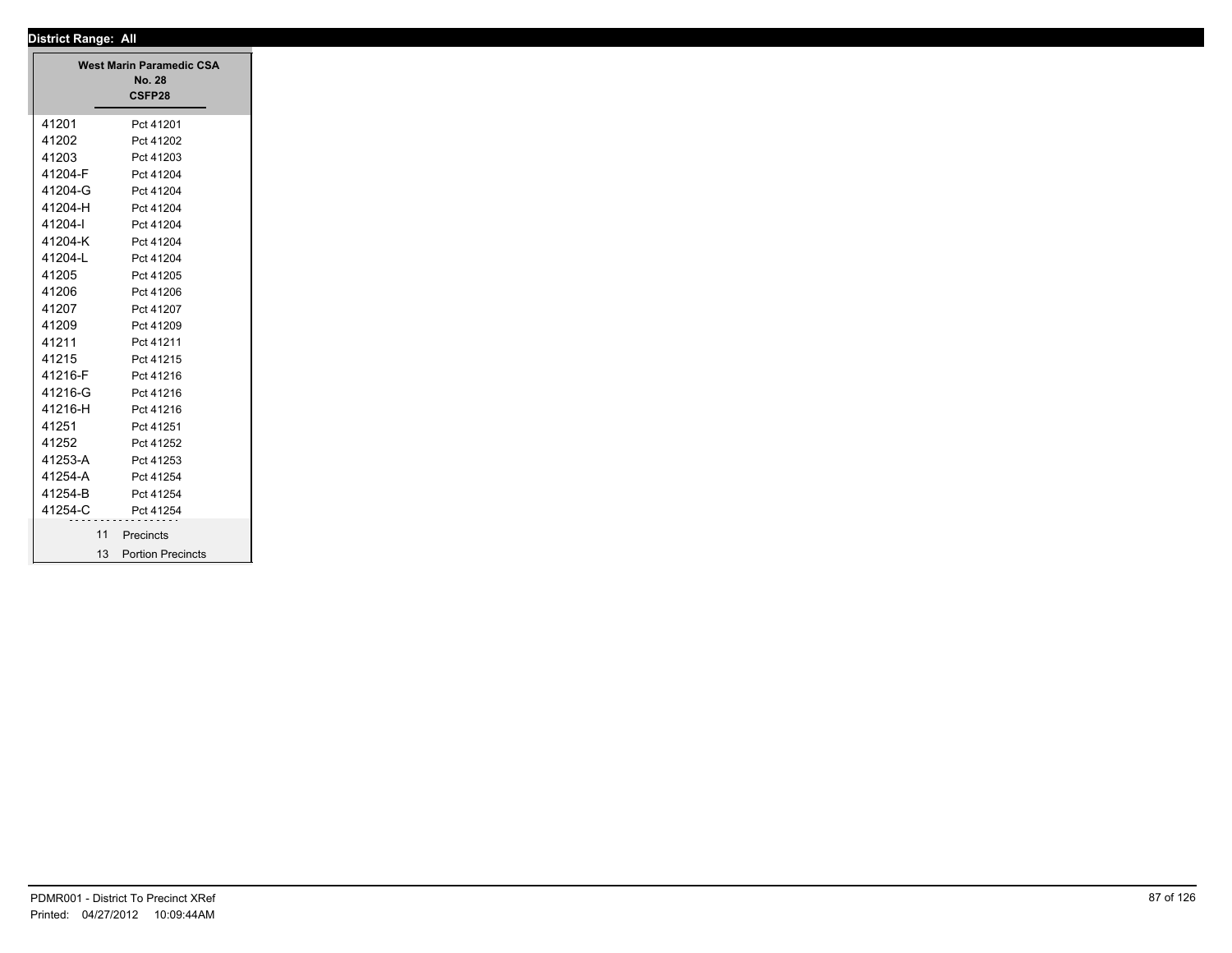|         |                                      | 21209-A | Pct 21209                |
|---------|--------------------------------------|---------|--------------------------|
|         | <b>Ross Valley Sanitary District</b> | 21209-B | Pct 21209                |
|         | <b>No. 1</b><br><b>SA01</b>          | 21212   | Pct 21212                |
|         |                                      | 21229-B | Pct 21229                |
| 10938-B | Pct 10938                            | 21229-C | Pct 21229                |
| 11212-A | Pct 11212                            | 21229-D | Pct 21229                |
| 20303   | Pct 20303                            | 21230   | Pct 21230                |
| 20304   | Pct 20304                            | 21231-A | Pct 21231                |
| 20305   | Pct 20305                            | 21231-B | Pct 21231                |
| 20306   | Pct 20306                            | 21233   | Pct 21233                |
| 20307   | Pct 20307                            | 21236   | Pct 21236                |
| 20308   | Pct 20308                            | 21243   | Pct 21243                |
| 20313   | Pct 20313                            | 21248   | Pct 21248                |
| 20315   | Pct 20315                            | 21250-B | Pct 21250                |
| 20432-A | Pct 20432                            | 21253-A | Pct 21253                |
| 20432-C | Pct 20432                            | 21253-B | Pct 21253                |
| 20432-D | Pct 20432                            | 21254   | Pct 21254                |
| 20432-E | Pct 20432                            | 40421   | Pct 40421                |
| 20435   | Pct 20435                            | 40425-A | Pct 40425                |
| 20439   | Pct 20439                            | 40433-A | Pct 40433                |
| 20440-A | Pct 20440                            | 41216-A | Pct 41216                |
| 20441   | Pct 20441                            |         |                          |
| 20442   | Pct 20442                            | 40      | Precincts                |
| 20446   | Pct 20446                            | 26      | <b>Portion Precincts</b> |
| 20447-A | Pct 20447                            |         |                          |
| 20449   | Pct 20449                            |         |                          |
| 20451   | Pct 20451                            |         |                          |
| 20452   | Pct 20452                            |         |                          |
| 20718   | Pct 20718                            |         |                          |
| 20719   | Pct 20719                            |         |                          |
| 20728   | Pct 20728                            |         |                          |
| 20810   | Pct 20810                            |         |                          |
| 20811   | Pct 20811                            |         |                          |
| 20814   | Pct 20814                            |         |                          |
| 20816   | Pct 20816                            |         |                          |
| 20817   | Pct 20817                            |         |                          |
| 20820   | Pct 20820                            |         |                          |
| 20821   | Pct 20821                            |         |                          |
| 20822   | Pct 20822                            |         |                          |
| 20823   | Pct 20823                            |         |                          |
| 20824   | Pct 20824                            |         |                          |
| 20825   | Pct 20825                            |         |                          |
| 20826-A | Pct 20826                            |         |                          |
| 20827-A | Pct 20827                            |         |                          |
| 20934-D | Pct 20934                            |         |                          |
| 20937-C | Pct 20937                            |         |                          |
| 20945-A | Pct 20945                            |         |                          |
| 21201   | Pct 21201                            |         |                          |
| 21202   | Pct 21202                            |         |                          |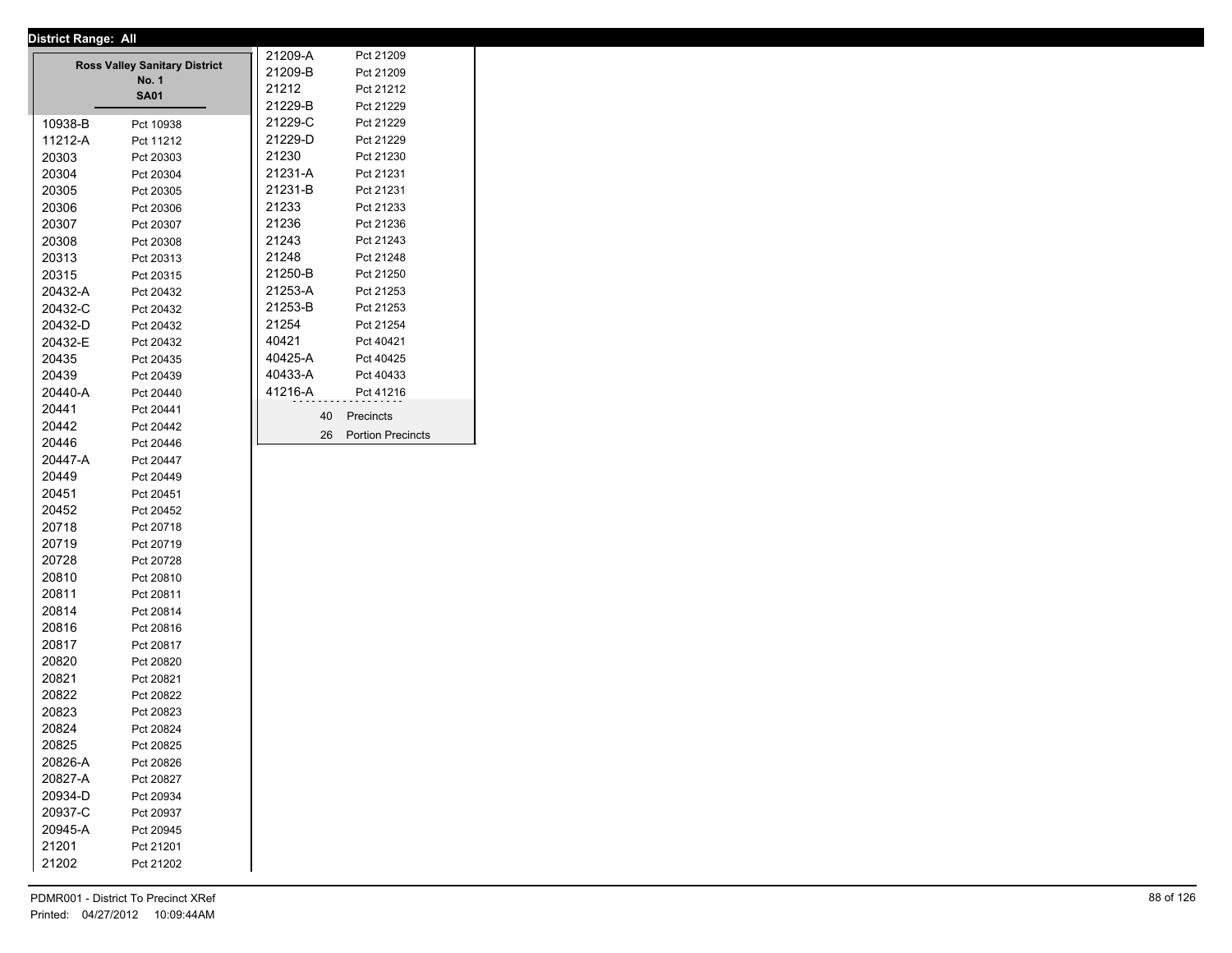### **District Range: All SA02 Tiburon Sanitary District No. 5** 30145 Pct 30145<br>30153 Pct 30153 30153 Pct 30153 31144-D Pct 31144 31151-A Pct 31151 31152-C Pct 31152 31154 Pct 31154 31155 Pct 31155 31156 Pct 31156 31157 Pct 31157 31258-A Pct 31258 31258-B Pct 31258 6 Precincts 5 Portion Precincts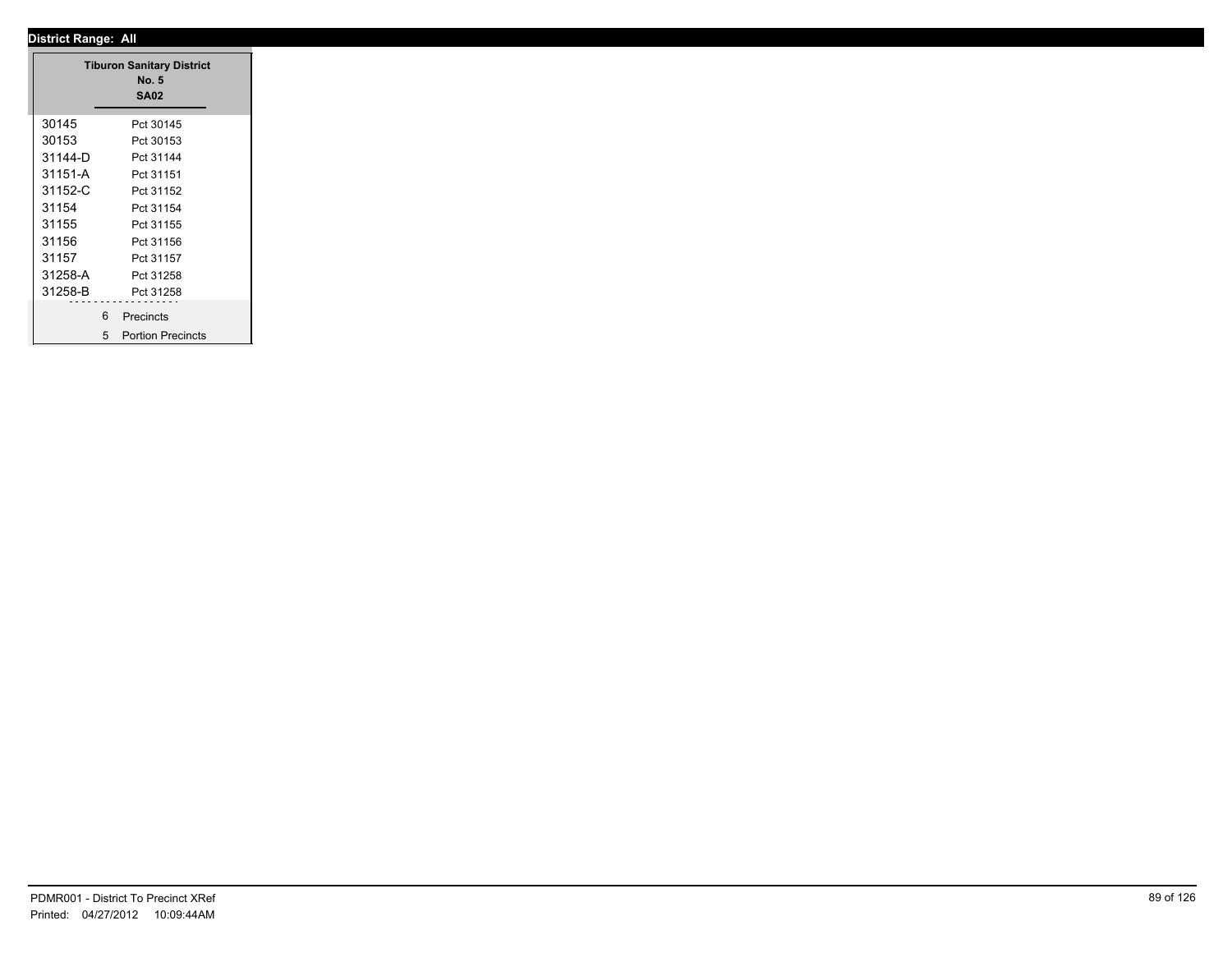|         | <b>Novato Sanitary District</b> | 50636   |    | Pct 50636                |
|---------|---------------------------------|---------|----|--------------------------|
|         |                                 | 50637-A |    | Pct 50637                |
|         | <b>SA03</b>                     | 50637-B |    | Pct 50637                |
|         |                                 | 50638-A |    | Pct 50638                |
| 40610-A | Pct 40610                       | 50638-C |    | Pct 50638                |
| 40612   | Pct 40612                       | 50639   |    | Pct 50639                |
| 40613-A | Pct 40613                       | 50640-A |    | Pct 50640                |
| 40613-C | Pct 40613                       | 50640-D |    | Pct 50640                |
| 40614-A | Pct 40614                       | 50641-A |    | Pct 50641                |
| 40614-B | Pct 40614                       | 51209-A |    | Pct 51209                |
| 40617-A | Pct 40617                       | 51218-A |    | Pct 51218                |
| 40617-B | Pct 40617                       | 51221-A |    | Pct 51221                |
| 40618   | Pct 40618                       | 51222-A |    | Pct 51222                |
| 40619-A | Pct 40619                       | 51223-A |    | Pct 51223                |
| 41208-B | Pct 41208                       | 51223-C |    | Pct 51223                |
| 41208-D | Pct 41208                       | 51232   |    | Pct 51232                |
| 50601   | Pct 50601                       | 51234   |    | Pct 51234                |
| 50602-A | Pct 50602                       |         | 24 | Precincts                |
| 50603   | Pct 50603                       |         |    |                          |
| 50604   | Pct 50604                       |         | 38 | <b>Portion Precincts</b> |
| 50605   | Pct 50605                       |         |    |                          |
| 50606-A | Pct 50606                       |         |    |                          |
| 50607-A | Pct 50607                       |         |    |                          |
| 50607-C | Pct 50607                       |         |    |                          |
| 50608   | Pct 50608                       |         |    |                          |
| 50610   | Pct 50610                       |         |    |                          |
| 50611   | Pct 50611                       |         |    |                          |
| 50612   | Pct 50612                       |         |    |                          |
| 50613-A | Pct 50613                       |         |    |                          |
| 50614-A | Pct 50614                       |         |    |                          |
| 50614-B | Pct 50614                       |         |    |                          |
| 50615-A | Pct 50615                       |         |    |                          |
| 50616-A | Pct 50616                       |         |    |                          |
| 50616-B | Pct 50616                       |         |    |                          |
| 50617-A | Pct 50617                       |         |    |                          |
| 50617-C | Pct 50617                       |         |    |                          |
| 50619-A | Pct 50619                       |         |    |                          |
| 50619-C | Pct 50619                       |         |    |                          |
| 50620   | Pct 50620                       |         |    |                          |
| 50624   | Pct 50624                       |         |    |                          |
| 50625   | Pct 50625                       |         |    |                          |
| 50626   | Pct 50626                       |         |    |                          |
| 50627   | Pct 50627                       |         |    |                          |
| 50628   | Pct 50628                       |         |    |                          |
| 50629   | Pct 50629                       |         |    |                          |
| 50630   | Pct 50630                       |         |    |                          |
| 50631   | Pct 50631                       |         |    |                          |
| 50633   | Pct 50633                       |         |    |                          |
| 50635-A | Pct 50635                       |         |    |                          |
|         |                                 |         |    |                          |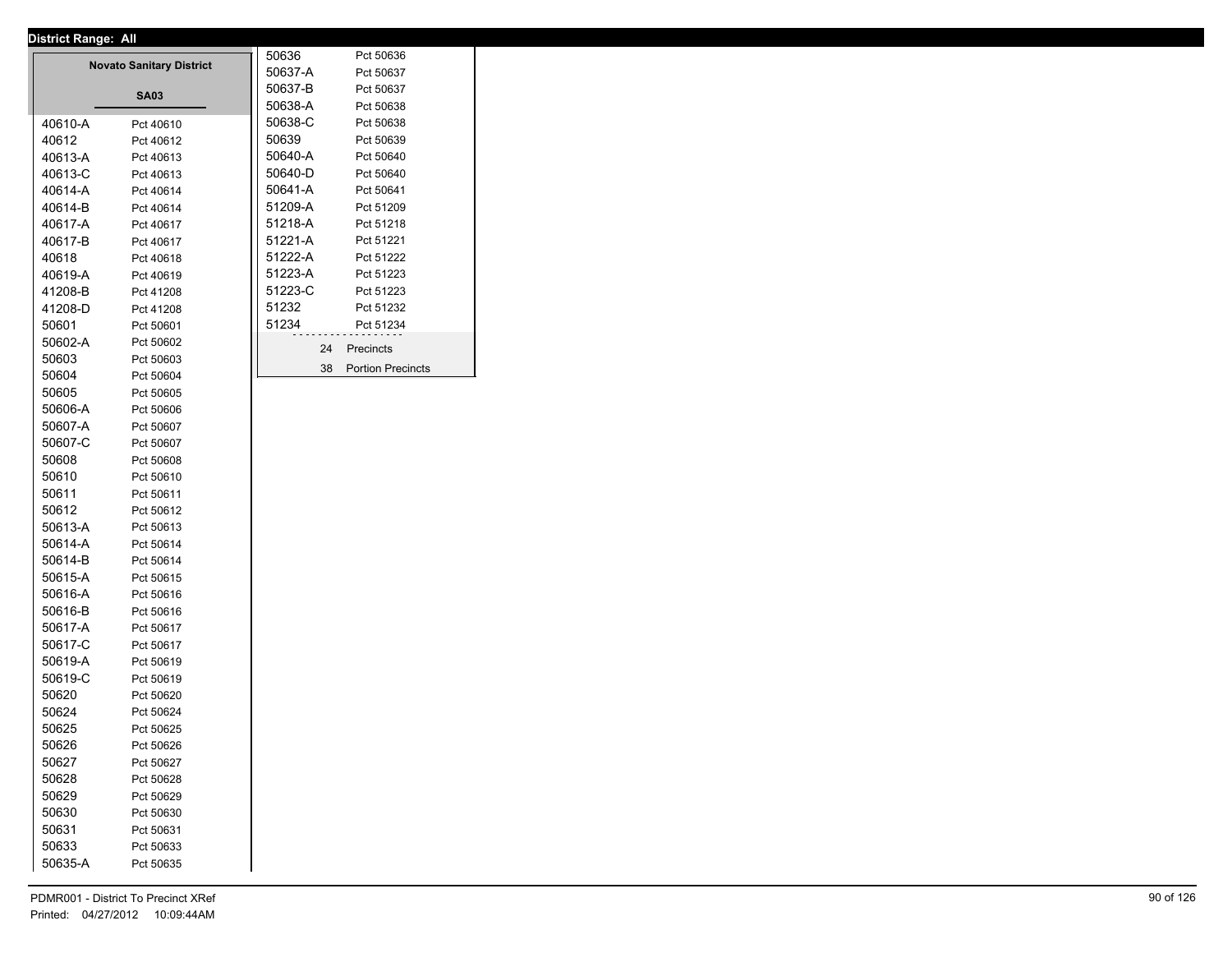|         | <b>Almonte Sanitary District</b> |
|---------|----------------------------------|
|         | <b>SA04</b>                      |
| 31216-B | Pct 31216                        |
| 31218-B | Pct 31218                        |
| 31225   | Pct 31225                        |
|         | Precincts                        |
|         | 2 Portion Precincts              |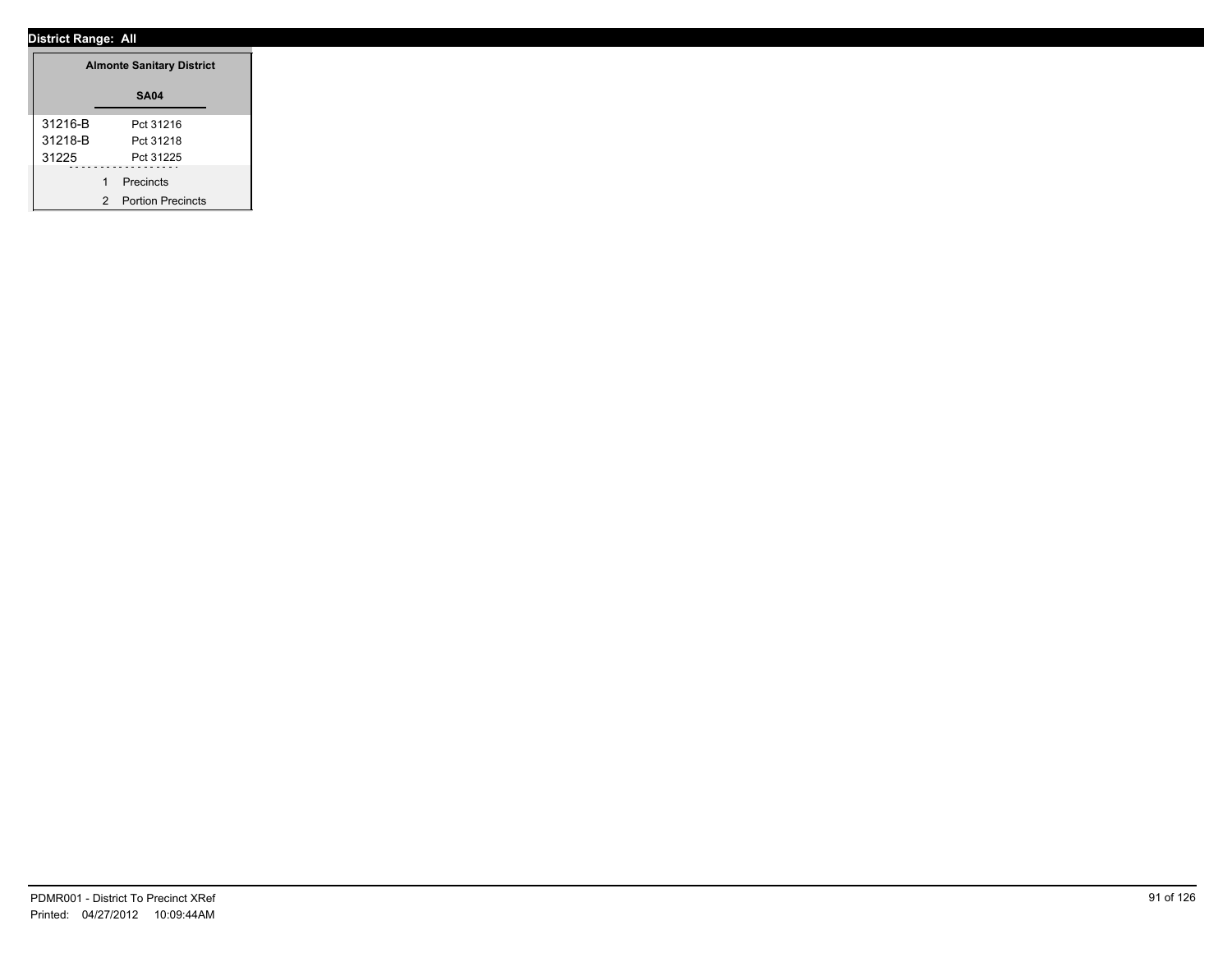|         |             | <b>Alto Sanitary District</b> |
|---------|-------------|-------------------------------|
|         |             | <b>SA05</b>                   |
| 31212   |             | Pct 31212                     |
| 31219   |             | Pct 31219                     |
| 31239-A |             | Pct 31239                     |
|         | 2 Precincts |                               |
|         |             | <b>Portion Precinct</b>       |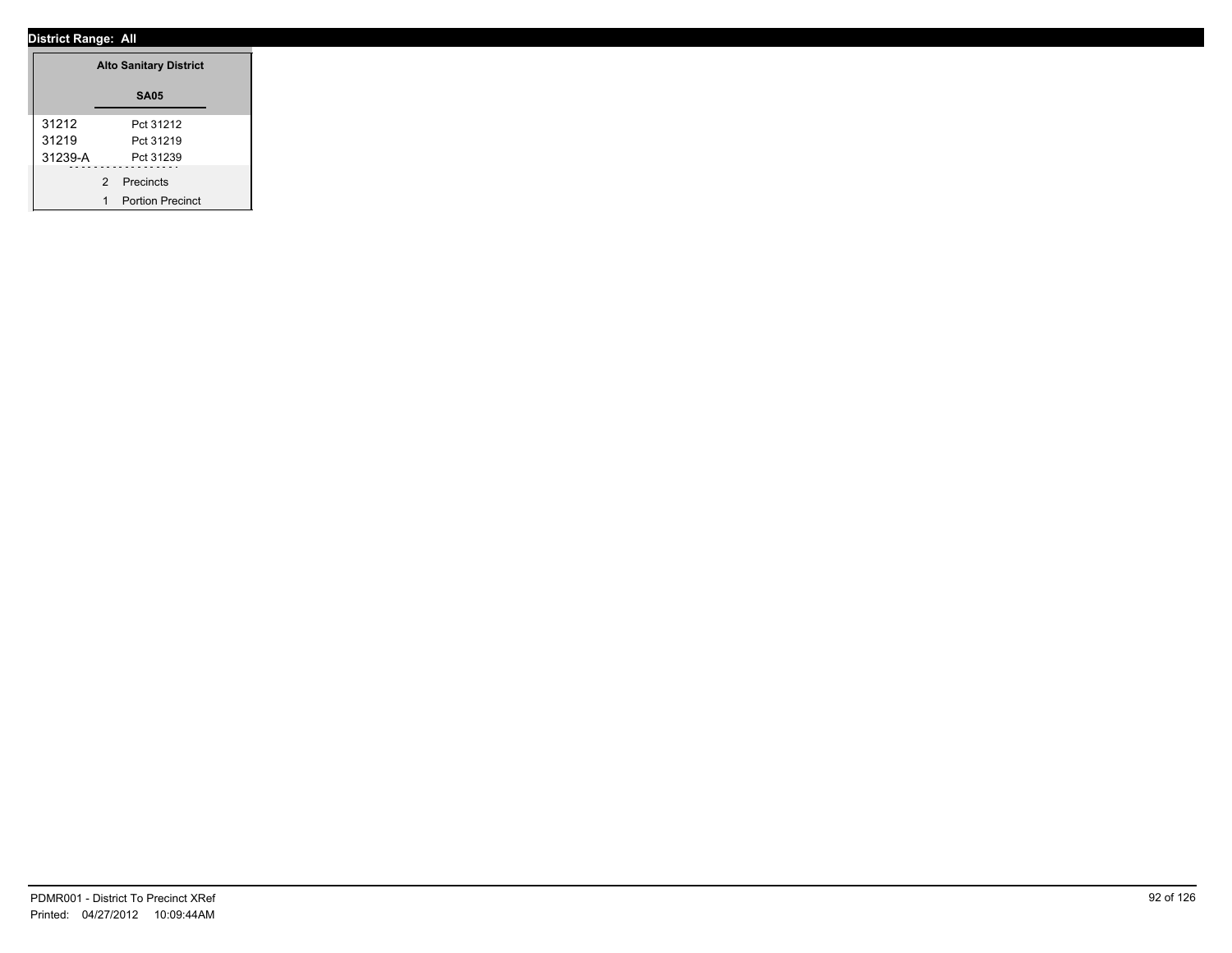|         | <b>Homestead Valley Sanitary</b><br><b>District</b><br><b>SA06</b> |
|---------|--------------------------------------------------------------------|
| 31216-C | Pct 31216                                                          |
| 41224-A | Pct 41224                                                          |
| 41224-B | Pct 41224                                                          |
| 41226   | Pct 41226                                                          |
| 41228   | Pct 41228                                                          |
| 41230   | Pct 41230                                                          |
|         | 3 Precincts                                                        |
|         | 3 Portion Precincts                                                |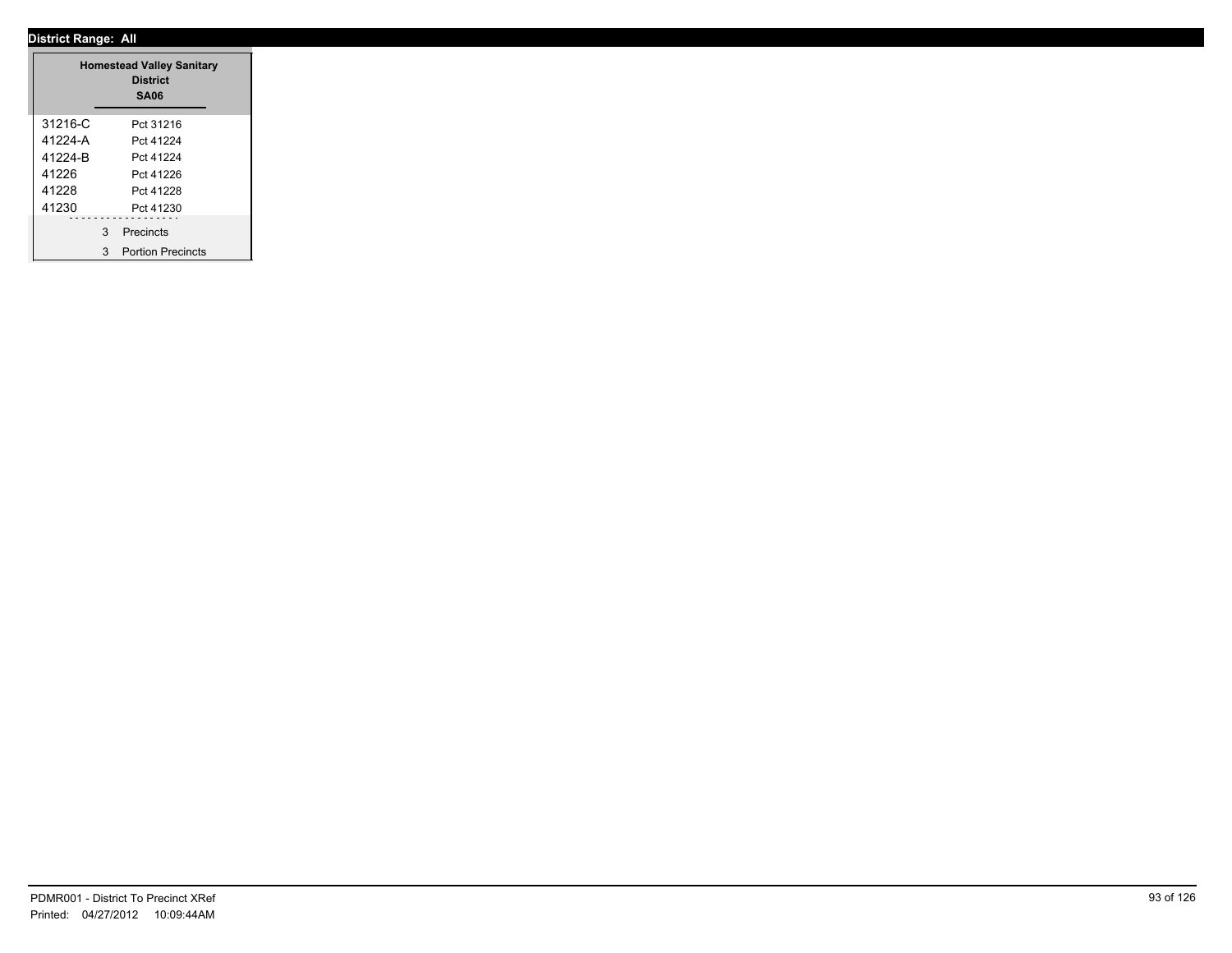| District Range: All |                                     |         |                      |
|---------------------|-------------------------------------|---------|----------------------|
|                     | <b>Las Gallinas Valley Sanitary</b> | 50640-E | Pct 50640            |
|                     | <b>District</b>                     |         | 20 Precincts         |
|                     | <b>SA07</b>                         |         | 26 Portion Precincts |
|                     |                                     |         |                      |
| 10903               | Pct 10903                           |         |                      |
| 10905               | Pct 10905                           |         |                      |
| 10906               | Pct 10906                           |         |                      |
| 10908               | Pct 10908                           |         |                      |
| 10909-A             | Pct 10909                           |         |                      |
| 10909-C             | Pct 10909                           |         |                      |
| 10910               | Pct 10910                           |         |                      |
| 10913               | Pct 10913                           |         |                      |
| 10914               | Pct 10914                           |         |                      |
| 10915               | Pct 10915                           |         |                      |
| 10917               | Pct 10917                           |         |                      |
| 10919               | Pct 10919                           |         |                      |
| 10923               | Pct 10923                           |         |                      |
| 10924-A             | Pct 10924                           |         |                      |
| 10925               | Pct 10925                           |         |                      |
| 10932-A             | Pct 10932                           |         |                      |
| 10932-B             | Pct 10932                           |         |                      |
| 10932-C             | Pct 10932                           |         |                      |
| 10932-E             | Pct 10932                           |         |                      |
| 11201-A             | Pct 11201                           |         |                      |
| 11201-B             | Pct 11201                           |         |                      |
| 11201-C             | Pct 11201                           |         |                      |
| 11201-E             | Pct 11201                           |         |                      |
| 11202               | Pct 11202                           |         |                      |
| 11204               | Pct 11204                           |         |                      |
| 11207               | Pct 11207                           |         |                      |
| 11211               | Pct 11211                           |         |                      |
| 11216               | Pct 11216                           |         |                      |
| 11218               | Pct 11218                           |         |                      |
| 11222-A             | Pct 11222                           |         |                      |
| 11222-B             | Pct 11222                           |         |                      |
| 11222-E             | Pct 11222                           |         |                      |
| 11226-G             | Pct 11226                           |         |                      |
| 11227               | Pct 11227                           |         |                      |
| 11228               | Pct 11228                           |         |                      |
| 11233-A             |                                     |         |                      |
|                     | Pct 11233                           |         |                      |
| 11233-D             | Pct 11233                           |         |                      |
| 11233-E             | Pct 11233                           |         |                      |
| 11233-G             | Pct 11233                           |         |                      |
| 11250-A             | Pct 11250                           |         |                      |
| 11250-B             | Pct 11250                           |         |                      |
| 11250-C             | Pct 11250                           |         |                      |
| 11250-D             | Pct 11250                           |         |                      |
| 50640-B             | Pct 50640                           |         |                      |
| 50640-C             | Pct 50640                           |         |                      |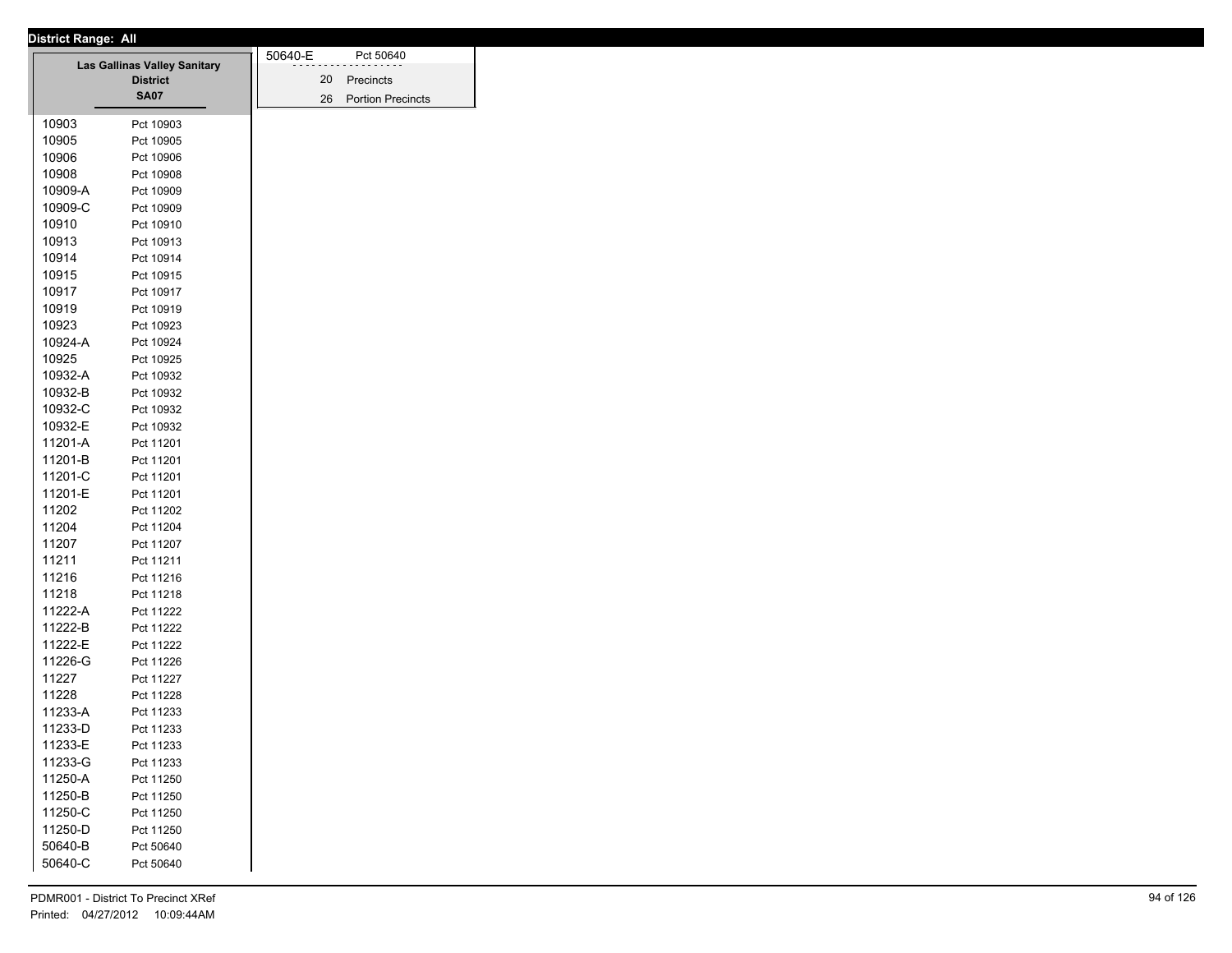|         | <b>Richardson Bay Sanitary</b><br><b>District</b><br><b>SA08</b> |
|---------|------------------------------------------------------------------|
| 31144-A | Pct 31144                                                        |
| 31144-B | Pct 31144                                                        |
| 31144-C | Pct 31144                                                        |
| 31144-E | Pct 31144                                                        |
| 31148   | Pct 31148                                                        |
| 31149   | Pct 31149                                                        |
| 31151-B | Pct 31151                                                        |
| 31152-D | Pct 31152                                                        |
| 31237   | Pct 31237                                                        |
| 31239-B | Pct 31239                                                        |
| 31239-D | Pct 31239                                                        |
| 31240   | Pct 31240                                                        |
| 31242   | Pct 31242                                                        |
| 31243   | Pct 31243                                                        |
| 31246   | Pct 31246                                                        |
| 31247-A | Pct 31247                                                        |
|         |                                                                  |
|         | 7 Precincts                                                      |
|         | 9 Portion Precincts                                              |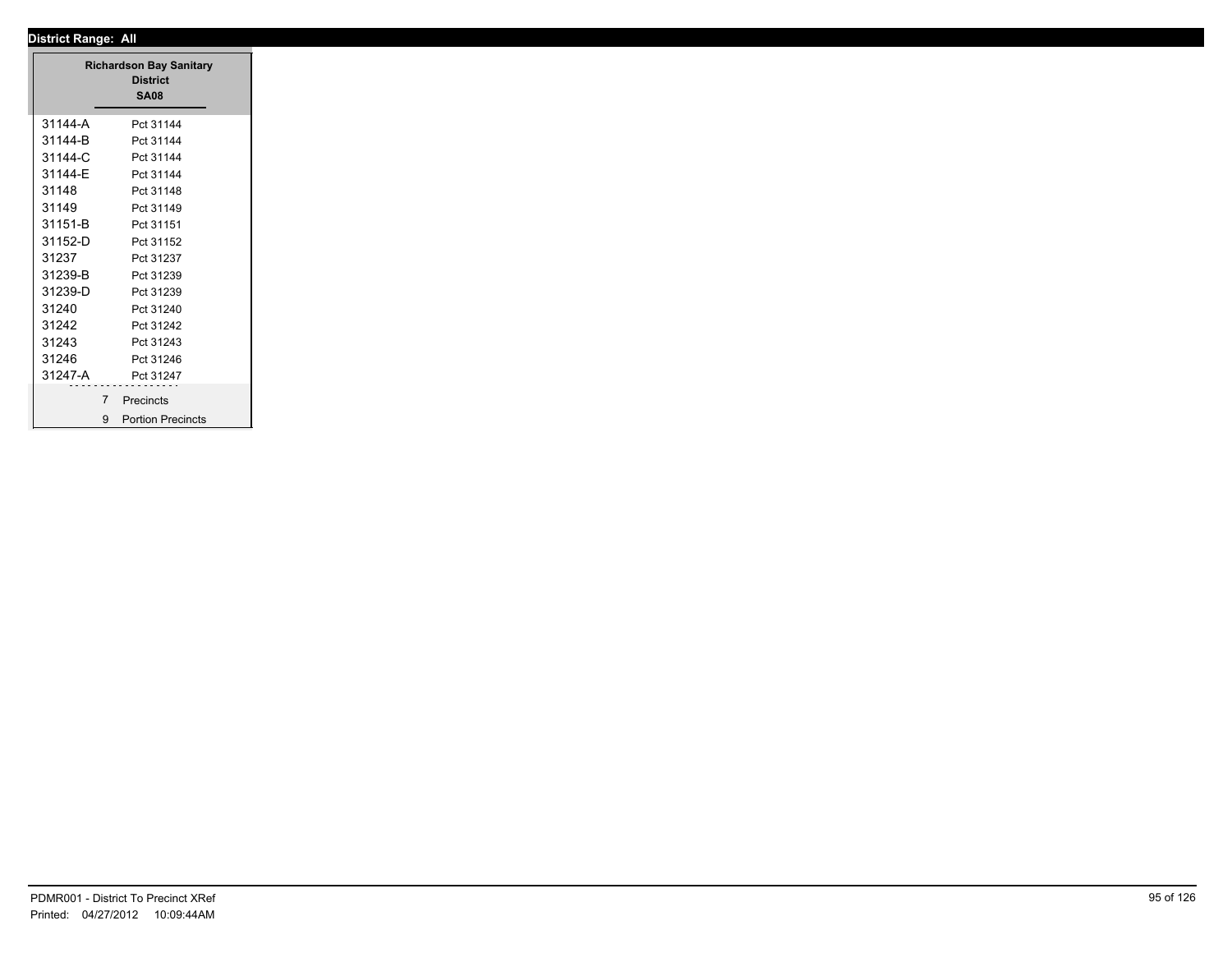|         | <b>Sausalito-Marin City</b><br><b>Sanitary District</b><br><b>SA09</b> |
|---------|------------------------------------------------------------------------|
| 31030   | Pct 31030                                                              |
| 31031   | Pct 31031                                                              |
| 31032   | Pct 31032                                                              |
| 31033   | Pct 31033                                                              |
| 31034   | Pct 31034                                                              |
| 31036   | Pct 31036                                                              |
| 31038   | Pct 31038                                                              |
| 31041   | Pct 31041                                                              |
| 31226-F | Pct 31226                                                              |
| 31228   | Pct 31228                                                              |
| 31229   | Pct 31229                                                              |
| 31235-A | Pct 31235                                                              |
| 31235-B | Pct 31235                                                              |
| 31235-D | Pct 31235                                                              |
|         | .                                                                      |
|         | 10 Precincts                                                           |
|         | 4 Portion Precincts                                                    |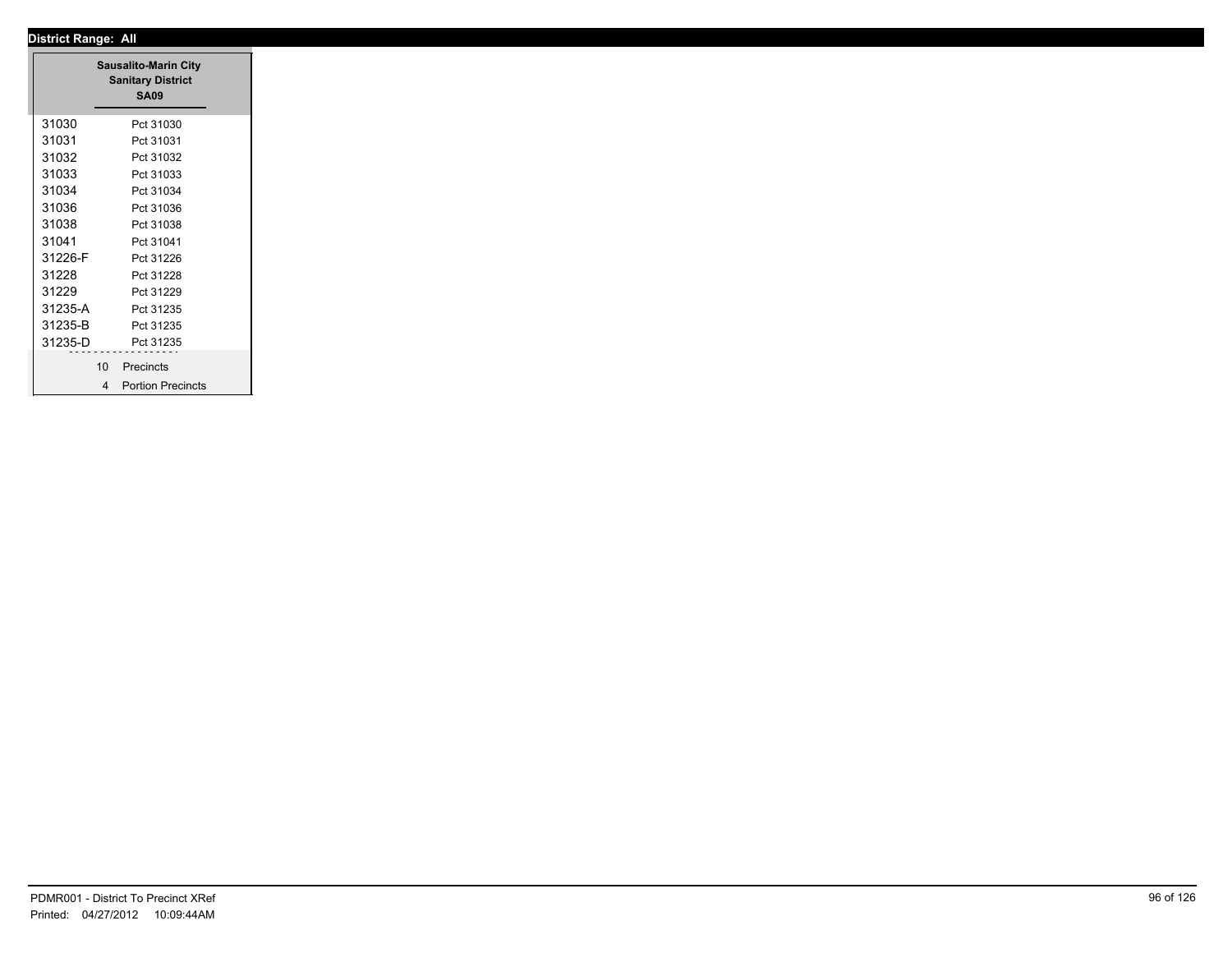| <b>District Range: All</b> |                                     |
|----------------------------|-------------------------------------|
|                            | <b>San Rafael Sanitary District</b> |
|                            |                                     |
|                            | <b>SA11</b>                         |
|                            |                                     |
| 10920                      | Pct 10920                           |
| 10921-A                    | Pct 10921                           |
| 10921-B                    | Pct 10921                           |
| 10921-C                    | Pct 10921                           |
| 10929                      | Pct 10929                           |
| 10930                      | Pct 10930                           |
| 10931                      | Pct 10931                           |
| 10934                      | Pct 10934                           |
| 10935-A                    | Pct 10935                           |
| 10936                      | Pct 10936                           |
| 10937                      | Pct 10937                           |
| 10938-A                    | Pct 10938                           |
| 10938-C                    | Pct 10938                           |
| 10939                      | Pct 10939                           |
| 10940-A                    | Pct 10940                           |
| 10941-A                    | Pct 10941                           |
| 10942                      | Pct 10942                           |
| 10943-A                    | Pct 10943                           |
| 10945                      | Pct 10945                           |
| 10947                      | Pct 10947                           |
| 10948-A                    | Pct 10948                           |
| 11212-B                    | Pct 11212                           |
| 11222-C                    | Pct 11222                           |
| 11222-F                    | Pct 11222                           |
| 11226-A                    | Pct 11226                           |
|                            |                                     |
| 11226-B                    | Pct 11226                           |
| 11244-A                    | Pct 11244                           |
| 11249-A                    | Pct 11249                           |
| 20826-B                    | Pct 20826                           |
| 20826-C                    | Pct 20826                           |
| 20827-B                    | Pct 20827                           |
| 20934-A                    | Pct 20934                           |
| 20934-B                    | Pct 20934                           |
| 20934-C                    | Pct 20934                           |
| 20934-E                    | Pct 20934                           |
| 20937-A                    | Pct 20937                           |
| 20937-B                    | Pct 20937                           |
| 20938                      | Pct 20938                           |
| 20944                      | Pct 20944                           |
| 20945-B                    | Pct 20945                           |
| 21250-A                    | Pct 21250                           |
| 21250-C                    | Pct 21250                           |
| 40946                      | Pct 40946                           |
| 40949                      |                                     |
|                            | Pct 40949                           |
| 40950                      | Pct 40950                           |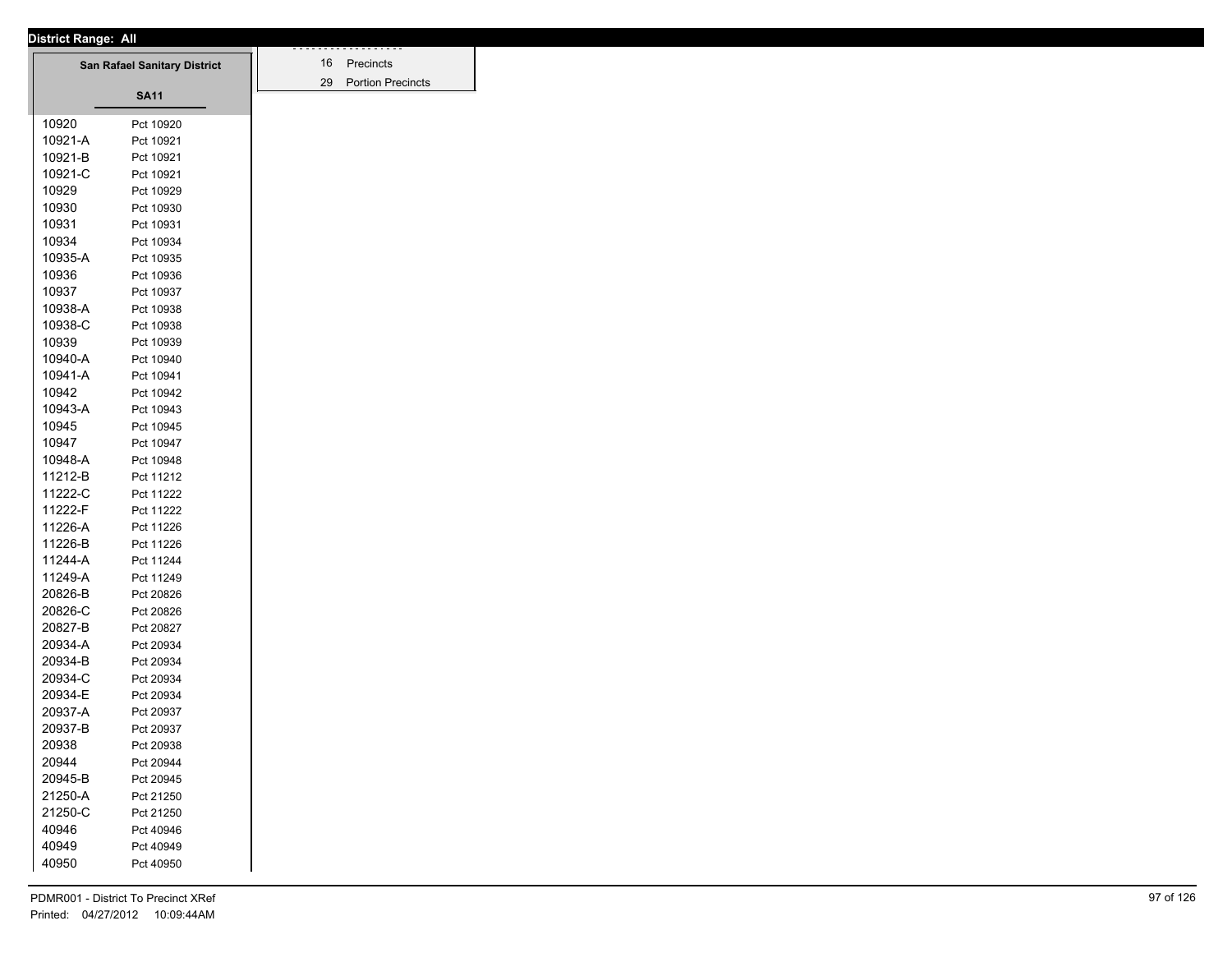┱

| <b>Corte Madera Sanitary 2</b> |                      |
|--------------------------------|----------------------|
|                                | <b>SA12</b>          |
| 20440-B                        | Pct 20440            |
| 20447-B                        | Pct 20447            |
| 31152-B                        | Pct 31152            |
| 31152-E                        | Pct 31152            |
| 31251-A                        | Pct 31251            |
| 31251-B                        | Pct 31251            |
| 40222-A                        | Pct 40222            |
| 40223                          | Pct 40223            |
| 40227                          | Pct 40227            |
| 40229                          | Pct 40229            |
| 40231                          | Pct 40231            |
| 40234-A                        | Pct 40234            |
| 40235                          | Pct 40235            |
| 40236                          | Pct 40236            |
| 40237-A                        | Pct 40237            |
| 40238                          | Pct 40238            |
| 40433-B                        | Pct 40433            |
| 41232                          | Pct 41232            |
| 41239-C                        | Pct 41239            |
| 41239-D                        | Pct 41239            |
| 8                              | Precincts            |
|                                | 12 Portion Precincts |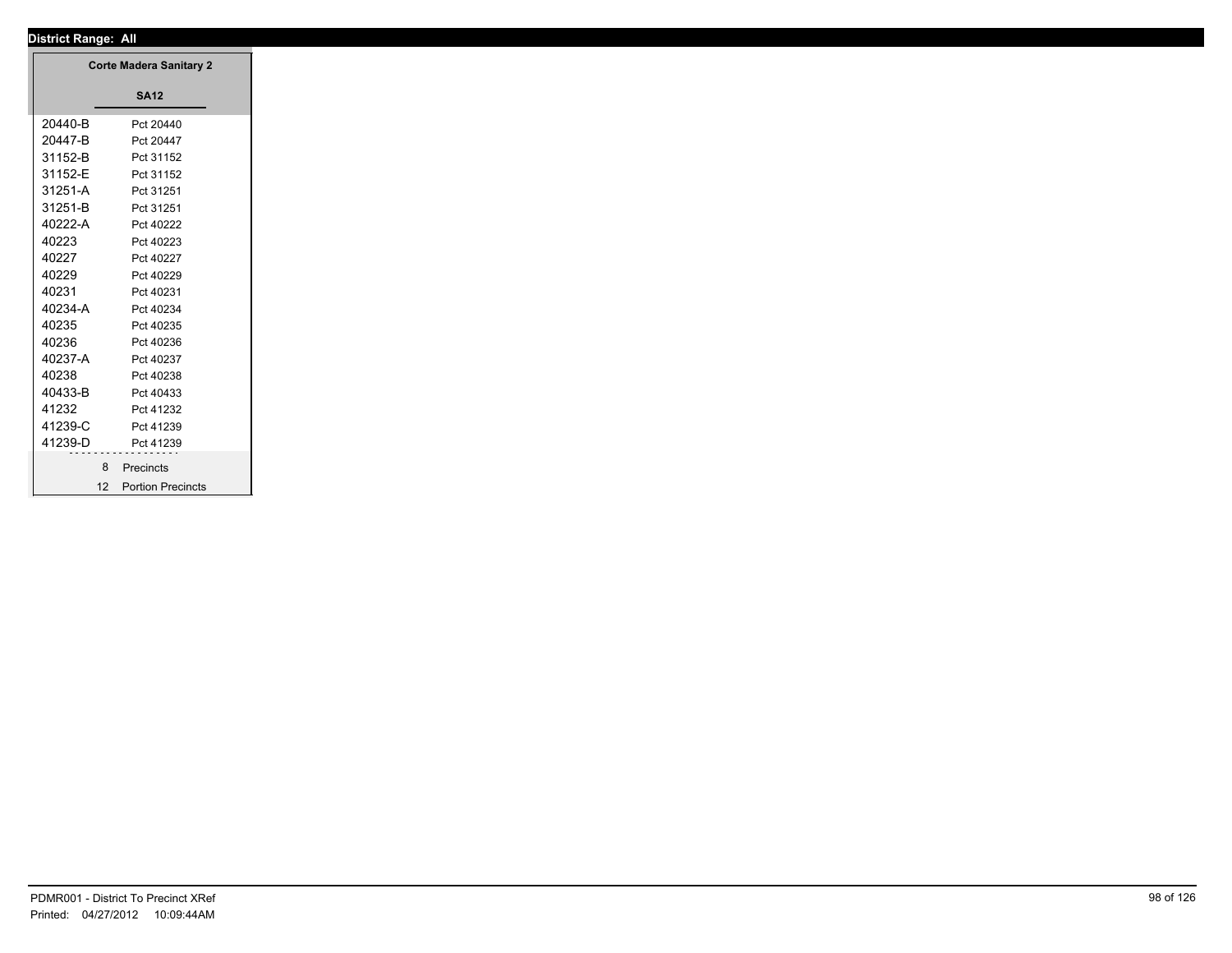|         | <b>Bolinas Permanent Road</b><br><b>Division</b><br>RD <sub>01</sub> |                         |  |
|---------|----------------------------------------------------------------------|-------------------------|--|
| 41252-B |                                                                      | Pct 41252               |  |
|         | <sup>n</sup>                                                         | Precinct                |  |
|         | 1                                                                    | <b>Portion Precinct</b> |  |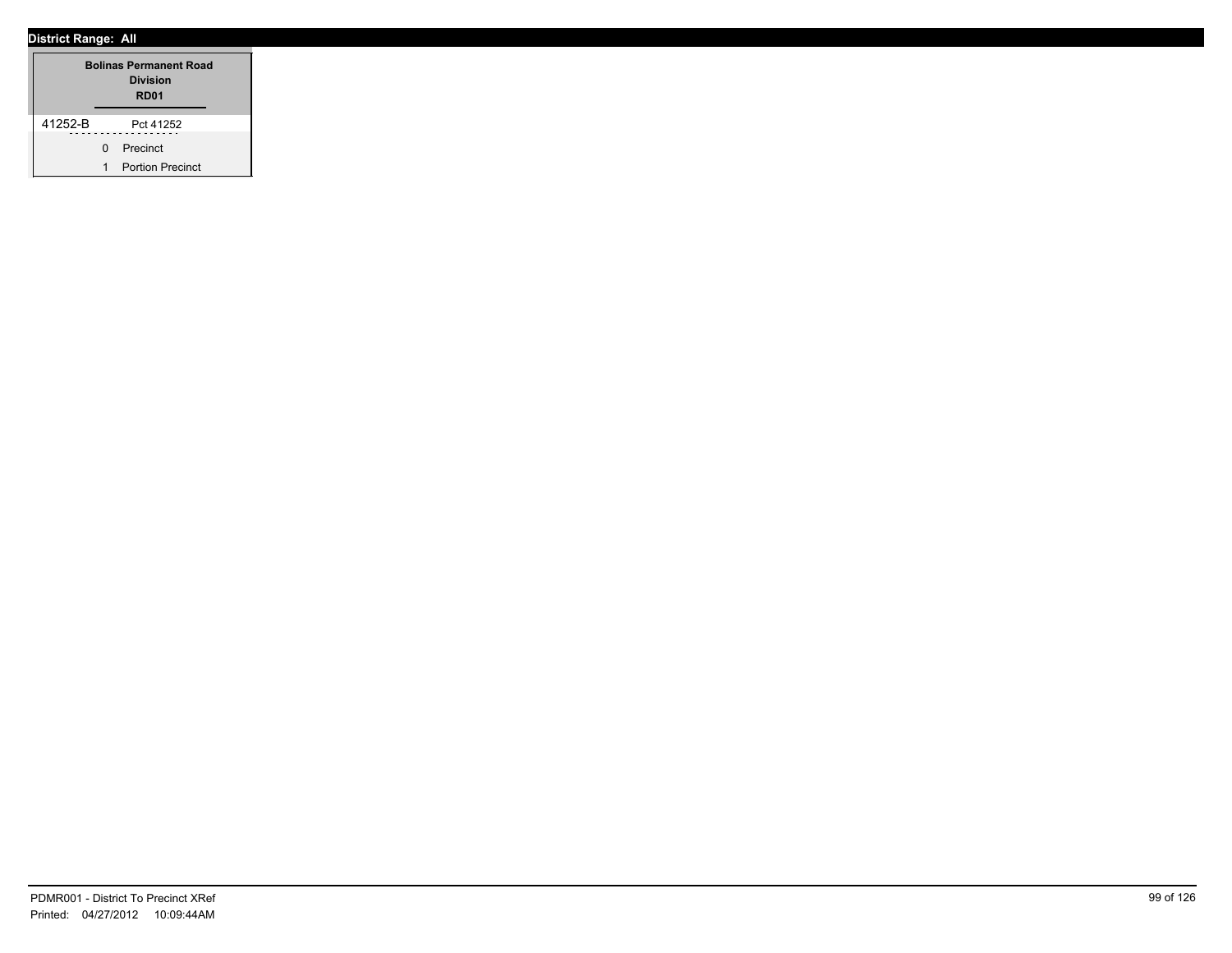|         | <b>Monte Cristo Permanent</b><br><b>Road Division</b><br>RD <sub>02</sub> |                         |  |
|---------|---------------------------------------------------------------------------|-------------------------|--|
| 21253-A |                                                                           | Pct 21253               |  |
|         |                                                                           | 0 Precinct              |  |
|         |                                                                           | <b>Portion Precinct</b> |  |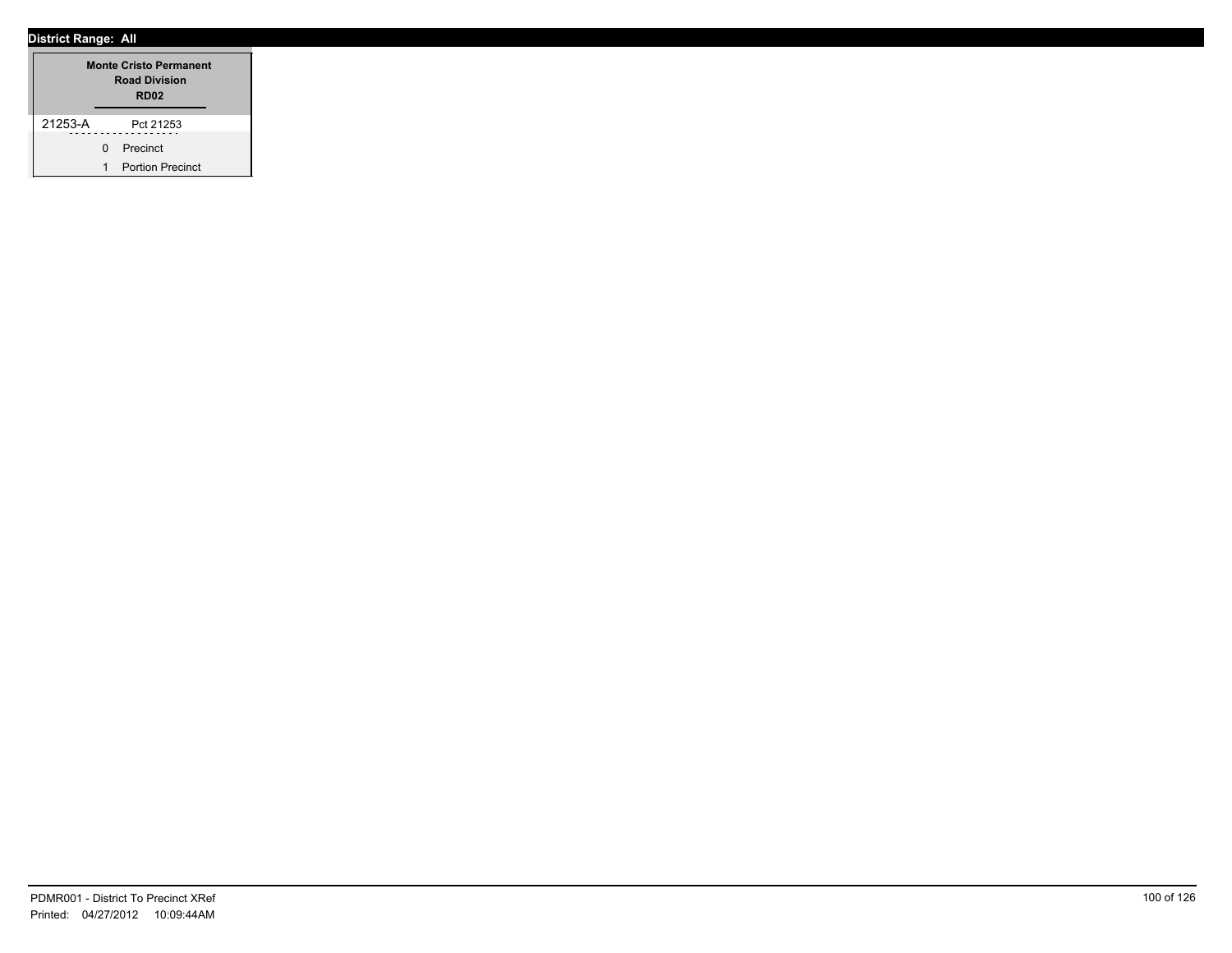|         | <b>Paradise Ranch Estates</b><br><b>Permanent Road Division</b><br><b>RD05</b> |                         |  |
|---------|--------------------------------------------------------------------------------|-------------------------|--|
| 41205-C |                                                                                | Pct 41205               |  |
|         | <sup>n</sup>                                                                   | Precinct                |  |
|         | 1                                                                              | <b>Portion Precinct</b> |  |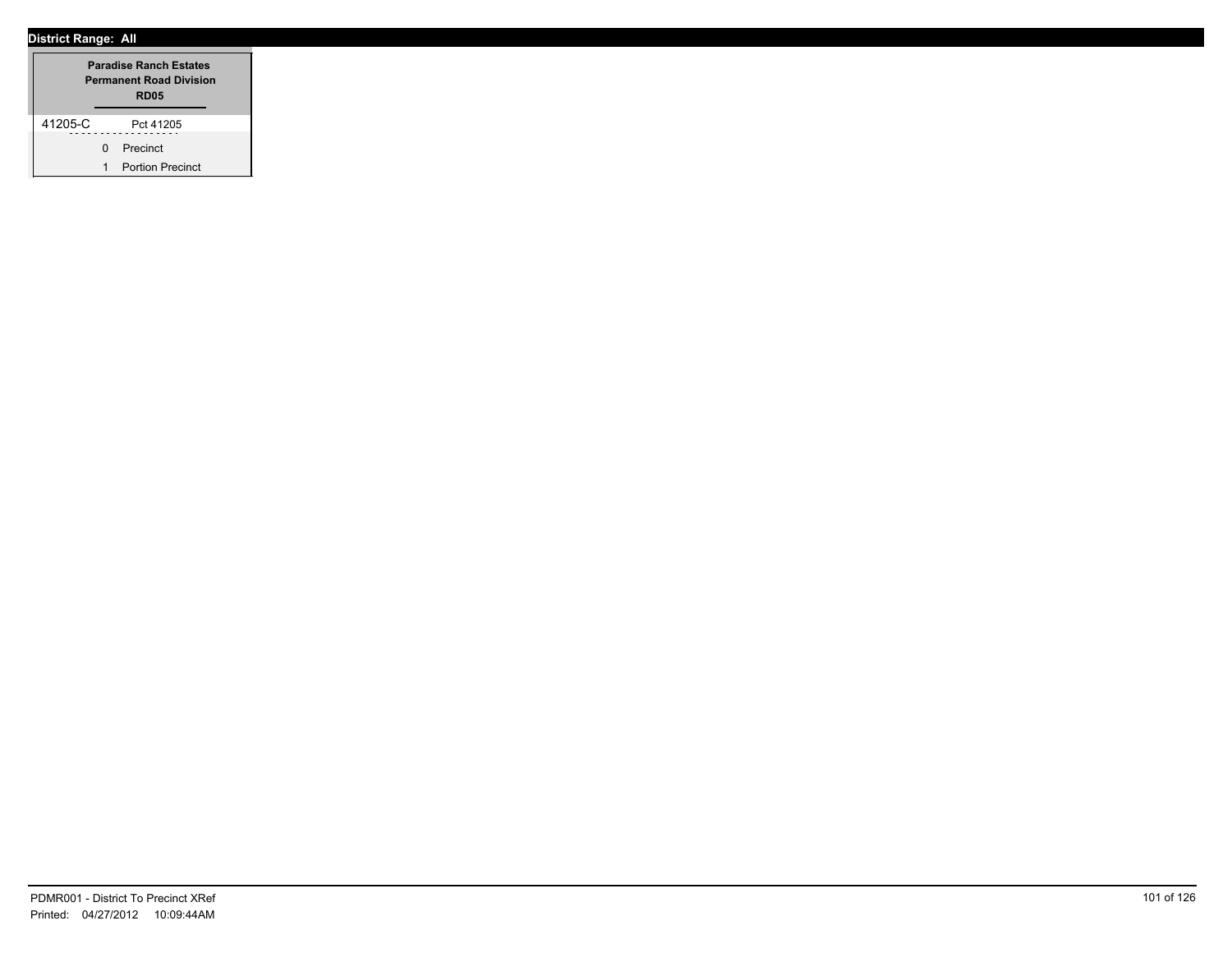|         | <b>Ridgewood Ave Permanent</b><br><b>Road Division</b><br>RD <sub>06</sub> |                         |  |
|---------|----------------------------------------------------------------------------|-------------------------|--|
| 41226-A |                                                                            | Pct 41226               |  |
|         | <sup>n</sup>                                                               | Precinct                |  |
|         | 1                                                                          | <b>Portion Precinct</b> |  |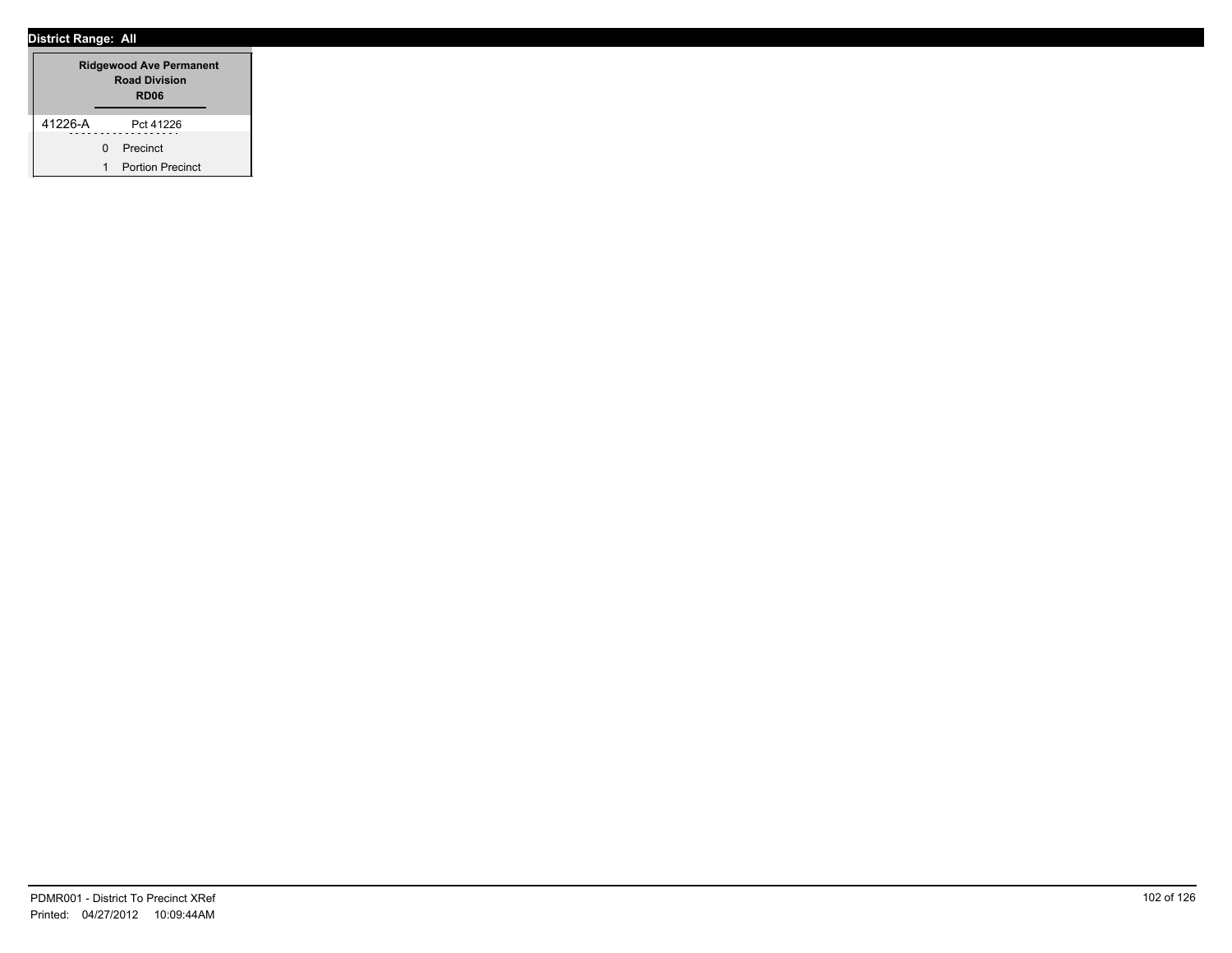|         | Santa Venetia-Rafael<br>Meadows Open Sp. 18<br><b>CSOS18</b> |
|---------|--------------------------------------------------------------|
| 10914-A | Pct 10914                                                    |
| 10917-A | Pct 10917                                                    |
| 10917-B | Pct 10917                                                    |
| 10919-A | Pct 10919                                                    |
| 10920-A | Pct 10920                                                    |
| 10923-A | Pct 10923                                                    |
| 10924   | Pct 10924                                                    |
| 10925   | Pct 10925                                                    |
| 10931-A | Pct 10931                                                    |
| 10932-A | Pct 10932                                                    |
| 10932-B | Pct 10932                                                    |
| 10932-C | Pct 10932                                                    |
| 10932-D | Pct 10932                                                    |
| 11222-A | Pct 11222                                                    |
| 11222-B | Pct 11222                                                    |
| 11222-C | Pct 11222                                                    |
| 11222-D | Pct 11222                                                    |
| 11222-E | Pct 11222                                                    |
| 11226-E | Pct 11226                                                    |
| 11226-F | Pct 11226                                                    |
| 11227   | Pct 11227                                                    |
| 11228   | Pct 11228                                                    |
| 11233   | Pct 11233                                                    |
| 11250-A | Pct 11250                                                    |
| 11250-B | Pct 11250                                                    |
| 11250-C | Pct 11250                                                    |
| 11250-D | Pct 11250                                                    |
|         | 5 <sup>5</sup><br>Precincts                                  |
|         | <b>Portion Precincts</b><br>22                               |
|         |                                                              |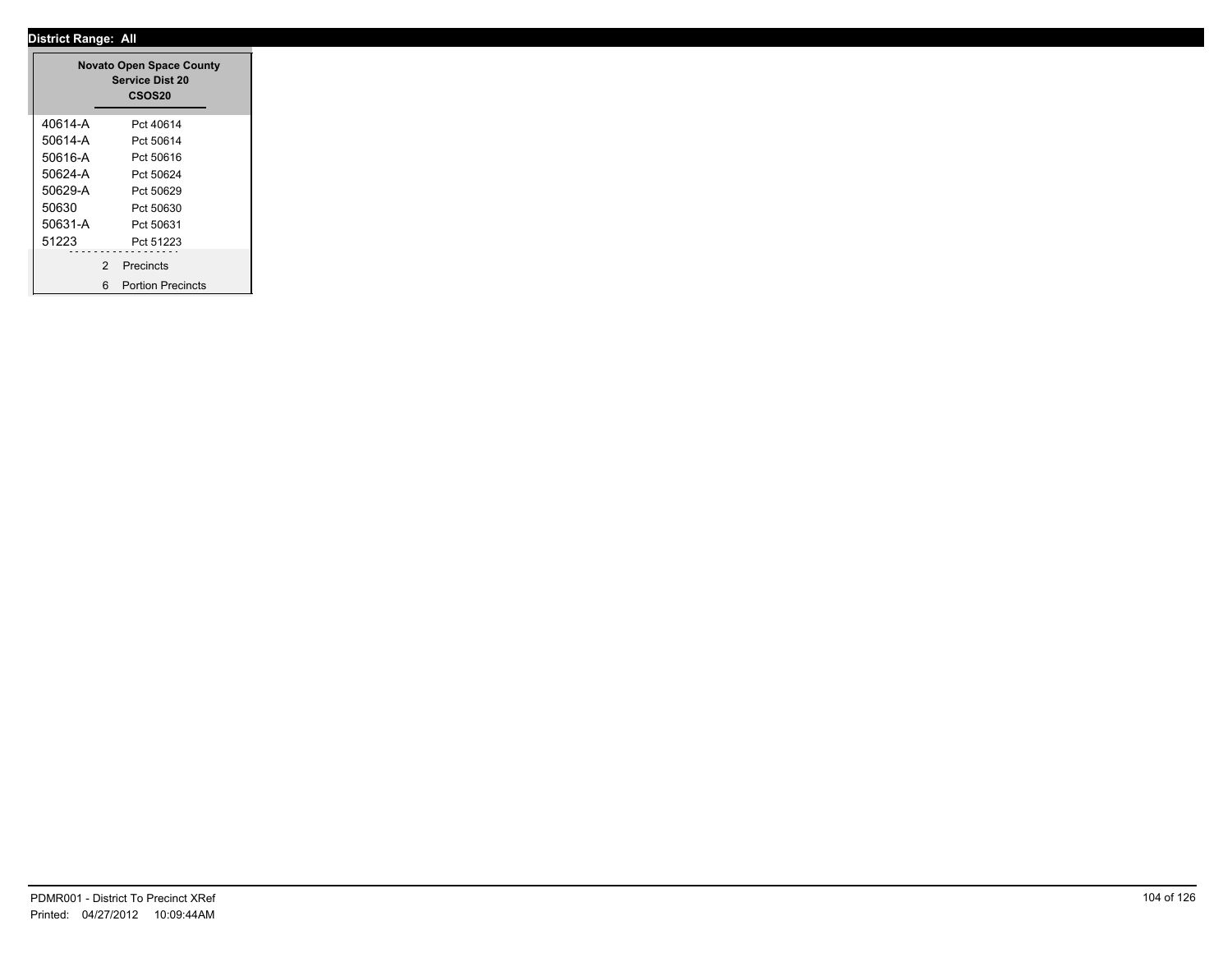| <b>Terra Linda Open Space</b><br><b>County Service Dist 23</b> |                               |
|----------------------------------------------------------------|-------------------------------|
|                                                                | <b>CSOS23</b>                 |
| 10903                                                          | Pct 10903                     |
| 10905                                                          | Pct 10905                     |
| 10906                                                          | Pct 10906                     |
| 10908                                                          | Pct 10908                     |
| 10909-A                                                        | Pct 10909                     |
| 10909-B                                                        | Pct 10909                     |
| 10910                                                          | Pct 10910                     |
| 10913                                                          | Pct 10913                     |
| 10914-B                                                        | Pct 10914                     |
| 10915                                                          | Pct 10915                     |
| 10917-C                                                        | Pct 10917                     |
| 10919-B                                                        | Pct 10919                     |
| 10923-B                                                        | Pct 10923                     |
|                                                                | $\overline{7}$<br>Precincts   |
|                                                                |                               |
|                                                                | 6<br><b>Portion Precincts</b> |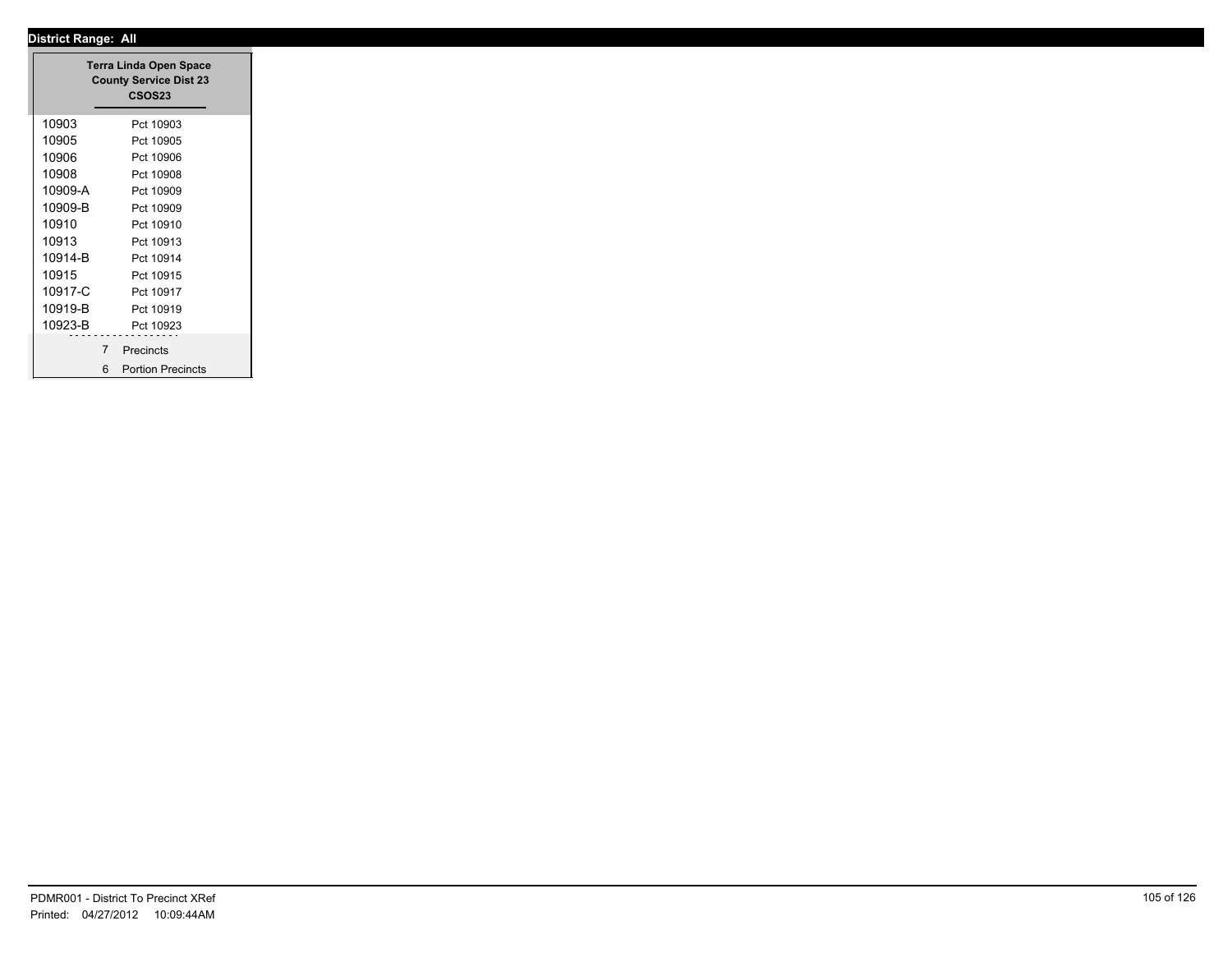|         | <b>Loma Verde County Service</b><br>Area 1<br>CSA01 |
|---------|-----------------------------------------------------|
| 50637-A | Pct 50637                                           |
| 51234   | Pct 51234                                           |
|         | Precincts                                           |
|         | <b>Portion Precinct</b>                             |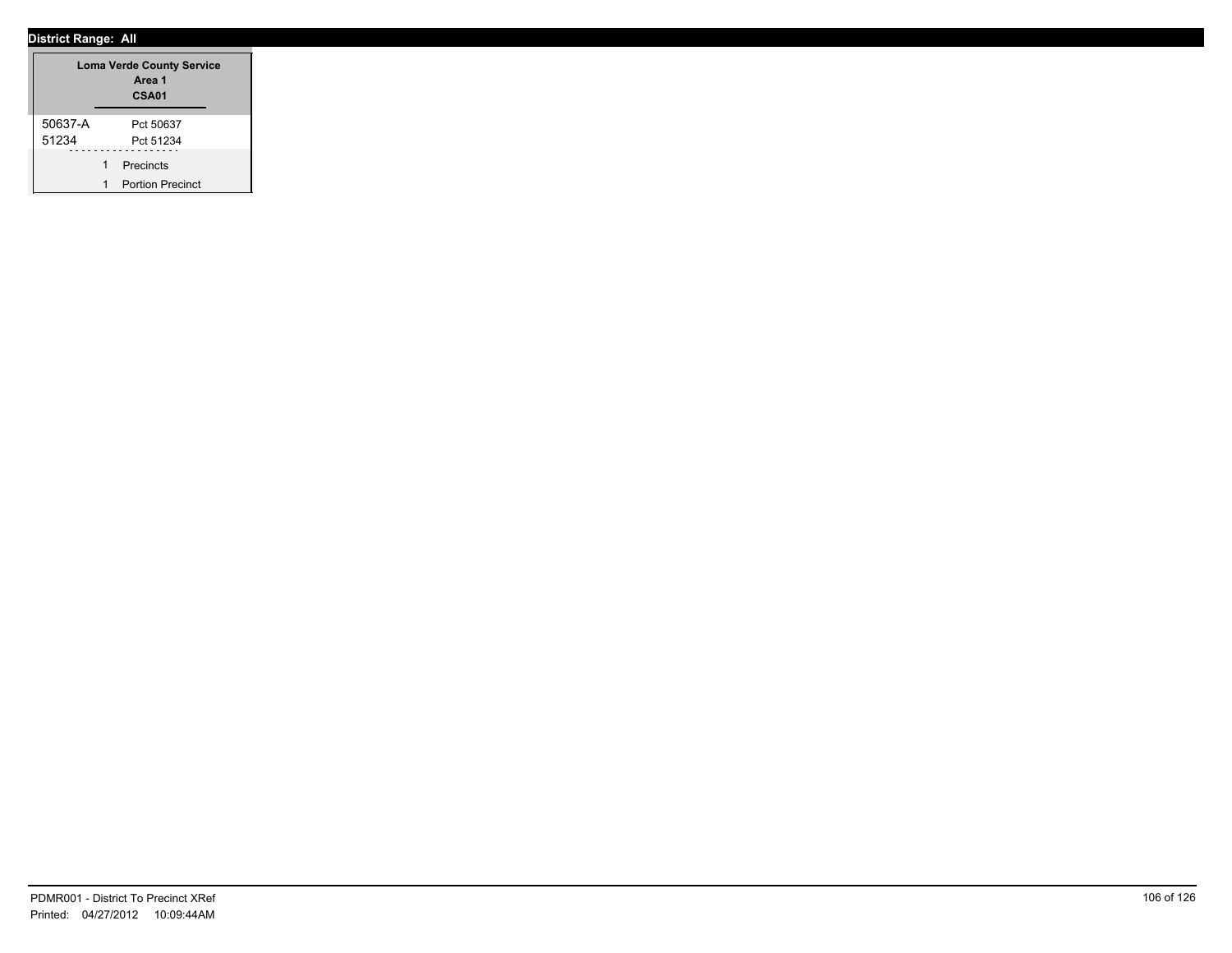|         | <b>Gallinas Canal County</b><br>Service Area 6<br>CSA06 |
|---------|---------------------------------------------------------|
| 10925-A | Pct 10925                                               |
| 11227-A | Pct 11227                                               |
| 11228-A | Pct 11228                                               |
| 11228-B | Pct 11228                                               |
| 11228-C | Pct 11228                                               |
| 11228-D | Pct 11228                                               |
| 11233-A | Pct 11233                                               |
| 11233-B | Pct 11233                                               |
|         | $\mathbf 0$<br>Precincts                                |
|         | <b>Portion Precincts</b><br>8                           |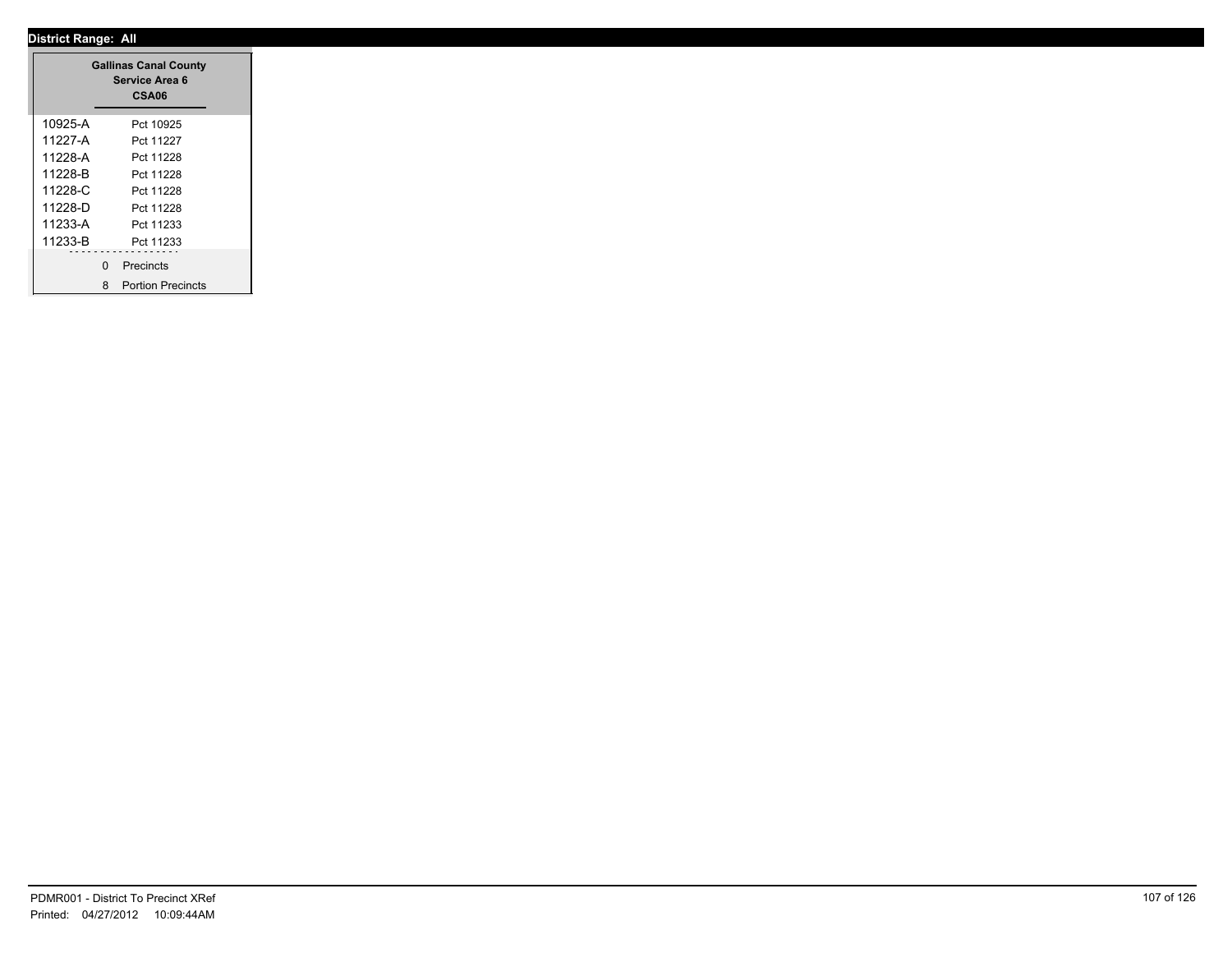|         |   | <b>Northbridge County Service</b><br>Area 9<br>CSA <sub>09</sub> |
|---------|---|------------------------------------------------------------------|
| 11228-A |   | Pct 11228                                                        |
| 11228-E |   | Pct 11228                                                        |
|         | U | Precincts                                                        |
|         | 2 | <b>Portion Precincts</b>                                         |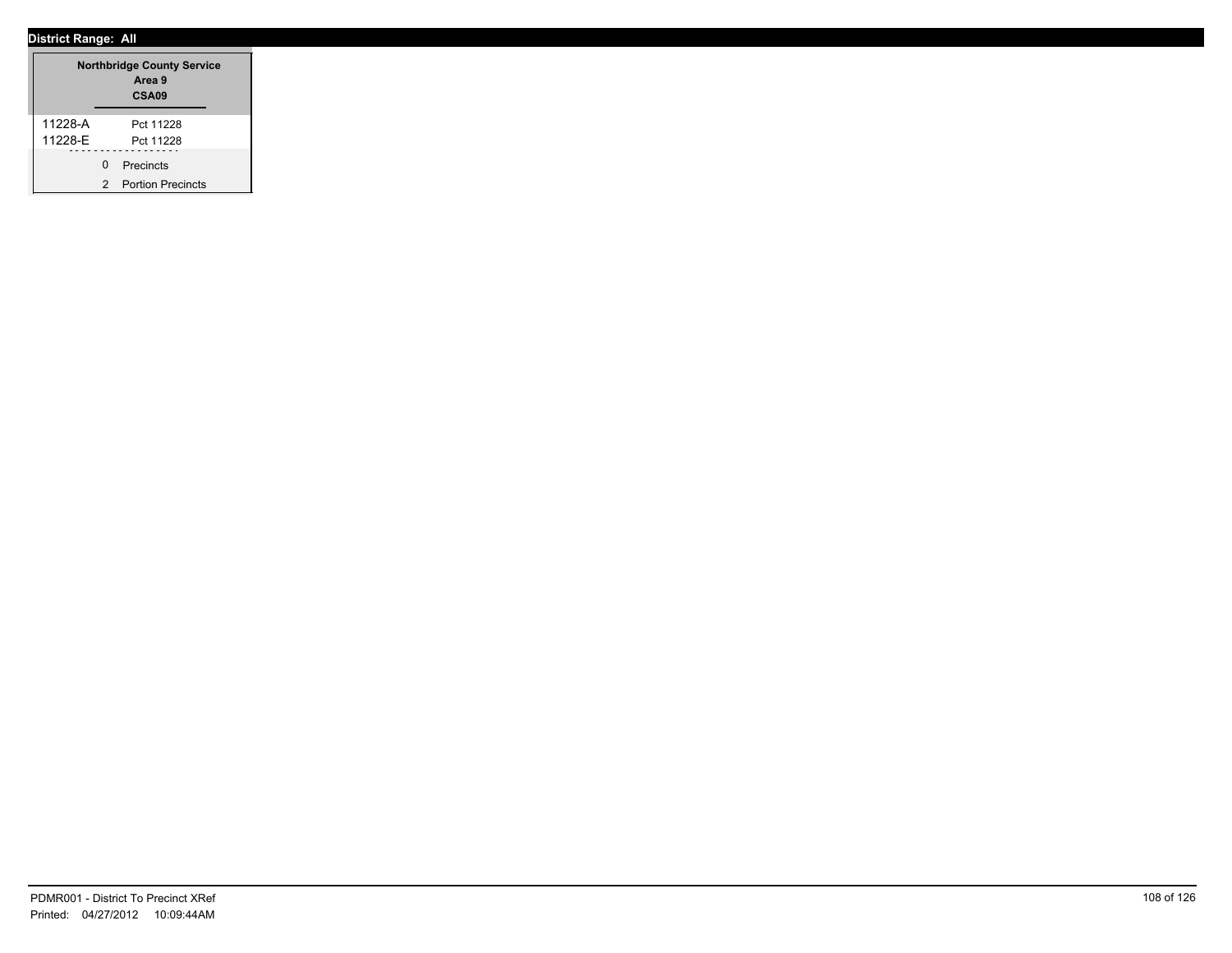|         |   | <b>Lucas Valley County Service</b><br>Area 13<br><b>CSA13</b> |
|---------|---|---------------------------------------------------------------|
| 11201-A |   | Pct 11201                                                     |
| 11202   |   | Pct 11202                                                     |
| 11204-A |   | Pct 11204                                                     |
|         | 1 | Precincts                                                     |
|         | 2 | <b>Portion Precincts</b>                                      |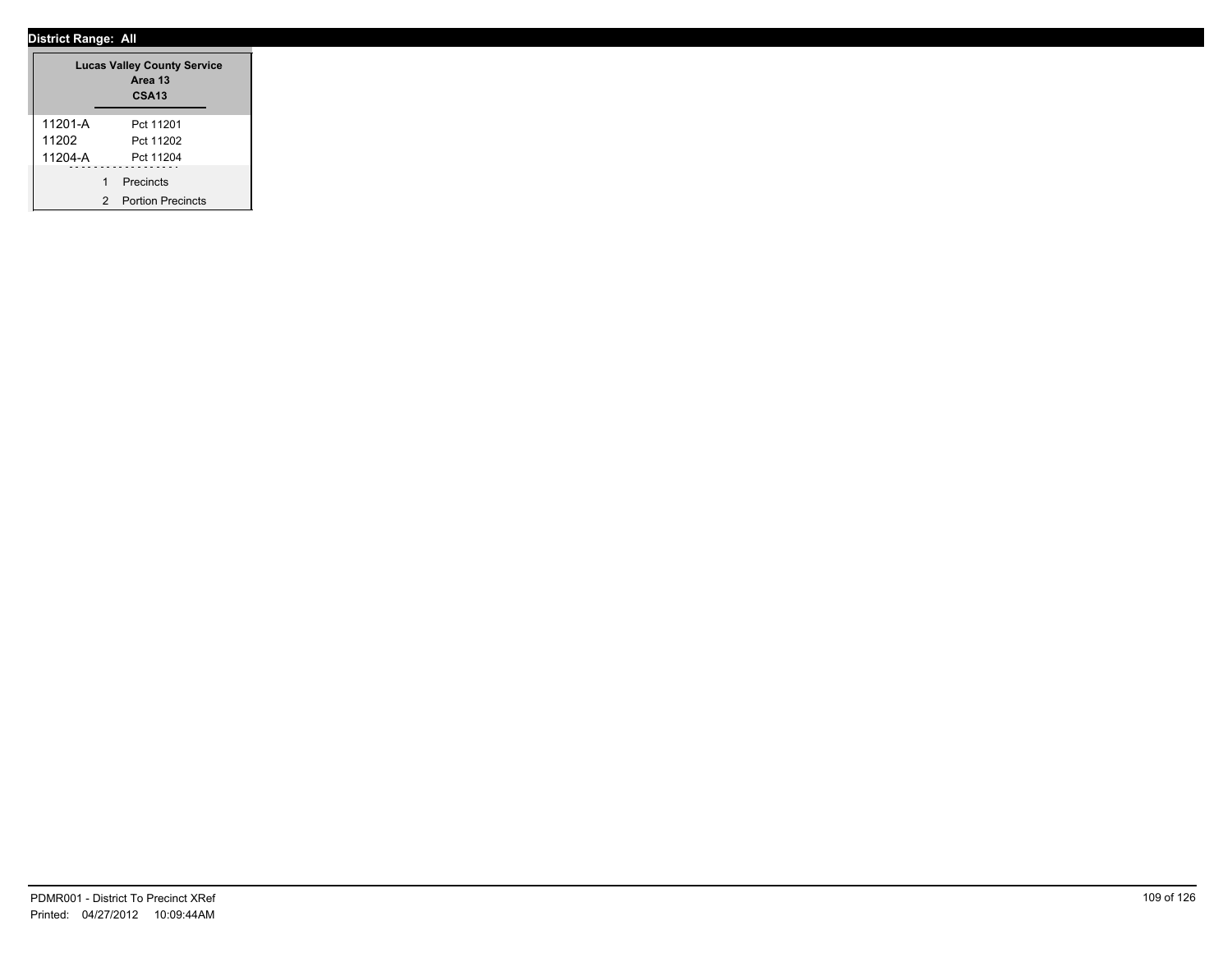|         |   | <b>Homestead Valley County</b><br><b>Service Area 14</b><br><b>CSA14</b> |  |
|---------|---|--------------------------------------------------------------------------|--|
| 30508-A |   | Pct 30508                                                                |  |
| 41224-A |   | Pct 41224                                                                |  |
| 41226   |   | Pct 41226                                                                |  |
| 41228   |   | Pct 41228                                                                |  |
| 41230   |   | Pct 41230                                                                |  |
|         | 3 | Precincts                                                                |  |
|         | 2 | <b>Portion Precincts</b>                                                 |  |

۰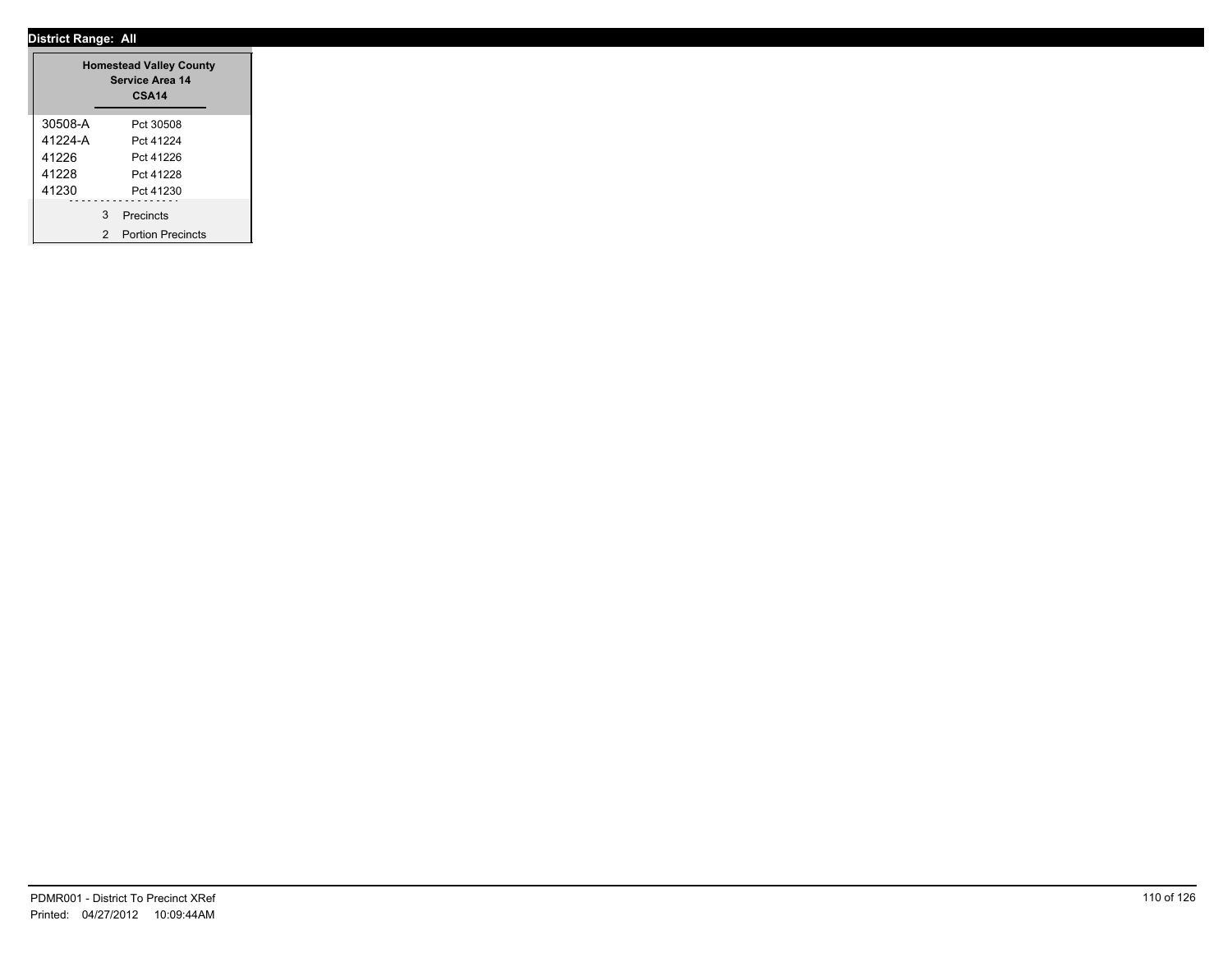|       |   | <b>Greenbrae County Service</b><br>Area 16<br>CSA <sub>16</sub> |
|-------|---|-----------------------------------------------------------------|
| 20449 |   | Pct 20449                                                       |
| 20451 |   | Pct 20451                                                       |
| 21243 |   | Pct 21243                                                       |
| 21248 |   | Pct 21248                                                       |
|       | 4 | Precincts                                                       |
|       | n | <b>Portion Precincts</b>                                        |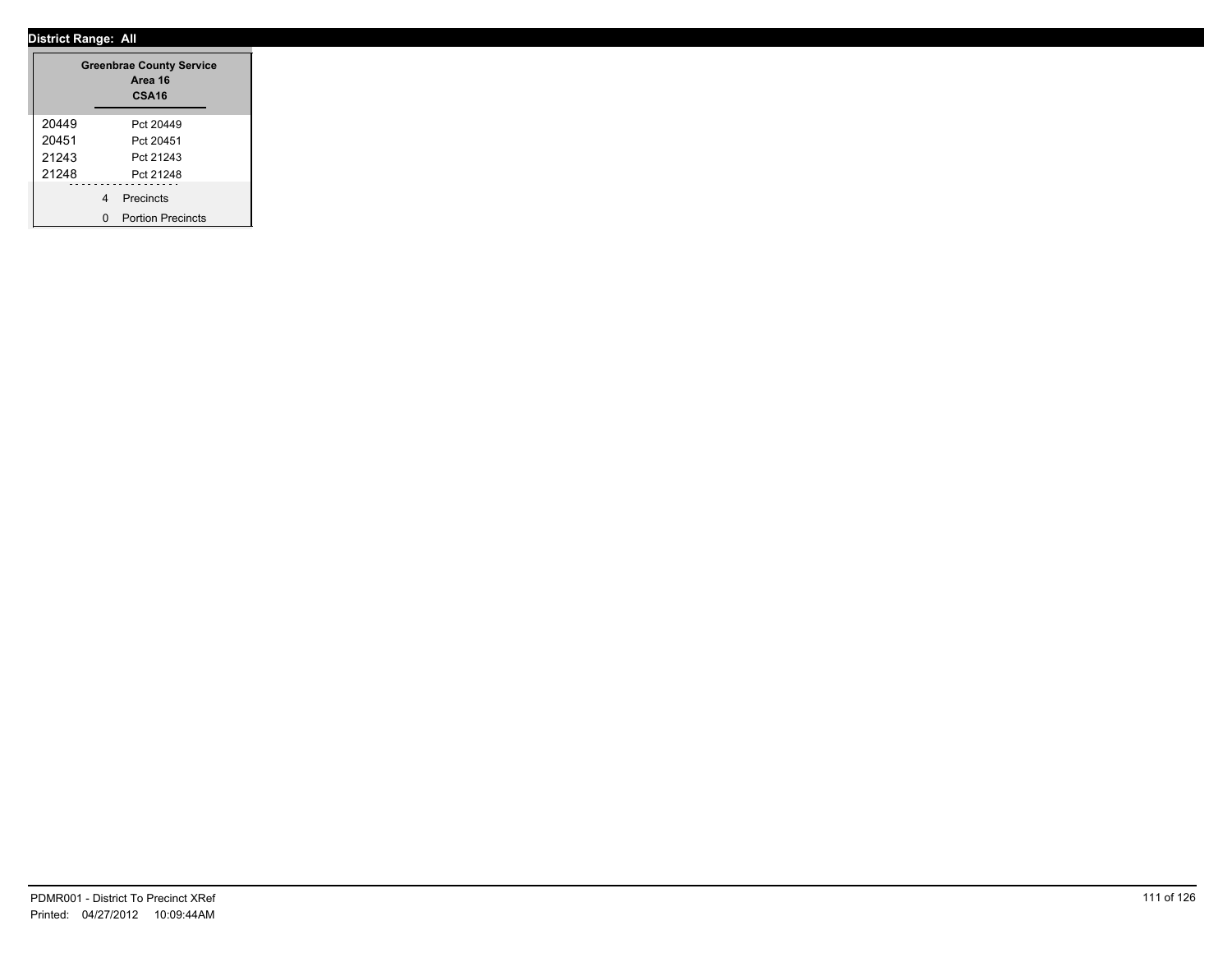|         |              | <b>Paradise Cay County</b><br>Service Area 29<br>CSA <sub>29</sub> |  |
|---------|--------------|--------------------------------------------------------------------|--|
| 31251-A |              | Pct 31251                                                          |  |
|         | <sup>n</sup> | Precinct                                                           |  |
|         |              | <b>Portion Precinct</b>                                            |  |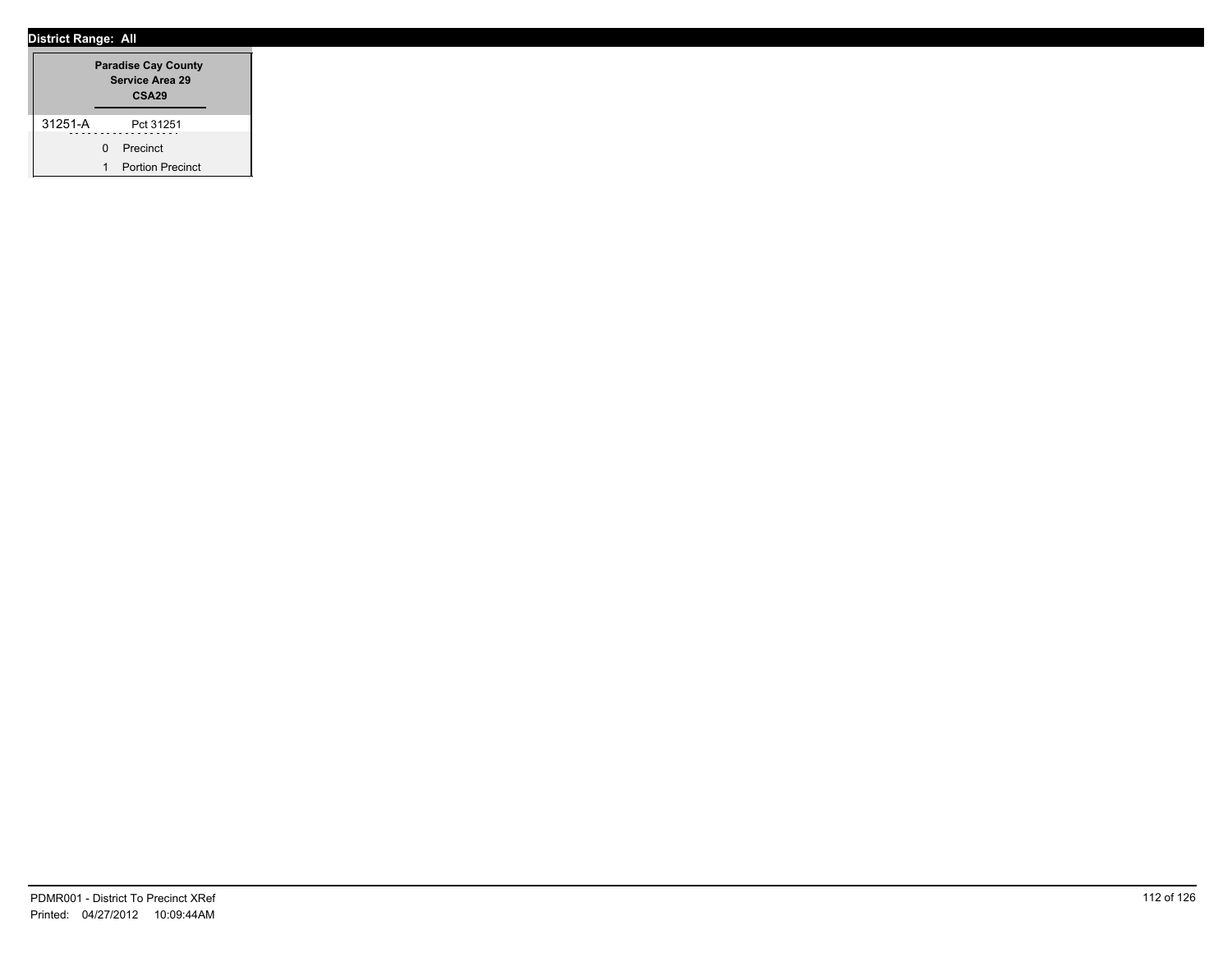| <b>District Range: All</b> |                               |         |                          |
|----------------------------|-------------------------------|---------|--------------------------|
|                            | <b>County Service Area 31</b> | 41211   | Pct 41211                |
|                            |                               | 41215   | Pct 41215                |
|                            | <b>CSA31</b>                  | 41216-A | Pct 41216                |
|                            |                               | 41216-B | Pct 41216                |
| 11201-B                    | Pct 11201                     | 41216-C | Pct 41216                |
| 11201-C                    | Pct 11201                     | 41216-D | Pct 41216                |
| 11201-D                    | Pct 11201                     | 41216-F | Pct 41216                |
| 11204-B                    | Pct 11204                     | 41216-G | Pct 41216                |
| 11212-A                    | Pct 11212                     | 41216-H | Pct 41216                |
| 11226-A                    | Pct 11226                     | 41220-A | Pct 41220                |
| 11226-B                    | Pct 11226                     | 41220-B | Pct 41220                |
| 11226-C                    | Pct 11226                     | 41220-C | Pct 41220                |
| 11226-D                    | Pct 11226                     | 41224   | Pct 41224                |
| 11226-F                    | Pct 11226                     | 41232   | Pct 41232                |
| 11226-G                    | Pct 11226                     | 41239   | Pct 41239                |
| 11233-C                    | Pct 11233                     | 41253-A | Pct 41253                |
| 21209                      | Pct 21209                     | 41253-B | Pct 41253                |
| 21212-A                    | Pct 21212                     | 41253-C | Pct 41253                |
| 21212-B                    | Pct 21212                     | 41253-D | Pct 41253                |
| 21212-C                    | Pct 21212                     | 41254-A | Pct 41254                |
| 21229-A                    | Pct 21229                     | 15      | Precincts                |
| 21233-A                    | Pct 21233                     |         |                          |
| 21253                      | Pct 21253                     | 50      | <b>Portion Precincts</b> |
| 21254                      | Pct 21254                     |         |                          |
| 30504-A                    | Pct 30504                     |         |                          |
| 31144-A                    | Pct 31144                     |         |                          |
| 31152-A                    | Pct 31152                     |         |                          |
| 31226-A                    | Pct 31226                     |         |                          |
| 31226-B                    | Pct 31226                     |         |                          |
| 31227                      | Pct 31227                     |         |                          |
| 31228                      | Pct 31228                     |         |                          |
| 31229                      | Pct 31229                     |         |                          |
| 31235-A                    | Pct 31235                     |         |                          |
| 31235-B                    | Pct 31235                     |         |                          |
| 31235-C                    | Pct 31235                     |         |                          |
| 41201                      | Pct 41201                     |         |                          |
| 41202-A                    | Pct 41202                     |         |                          |
| 41202-B                    | Pct 41202                     |         |                          |
| 41202-C                    | Pct 41202                     |         |                          |
| 41203                      | Pct 41203                     |         |                          |
| 41204-E                    | Pct 41204                     |         |                          |
| 41204-F                    | Pct 41204                     |         |                          |
| 41204-G                    | Pct 41204                     |         |                          |
| 41204-H                    | Pct 41204                     |         |                          |
| 41204-l                    | Pct 41204                     |         |                          |
| 41204-K                    | Pct 41204                     |         |                          |
| 41204-L                    | Pct 41204                     |         |                          |
| 41205                      | Pct 41205                     |         |                          |
|                            |                               |         |                          |
| 41206                      | Pct 41206                     |         |                          |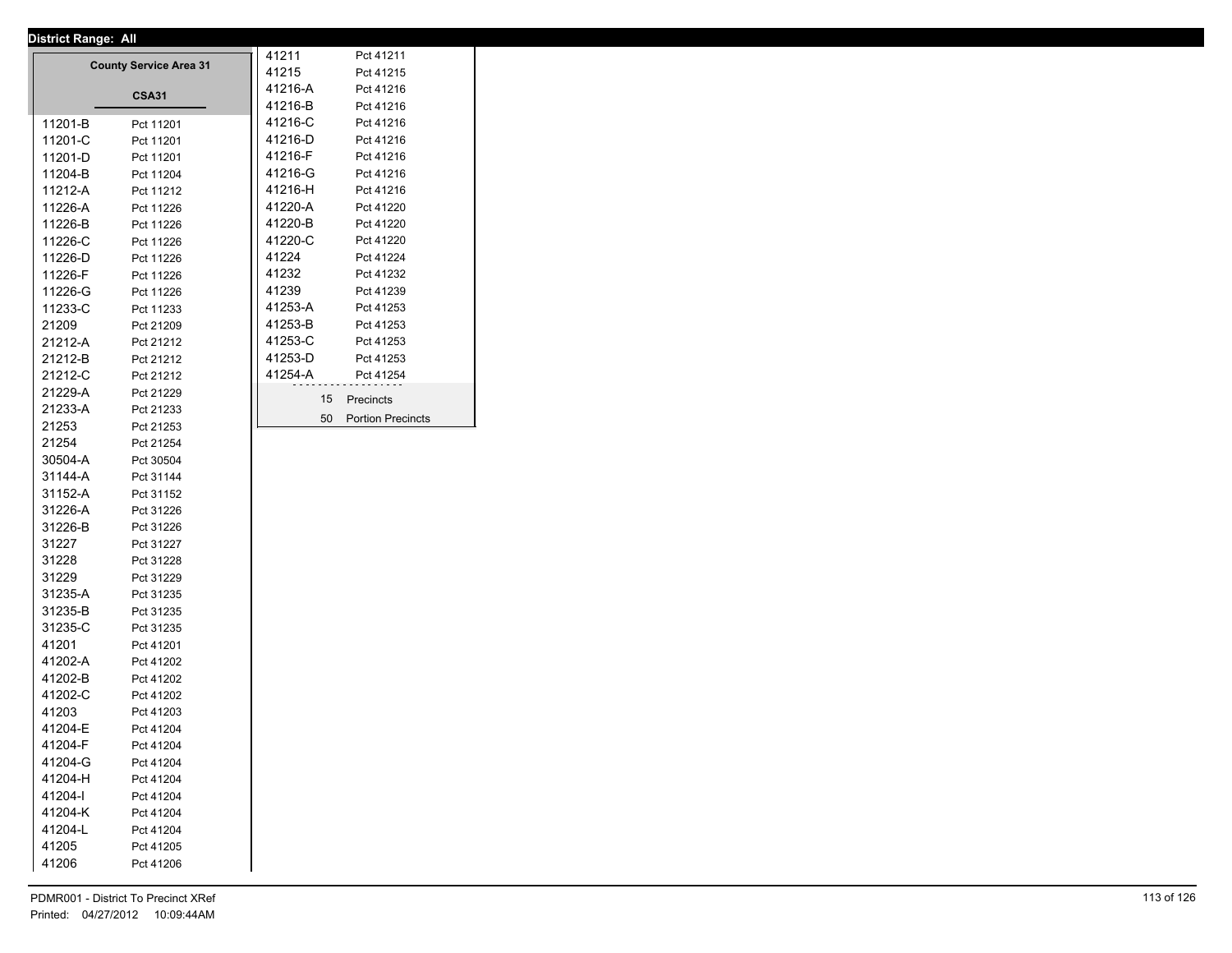|         | <b>Stinson Beach County</b><br><b>Service Area 33</b><br><b>CSA33</b> |
|---------|-----------------------------------------------------------------------|
| 41209-A | Pct 41209                                                             |
| 41209-B | Pct 41209                                                             |
| 41209-C | Pct 41209                                                             |
| 41254-B | Pct 41254                                                             |
| 41254-C | Pct 41254                                                             |
|         | 0 Precincts                                                           |
|         | 5 Portion Precincts                                                   |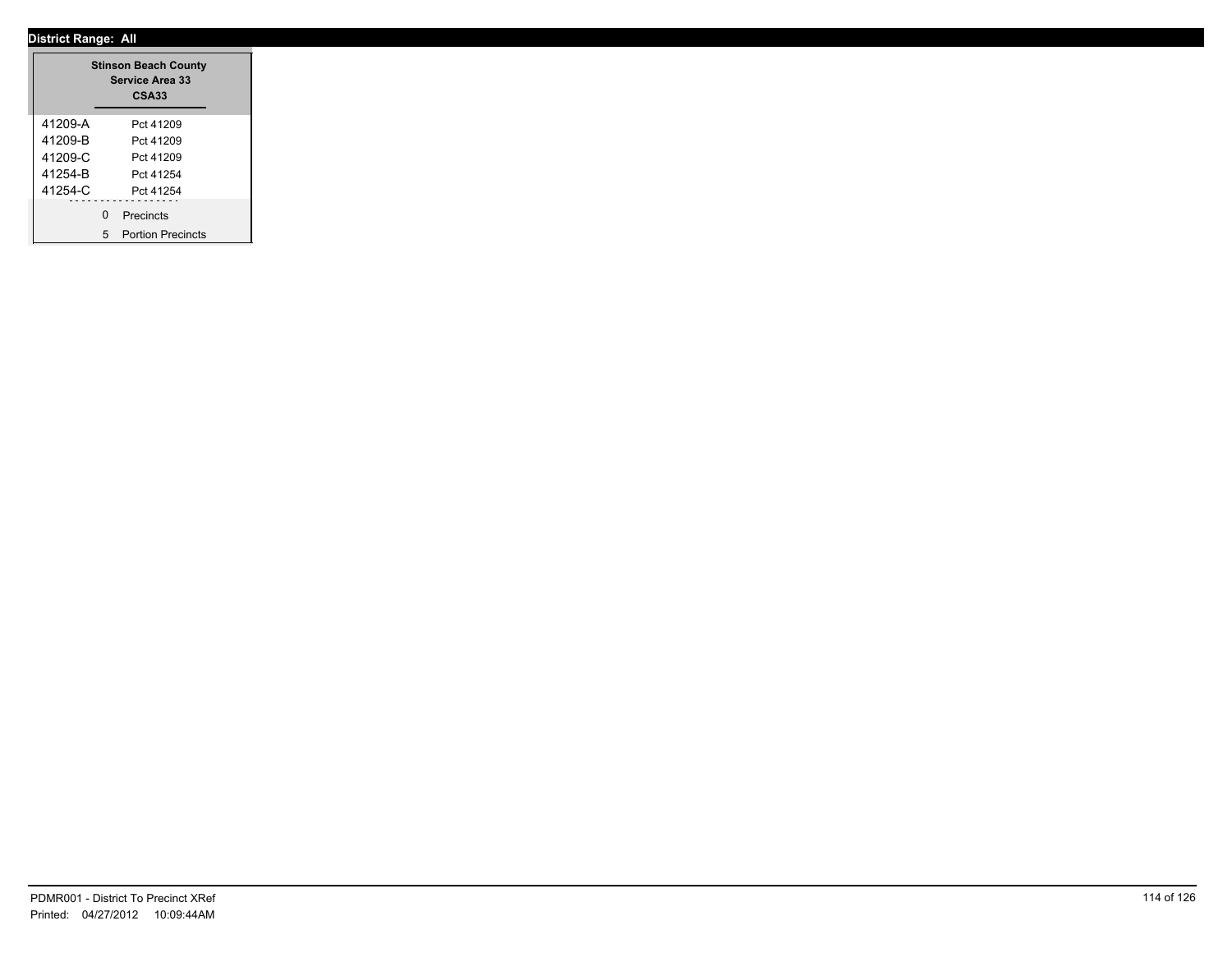|         | <b>Kentfield Open Space</b><br><b>County Service Area 17</b><br><b>CSOS17</b> |
|---------|-------------------------------------------------------------------------------|
| 20432-A | Pct 20432                                                                     |
| 20432-B | Pct 20432                                                                     |
| 20432-C | Pct 20432                                                                     |
| 20432-D | Pct 20432                                                                     |
| 20439   | Pct 20439                                                                     |
| 20442   | Pct 20442                                                                     |
| 20446   | Pct 20446                                                                     |
| 20449   | Pct 20449                                                                     |
| 20451   | Pct 20451                                                                     |
| 20452   | Pct 20452                                                                     |
| 21229   | Pct 21229                                                                     |
| 21230   | Pct 21230                                                                     |
| 21231   | Pct 21231                                                                     |
| 21233   | Pct 21233                                                                     |
| 21236-A | Pct 21236                                                                     |
| 21243   | Pct 21243                                                                     |
| 21248   | Pct 21248                                                                     |
| 41216-E | Pct 41216                                                                     |
|         | 12 Precincts                                                                  |
|         | <b>Portion Precincts</b><br>6                                                 |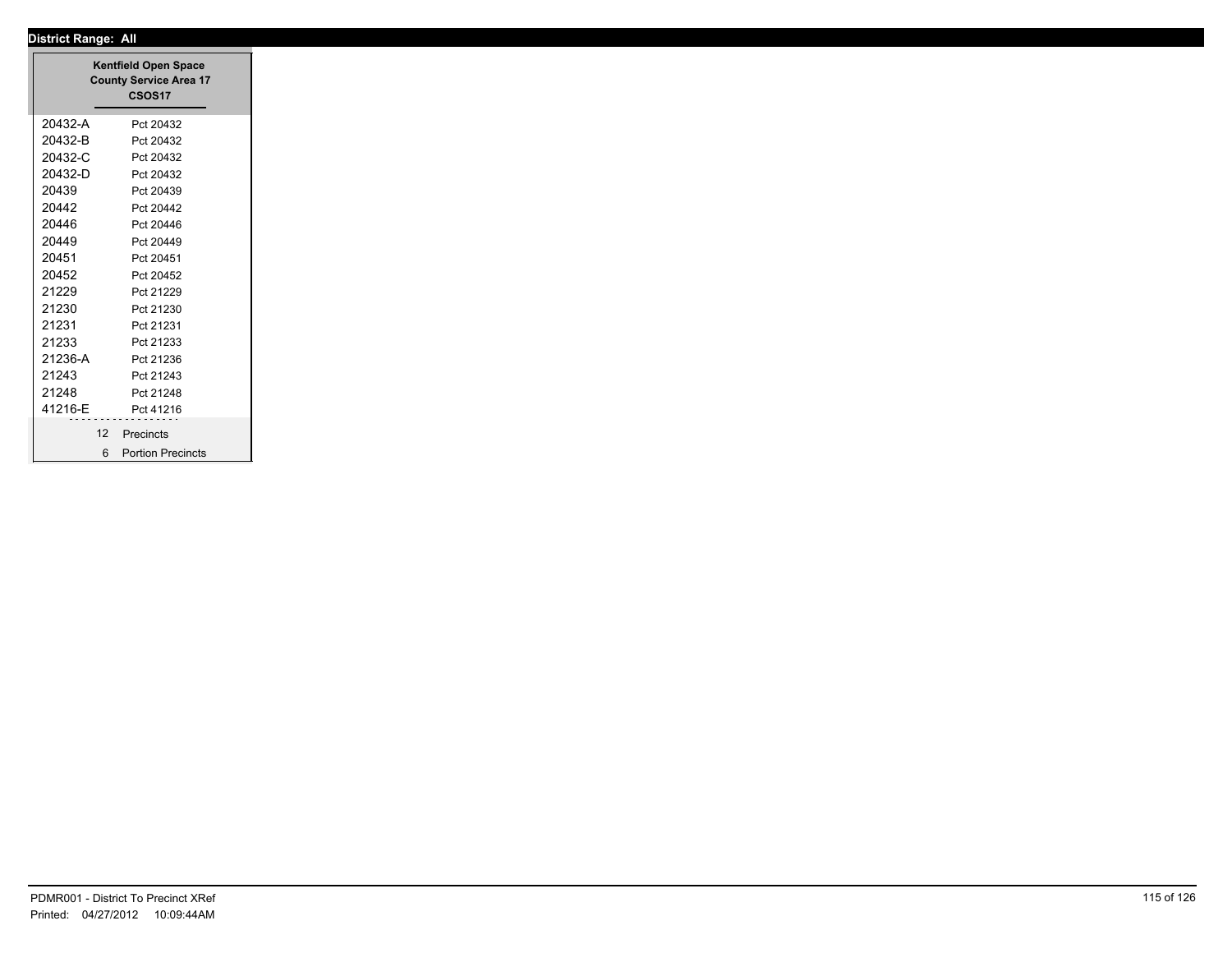|         |   | <b>Kentwoodlands Police</b><br><b>Protection District 17</b><br>CSA17 |
|---------|---|-----------------------------------------------------------------------|
| 20719-A |   | Pct 20719                                                             |
| 21229-A |   | Pct 21229                                                             |
| 21229-B |   | Pct 21229                                                             |
| 21229-C |   | Pct 21229                                                             |
| 21231-A |   | Pct 21231                                                             |
| 21231-B |   | Pct 21231                                                             |
| 21231-C |   | Pct 21231                                                             |
| 21231-D |   | Pct 21231                                                             |
|         | 0 | .<br>Precincts                                                        |
|         |   | 8 Portion Precincts                                                   |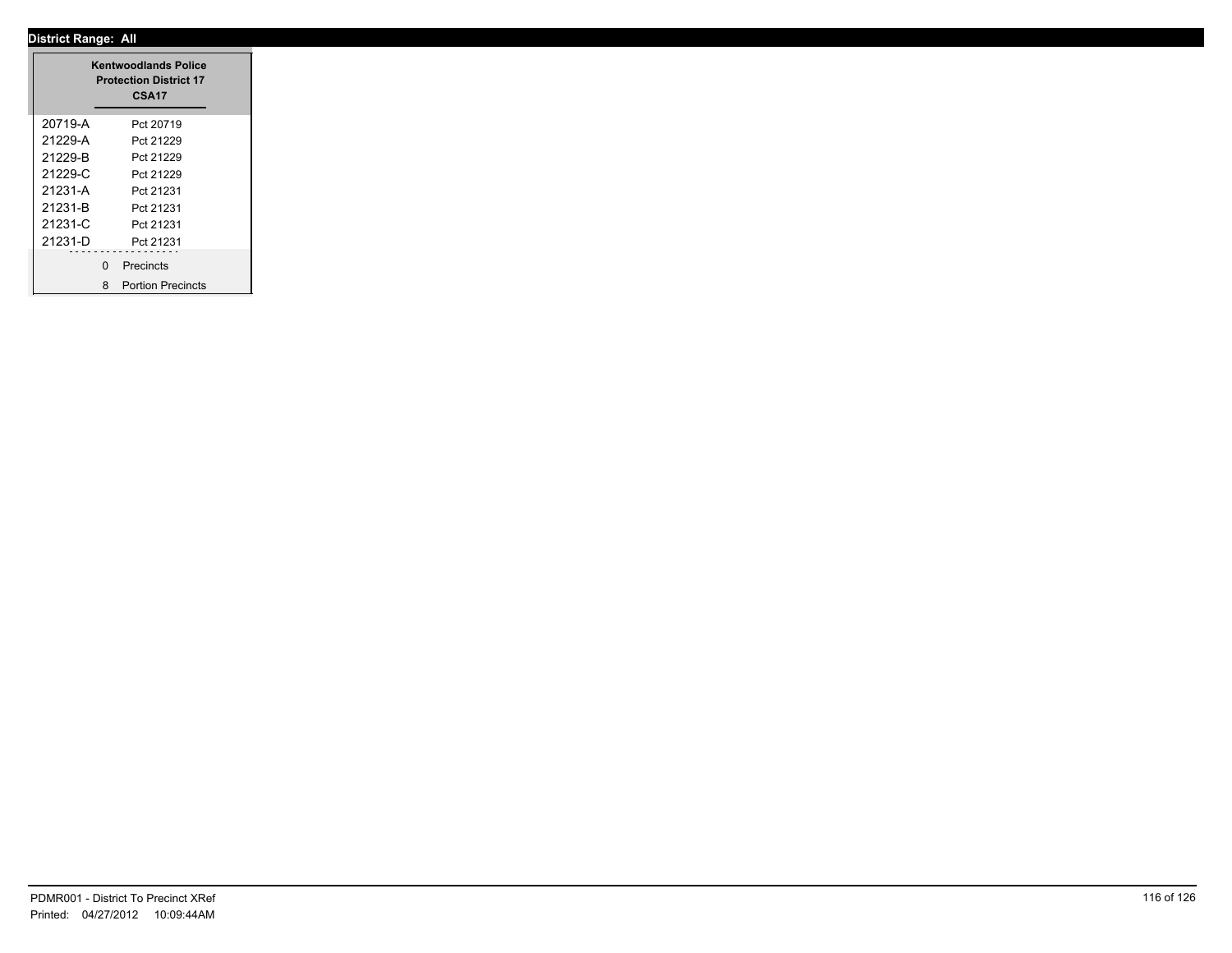|                    | <b>Marin County Highway</b> |
|--------------------|-----------------------------|
|                    | <b>Lighting District</b>    |
|                    | <b>LT01</b>                 |
| 11222-E            | Pct 11222                   |
| 11227              | Pct 11227                   |
| 11228-A            | Pct 11228                   |
| 11228-B            | Pct 11228                   |
| 11228-C            | Pct 11228                   |
| 11228-E            | Pct 11228                   |
| 11228-F            | Pct 11228                   |
| 11228-G            | Pct 11228                   |
| 11233-D            | Pct 11233                   |
| 11250-A            | Pct 11250                   |
| 11250-C            | Pct 11250                   |
| 21201-A            | Pct 21201                   |
| 21209-A            | Pct 21209                   |
| 21229-B            | Pct 21229                   |
| 21229-D            | Pct 21229                   |
| 21230              | Pct 21230                   |
| 21231-A            | Pct 21231                   |
| 21233-B            | Pct 21233                   |
| 21236              | Pct 21236                   |
| 21243              | Pct 21243                   |
| 21248              | Pct 21248                   |
| 21250-A            | Pct 21250                   |
| 31226-C            | Pct 31226                   |
| 31237-A            | Pct 31237                   |
| 31237-C            | Pct 31237                   |
| 31242-A            | Pct 31242                   |
| 31242-C            | Pct 31242                   |
| 31243-A            | Pct 31243                   |
| 31243-C            | Pct 31243                   |
| 31246-C            | Pct 31246                   |
| 31246-D            | Pct 31246                   |
| 31246-E            | Pct 31246                   |
| 31258-A            | Pct 31258                   |
| 41201-B            | Pct 41201                   |
| 41201-D            | Pct 41201                   |
| 41201-E            |                             |
| 41201-F            | Pct 41201                   |
|                    | Pct 41201                   |
| 41203-A<br>41208-B | Pct 41203                   |
|                    | Pct 41208                   |
| 41208-C            | Pct 41208                   |
| 41239-C            | Pct 41239                   |
| 41252-A            | Pct 41252                   |
| 41252-B            | Pct 41252                   |
| 41252-C            | Pct 41252                   |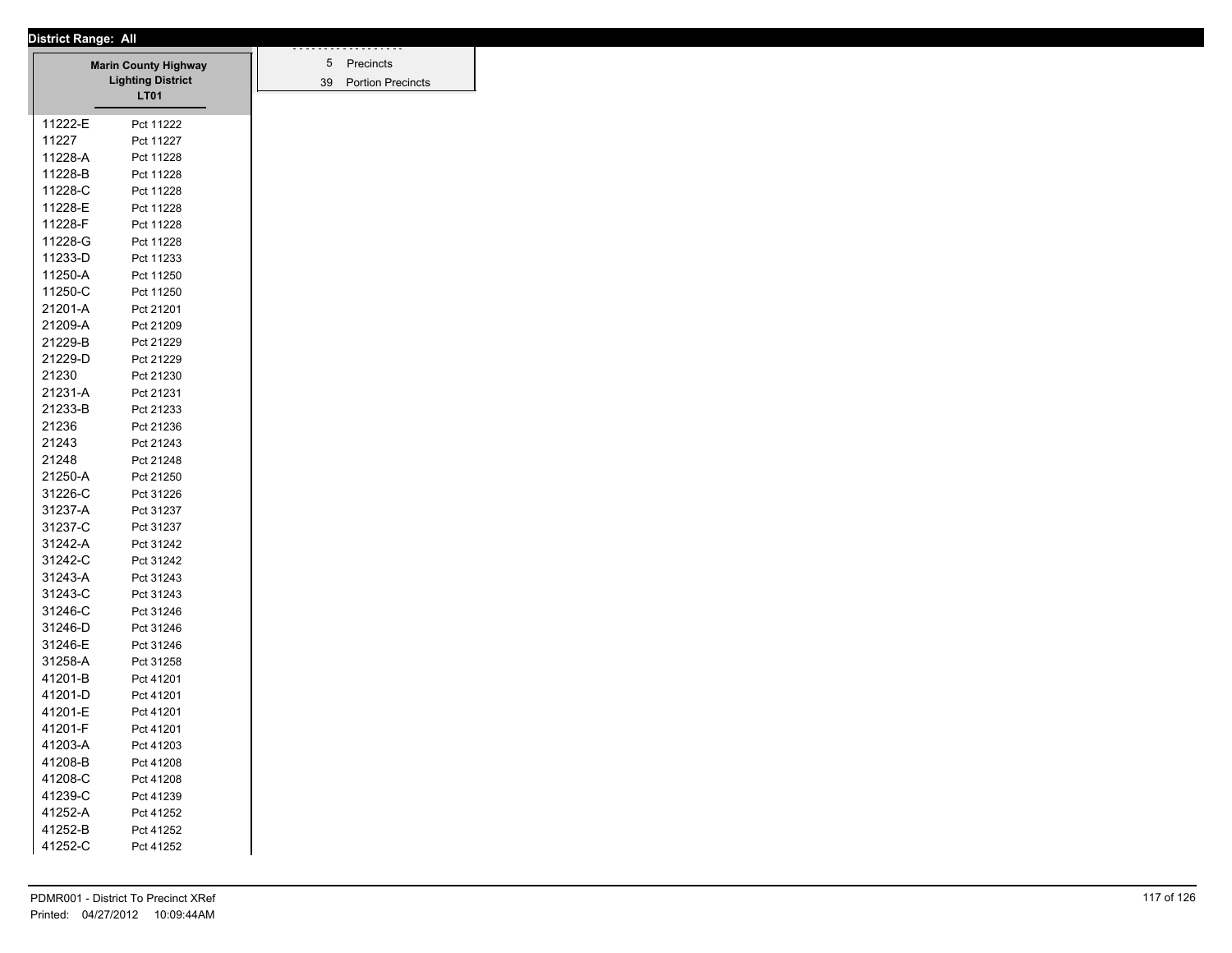| <b>District Range: All</b> |                                |       |           |       |           |       |           |       |           |  |
|----------------------------|--------------------------------|-------|-----------|-------|-----------|-------|-----------|-------|-----------|--|
|                            |                                | 11233 | Pct 11233 | 21230 | Pct 21230 | 31222 | Pct 31222 | 41209 | Pct 41209 |  |
|                            | <b>Mosquito Abatement Dist</b> | 11244 | Pct 11244 | 21231 | Pct 21231 | 31223 | Pct 31223 | 41211 | Pct 41211 |  |
|                            | MSQ01                          | 11249 | Pct 11249 | 21233 | Pct 21233 | 31224 | Pct 31224 | 41215 | Pct 41215 |  |
|                            |                                | 11250 | Pct 11250 | 21236 | Pct 21236 | 31225 | Pct 31225 | 41216 | Pct 41216 |  |
| 10903                      | Pct 10903                      | 20303 | Pct 20303 | 21243 | Pct 21243 | 31226 | Pct 31226 | 41220 | Pct 41220 |  |
| 10905                      | Pct 10905                      | 20304 | Pct 20304 | 21248 | Pct 21248 | 31227 | Pct 31227 | 41224 | Pct 41224 |  |
| 10906                      | Pct 10906                      | 20305 | Pct 20305 | 21250 | Pct 21250 | 31228 | Pct 31228 | 41226 | Pct 41226 |  |
| 10908                      | Pct 10908                      | 20306 | Pct 20306 | 21253 | Pct 21253 | 31229 | Pct 31229 | 41228 | Pct 41228 |  |
| 10909                      | Pct 10909                      | 20307 | Pct 20307 | 21254 | Pct 21254 | 31235 | Pct 31235 | 41230 | Pct 41230 |  |
| 10910                      | Pct 10910                      | 20308 | Pct 20308 | 30145 | Pct 30145 | 31237 | Pct 31237 | 41232 | Pct 41232 |  |
| 10913                      | Pct 10913                      | 20313 | Pct 20313 | 30153 | Pct 30153 | 31239 | Pct 31239 | 41239 | Pct 41239 |  |
| 10914                      | Pct 10914                      | 20315 | Pct 20315 | 30501 | Pct 30501 | 31240 | Pct 31240 | 41251 | Pct 41251 |  |
| 10915                      | Pct 10915                      | 20432 | Pct 20432 | 30502 | Pct 30502 | 31242 | Pct 31242 | 41252 | Pct 41252 |  |
| 10917                      | Pct 10917                      | 20435 | Pct 20435 | 30503 | Pct 30503 | 31243 | Pct 31243 | 41253 | Pct 41253 |  |
| 10919                      | Pct 10919                      | 20439 | Pct 20439 | 30504 | Pct 30504 | 31246 | Pct 31246 | 41254 | Pct 41254 |  |
| 10920                      | Pct 10920                      | 20440 | Pct 20440 | 30505 | Pct 30505 | 31247 | Pct 31247 | 50601 | Pct 50601 |  |
| 10921                      | Pct 10921                      | 20441 | Pct 20441 | 30506 | Pct 30506 | 31251 | Pct 31251 | 50602 | Pct 50602 |  |
| 10923                      | Pct 10923                      | 20442 | Pct 20442 | 30507 | Pct 30507 | 31258 | Pct 31258 | 50603 | Pct 50603 |  |
| 10924                      | Pct 10924                      | 20446 | Pct 20446 | 30508 | Pct 30508 | 40222 | Pct 40222 | 50604 | Pct 50604 |  |
| 10925                      | Pct 10925                      | 20447 | Pct 20447 | 30509 | Pct 30509 | 40223 | Pct 40223 | 50605 | Pct 50605 |  |
| 10929                      | Pct 10929                      | 20449 | Pct 20449 | 30510 | Pct 30510 | 40227 | Pct 40227 | 50606 | Pct 50606 |  |
| 10930                      | Pct 10930                      | 20451 | Pct 20451 | 30511 | Pct 30511 | 40229 | Pct 40229 | 50607 | Pct 50607 |  |
| 10931                      | Pct 10931                      | 20452 | Pct 20452 | 30513 | Pct 30513 | 40231 | Pct 40231 | 50608 | Pct 50608 |  |
| 10932                      | Pct 10932                      | 20718 | Pct 20718 | 30515 | Pct 30515 | 40234 | Pct 40234 | 50610 | Pct 50610 |  |
| 10934                      | Pct 10934                      | 20719 | Pct 20719 | 30520 | Pct 30520 | 40235 | Pct 40235 | 50611 | Pct 50611 |  |
| 10935                      | Pct 10935                      | 20728 | Pct 20728 | 30521 | Pct 30521 | 40236 | Pct 40236 | 50612 | Pct 50612 |  |
| 10936                      | Pct 10936                      | 20810 | Pct 20810 | 31030 | Pct 31030 | 40237 | Pct 40237 | 50613 | Pct 50613 |  |
| 10937                      | Pct 10937                      | 20811 | Pct 20811 | 31031 | Pct 31031 | 40238 | Pct 40238 | 50614 | Pct 50614 |  |
| 10938                      | Pct 10938                      | 20814 | Pct 20814 | 31032 | Pct 31032 | 40421 | Pct 40421 | 50615 | Pct 50615 |  |
| 10939                      | Pct 10939                      | 20816 | Pct 20816 | 31033 | Pct 31033 | 40425 | Pct 40425 | 50616 | Pct 50616 |  |
| 10940                      | Pct 10940                      | 20817 | Pct 20817 | 31034 | Pct 31034 | 40433 | Pct 40433 | 50617 | Pct 50617 |  |
| 10941                      | Pct 10941                      | 20820 | Pct 20820 | 31036 | Pct 31036 | 40610 | Pct 40610 | 50619 | Pct 50619 |  |
| 10942                      | Pct 10942                      | 20821 | Pct 20821 | 31038 | Pct 31038 | 40612 | Pct 40612 | 50620 | Pct 50620 |  |
| 10943                      | Pct 10943                      | 20822 | Pct 20822 | 31041 | Pct 31041 | 40613 | Pct 40613 | 50624 | Pct 50624 |  |
| 10945                      | Pct 10945                      | 20823 | Pct 20823 | 31144 | Pct 31144 | 40614 | Pct 40614 | 50625 | Pct 50625 |  |
| 10947                      | Pct 10947                      | 20824 | Pct 20824 | 31148 | Pct 31148 | 40617 | Pct 40617 | 50626 | Pct 50626 |  |
| 10948                      | Pct 10948                      | 20825 | Pct 20825 | 31149 | Pct 31149 | 40618 | Pct 40618 | 50627 | Pct 50627 |  |
| 11201                      | Pct 11201                      | 20826 | Pct 20826 | 31151 | Pct 31151 | 40619 | Pct 40619 | 50628 | Pct 50628 |  |
| 11202                      | Pct 11202                      | 20827 | Pct 20827 | 31152 | Pct 31152 | 40946 | Pct 40946 | 50629 | Pct 50629 |  |
| 11204                      | Pct 11204                      | 20934 | Pct 20934 | 31154 | Pct 31154 | 40949 | Pct 40949 | 50630 | Pct 50630 |  |
| 11207                      | Pct 11207                      | 20937 | Pct 20937 | 31155 | Pct 31155 | 40950 | Pct 40950 | 50631 | Pct 50631 |  |
| 11211                      | Pct 11211                      | 20938 | Pct 20938 | 31156 | Pct 31156 | 41201 | Pct 41201 | 50633 | Pct 50633 |  |
| 11212                      | Pct 11212                      | 20944 | Pct 20944 | 31157 | Pct 31157 | 41202 | Pct 41202 | 50635 | Pct 50635 |  |
| 11216                      | Pct 11216                      | 20945 | Pct 20945 | 31212 | Pct 31212 | 41203 | Pct 41203 | 50636 | Pct 50636 |  |
| 11218                      | Pct 11218                      | 21201 | Pct 21201 | 31214 | Pct 31214 | 41204 | Pct 41204 | 50637 | Pct 50637 |  |
| 11222                      | Pct 11222                      | 21202 | Pct 21202 | 31216 | Pct 31216 | 41205 | Pct 41205 | 50638 | Pct 50638 |  |
| 11226                      | Pct 11226                      | 21209 | Pct 21209 | 31217 | Pct 31217 | 41206 | Pct 41206 | 50639 | Pct 50639 |  |
| 11227                      | Pct 11227                      | 21212 | Pct 21212 | 31218 | Pct 31218 | 41207 | Pct 41207 | 50640 | Pct 50640 |  |
| 11228                      | Pct 11228                      | 21229 | Pct 21229 | 31219 | Pct 31219 | 41208 | Pct 41208 | 50641 | Pct 50641 |  |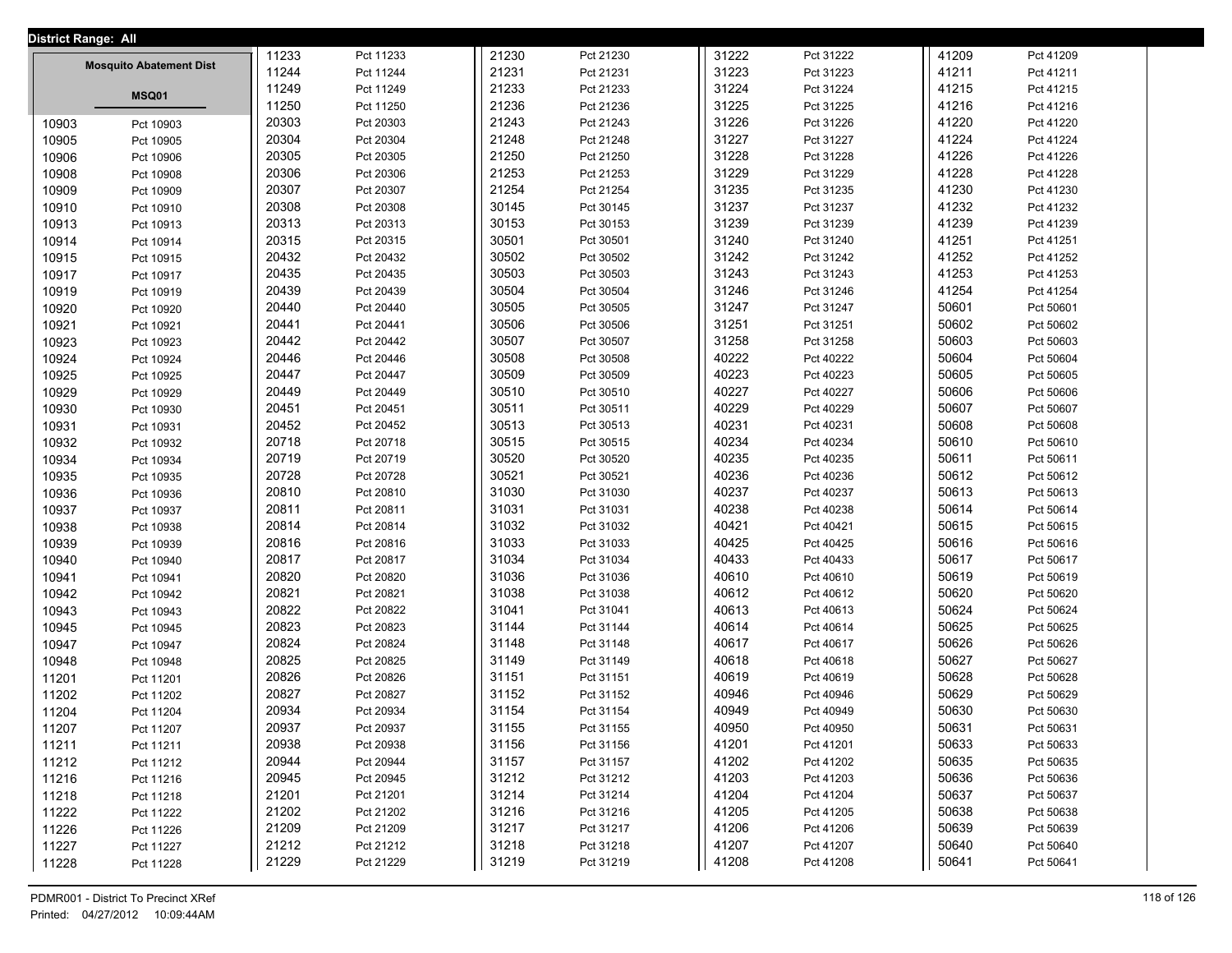| <b>District Range: All</b> |                     |
|----------------------------|---------------------|
| 51209                      | Pct 51209           |
| 51218                      | Pct 51218           |
| 51221                      | Pct 51221           |
| 51222                      | Pct 51222           |
| 51223                      | Pct 51223           |
| 51232                      | Pct 51232           |
| 51234                      | Pct 51234           |
|                            | 248 Precincts       |
|                            |                     |
|                            | 0 Portion Precincts |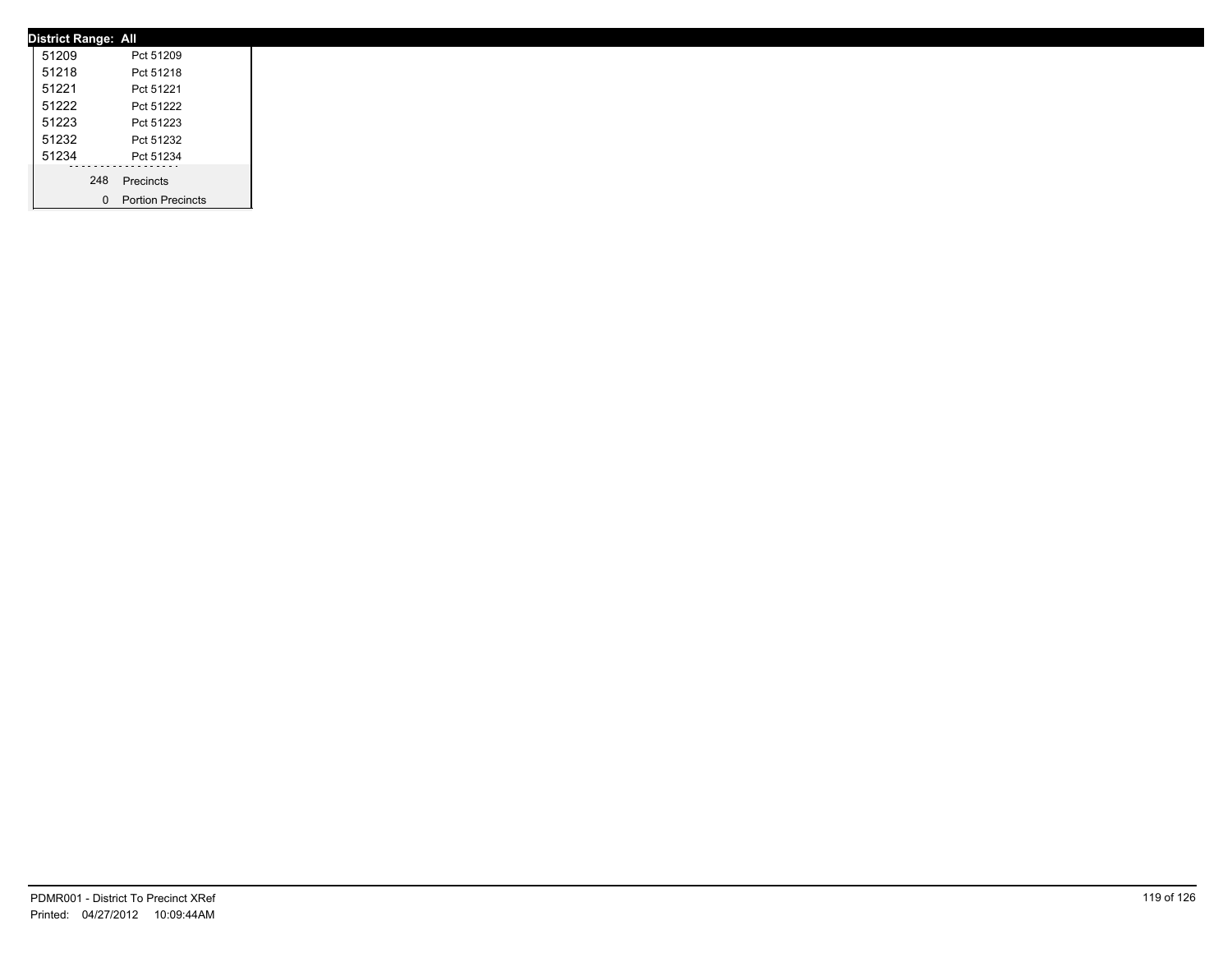| District Range: All |                                     |
|---------------------|-------------------------------------|
|                     | <b>Twin Cities Police Authority</b> |
|                     |                                     |
|                     | <b>TCPA</b>                         |
| 20432               | Pct 20432                           |
| 20435               | Pct 20435                           |
| 20439               | Pct 20439                           |
| 20440               | Pct 20440                           |
| 20441               | Pct 20441                           |
| 20442               | Pct 20442                           |
| 20446               | Pct 20446                           |
| 20447               | Pct 20447                           |
| 20449               | Pct 20449                           |
| 20451               | Pct 20451                           |
| 20452               | Pct 20452                           |
| 40222               | Pct 40222                           |
| 40223               | Pct 40223                           |
| 40227               | Pct 40227                           |
| 40229               | Pct 40229                           |
| 40231               | Pct 40231                           |
| 40234               | Pct 40234                           |
| 40235               | Pct 40235                           |
| 40236               | Pct 40236                           |
| 40237               | Pct 40237                           |
| 40238               | Pct 40238                           |
| 40421               | Pct 40421                           |
| 40425               | Pct 40425                           |
| 40433               | Pct 40433                           |
|                     | 24<br>Precincts                     |
|                     | 0 Portion Precincts                 |
|                     |                                     |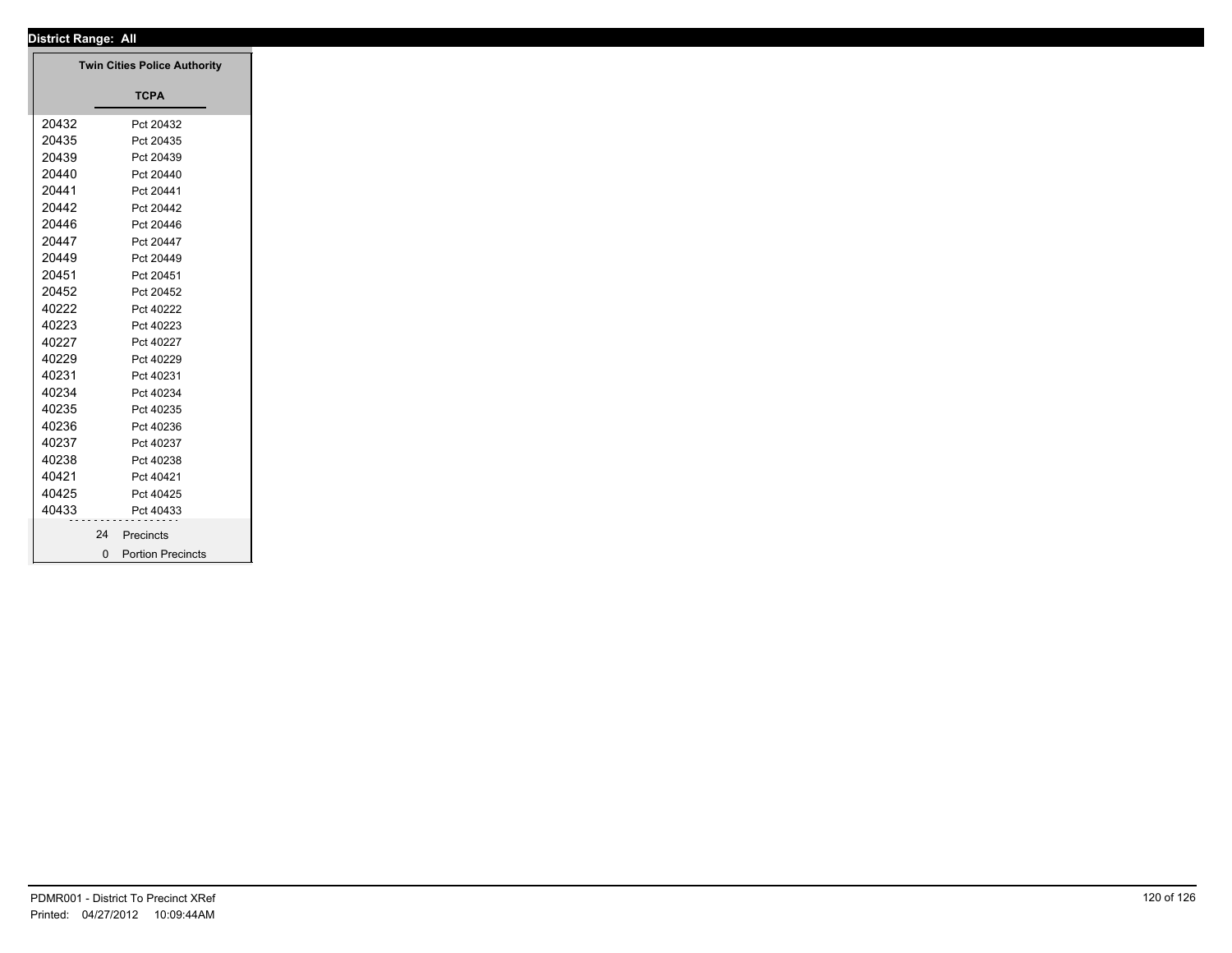| <b>Bolinas Community Public</b><br><b>Utility District</b><br>PUD <sub>01</sub> |                               |  |  |  |  |  |
|---------------------------------------------------------------------------------|-------------------------------|--|--|--|--|--|
| 41207                                                                           | Pct 41207                     |  |  |  |  |  |
| 41252-A                                                                         | Pct 41252                     |  |  |  |  |  |
| 41252-B                                                                         | Pct 41252                     |  |  |  |  |  |
| 41252-C                                                                         | Pct 41252                     |  |  |  |  |  |
| 41252-D                                                                         | Pct 41252                     |  |  |  |  |  |
|                                                                                 | 1<br>Precincts                |  |  |  |  |  |
|                                                                                 | <b>Portion Precincts</b><br>4 |  |  |  |  |  |

 $\overline{\phantom{a}}$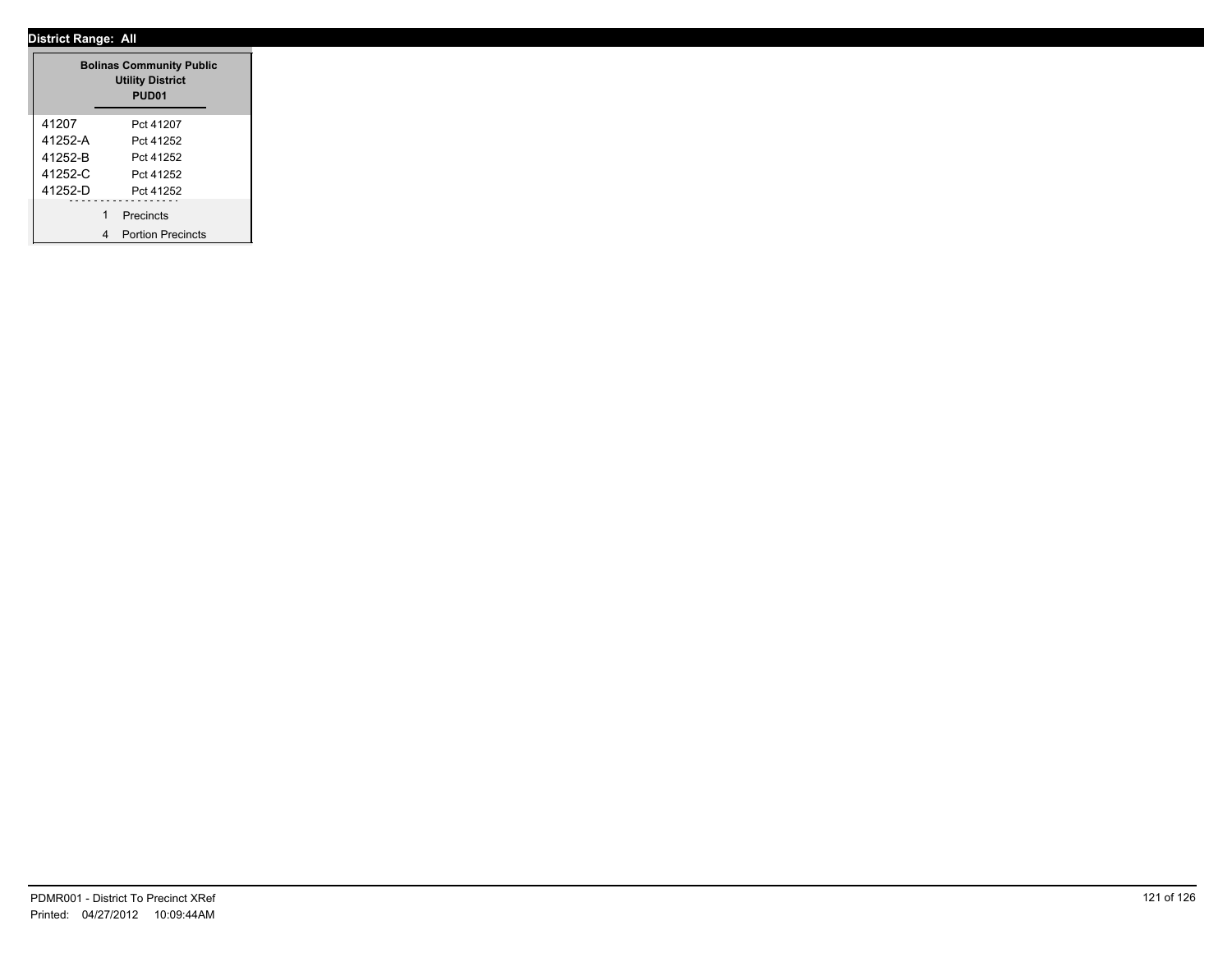| <b>Inverness Public Utility</b><br><b>District</b><br>PUD <sub>02</sub> |   |                          |  |  |  |
|-------------------------------------------------------------------------|---|--------------------------|--|--|--|
| 41251                                                                   |   | Pct 41251                |  |  |  |
|                                                                         | 1 | Precinct                 |  |  |  |
|                                                                         | n | <b>Portion Precincts</b> |  |  |  |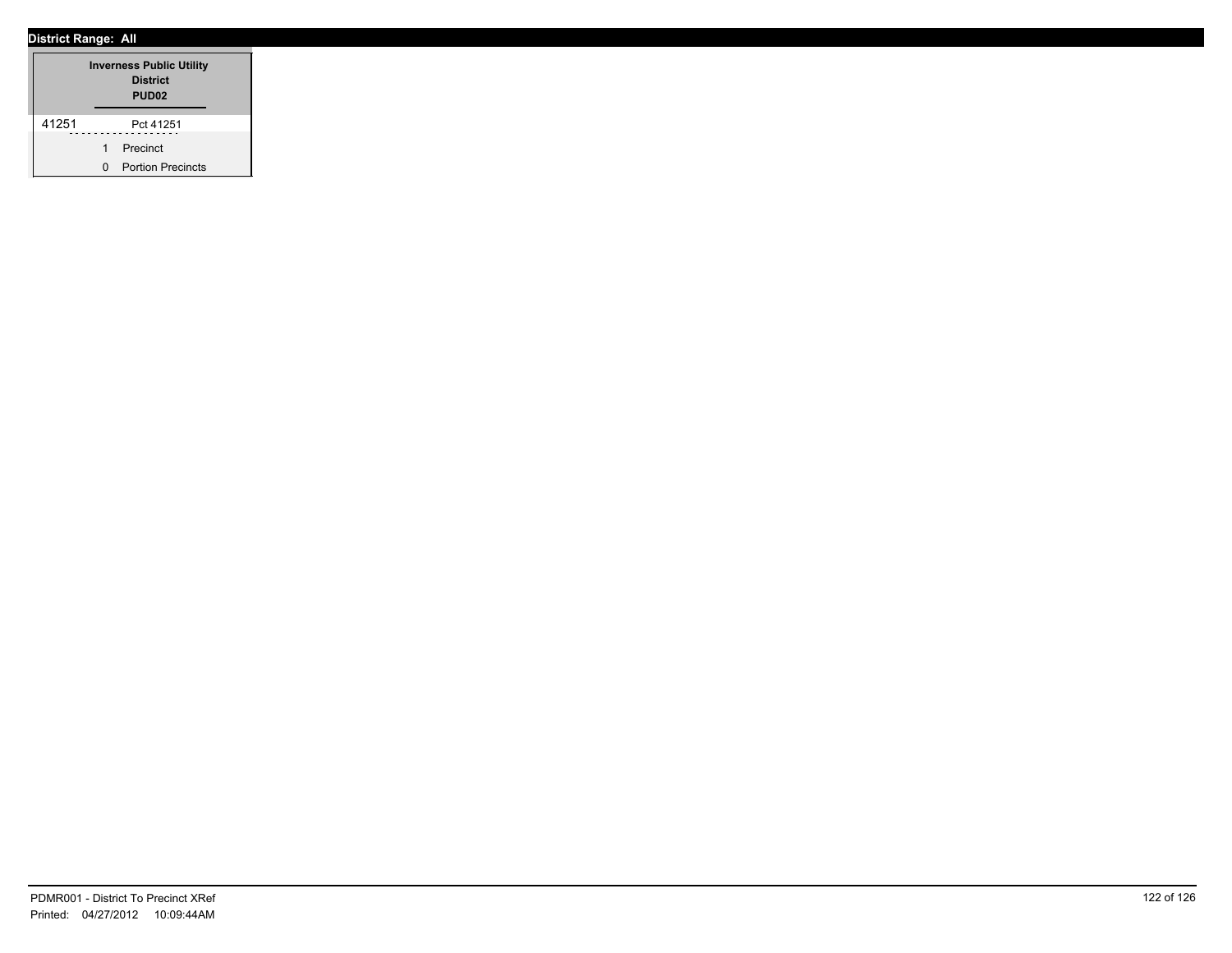|         |              | <b>San Quentin Sewer</b><br><b>Maintenance Dist</b><br>SWR01 |  |
|---------|--------------|--------------------------------------------------------------|--|
| 41239-A |              | Pct 41239                                                    |  |
|         | <sup>n</sup> | Precinct                                                     |  |
|         | 1            | <b>Portion Precinct</b>                                      |  |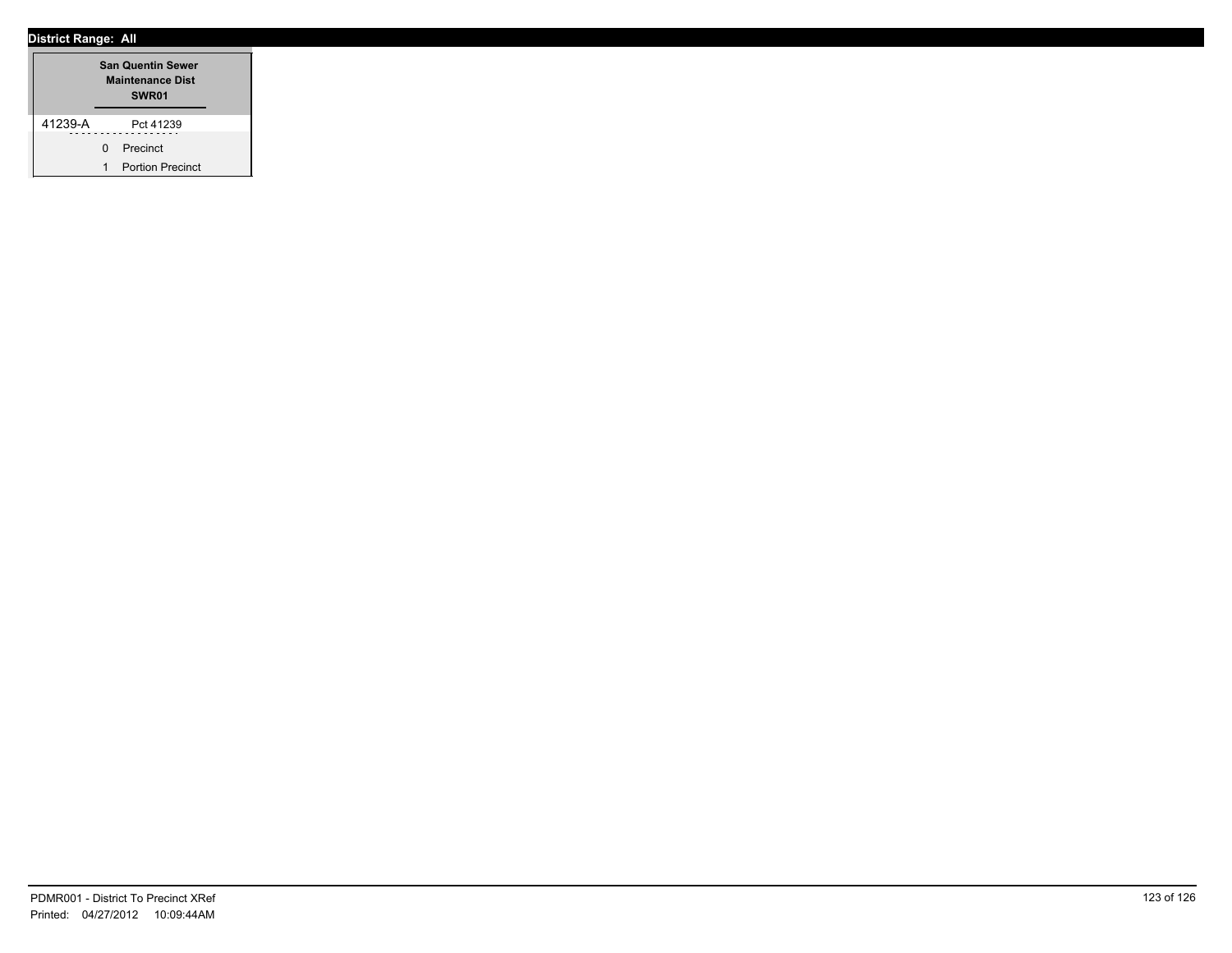|         | <b>Murray Park Sewer</b><br><b>Maintenance Dist</b><br>SWR <sub>03</sub> |                          |  |  |
|---------|--------------------------------------------------------------------------|--------------------------|--|--|
| 20432-B |                                                                          | Pct 20432                |  |  |
| 21231-C |                                                                          | Pct 21231                |  |  |
| 21231-F |                                                                          | Pct 21231                |  |  |
|         | U                                                                        | Precincts                |  |  |
|         | 3                                                                        | <b>Portion Precincts</b> |  |  |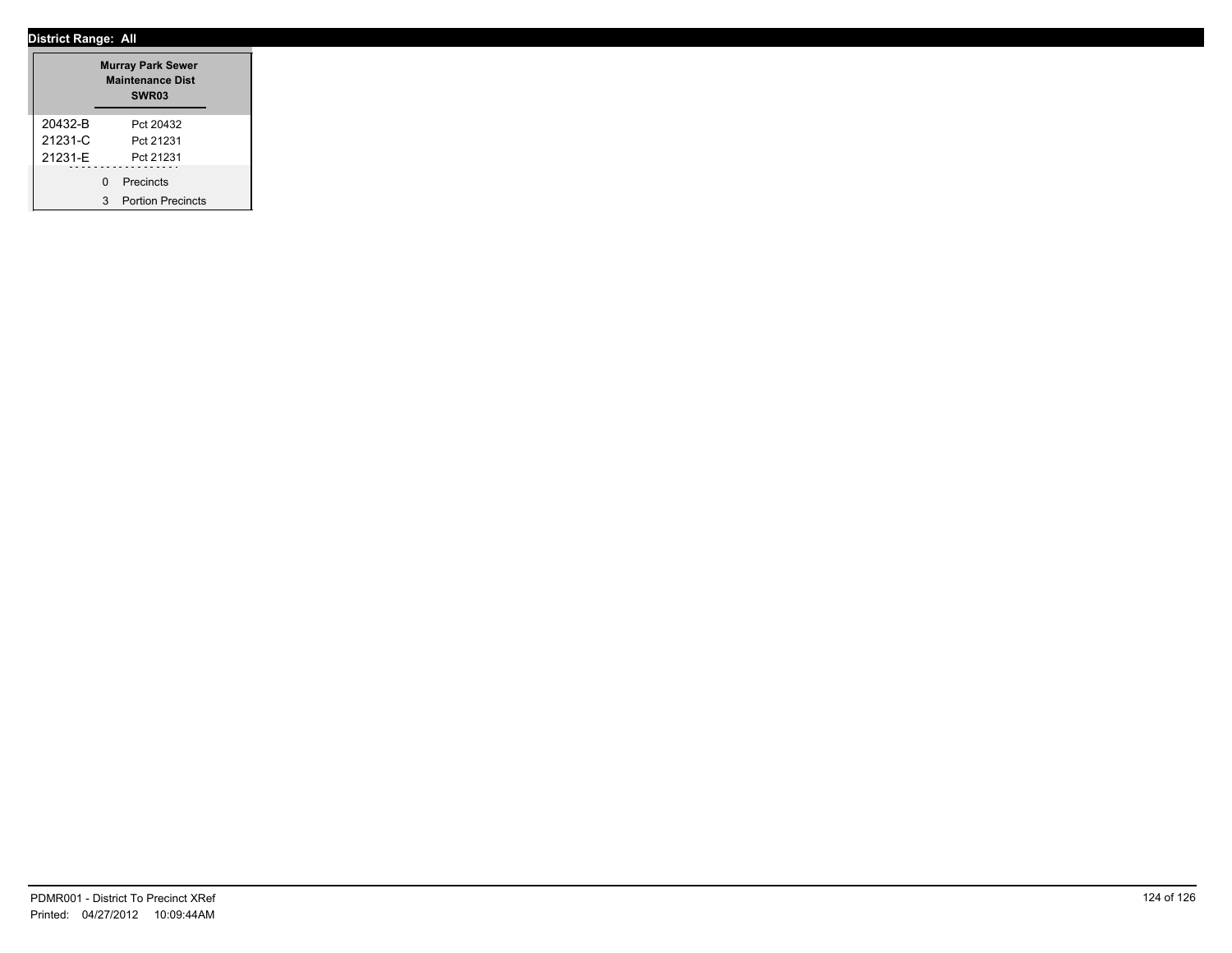|         | <b>Marin Resource</b><br><b>Conservation District</b> | 41253-D<br>Pct 41253<br>41254-A<br>Pct 41254 |
|---------|-------------------------------------------------------|----------------------------------------------|
|         | RCON01                                                | 41254-B<br>Pct 41254                         |
|         |                                                       | 51209-C<br>Pct 51209                         |
| 31226-B | Pct 31226                                             | 4<br>Precincts                               |
| 31227-B | Pct 31227                                             | <b>Portion Precincts</b><br>45               |
| 31227-C | Pct 31227                                             |                                              |
| 41201-A | Pct 41201                                             |                                              |
| 41201-B | Pct 41201                                             |                                              |
| 41201-C | Pct 41201                                             |                                              |
| 41201-D | Pct 41201                                             |                                              |
| 41201-G | Pct 41201                                             |                                              |
| 41201-H | Pct 41201                                             |                                              |
| 41201-l | Pct 41201                                             |                                              |
| 41201-J | Pct 41201                                             |                                              |
| 41202   | Pct 41202                                             |                                              |
| 41203   | Pct 41203                                             |                                              |
| 41204-B | Pct 41204                                             |                                              |
| 41204-E | Pct 41204                                             |                                              |
| 41204-F | Pct 41204                                             |                                              |
| 41204-G | Pct 41204                                             |                                              |
| 41204-H | Pct 41204                                             |                                              |
| 41204-l | Pct 41204                                             |                                              |
| 41204-J | Pct 41204                                             |                                              |
| 41204-K | Pct 41204                                             |                                              |
| 41204-M | Pct 41204                                             |                                              |
| 41205   | Pct 41205                                             |                                              |
| 41206-A | Pct 41206                                             |                                              |
| 41207-A | Pct 41207                                             |                                              |
| 41209-B | Pct 41209                                             |                                              |
| 41209-C | Pct 41209                                             |                                              |
| 41211-A | Pct 41211                                             |                                              |
| 41215-A | Pct 41215                                             |                                              |
| 41216-A | Pct 41216                                             |                                              |
| 41216-B | Pct 41216                                             |                                              |
| 41216-C | Pct 41216                                             |                                              |
| 41216-D | Pct 41216                                             |                                              |
| 41216-F | Pct 41216                                             |                                              |
| 41216-G | Pct 41216                                             |                                              |
| 41220-A | Pct 41220                                             |                                              |
| 41220-C | Pct 41220                                             |                                              |
| 41224-D | Pct 41224                                             |                                              |
| 41251   | Pct 41251                                             |                                              |
| 41252-A | Pct 41252                                             |                                              |
| 41252-D | Pct 41252                                             |                                              |
| 41252-E | Pct 41252                                             |                                              |
| 41252-F | Pct 41252                                             |                                              |
| 41253-A | Pct 41253                                             |                                              |
| 41253-C | Pct 41253                                             |                                              |
|         |                                                       |                                              |